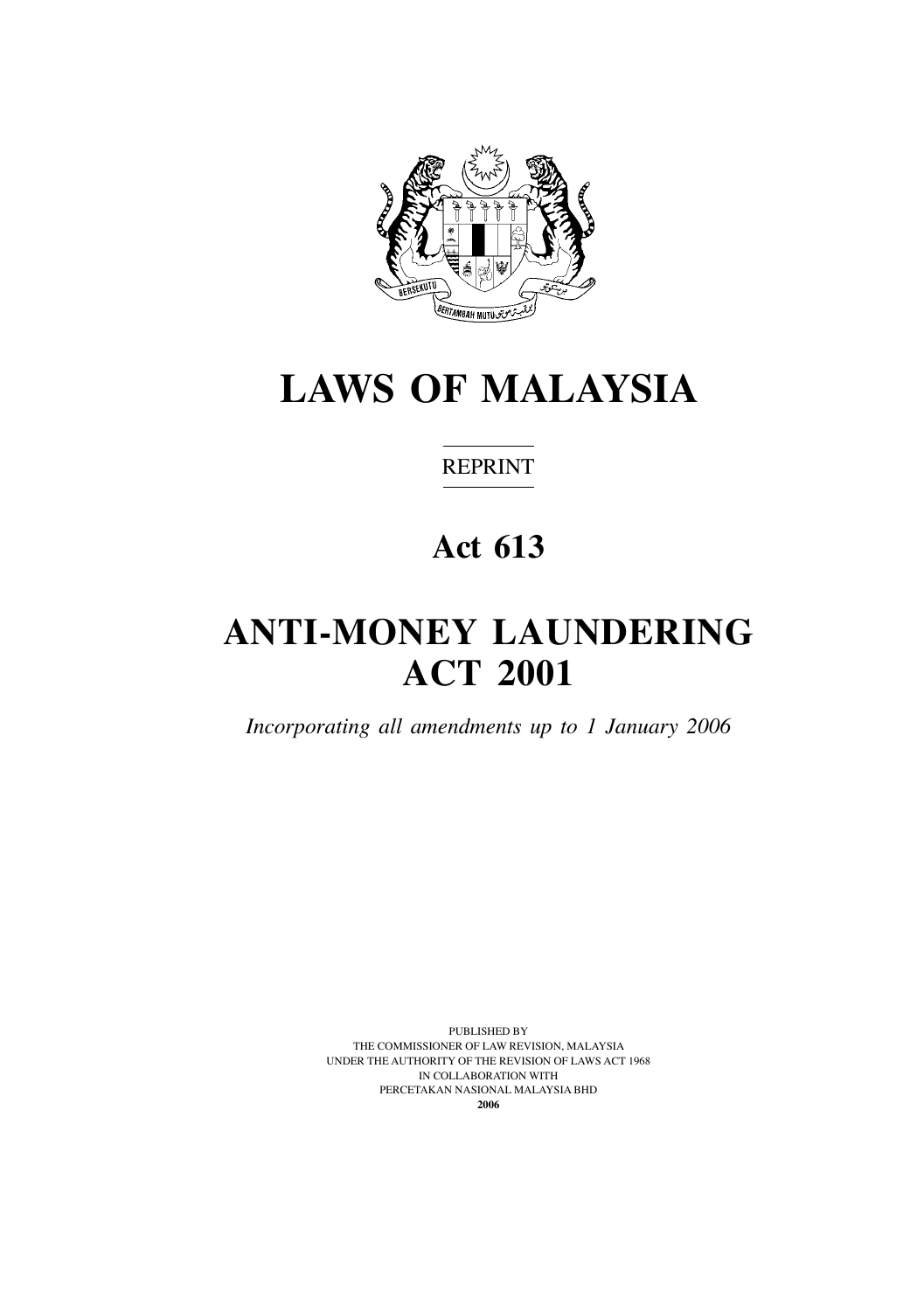# **Anti-money LaUndering Act 2001**

| Date of Royal Assent                      | 25 June 2001 |
|-------------------------------------------|--------------|
| Date of publication in the <i>Gazette</i> | 5 July 2001  |

*Previous Reprint*

*First Reprint ... ... ... ... ... 2002*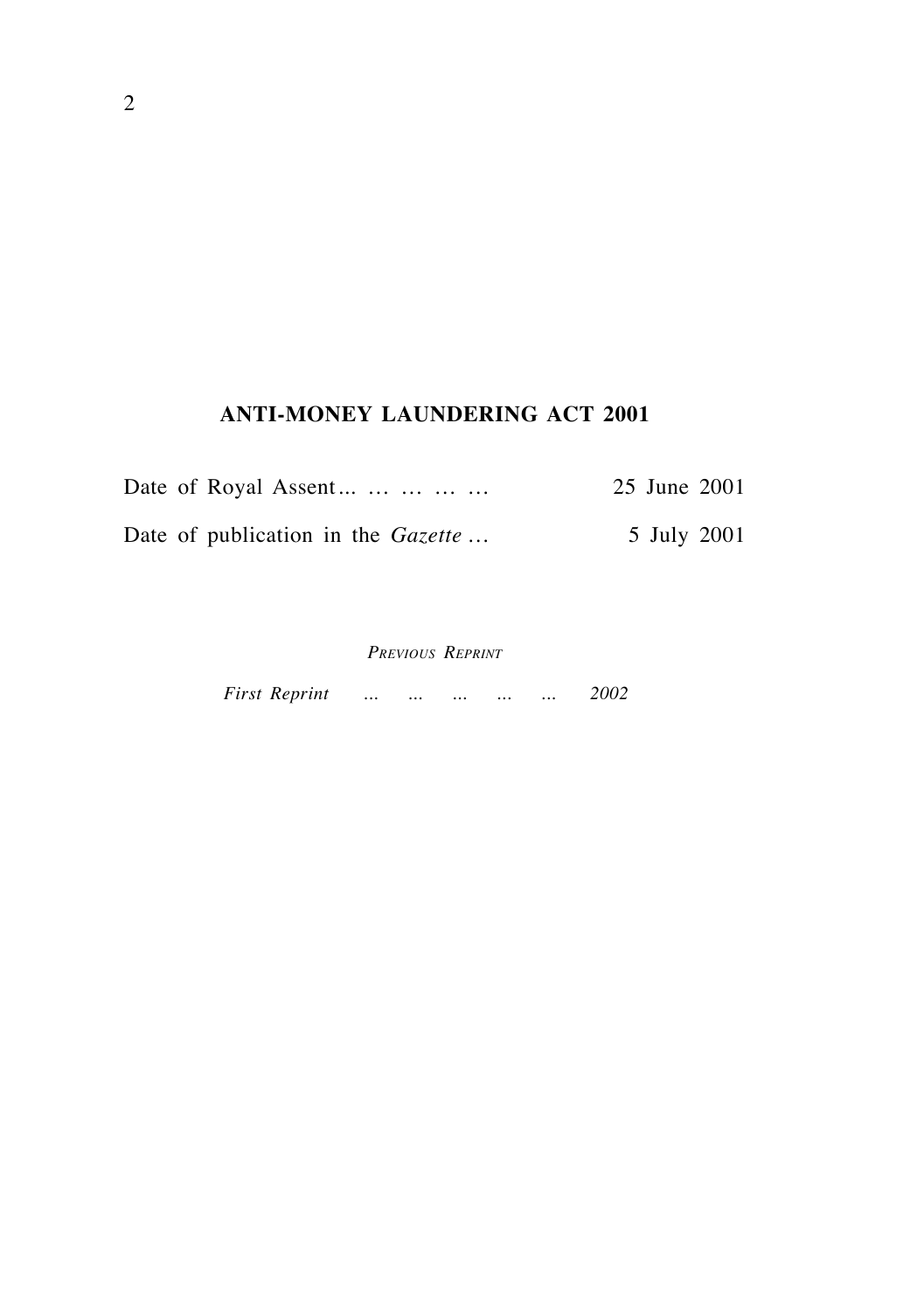# **LAWS OF MALAYSIA**

# **Act 613**

# **ANTI-MONEY LAUNDERING ACT 2001**

ARRANGEMENT OF SECTIONS

#### Part I

#### PRELIMINARY

#### Section

- 1. Short title and commencement
- 2. Application
- 3. Interpretation

#### Part Ii

#### MONEY LAUNDERING OFFENCES

- 4. Offence of money laundering
- 5. Protection of informers and information
- 6. Restriction on revealing disclosure under section 5

#### Part III

## FINANCIAL INTELLIGENCE

- 7. Functions of the competent authority
- 8. Provisions relating to the competent authority
- 9. Authorization to release information
- 10. Communication to a foreign State
- 11. Prohibited disclosure
- 12. Permitted disclosure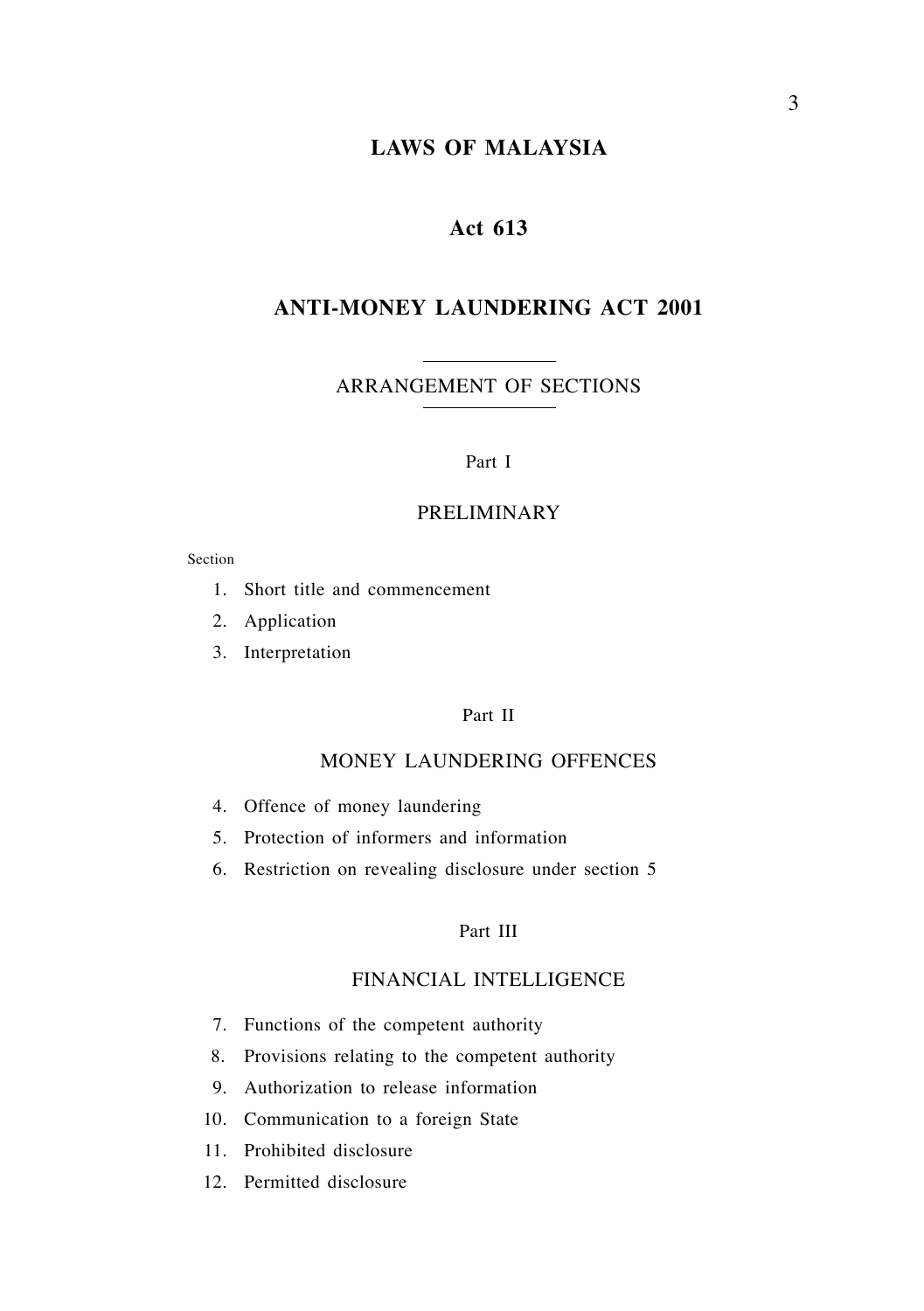# *Laws of Malaysia* **Act 613**

# PART IV

#### REPORTING OBLIGATIONS

#### Section

- 13. Record-keeping by reporting institutions
- 14. Report by reporting institutions
- 15. Centralization of information
- 16. Identification of account holder
- 17. Retention of records
- 18. Opening account in false name
- 19. Compliance programme
- 20. Secrecy obligations overridden
- 21. Obligations of supervisory or licensing authority
- 22. Powers to enforce compliance
- 23. Currency reporting at border
- 24. Protection of persons reporting
- 25. Examination of a reporting institution
- 26. Examination of person other than a reporting institution
- 27. Appearance before examiner
- 28. Destruction of examination records

#### PART V

#### INVESTIGATION

- 29. Investigation by competent authority and enforcement agencies
- 30. Appointment of investigating officer
- 31. Powers of an investigating officer
- 32. Power to examine persons
- 33. Search of a person
- 34. Obstruction to exercise of powers by an investigating officer
- 35. Tipping-off
- 36. Requirement to provide translation
- 37. Delivery of property, record, report or document
- 38. Seizing of property, record, report or document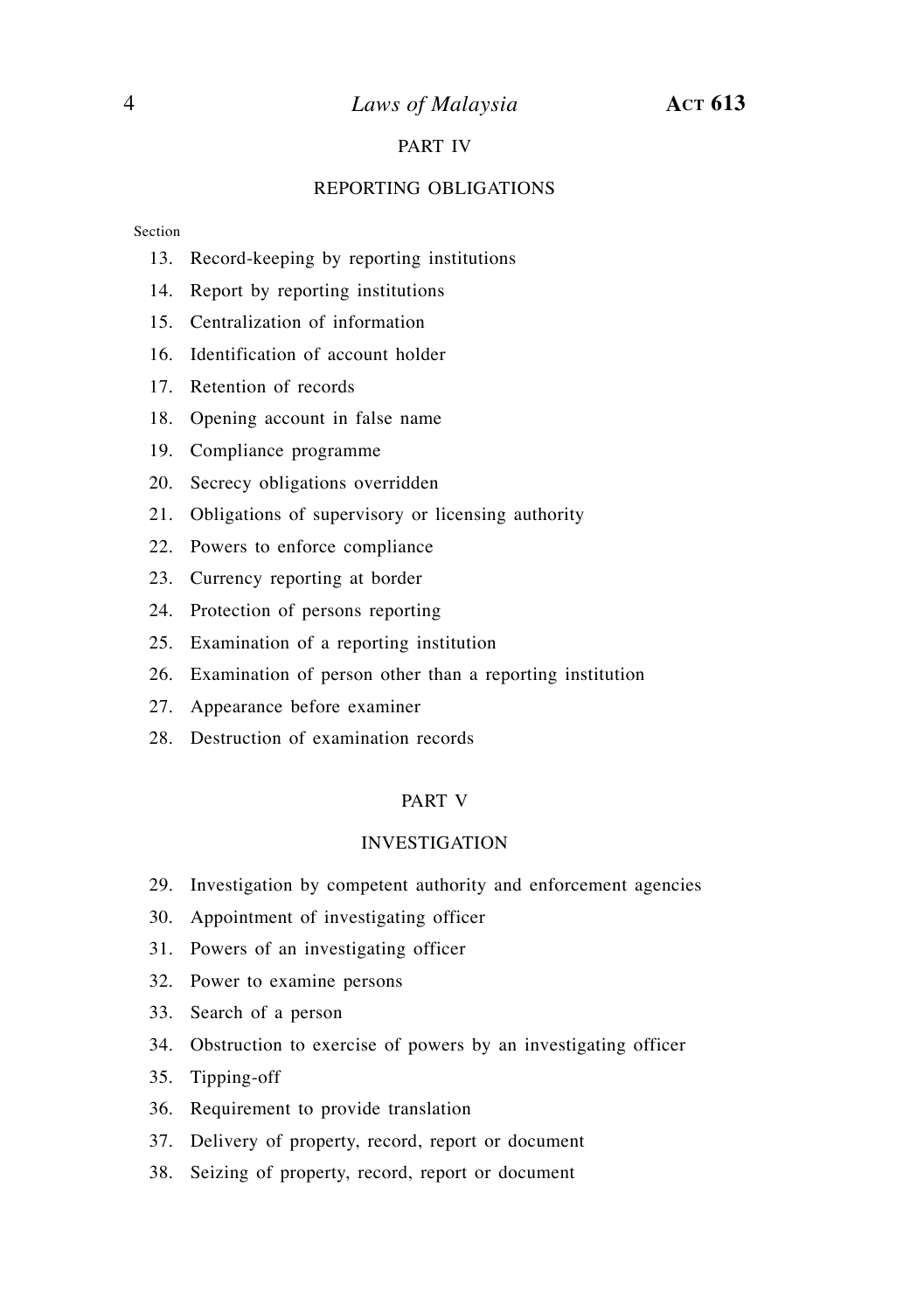Section

- 39. Release of property, record, report or document seized
- 40. Statement to be admissible
- 41. Investigating officer may arrest without warrant
- 42. Arrested person to be made over to police officer
- 43. Investigating officer deemed to be public servant and public officer

#### PART VI

#### FREEZING, SEIZURE AND FORFEITURE

- 44. Freezing of property
- 45. Seizure of movable property
- 46. Further provisions relating to seizure of movable property
- 47. Advocates and solicitors to disclose information
- 48. Investigation powers in relation to a financial institution
- 49. Public Prosecutor's powers to obtain information
- 50. Seizure of movable property in financial institution
- 51. Seizure of immovable property
- 52. Special provisions relating to seizure of a business
- 53. Prohibition of dealing with property outside Malaysia
- 54. Dealing with property after seizure to be void
- 55. Forfeiture of property upon prosecution for an offence
- 56. Forfeiture of property where there is no prosecution
- 57. Validity of freeze, seizure or sale
- 58. Vesting of forfeited property in the Federal Government
- 59. Pecuniary orders
- 60. Release of property seized
- 61. *Bona fide* third parties
- 62. Disposition of forfeited property
- 63. Absconded person
- 64. Forfeiture order where person has absconded
- 65. Effect of death on proceedings
- 66. Service of documents on absconders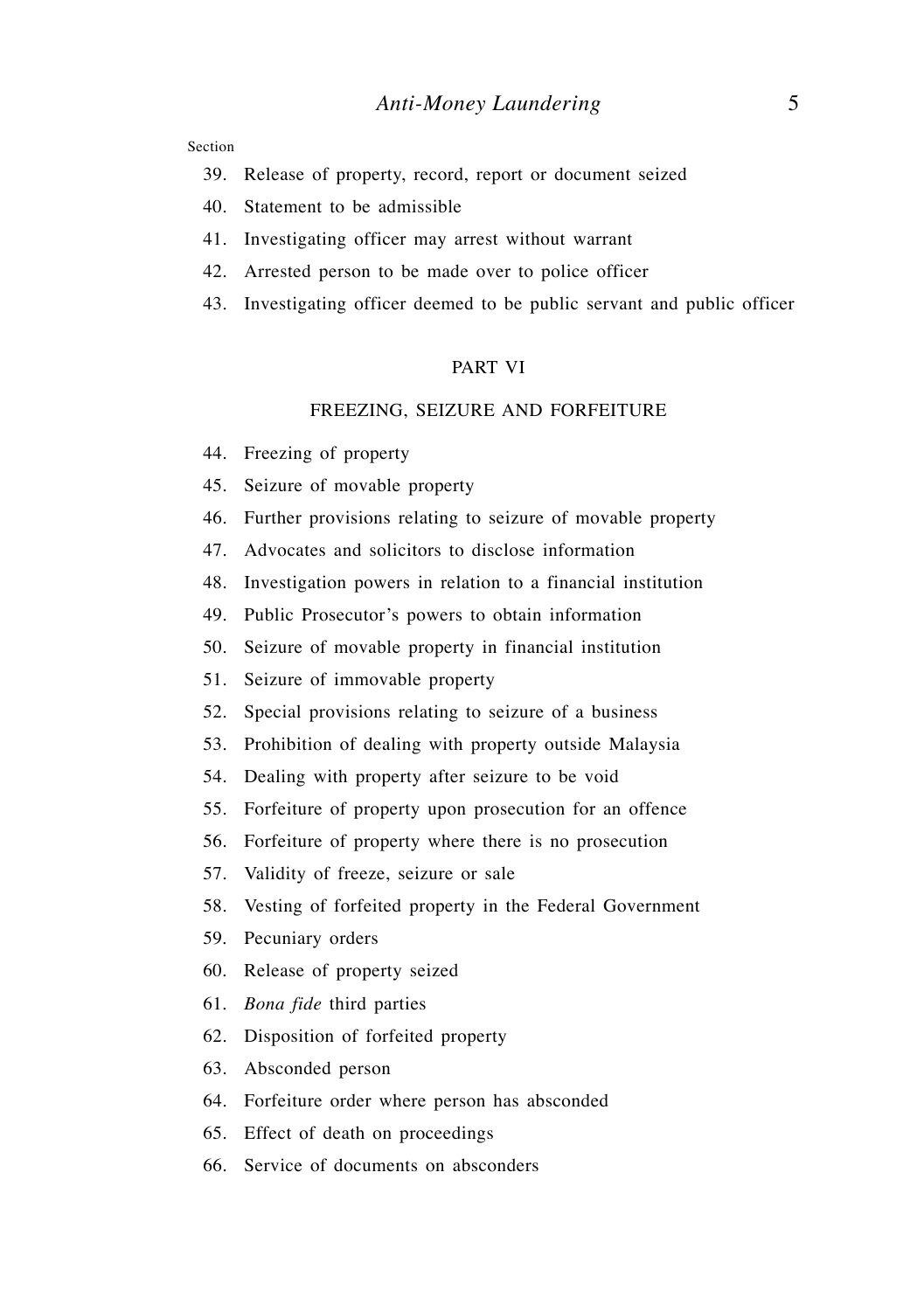## PART VII

#### MISCELLANEOUS

#### Section

- 67. Property tracking
- 68. Additional powers of competent authority and enforcement agency
- 69. Agent provocateur
- 70. Standard of proof
- 71. Admissibility of documentary evidence
- 72. Admissibility of statements by accused persons
- 73. Admissibility of statements and documents of persons who are dead or cannot be traced, *etc*.
- 74. Admissibility of translation of documents
- 75. Evidence of corresponding law or foreign law
- 76. Proof of conviction and acquittal
- 77. Indemnity
- 78. Service of notices
- 79. Preservation of secrecy
- 80. Exemptions
- 81. Modifications
- 82. Jurisdiction
- 83. Power to issue guidelines, *etc*.
- 84. Regulations
- 85. Amendment of Schedules
- 86. General offence
- 87. Offence committed by any person acting in an official capacity
- 88. Offence by an individual
- 89. Falsification, concealment and destruction of document, *etc*.
- 90. Seizable offence
- 91. Joinder of offences
- 92. Power of competent authority to compound offences
- 93. Prosecution

FIRST SCHEDULE

**SECOND SCHEDULE**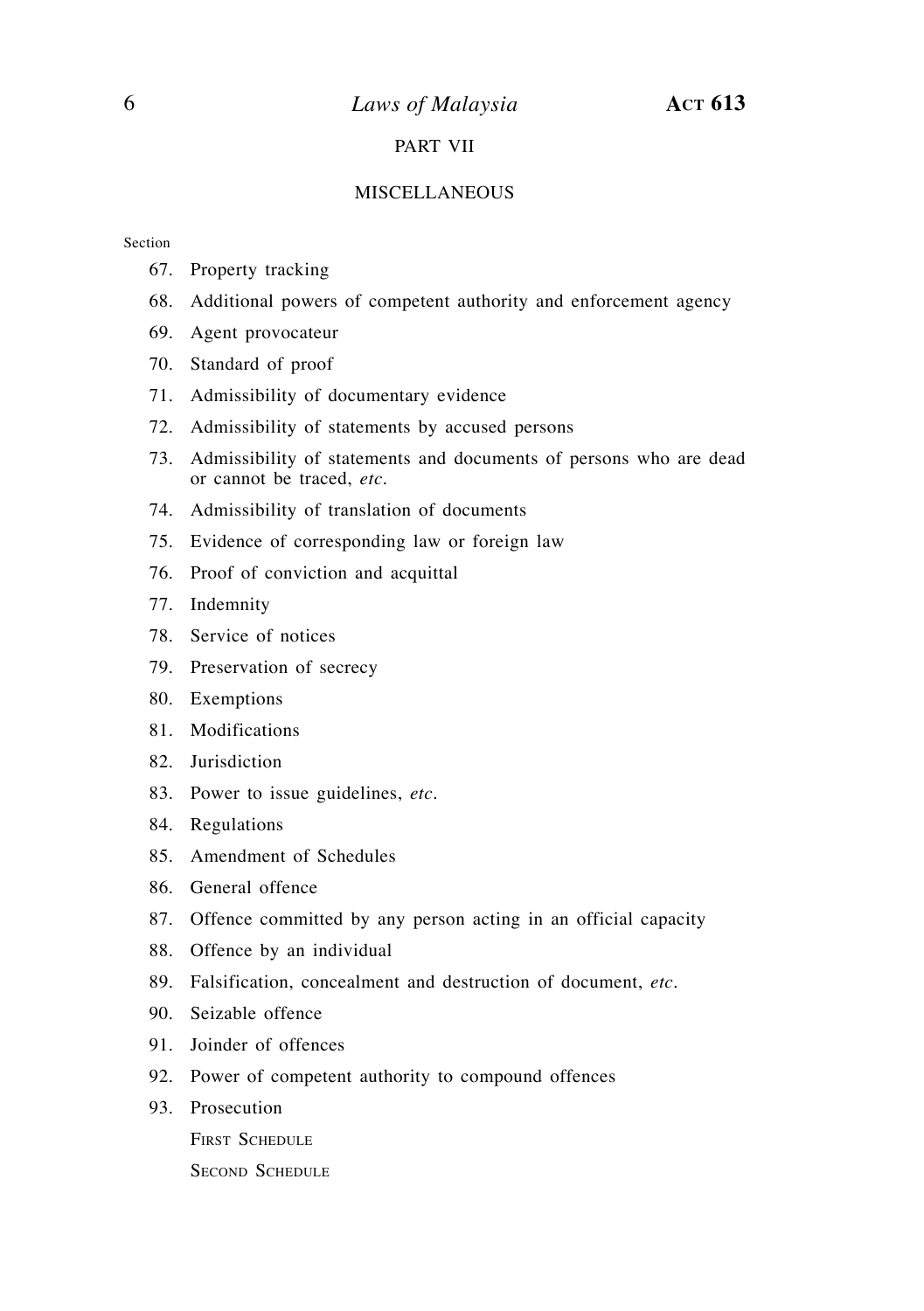## **LAWS OF MALAYSIA**

## **Act 613**

#### **ANTI-MONEY LAUNDERING ACT 2001**

An Act to provide for the offence of money laundering, the measures to be taken for the prevention of money laundering and to provide for forfeiture of property derived from, or involved in, money laundering, and for matters incidental thereto or connected therewith.

[*15 January 2002; P.U. (B) 15/2002*]

#### Part I

## PRELIMINARY

#### **Short title and commencement**

**1.** (1) This Act may be cited as the Anti-Money Laundering Act 2001.

(2) This Act comes into operation on a date to be appointed by the Minister of Finance by notification in the *Gazette*.

## **Application**

**2.** (1) This Act shall apply to any serious offence, foreign serious offence or unlawful activity whether committed before or after the commencement date.

(2) This Act shall apply to any property, whether it is situated in or outside Malaysia.

(3) Nothing in this Act shall impose any duty or confer any power on any court in or in connection with any proceedings under this Act against a person for a serious offence in respect of which he has been convicted by a court before the commencement date.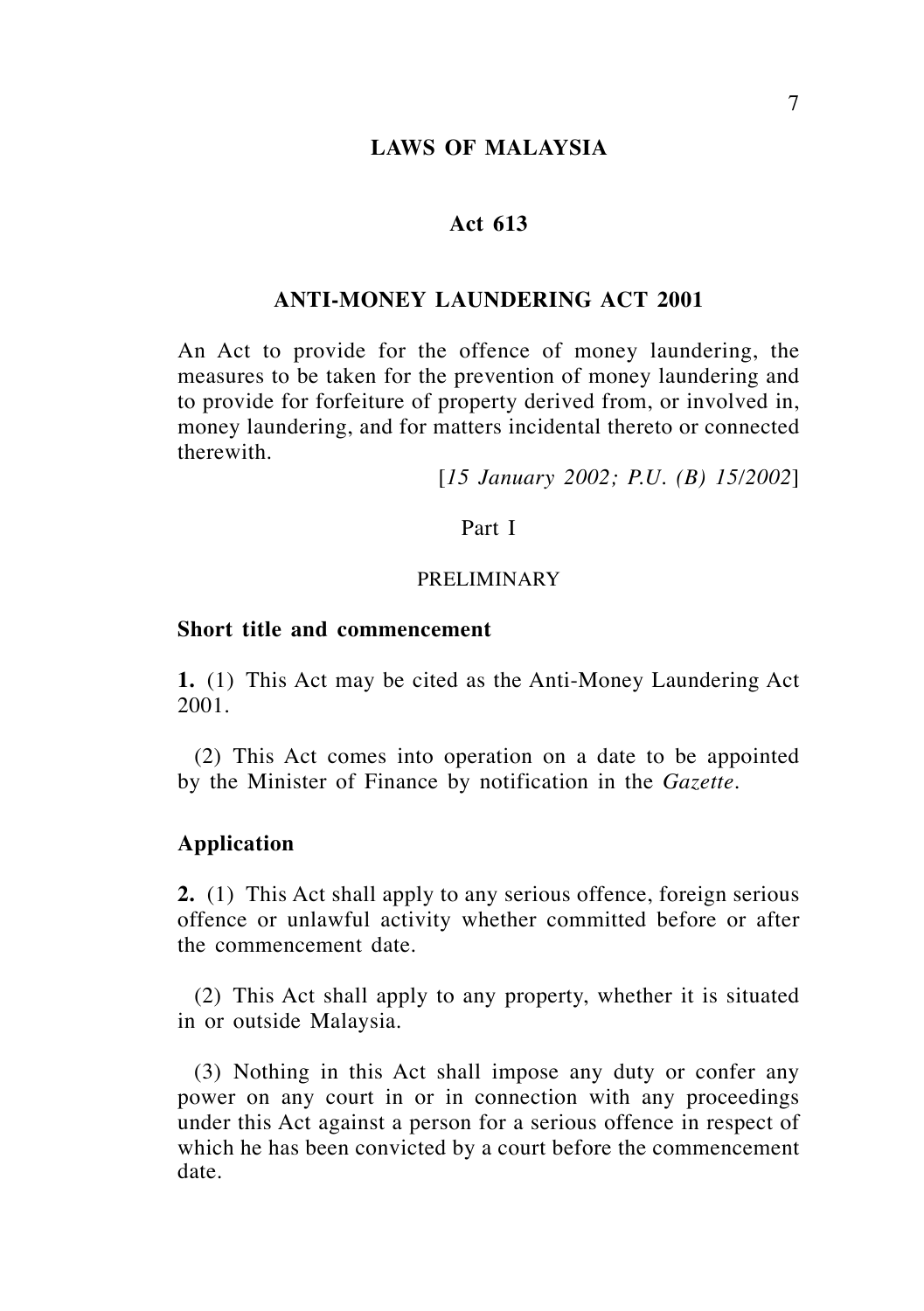# **Interpretation**

**3.** (1) In this Act, unless the context otherwise requires—

"enforcement agency" includes a body or agency that is for the time being responsible in Malaysia for the enforcement of laws relating to the prevention, detection and investigation of any serious offence;

"unlawful activity" means any activity which is related, directly or indirectly, to any serious offence or any foreign serious offence;

"Bank Negara Malaysia" means the Central Bank of Malaysia established by the Central Bank of Malaysia Act 1958 [*Act 519*];

"thing" includes material;

"specify" means specify in writing, and a power to specify includes the power to specify differently for different persons or different classes of persons and to amend any specification;

"prescribed" means prescribed by regulations made under this Act, and a power to prescribe includes the power to make different provisions in the regulations for different persons or classes of persons;

"document" has the same meaning as in the Evidence Act 1950 [*Act 56*];

"constituent document", in relation to an institution, means the statute, charter, memorandum of association and articles of association, rules and by-laws, partnership agreement, or other instrument, under or by which the institution is established and its governing and administrative structure and the scope of its functions and business are set out, whether contained in one or more documents;

"proceeds of an unlawful activity" means any property derived or obtained, directly or indirectly, by any person as a result of any unlawful activity;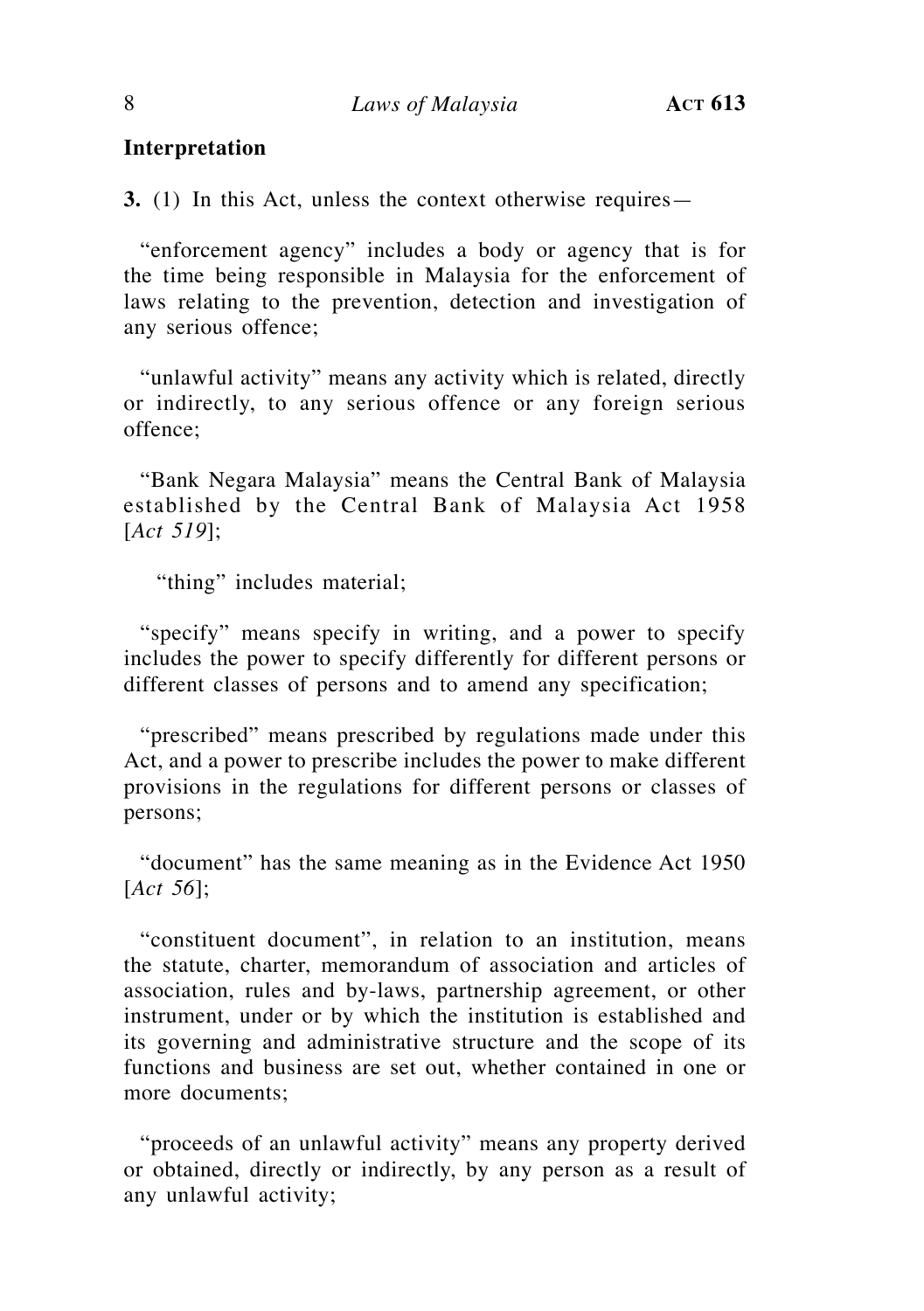"property" means movable or immovable property of every description, whether situated in or outside Malaysia and whether tangible or intangible and includes an interest in any such movable or immovable property;

"financial institution" means—

- *(a)* an institution licensed under the Islamic Banking Act 1983 [*Act 276*], the Takaful Act 1984 [*Act 312*], the Banking and Financial Institutions Act 1989 [*Act 372*], the Insurance Act 1996 [*Act 553*] and the Money-Changing Act 1998 [*Act 577*];
- *(b)* a person licensed under the Securities Industry Act 1983 [*Act 280*], the Securities Commission Act 1993 [*Act 498*] and the Futures Industry Act 1993 [*Act 499*]; or
- *(c)* an offshore financial institution;

"offshore financial institution" has the same meaning as in the Labuan Offshore Financial Services Authority Act 1996 [*Act 545*];

"reporting institution" means any person, including branches and subsidiaries outside Malaysia of that person, who carries on any activity listed in the First Schedule;

"serious offence" means—

- *(a)* any of the offences specified in the Second Schedule;
- *(b)* an attempt to commit any of those offences; or
- *(c)* the abetment of any of those offences;

"foreign serious offence" means an offence—

- *(a)* against the law of a foreign State stated in a certificate purporting to be issued by or on behalf of the government of that foreign State; and
- *(b)* that consists of or includes an act or activity which, if it had occurred in Malaysia, would have constituted a serious offence;

"client" includes a customer;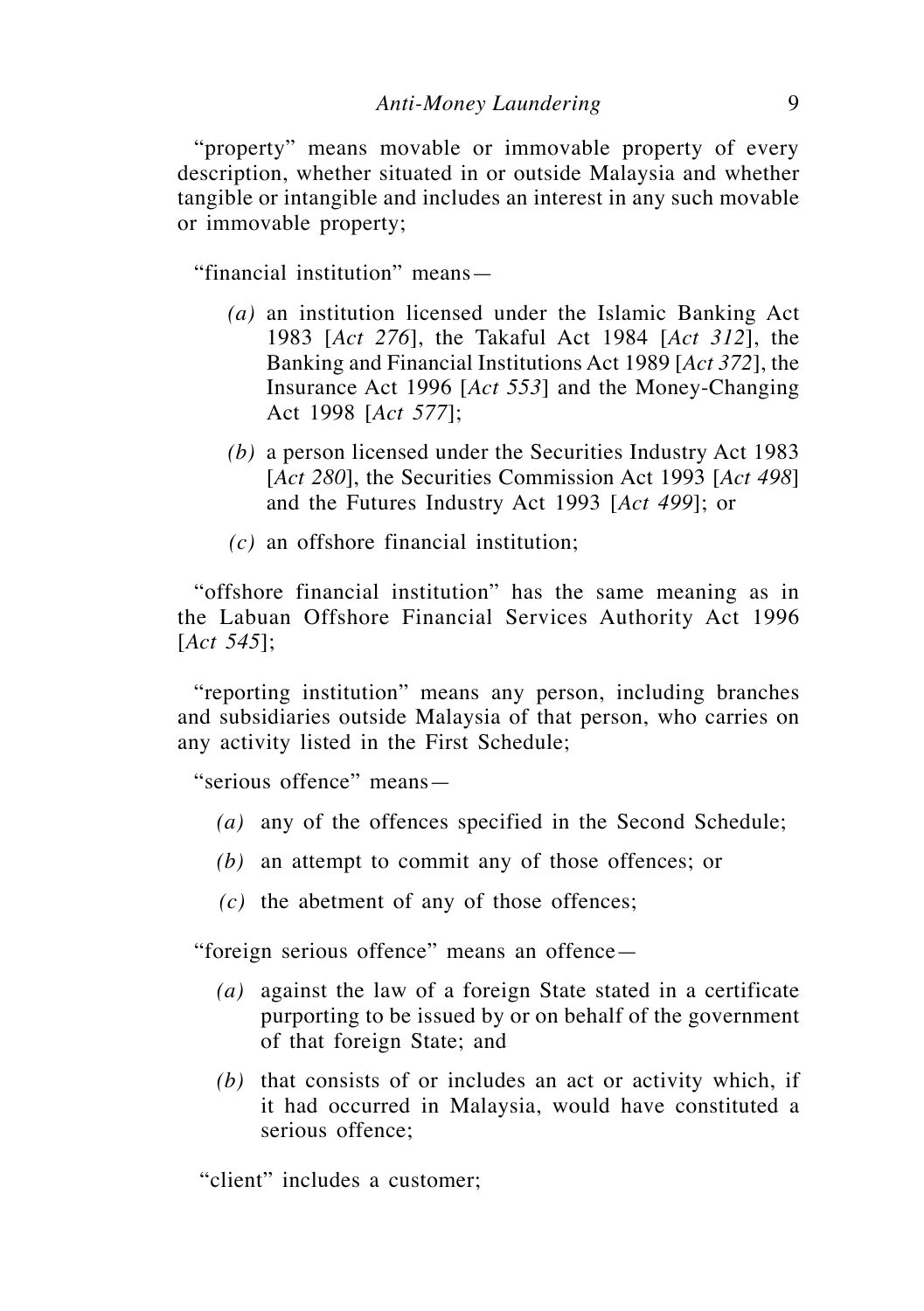"Labuan Offshore Financial Services Authority" means the Authority established by the Labuan Offshore Financial Services Authority Act 1996;

"material" includes any book, document or other record in any form and any container or article relating to it;

"Minister of Home Affairs" means the Minister charged with the responsibility for internal security;

"Minister of Finance" means the Minister charged with the responsibility for finance;

"foreign State" means any country or territory outside Malaysia;

"controller", in relation to an institution, means—

- *(a)* the chief executive officer of the institution or of a body corporate of which them institution is a subsidiary;
- *(b)* a person, either alone or with any associate—
	- (i) has interest in one third or more of its voting shares;
	- (ii) has the power to appoint, or cause to be appointed, a majority of its directors; or
	- (iii) has the power to make a decision, or cause a decision to be made, in respect of its business or administration;

"money laundering" means the act of a person who—

- *(a)* engages, directly or indirectly, in a transaction that involves proceeds of any unlawful activity;
- *(b)* acquires, receives, possesses, disguises, transfers, converts, exchanges, carries, disposes, uses, removes from or brings into Malaysia proceeds of any unlawful activity; or
- *(c)* conceals, disguises or impedes the establishment of the true nature, origin, location, movement, disposition, title of, rights with respect to, or ownership of, proceeds of any unlawful activity;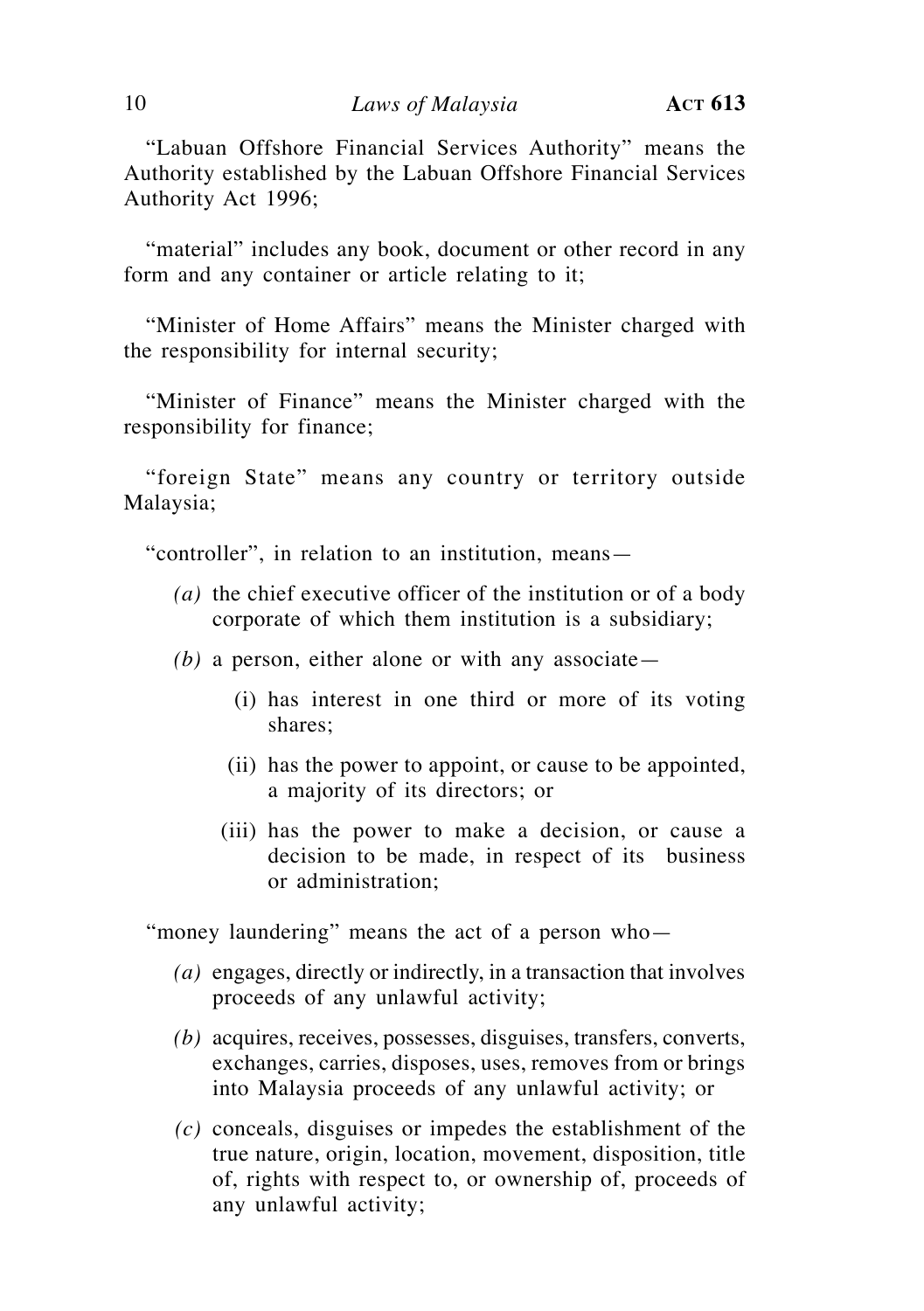where—

- *(aa)* as may be inferred from objective factual circumstance, the person knows or has reason to believe, that the property is proceeds from any unlawful activity; or
- *(bb)* in respect of the conduct of a natural person, the person without reasonable excuse fails to take reasonable steps to ascertain whether or not the property is proceeds from any unlawful activity;

"competent authority" means the person appointed under subsection 7(1);

"premises" includes—

- *(a)* a structure (whether or not movable or offshore), building, tent, vehicle, vessel, hovercraft or aircraft;
- *(b)* a place (whether or not enclosed or built upon); and
- *(c)* part of any premises (including premises of a kind referred to in paragraph  $(a)$  or  $(b)$ ;

"process" means any summons, warrant, order or other document in respect of a criminal matter that is issued—

- *(a)* out of any court; or
- *(b)* out of any court of a foreign State;

or by any judge, magistrate or officer of such a court, as the case may be;

"criminal proceedings" means a trial of a person for a serious offence or foreign serious offence, as the case may be, and includes any proceedings to determine whether a particular person should be tried for the offence;

"relative", in relation to a person, means—

- *(a)* a spouse of that person;
- *(b)* a brother or sister of that person;
- *(c)* a brother or sister of the spouse of that person; or
- *(d)* any lineal ascendant or descendant of that person;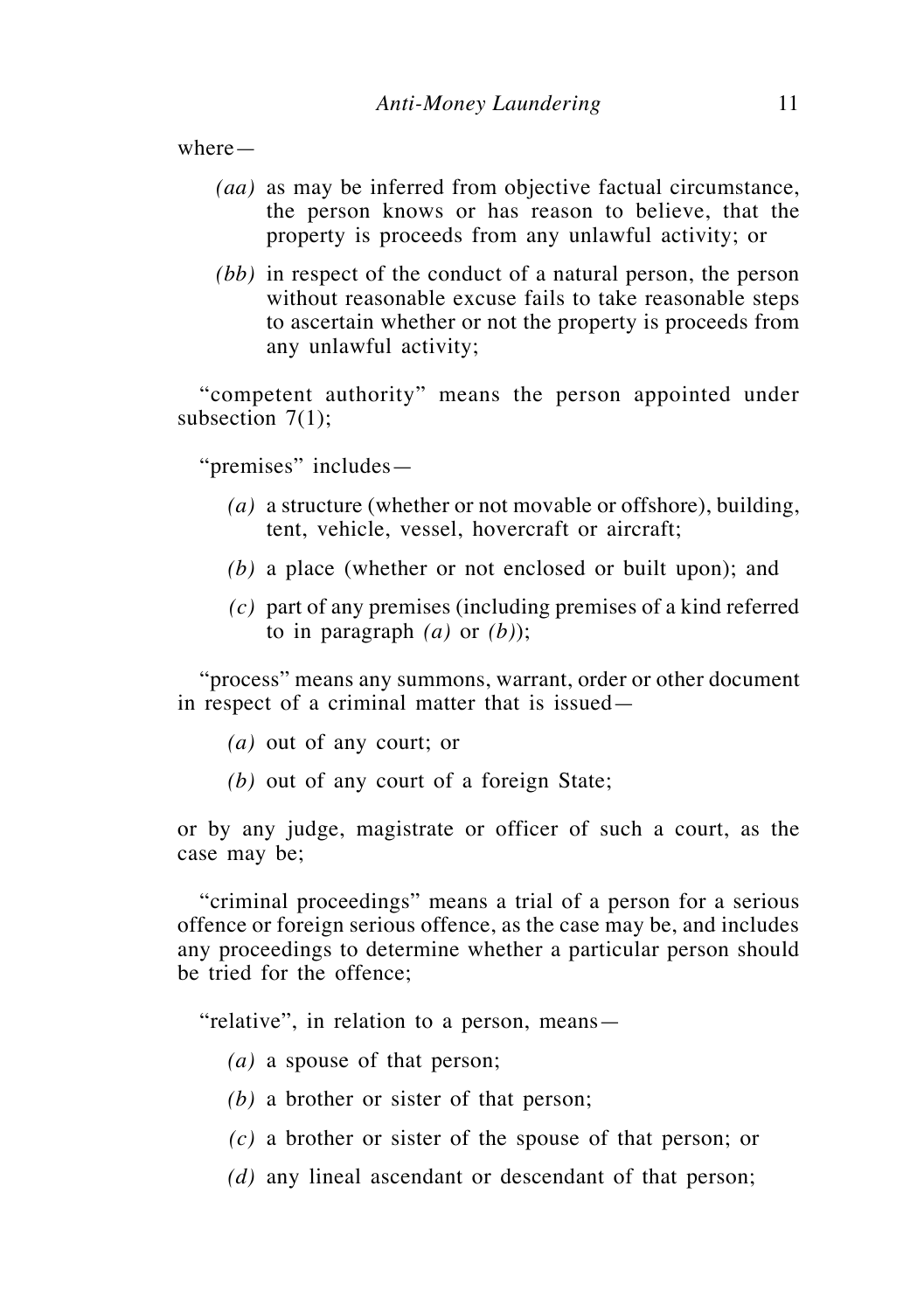"associate", in relation to a person, means—

- *(a)* any person who is a nominee or an officer of that person;
- *(b)* any person who manages the affairs of that person;
- *(c)* any firm of which such person, or any nominee of his, is a partner or a person in charge or in control of its business or affairs;
- *(d)* any corporation within the meaning of the Companies Act 1965 [*Act 125*], of which such person, or any nominee of his, is a director or is in charge or in control of its business or affairs, or in which such person, alone or together with any nominee of his, has or have a controlling interest, or shares to the total value of not less than thirty per centum of the total issued capital of that corporation; or
- *(e)* the trustee of any trust, where—
	- (i) the trust has been created by that person; or
	- (ii) the total value of the assets contributed by that person to the trust at any time, whether before or after the creation of the trust, amounts, at any time, to not less than twenty per centum of the total value of the assets of the trust;

"Securities Commission" means the Securities Commission established under the Securities Commission Act 1993;

"transaction" includes an arrangement to open an account involving two or more persons and any related transaction between any of the persons concerned and another;

"dealing", in relation to any property, includes—

- *(a)* receiving or acquiring the property;
- *(b)* concealing or disguising the property (whether by concealing, or disguising its nature, source, location, disposition, movement or ownership or any rights with respect to it or otherwise);
- *(c)* disposing of or converting the property;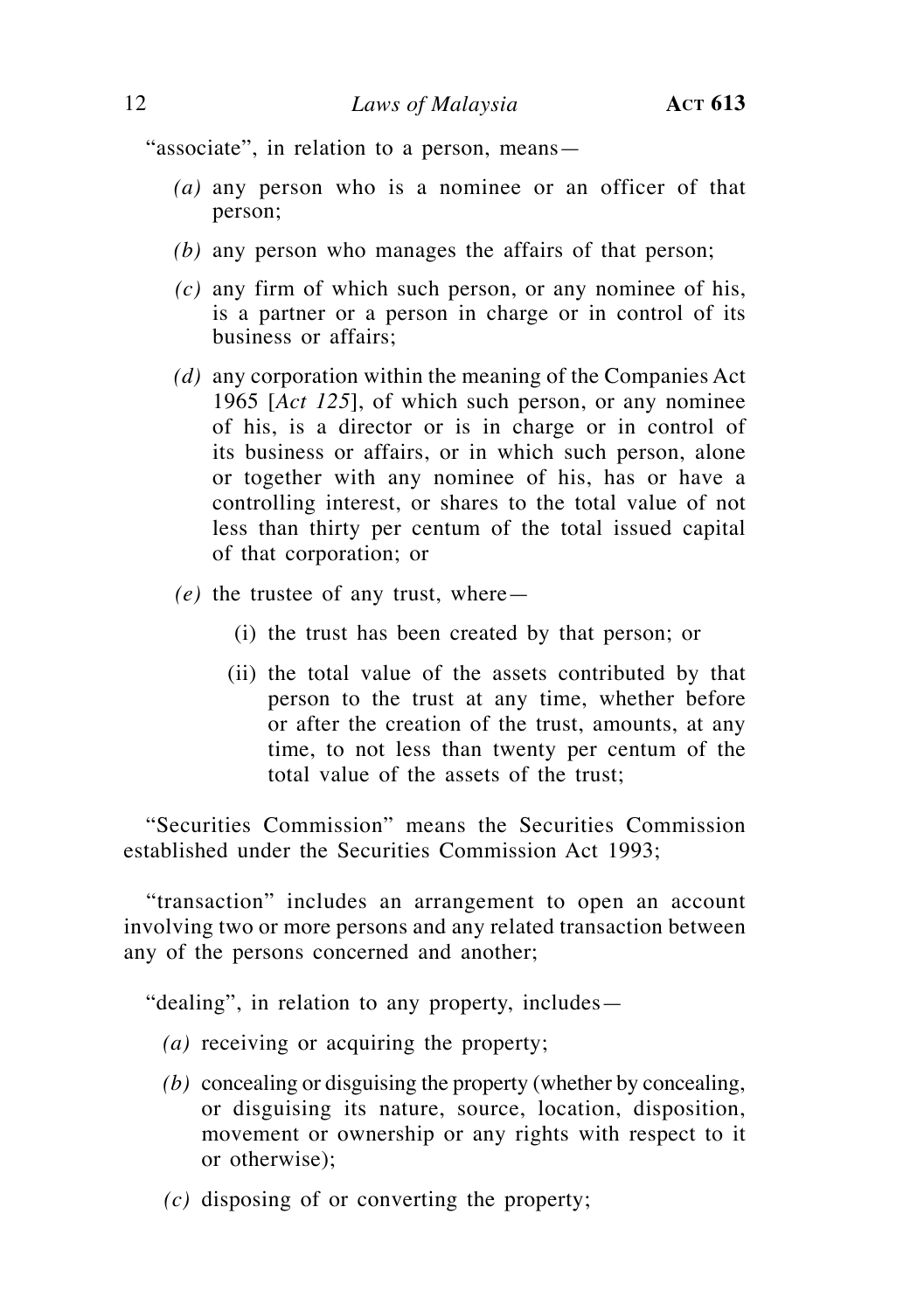- *(d)* bringing the property into or removing the property from Malaysia;
- *(e)* using the property to borrow money, or as security (whether by way of charge, mortgage or pledge or otherwise); or
- *(f)* where a debt is owed to the person holding the property, making a payment to any person in reduction of the amount of the debt.
- (2) For the purposes of this Act—
	- *(a)* a reference to a foreign State includes a reference to—
		- (i) a territory of that foreign State; and
		- (ii) a ship or aircraft of, or registered in, that foreign State; and
	- *(b)* a reference to the law of a foreign State includes a reference to the law in force in any part of that foreign State.

## PART II

#### MONEY LAUNDERING OFFENCES

#### **Offence of money laundering**

- **4.** (1) Any person who—
	- *(a)* engages in, or attempts to engage in; or
	- *(b)* abets the commission of,

money laundering, commits an offence and shall on conviction be liable to a fine not exceeding five million ringgit or to imprisonment for a term not exceeding five years or to both.

(2) A person may be convicted of an offence under subsection (1) irrespective of whether there is a conviction in respect of a serious offence or foreign serious offence or that a prosecution has been initiated for the commission of a serious offence or foreign serious offence.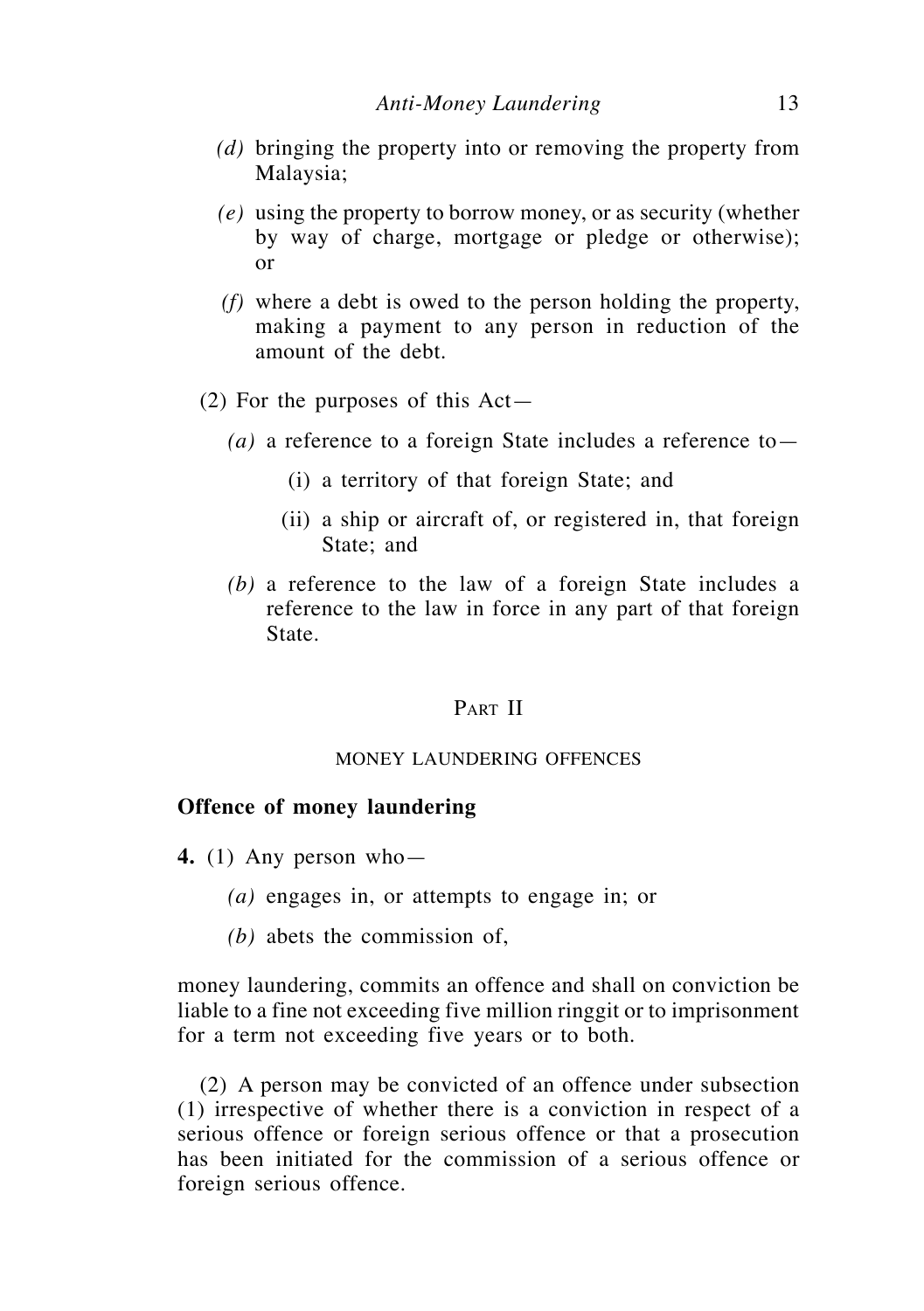## **Protection of informers and information**

**5.** (1) Where a person discloses to an enforcement agency his knowledge or belief that any property is derived from or used in connection with money laundering or any matter on which such knowledge or belief is based—

- *(a)* if he does any act in contravention of subsection 4(1) and the disclosure relates to the arrangement concerned, he does not commit an offence under that subsection if the disclosure is made—
	- (i) before he does the act concerned, being an act done with the consent of the enforcement agency; or
	- (ii) after he does the act, but the disclosure is made on his initiative and as soon as it is reasonable for him to make it;
- *(b)* notwithstanding any other written law, the disclosure shall not be treated as a breach of any restriction on the disclosure of information imposed by any law, contract or rules of professional conduct; and
- *(c)* he shall not be liable for damages for any loss arising out of—
	- (i) the disclosure; or
	- (ii) any act done or omitted to be done in relation to the property in consequence of the disclosure.

(2) Where any information relating to an offence under this Act is received by an officer of the competent authority or reporting institution, the information and the identity of the person giving the information shall be secret between the officer and that person and everything contained in such information, the identity of that person and all other circumstances relating to the information, including the place where it was given, shall not be disclosed except for the purposes of subsection 8(1) or section 14.

# **Restriction on revealing disclosure under section 5**

**6.** (1) No person shall, subject to subsection (2)—

- *(a)* reveal that a disclosure was made under section 5;
- *(b)* reveal the identity of any person as the person making the disclosure; or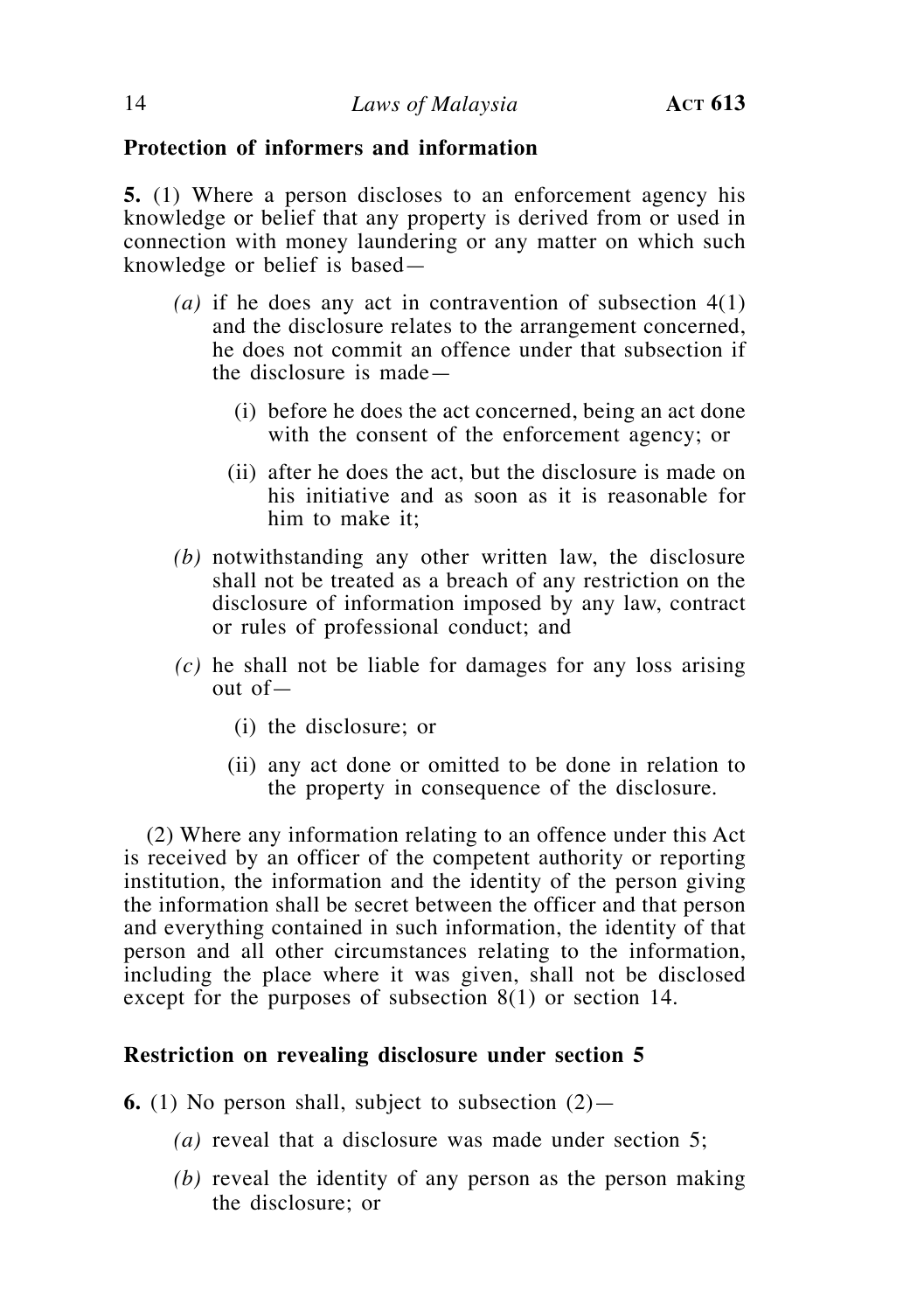*(c)* answer any question if the answer would lead, or would tend to lead, to the revealing of any fact or matter referred to in paragraph *(a)* or *(b)*.

(2) Subsection (1) shall not apply to a witness in any civil or criminal proceedings—

- *(a)* for an offence under subsection 4(1) or subsection (3) of this section; or
- *(b)* where the court is of the opinion that justice cannot fully be done between the parties without revealing the disclosure or the identity of any person as the person making the disclosure.

(3) No person shall publish in writing or broadcast any information, including a report of any civil or criminal proceedings but excluding information published for statistical purposes by a competent authority or the Government, so as to reveal or suggest—

- *(a)* that a disclosure was made under section 5; or
- *(b)* the identity of any person as the person making the disclosure.

(4) Subsection (3) shall not apply in respect of proceedings against the person making the disclosure for an offence under subsection 4(1) or subsection (1).

(5) If information is published or broadcast in contravention of subsection (3), each of the following persons, namely—

- *(a)* in the case of publication as part of a newspaper or periodical publication, any proprietor, editor, publisher and distributor of the newspaper or periodical publication;
- *(b)* in the case of a publication otherwise than as part of a newspaper or periodical publication, any person who publishes it and any person who distributes it;
- *(c)* in the case of a broadcast, any person who broadcasts the information and, if the information is contained in a programme, any person who transmits or provides the programme and any person having functions in relation to the programme corresponding to those of the editor of a newspaper or periodical publication,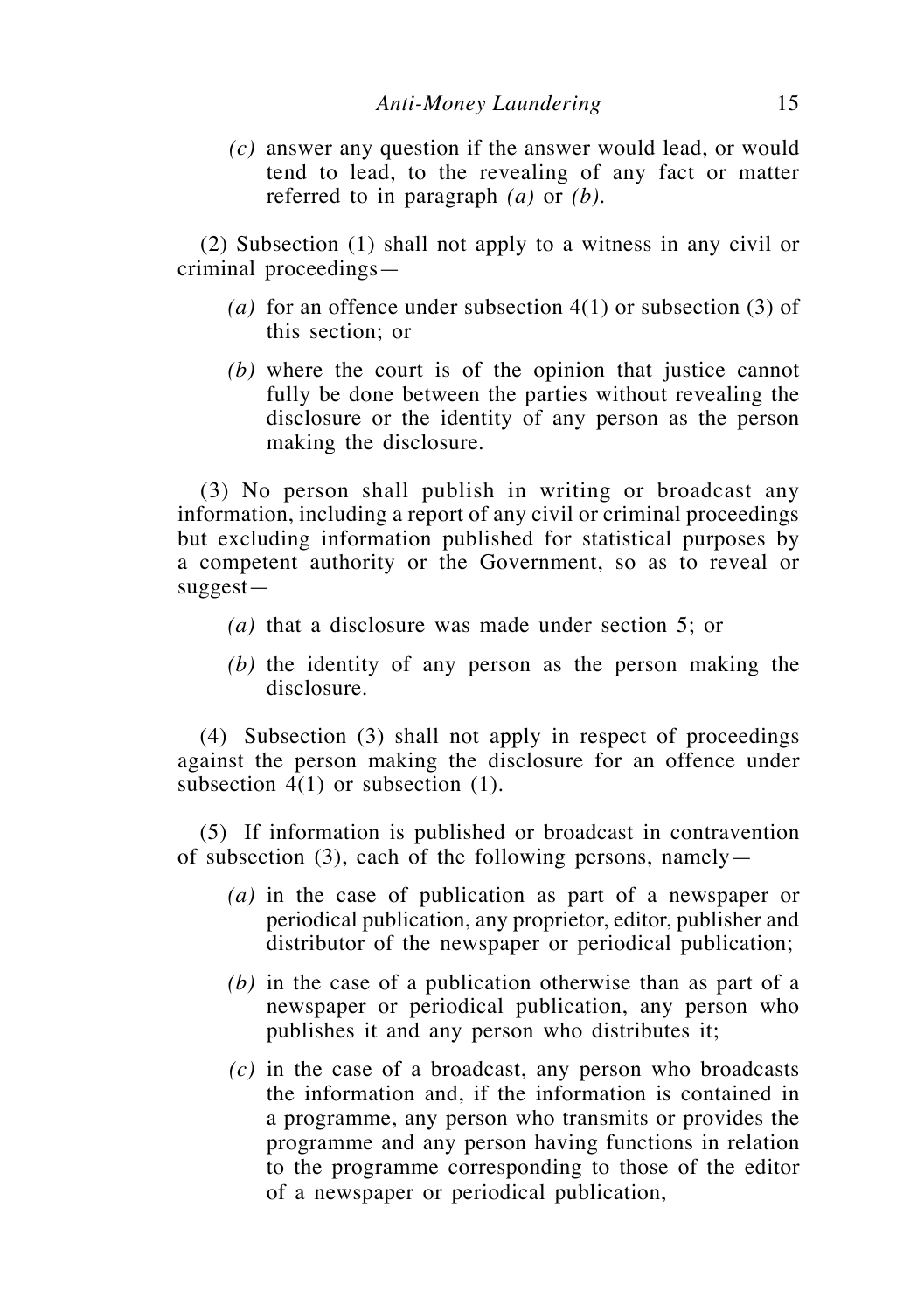commits an offence and shall on conviction be liable to a fine not exceeding fifty thousand ringgit or to imprisonment for a term not exceeding one year or to both, and, in the case of a continuing offence, to a further fine not exceeding one thousand ringgit for each day during which the offence continues after conviction.

(6) In this section, "broadcast" includes any broadcast by radio, film, videotape, television or electronic media.

## PART III

### FINANCIAL INTELLIGENCE

### **Functions of the competent authority**

**7.** \*(1) The Minister of Finance may, by order published in the *Gazette,* appoint a person to be the competent authority and such person shall have all the functions conferred on the competent authority by this Act.

(2) The competent authority may authorize any of its officers or any other person to perform any or all of its functions or render such assistance in the performance of its functions under this Act as it may specify.

### **Provisions relating to the competent authority**

**8.** (1) The Minister of Finance may, upon the recommendation of the competent authority, who shall consult the relevant supervisory authority of a reporting institution, by order published in the *Gazette*, invoke any or all of the provisions of Part IV in respect of that reporting institution.

(2) For the avoidance of doubt, it is declared that a competent authority may exercise its powers under this section in respect of reporting institutions carrying on any or all of the activities listed in the First Schedule, and shall—

*(a)* receive and analyze information and reports from any person, including reports issued by reporting institutions under section 14;

<sup>\*</sup>*NOTE*—The Minister appoints Bank Negara Malaysia as the competent authority for the purposes of the Act with effect from 15 January 2002–*see* P.U. (A) 19/2002.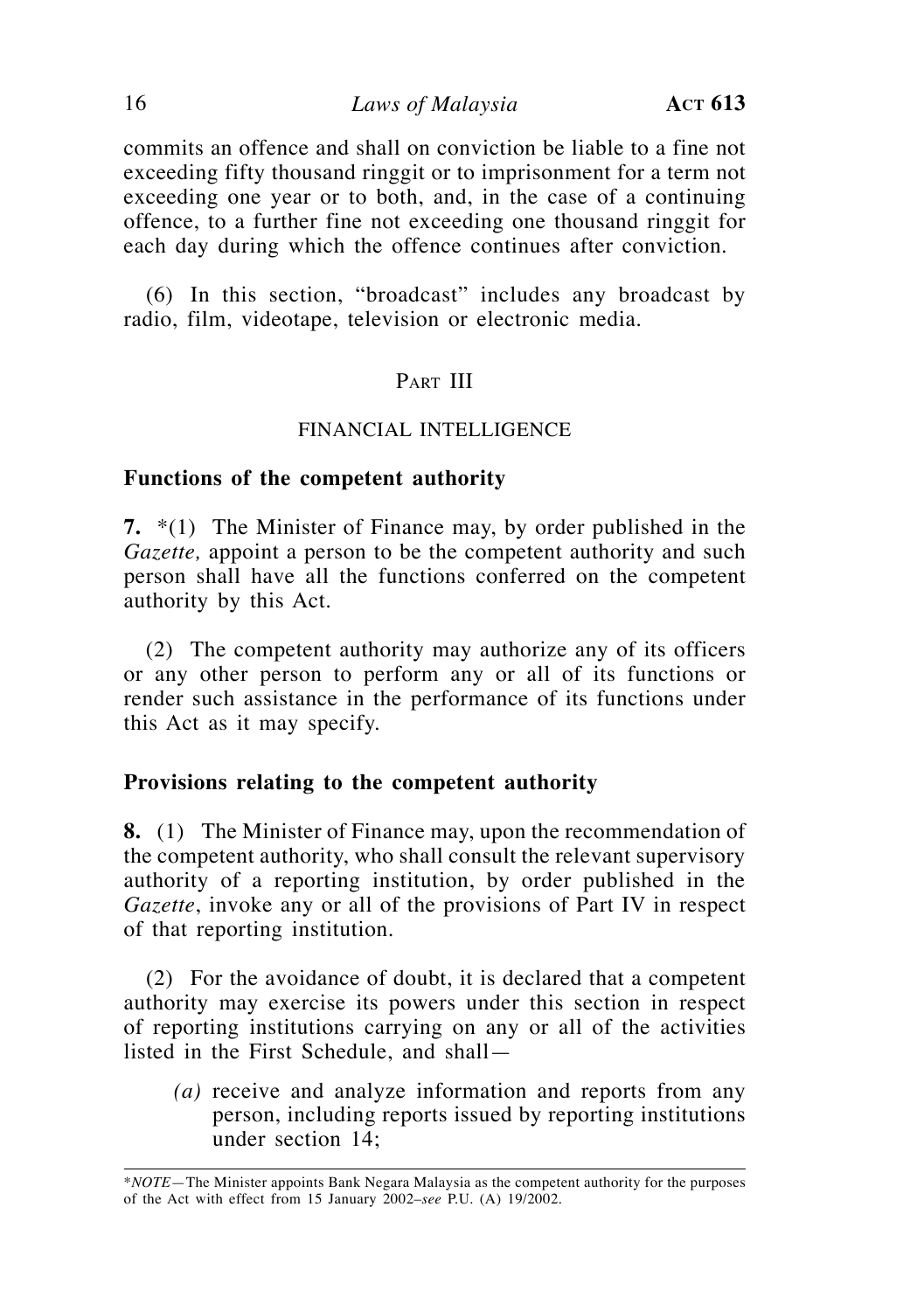- *(b)* send any report received under paragraph *(a)* or any information derived from any such report to an enforcement agency if it is satisfied or has reason to believe or suspect that a transaction involves proceeds of an unlawful activity or a serious offence is being, has been or is about to be committed; and
- *(c)* send any information derived from an examination carried out under Part IV to an enforcement agency if it has reason to suspect that a transaction involves proceeds of an unlawful activity or a serious offence is being, has been or is about to be committed.
- (3) The competent authority may—
	- *(a)* compile statistics and records;
	- *(b)* give instructions to a reporting institution in relation to any report or information received under section 14;
	- *(c)* make recommendations to the relevant supervisory authority, enforcement agency and reporting institutions arising out of any report or information received under subsection (2); and
	- *(d)* create training requirements and provide training for any reporting institutions in respect of their transactions and reporting and record-keeping obligations under Part IV.

# **Authorization to release information**

**9.** (1) Subject to subsection (2), the competent authority may, in writing, authorize any enforcement agency or its designated officers to have access to such information as the competent authority may specify for the purposes of performing the enforcement agency's functions.

(2) In respect of any information received from a reporting institution carrying on any business activity listed under Part II of the First Schedule, the competent authority shall authorize Labuan Offshore Financial Services Authority or its designated officers to have access to that information.

(3) The competent authority may, in writing, authorize the Attorney General or his designated officer to have access to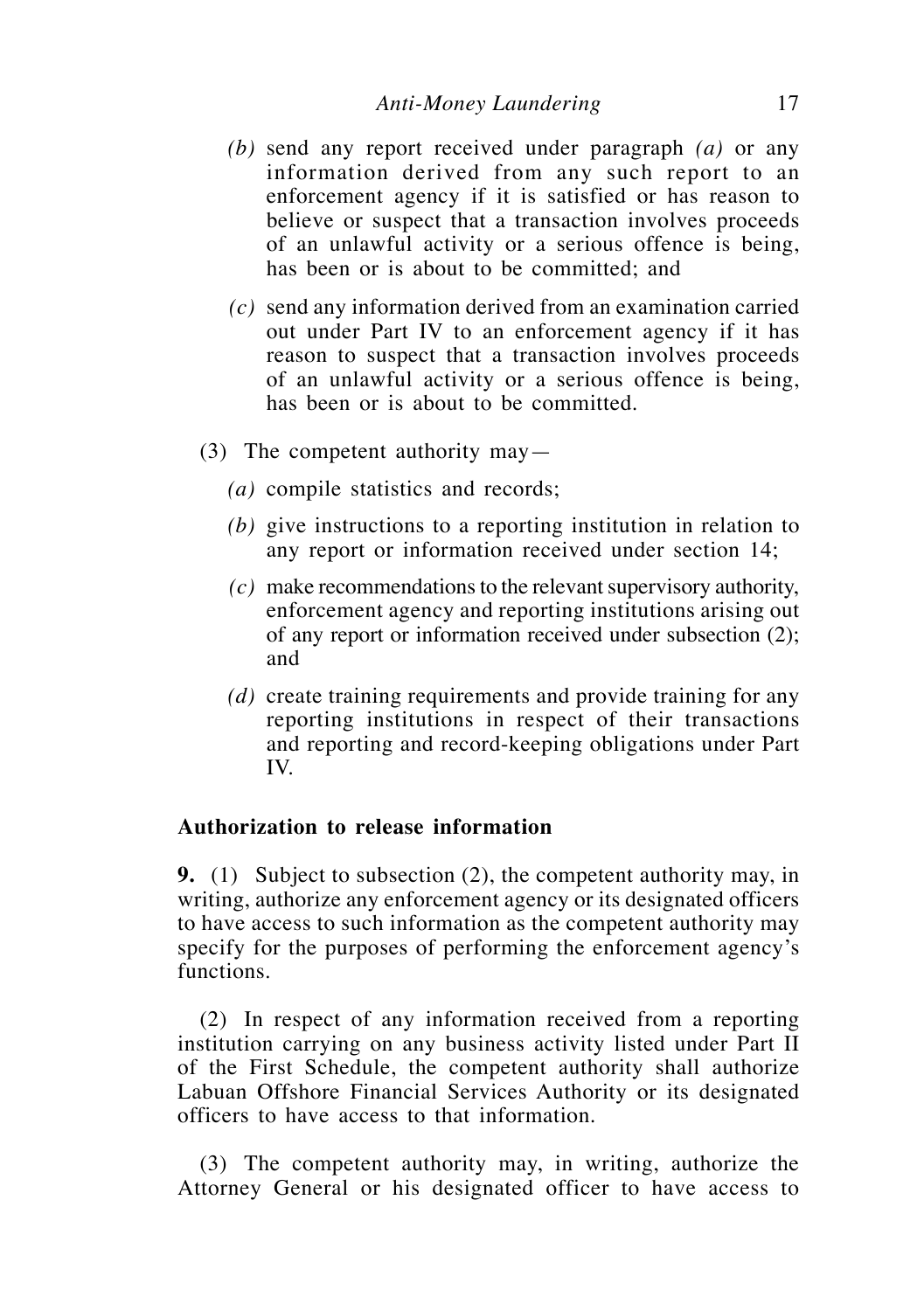such information as the competent authority may specify for the purpose of dealing with a foreign State's request in relation to mutual assistance in criminal matters.

# **Communication to a foreign State**

**10.** (1) Notwithstanding any other written law or rule of law, the competent authority may communicate any thing disclosed to it under section 14 to a corresponding authority of a foreign State if—

- *(a)* there exists an arrangement between Malaysia and a foreign State under which the corresponding authority of the foreign State has agreed to communicate to Malaysia, upon Malaysia's request, information received by the corresponding authority that corresponds to any thing required to be disclosed to the competent authority under section 14; and
- *(b)* the competent authority is satisfied that the corresponding authority has given appropriate undertakings—
	- (i) for protecting the confidentiality of any thing communicated to it; and
	- (ii) for controlling the use that will be made of it, including an undertaking that it will not be used as evidence in any proceedings.

(2) In this section, "corresponding authority", in relation to a foreign State, means the authority of that foreign State responsible for receiving information that corresponds to any thing required to be disclosed to a competent authority under section 14.

# **Prohibited disclosure**

**11.** Subject to section 12, no person who has obtained information from competent authority under Part IV shall—

*(a)* while he is authorized under section 9, disclose or communicate the information except to another officer authorized under that section, for the purposes of, or in connection with, the performance of his duties; and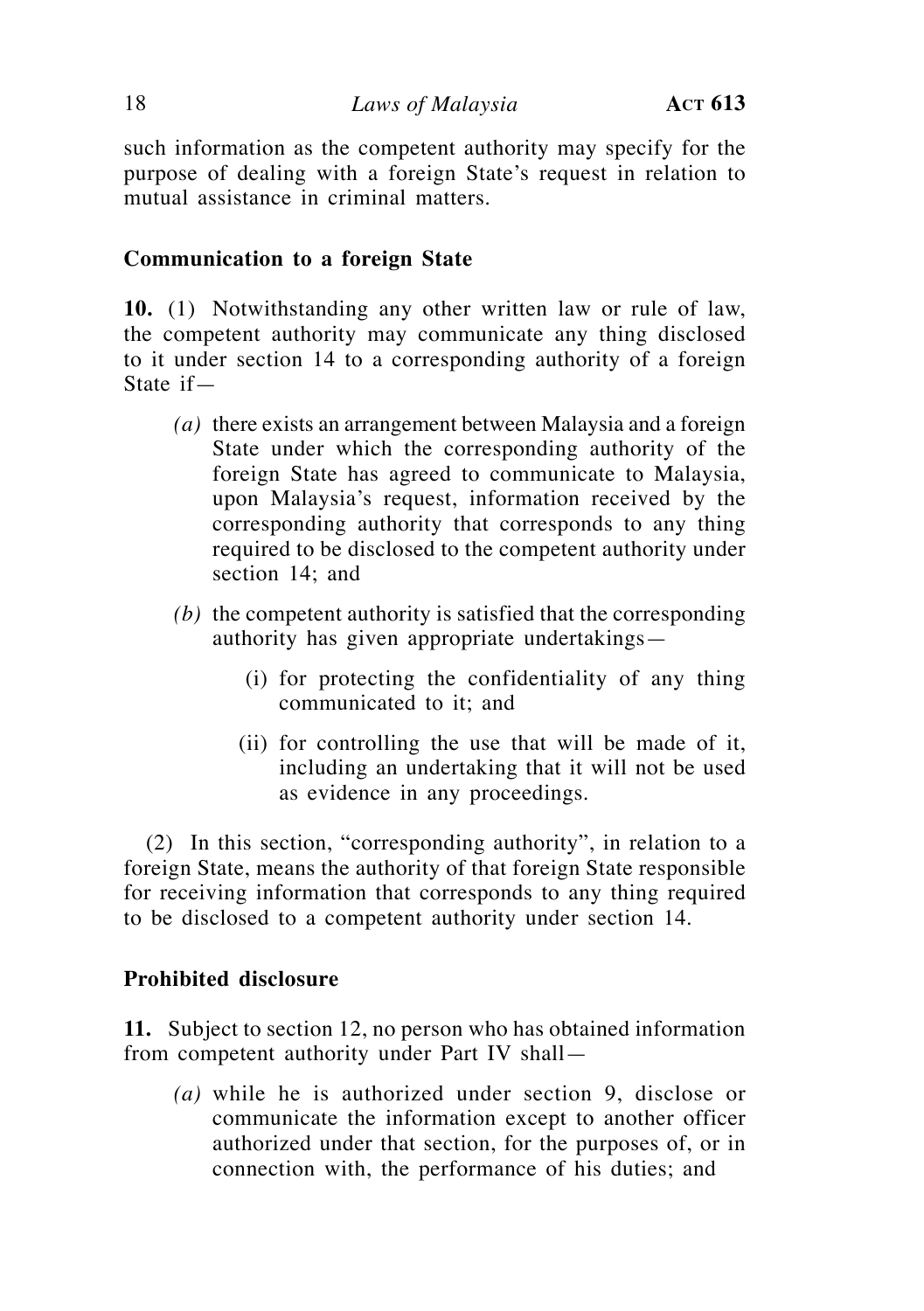*(b)* when he is no longer authorized under section 9, make a record of the information, or disclose or communicate the information in any circumstances.

#### **Permitted disclosure**

**12.** (1) Nothing in section 11 shall prevent the communication of the competent authority's information under this Part with respect to a prosecution or legal proceedings in connection with the commission of a serious offence, a foreign serious offence or an offence under subsection 4(1).

(2) Nothing in section 11 shall prevent the communication of the competent authority's information under this Part in respect of the affairs of a person by the person authorized under section  $9$  to  $-$ 

- *(a)* if the person is not a company, that person;
- *(b)* if the person is a company—
	- (i) any person who is, or has been, a director or an officer of the company; or
	- (ii) any person who is, or has been directly involved in, or responsible for, the preparation of information furnished on behalf of the company; or
- *(c)* the person who furnished the information to the competent authority.

(3) No person to whom the competent authority or person authorized under section 9 communicates any information under this Part and the information does not relate to the affairs of the person shall make a record of the information or disclose, or communicate the information to any person in any circumstances.

(4) Any person who contravenes subsection (3) commits an offence and shall on conviction be liable to a fine not exceeding one million ringgit or to imprisonment for a term not exceeding one year or to both.

(5) Except where it is necessary to do so for the purposes of carrying into effect the provisions of this Act, a person who obtains information from the competent authority under this Part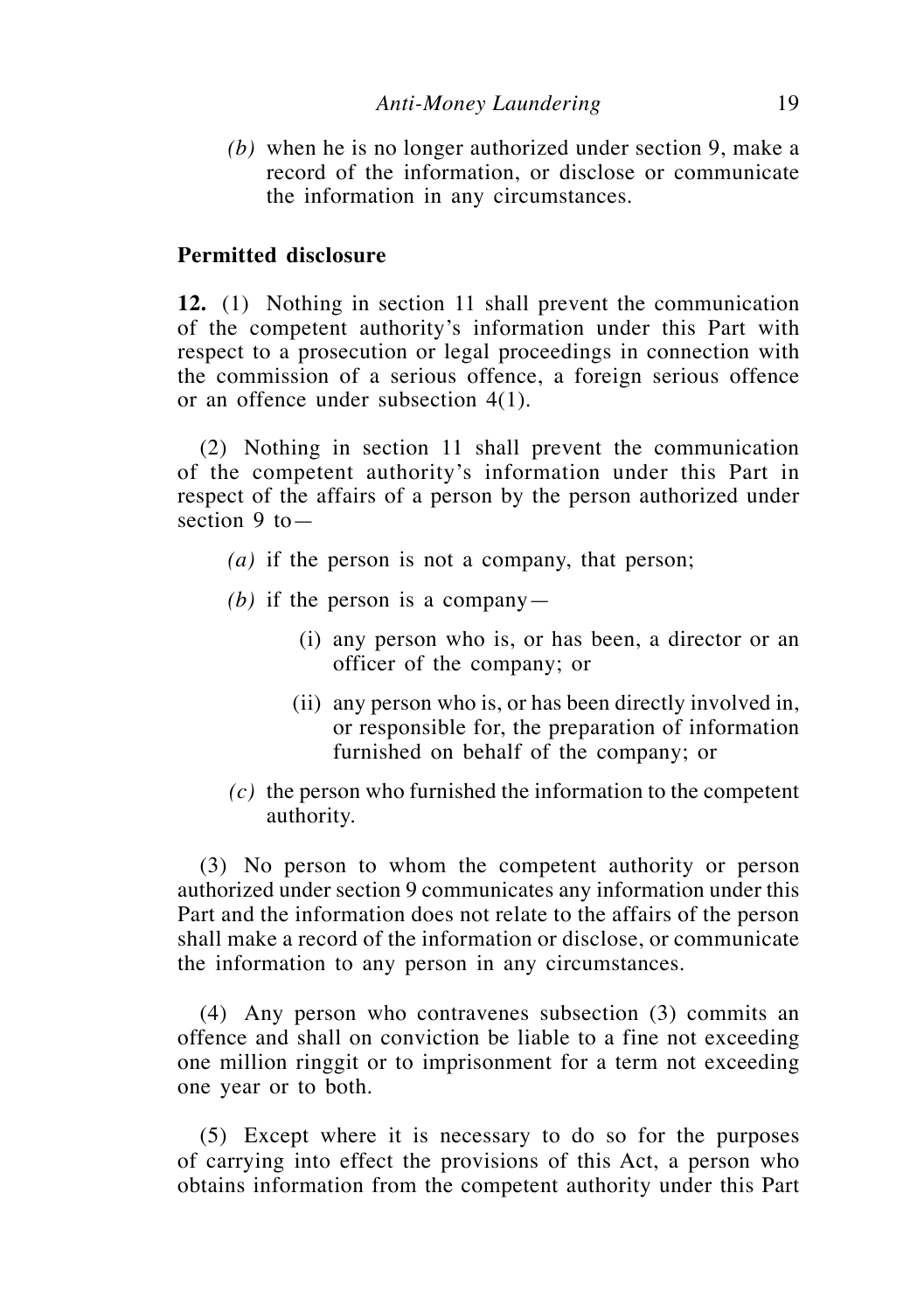shall not be required to produce in court any document containing any of the information or to disclose or communicate to any court such information.

# PART IV

# REPORTING OBLIGATIONS

#### **Record-keeping by reporting institutions**

**13.** (1) A reporting institution shall keep a record of any transaction involving the domestic currency or any foreign currency exceeding such amount as the competent authority may specify.

(2) The record referred to in subsection (1) shall be in such form as the competent authority may specify.

(3) The record referred to in subsection (1) shall include the following information for each transaction:

- *(a)* the identity and address of the person in whose name the transaction is conducted;
- *(b)* the identity and address of the beneficiary or the person on whose behalf the transaction is conducted, where applicable;
- *(c)* the identity of the accounts affected by the transaction, if any;
- *(d)* the type of transaction involved, such as deposit, withdrawal, exchange of currency, cheque cashing, purchase of cashier's cheques or money orders or other payment or transfer by, through, or to such reporting institution;
- *(e)* the identity of the reporting institution where the transaction occurred; and
- *(f)* the date, time and amount of the transaction,

and shall also include such other information as the competent authority may specify in writing.

(4) For the purposes of this Part, multiple cash transactions in the domestic or foreign currency which, in aggregate, exceeds the amount specified by the competent authority pursuant to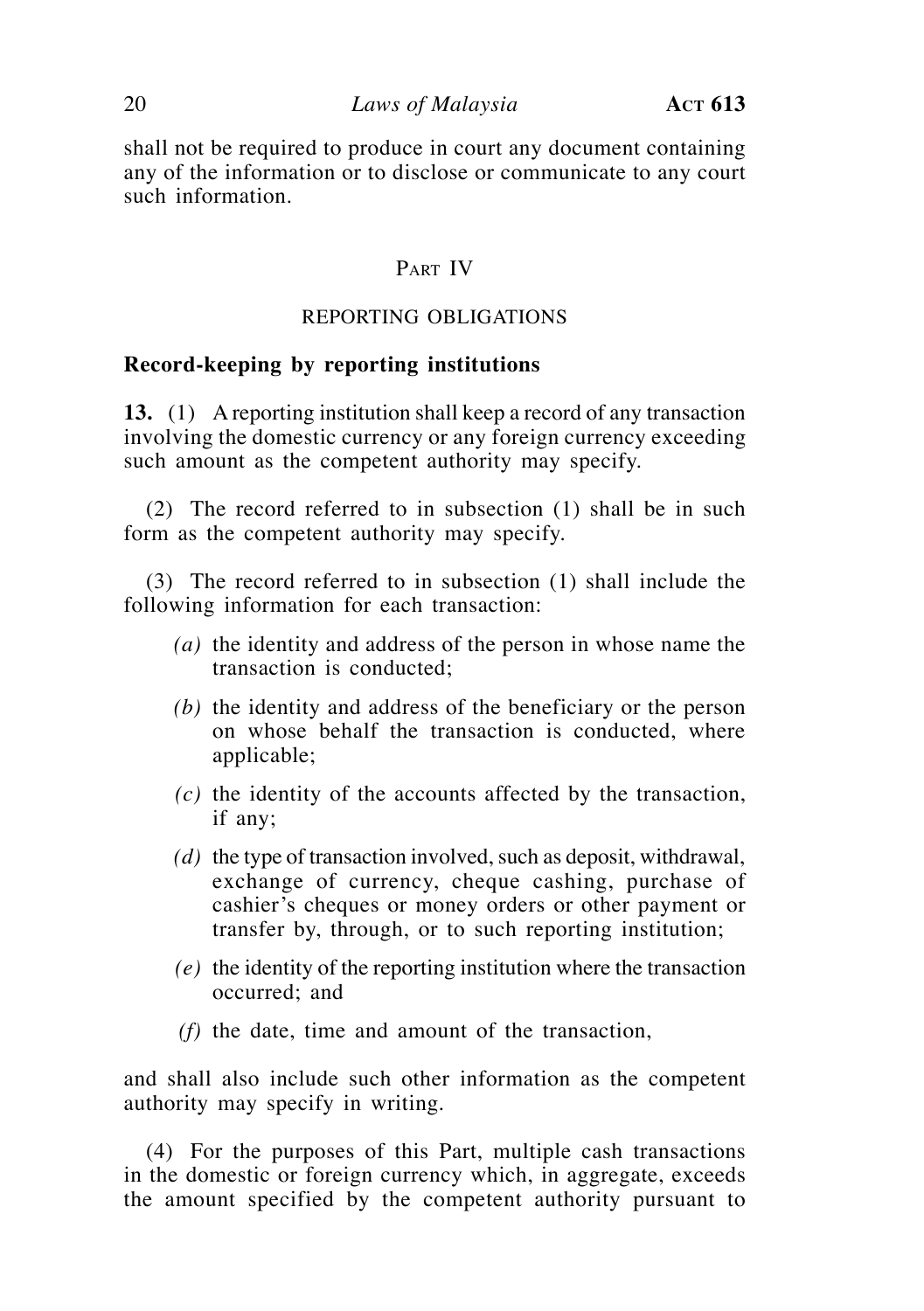subsection (1) shall be treated as a single transaction if they are undertaken by or on behalf of any one person during any one day or such other period as the competent authority may specify.

# **Report by reporting institutions**

**14.** A reporting institution shall promptly report to the competent authority any transaction—

- *(a)* exceeding the amount specified by the competent authority under subsection 13(1); and
- \**(b)* where the identity of the persons involved, the transaction itself or any other circumstances concerning that transaction gives any officer or employee of the reporting institution reason to suspect that the transaction involves proceeds of an unlawful activity.

# **Centralization of information**

**15.** A reporting institution shall provide for the centralization of the information collected pursuant to this Part.

# **Identification of account holder**

- **16.** (1) A reporting institution—
	- *(a)* shall maintain accounts in the name of the account holder; and
	- *(b)* shall not open, operate or maintain any anonymous account or any account which is in a fictitious, false or incorrect name.
	- (2) A reporting institution shall—
		- *(a)* verify, by reliable means, the identity, representative capacity, domicile, legal capacity, occupation or business purpose of any person, as well as other identifying information on that person, whether he be an occasional or usual client, through the use of documents such as

<sup>\*</sup>*NOTE*—The Minister invokes paragraph 14*(b)* and sections 20 and 24 of the Act on institutions carrying on banking business, finance company business, merchant banking business and Islamic banking business–*see* P.U. (A) 20/2002.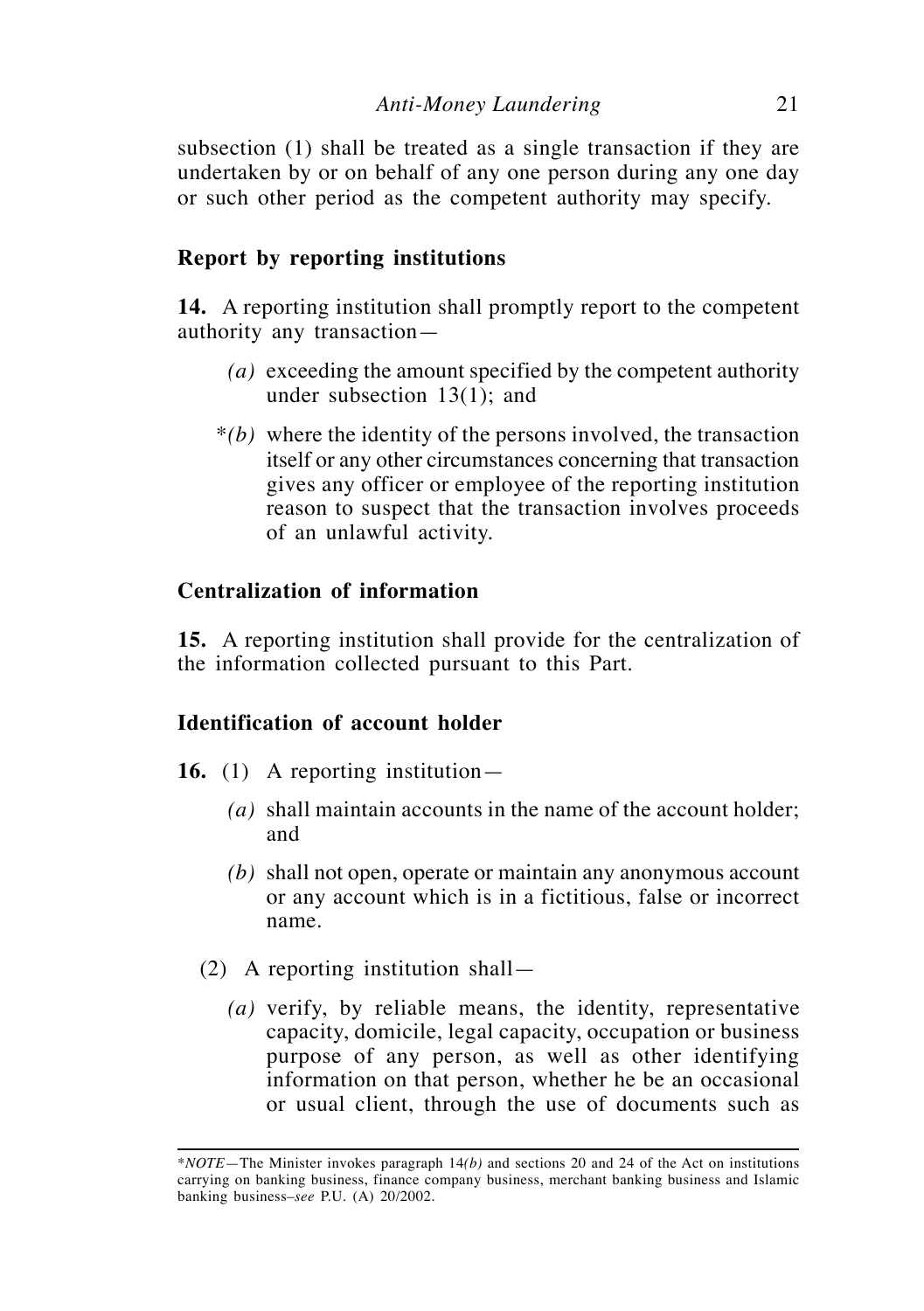identity card, passport, birth certificate, driver's licence and constituent document, or any other official or private document, when establishing or conducting business relations, particularly when opening new accounts or passbooks, entering into any fiduciary transaction, renting of a safe deposit box, or performing any cash transaction exceeding such amount as the competent authority may specify; and

*(b)* include such details in a record.

(3) A reporting institution shall take reasonable measures to obtain and record information about the true identity of the person on whose behalf an account is opened or a transaction is conducted if there are any doubts that any person is not acting on his own behalf, particularly in the case of a person who is not conducting any commercial, financial, or industrial operations in the foreign State where it has its headquarters or domicile.

(4) For purposes of this section, "person" shall include any person who is a nominee, agent, beneficiary or principal in relation to a transaction.

### **Retention of records**

**17.** (1) Notwithstanding any provision of any written law pertaining to the retention of documents, a reporting institution shall maintain any record under this Part for a period of not less than six years from the date an account has been closed or the transaction has been completed or terminated.

(2) A reporting institution shall also maintain records to enable the reconstruction of any transaction in excess of such amount as the competent authority may specify, for a period of not less than six years from the date the transaction has been completed or terminated.

(3) Subsections (1) and (2) will not apply where a reporting institution has transmitted the record to the competent authority or an enforcement agency.

(4) Any reporting institution which contravenes subsection (1) or (2) commits an offence and shall on conviction be liable to a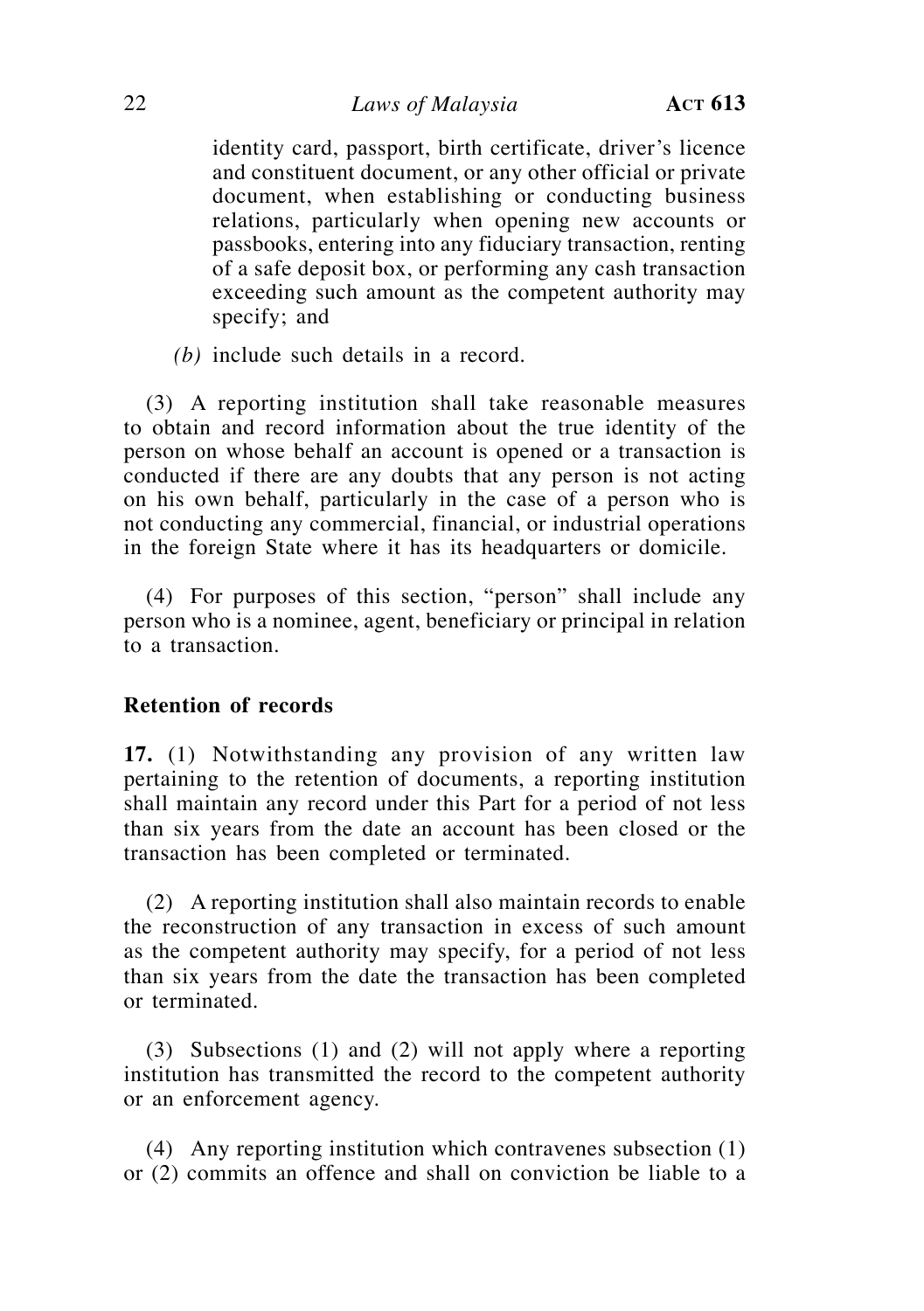fine not exceeding one million ringgit or to imprisonment for a term not exceeding one year or to both.

#### **Opening account in false name**

**18.** (1) No person shall open, operate or authorize the opening or the operation of an account with a reporting institution in a fictitious, false or incorrect name.

(2) Where a person is commonly known by two or more different names, the person shall not use one of those names in opening an account with a reporting institution unless the person has previously disclosed the other name or names to the reporting institution.

(3) Where a person using a particular name in his dealings with a reporting institution discloses to it a different name or names by which he is commonly known, the reporting institution shall make a record of the disclosure and shall, upon request in writing from the competent authority, give the competent authority a copy of that record.

- (4) For the purposes of this section—
	- *(a)* a person opens an account in a false name if the person, in opening the account, or becoming a signatory to the account, uses a name other than a name by which the person is commonly known;
	- *(b)* a person operates an account in a false name if the person does any act or thing in relation to the account (whether by way of making a deposit or withdrawal or by way of communication with the reporting institution concerned or otherwise) and, in doing so, uses a name other than a name by which the person is commonly known; and
	- *(c)* an account is in a false name if it was opened in a false name, whether before or after the commencement date of this Act.

(5) Any person who contravenes this section commits an offence and shall on conviction be liable to a fine not exceeding one million ringgit or to imprisonment for a term not exceeding one year or to both.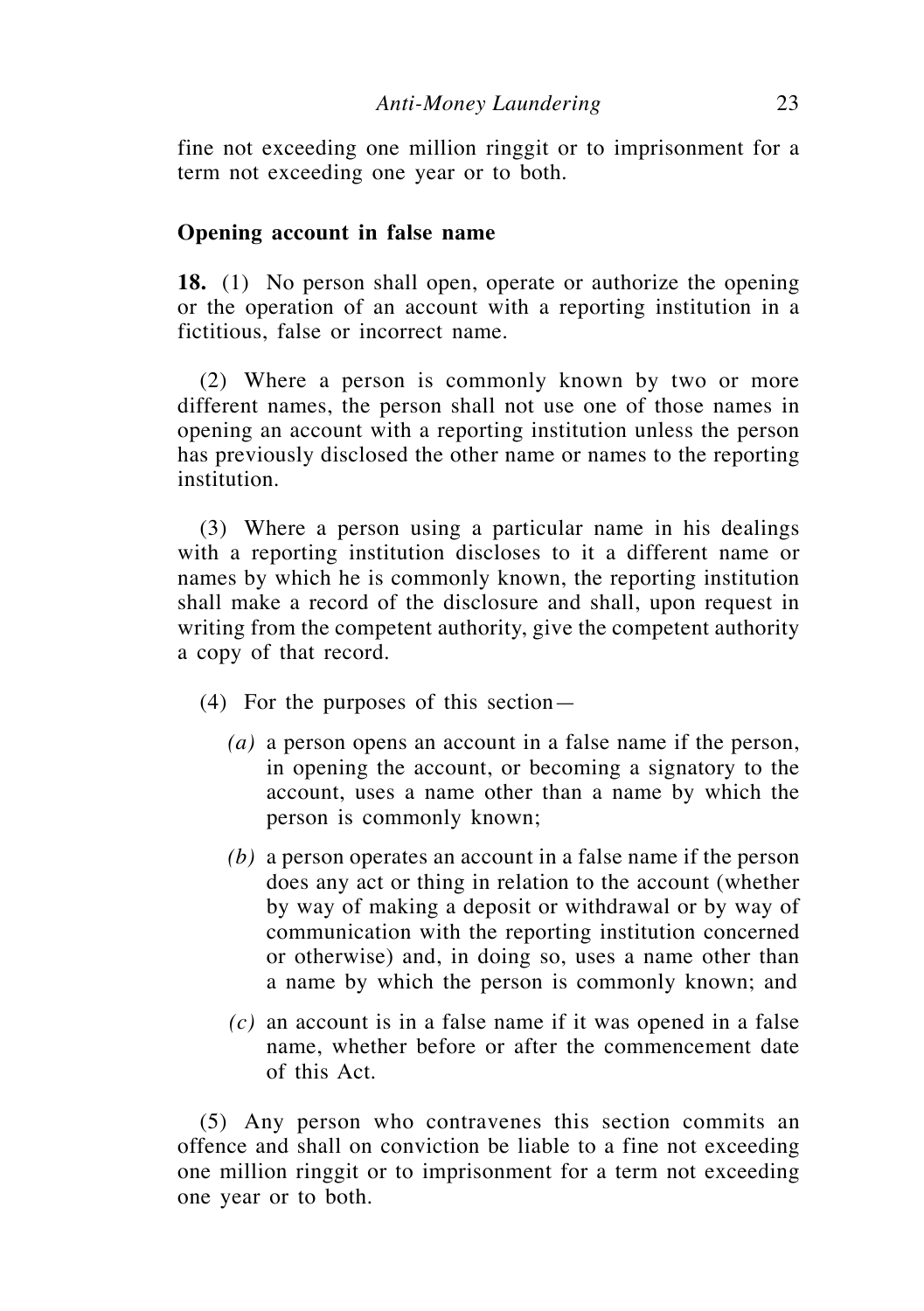# **Compliance programme**

**19.** (1) A reporting institution shall adopt, develop and implement internal programmes, policies, procedures and controls to guard against and detect any offence under this Act.

- (2) The programmes in subsection (1) shall include—
	- *(a)* the establishment of procedures to ensure high standards of integrity of its employees and a system to evaluate the personal, employment and financial history of these employees;
	- *(b)* on-going employee training programmes, such as "knowyour-customer" programmes, and instructing employees with regard to the responsibilities specified in sections 13, 14, 15, 16 and 17; and
	- *(c)* an independent audit function to check compliance with such programmes.

(3) A reporting institution shall implement compliance programmes under subsection (1) on its branches and subsidiaries in and outside Malaysia.

(4) A reporting institution shall also designate compliance officers at management level in each branch and subsidiary who will be in charge of the application of the internal programmes and procedures, including proper maintenance of records and reporting of suspicious transactions.

(5) A reporting institution shall develop audit functions to evaluate such policies, procedures and controls to test compliance with the measures taken by the reporting institution to comply with the provisions of this Act and the effectiveness of such measures.

# **Secrecy obligations overridden**

\***20.** The provisions of this Part shall have effect notwithstanding any obligation as to secrecy or other restriction on the disclosure of information imposed by any written law or otherwise.

<sup>\*</sup>*Note*—The Minister invokes paragraph 14*(b)* and sections 20 and 24 of the Act on institutions carrying on banking business, finance company business, merchant banking business and Islamic banking business—*see* P.U. (A) 20/2002.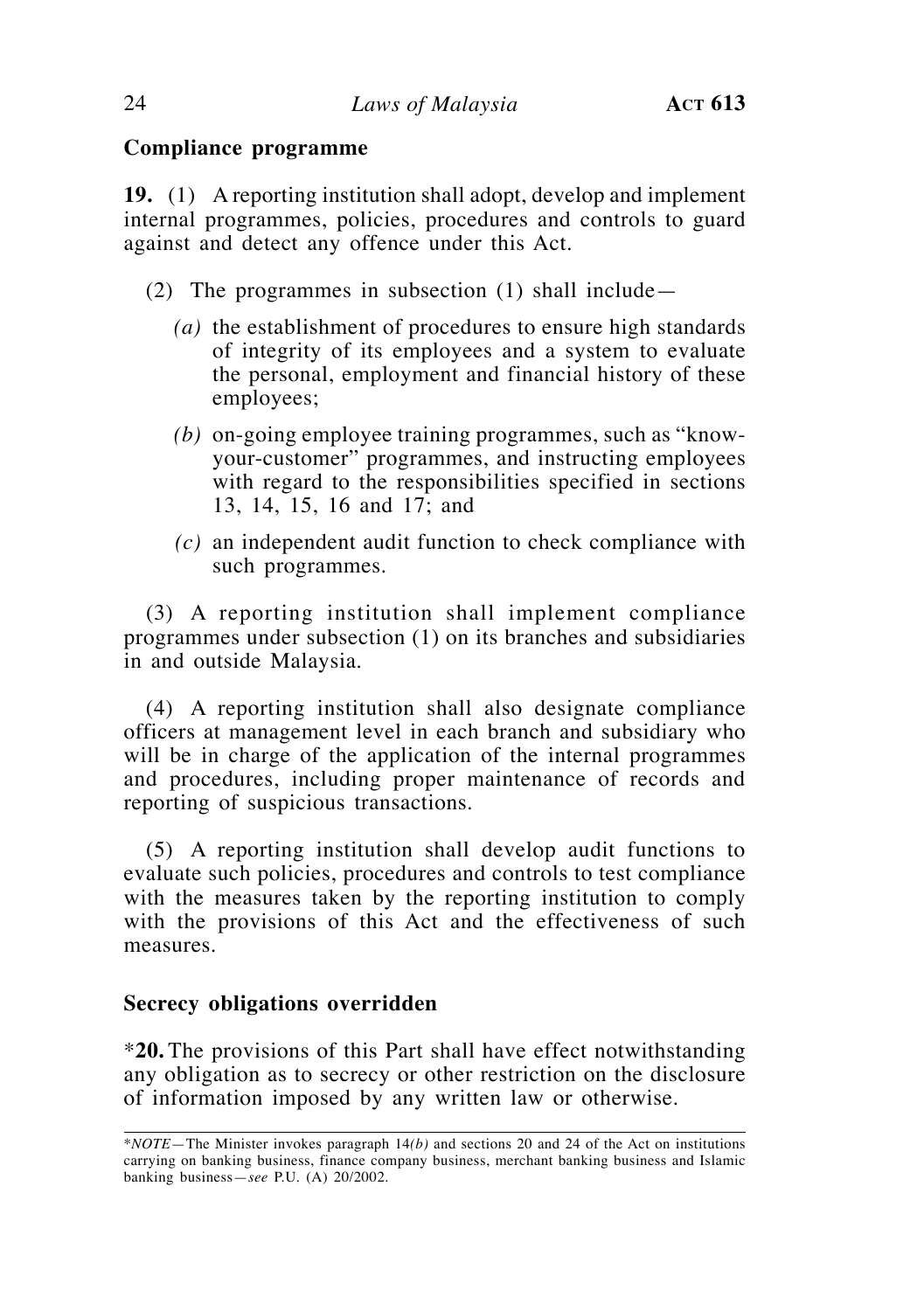# **Obligations of supervisory or licensing authority**

**21.** (1) The relevant supervisory authority of a reporting institution or such other person as the relevant supervisory authority may deem fit may—

- *(a)* adopt the necessary measures to prevent or avoid having any person who is unsuitable from controlling, or participating, directly or indirectly, in the directorship, management or operation of the reporting institution;
- *(b)* examine and supervise reporting institutions, and regulate and verify, through regular examinations, that a reporting institution adopts and implements the compliance programmes in section 19;
- *(c)* issue guidelines to assist reporting institutions in detecting suspicious patterns of behaviour in their clients and these guidelines shall be developed taking into account modern and secure techniques of money management and will serve as an educational tool for reporting institutions' personnel; and
- *(d)* cooperate with other enforcement agencies and lend technical assistance in any investigation, prosecution or proceedings relating to any unlawful activity or offence under this Act.

(2) The licensing authority of a reporting institution may, upon the recommendation of the competent authority, revoke or suspend the reporting institution's licence if it has been convicted of an offence under this Act.

(3) The relevant supervisory authority shall report promptly to the competent authority any information received from any reporting institutions relating to transactions or activities that could be related to any unlawful activity or offence under this Act.

## **Powers to enforce compliance**

**22.** (1) An officer of a reporting institution shall take all reasonable steps to ensure the reporting institution's compliance with its obligations under this Part.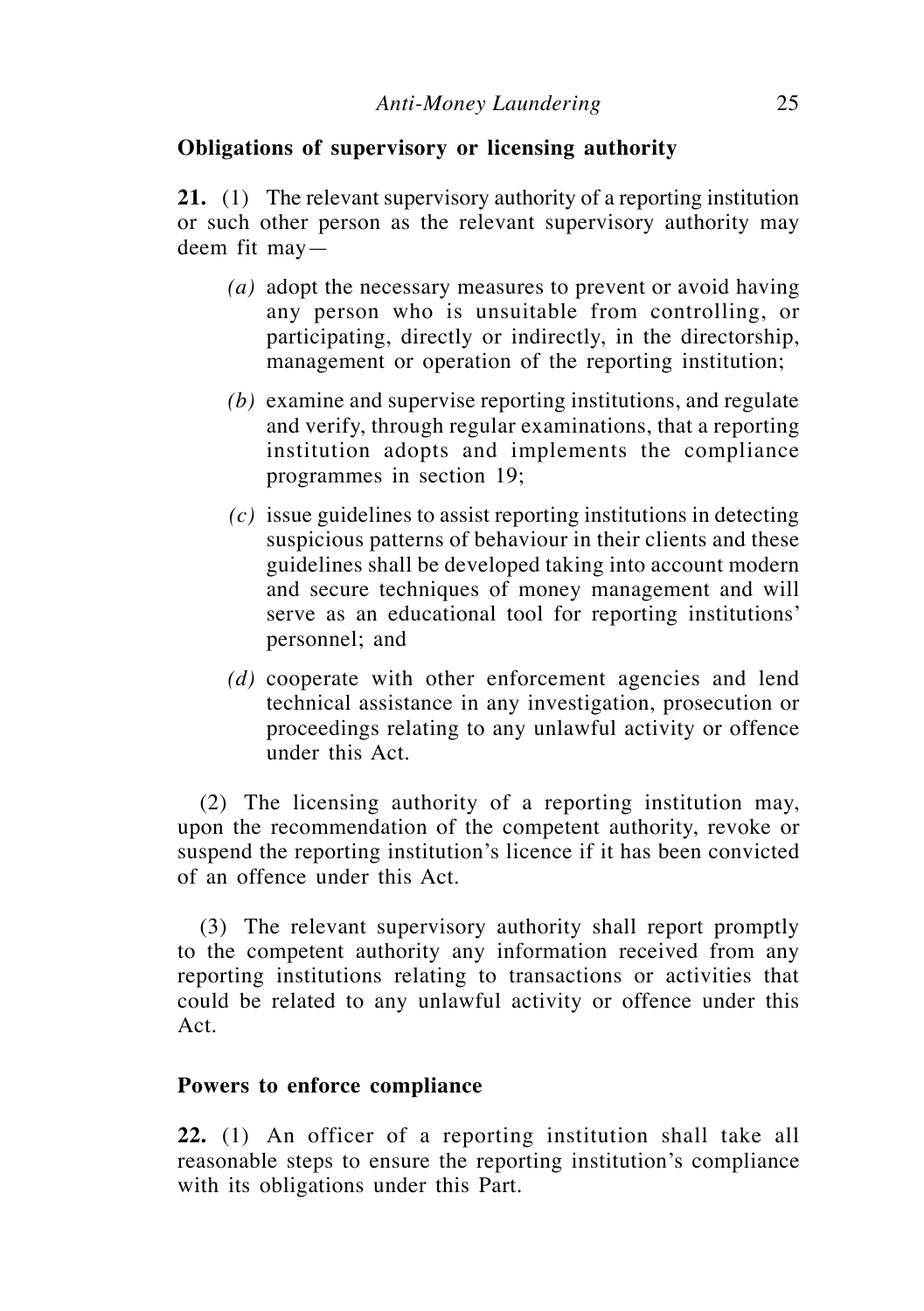(2) The competent authority, upon application to the High Court and satisfying the Court that a reporting institution has failed without reasonable excuse to comply in whole or in part with any obligations in this Act, shall obtain an order against any or all of the officers or employees of that reporting institution on such terms as the Court deems necessary to enforce compliance with such obligations.

(3) Notwithstanding subsection (2), the competent authority may direct or enter into an agreement with any reporting institution that has without reasonable excuse failed to comply in whole or in part with any obligations in this Part to implement any action plan to ensure compliance with its obligations under this Part.

(4) Any person who contravenes subsection (1) or fails to comply with a directive under subsection (3) commits an offence and shall on conviction be liable to a fine not exceeding one hundred thousand ringgit or to imprisonment for a term not exceeding six months or to both, and, in the case of a continuing offence, to a further fine not exceeding one thousand ringgit for each day during which the offence continues after conviction.

### **Currency reporting at border**

**23.** (1) A person leaving or entering Malaysia with an amount in cash, negotiable bearer instruments or both, exceeding such value as the competent authority may prescribe by order published in the *Gazette*, shall declare to the competent authority such amount in such form as the competent authority may specify.

(2) Any person who contravenes subsection (1) commits an offence and shall on conviction be liable to a fine not exceeding one million ringgit or to imprisonment for a term not exceeding one year or to both.

(3) Notwithstanding the Exchange Control Act 1953 [*Act 17*] and the Central Bank of Malaysia Act 1958, the Controller of Foreign Exchange shall have authority to submit to the competent authority information received under section 24 or 25 of the Exchange Control Act 1953.

(4) Any declaration required to be made or given under subsection (1) shall for the purposes of the Customs Act 1967[*Act 235*] be deemed to be a declaration in a matter relating to customs.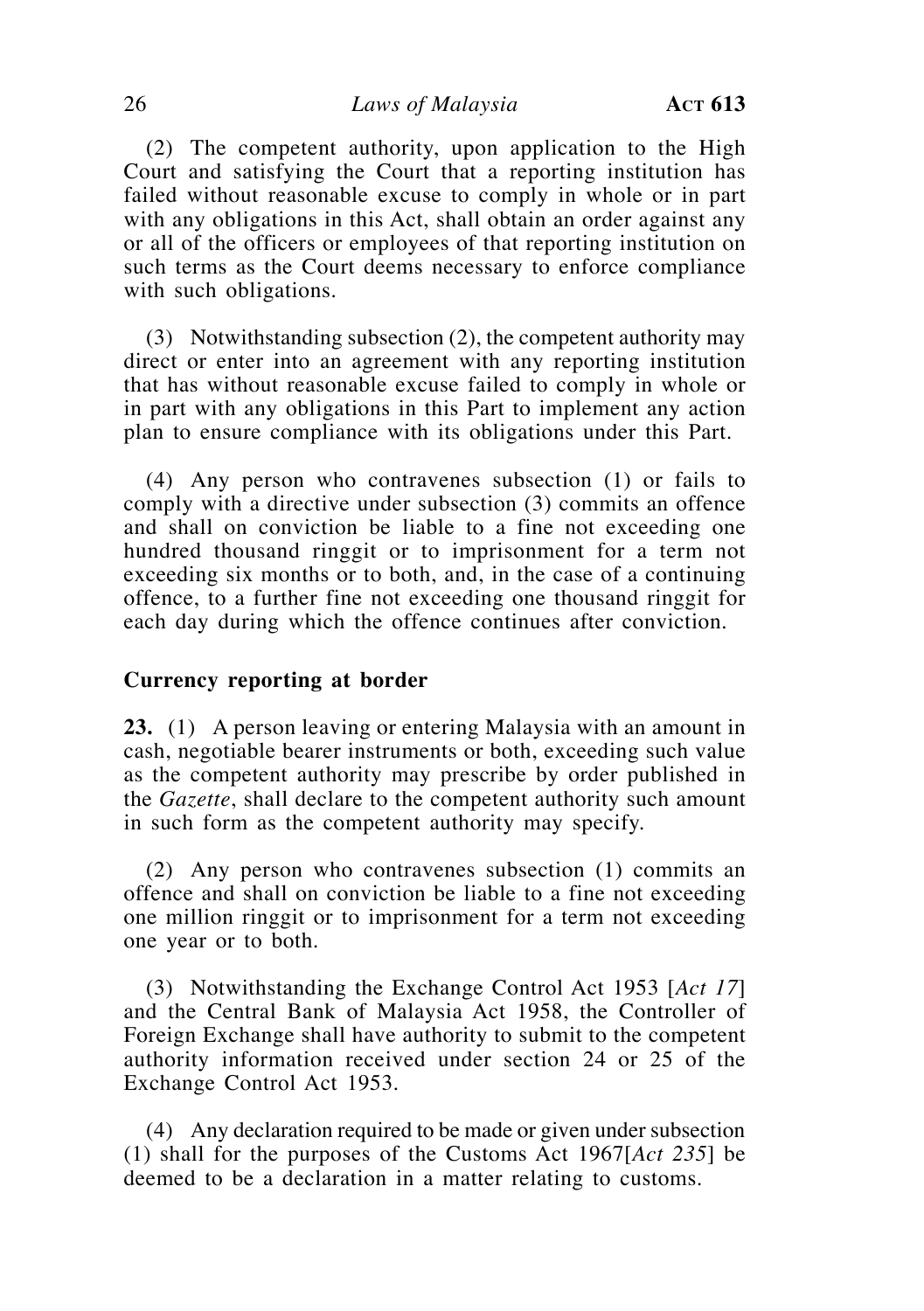#### **Protection of persons reporting**

\***24.** (1) No civil, criminal or disciplinary proceedings shall be brought against a person who—

- *(a)* discloses or supplies any information in any report made under this Part; or
- *(b)* supplies any information in connection with such a report, whether at the time the report is made or afterwards;

in respect of—

- *(aa)* the disclosure or supply, or the manner of the disclosure or supply, by that person, of the information referred to in paragraph *(a)* or *(b)*; or
- *(bb)* any consequences that follow from the disclosure or supply of that information,

unless the information was disclosed or supplied in bad faith.

(2) In proceedings against any person for an offence under this Part, it shall be a defence for that person to show that he took all reasonable steps and exercised all due diligence to avoid committing the offence.

# **Examination of a reporting institution**

**25.** (1) For the purposes of monitoring a reporting institution's compliance with this Part, the competent authority may authorize an examiner to examine—

- *(a)* any of the reporting institution's records or reports that relate to its obligations under this Part, which are kept at, or accessible from, the reporting institution's premises; and
- *(b)* any system used by the reporting institution at its premises for keeping those records or reports.

<sup>\*</sup>*Note*—The Minister invokes paragraph 14*(b)* and sections 20 and 24 of the Act on institutions carrying on baking business, finance company business, merchant banking business and Islamic banking business–*see* P.U. (A) 20/2002.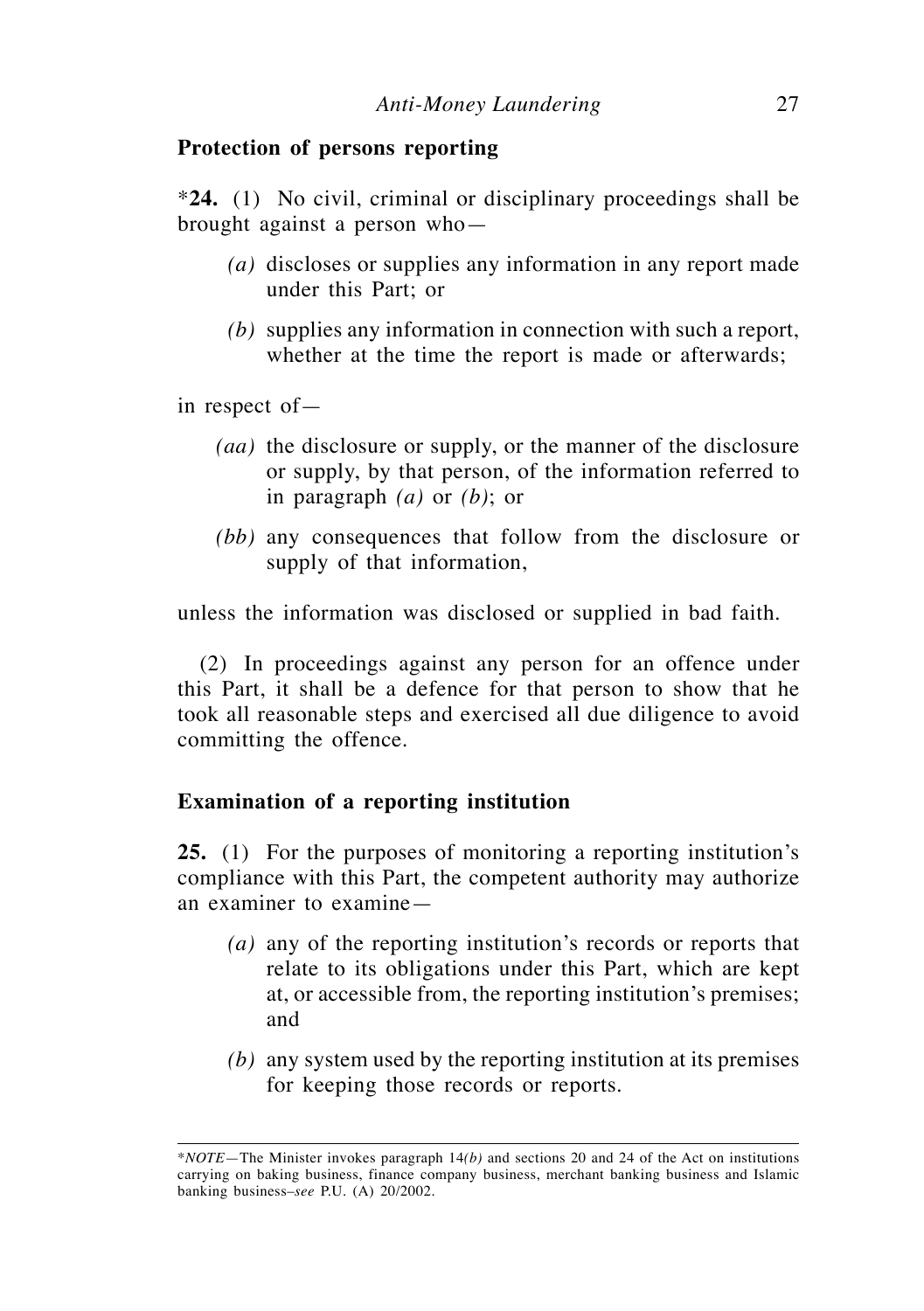(2) In carrying out the examination under subsection (1), the examiner may—

- *(a)* ask any question relating to any record, system or report of a reporting institution; and
- *(b)* make any note or take any copy of the whole or part of any business transaction of the reporting institution.

### **Examination of person other than a reporting institution**

**26.** (1) An examiner authorized under section 25 may examine—

- *(a)* a person who is, or was at any time, a director or an officer of a reporting institution or of its agent;
- *(b)* a person who is, or was at any time, a client, or otherwise having dealings with a reporting institution; or
- *(c)* a person whom he believes to be acquainted with the facts and circumstances of the case, including an auditor or an advocate and solicitor of a reporting institution,

and that person shall give such document or information as the examiner may require within such time as the examiner may specify.

(2) Any person who contravenes subsection (1) commits an offence and shall on conviction be liable to a fine not exceeding one million ringgit or to imprisonment for a term not exceeding one year or to both, and, in the case of a continuing offence, to a further fine not exceeding one thousand ringgit for each day during which the offence continues after conviction.

(3) Notwithstanding any other written law, an agent, including an auditor or an advocate and solicitor of a reporting institution, shall not be liable for breach of a contract relating to, or a duty of, confidentiality for giving any document or information to the examiner.

### **Appearance before examiner**

**27.** (1) A director or an officer of a reporting institution examined under subsection 25(1), or a person examined under subsection 26(1), shall appear before the examiner at his office upon being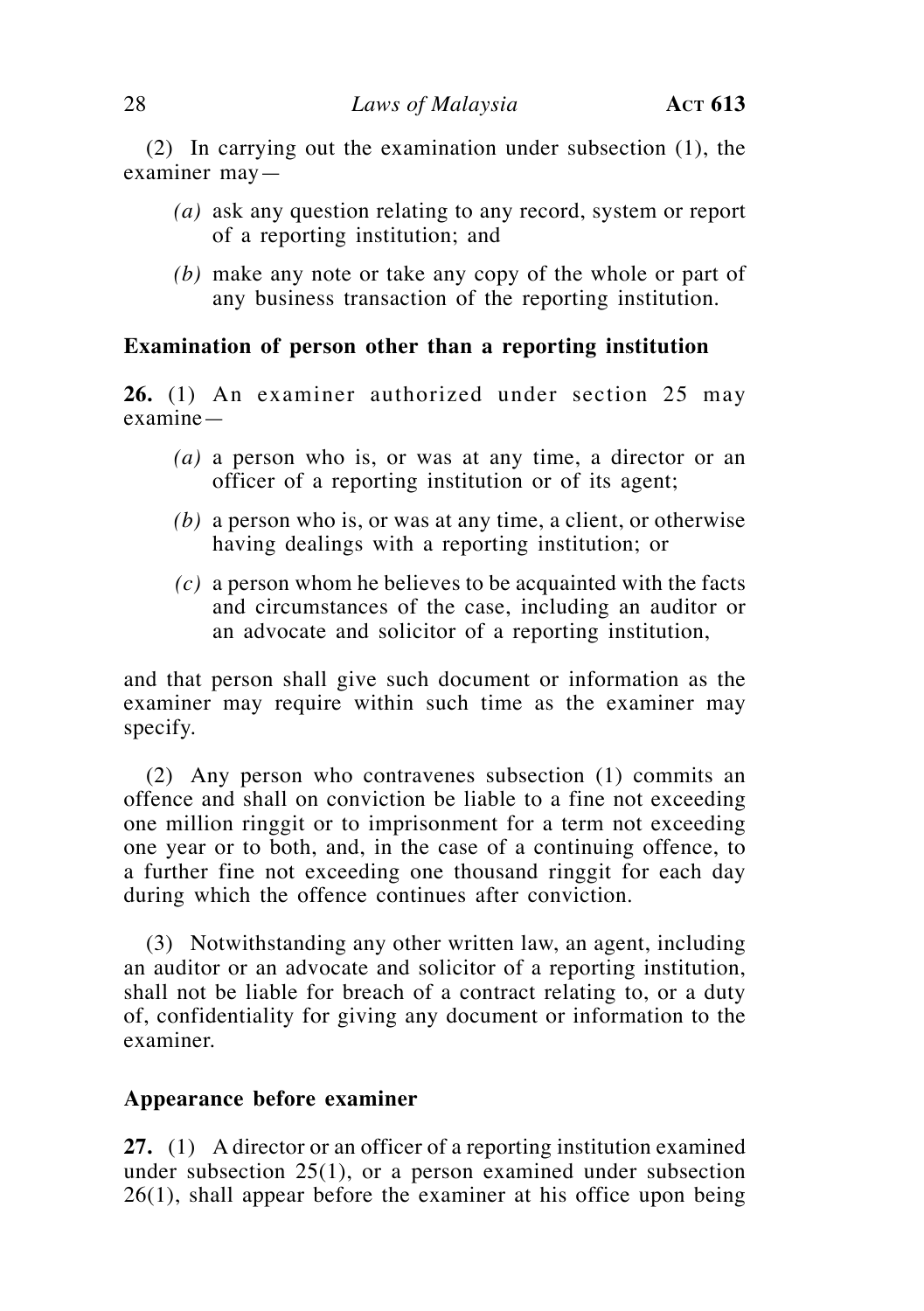called to do so by the examiner at such time as the examiner may specify.

(2) Any person who contravenes subsection (1) commits an offence and shall on conviction be liable to a fine not exceeding one million ringgit or to imprisonment for a term not exceeding one year or to both, and, in the case of a continuing offence, to a further fine not exceeding one thousand ringgit for each day during which the offence continues after conviction.

# **Destruction of examination records**

**28.** The competent authority may destroy any document or copy of such document made or taken pursuant to an examination under sections 25 and 26 within six years of the examination except where a copy of the document has been sent to an enforcement agency.

### Part V

### INVESTIGATION

# **Investigation by competent authority and enforcement agencies**

- **29.** (1) Where—
	- *(a)* the competent authority has reason to suspect the commission of an offence under Part III or IV; or
	- *(b)* an enforcement agency having the power to enforce the law under which a related serious offence is committed has reason to suspect the commission of an offence under any other provisions of this Act,

the competent authority or the relevant enforcement agency shall cause an investigation to be made and for such purpose may exercise all the powers of investigation provided for under this Act.

(2) The competent authority or the relevant enforcement agency, as the case may be, may instruct any person to take such steps as may be necessary to facilitate an investigation under subsection (1).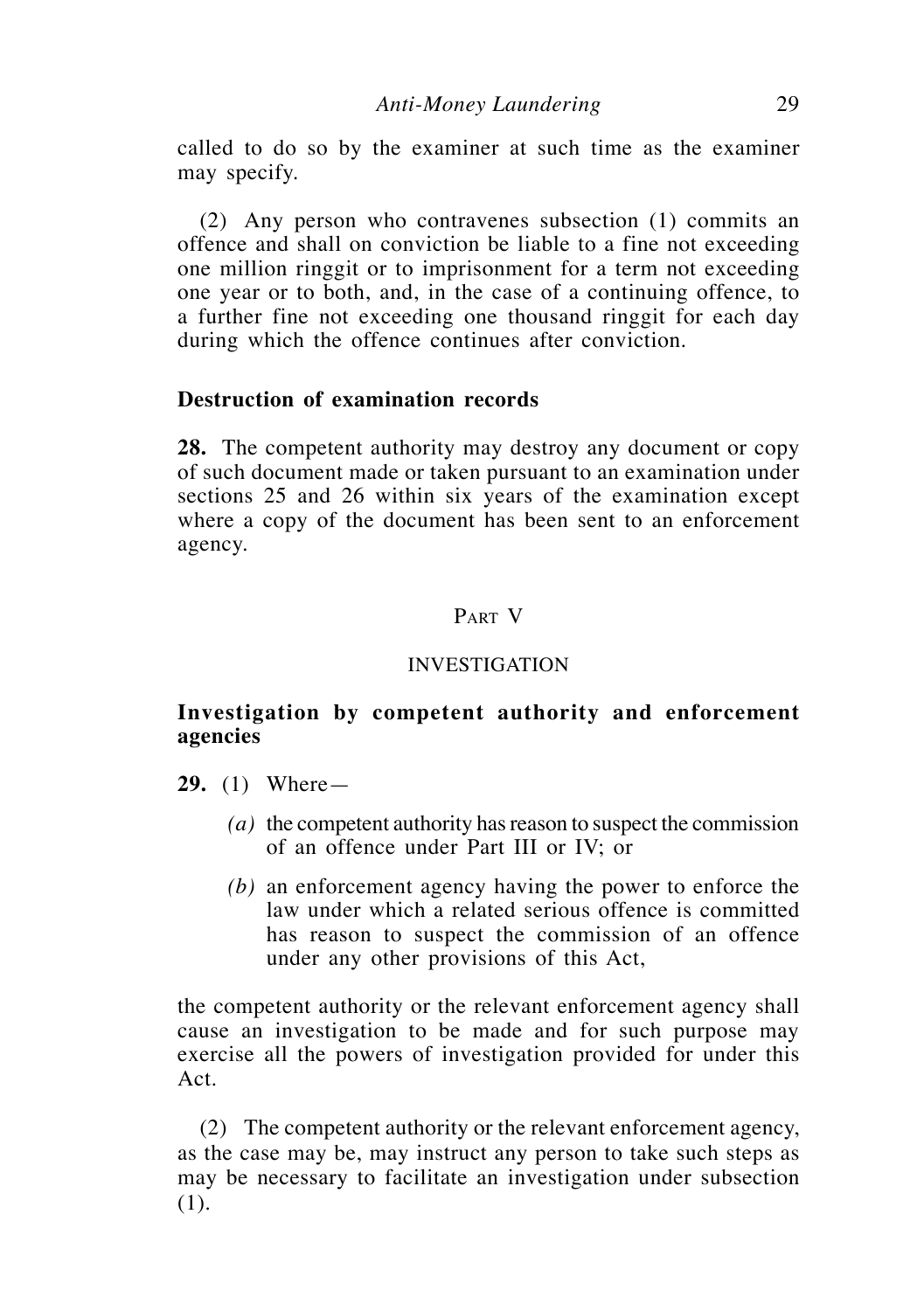(3) The competent authority and the relevant enforcement agency shall coordinate and cooperate with any other enforcement agency in and outside Malaysia, with respect to an investigation into any serious offence or foreign serious offence, as the case may be.

# **Appointment of investigating officer**

**30.** (1) For purposes of an investigation under this Part, the competent authority or relevant enforcement agency, as the case may be, may appoint its employee or any other person to be an investigating officer.

(2) An investigating officer who is not an employee of the competent authority or the relevant enforcement agency shall be subject to, and enjoy such rights, protection, and indemnity as may be specified in this Act or other written law applicable to an employee of the competent authority or the relevant enforcement agency, as the case may be.

(3) An investigating officer shall be subject to the direction and control of the competent authority or the relevant enforcement agency, which has authorized him to act on its behalf, as the case may be.

### **Powers of an investigating officer**

**31.** (1) Where an investigating officer is satisfied, or has reason to suspect, that a person has committed an offence under this Act, he may, without a search warrant—

- *(a)* enter any premises belonging to or in the possession or control of the person or his employee, and in the case of a body corporate, its director or manager;
- *(b)* search the premises for any property, record, report or document;
- *(c)* inspect, make copies of or take extracts from any record, report or document so seized and detained;
- *(d)* take possession of, and remove from the premises, any property, record, report or document so seized and detained and detain it for such period as he deems necessary;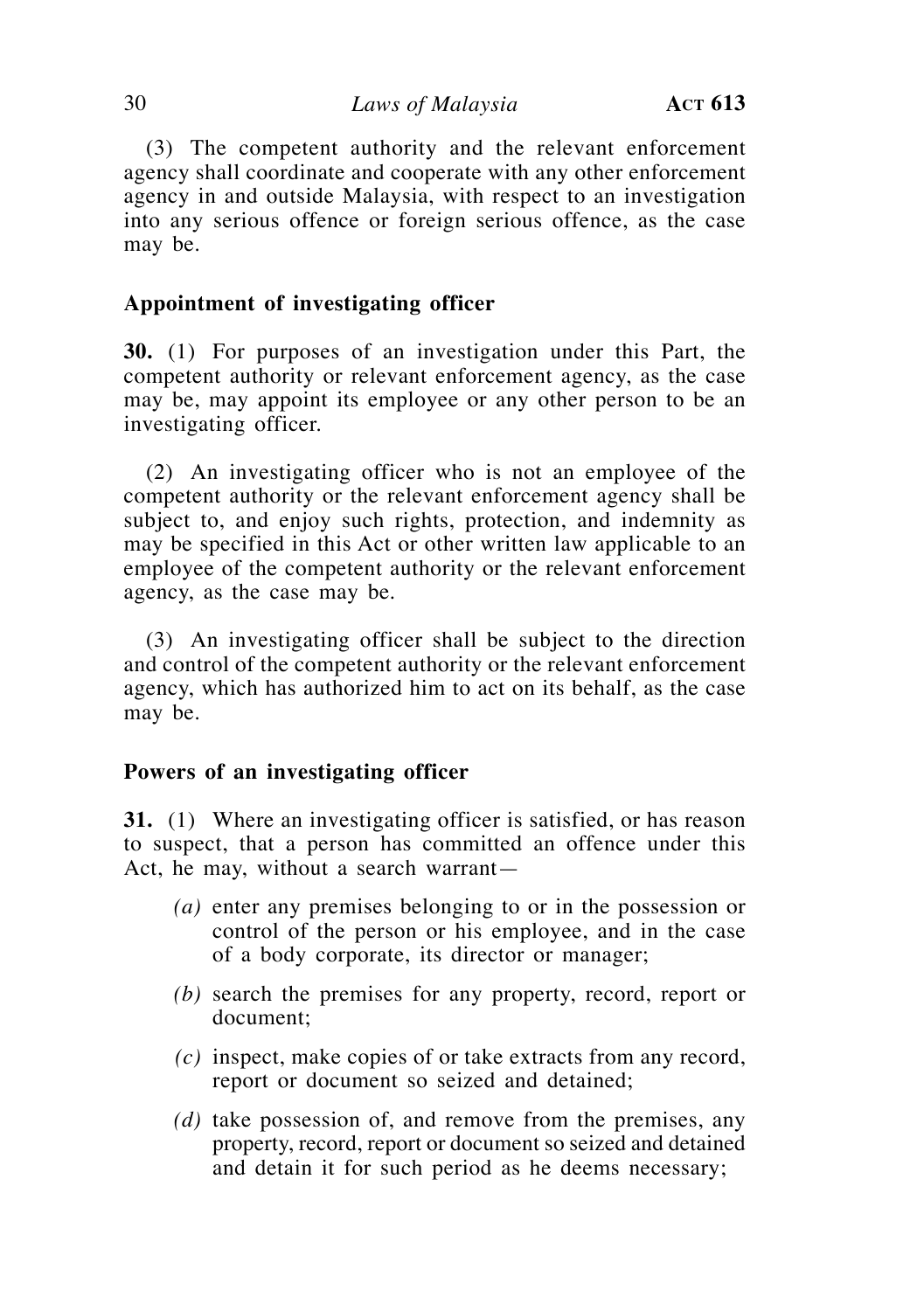- *(e)* search any person who is in, or on, such premises, if the investigating officer has reason to suspect that that person has on his person any property, record, report or document, including personal document, necessary, in the investigating officer's opinion, for the purpose of investigation into an offence under this Act;
- *(f)* break open, examine and search any article, container or receptacle; or
- *(g)* stop, detain or search any conveyance.

(2) An investigating officer may, if it is necessary to do  $SO-$ 

- *(a)* break open any outer or inner door of such premises or conveyance and enter such premises or conveyance;
- *(b)* remove by force any obstruction to such entry, search, seizure, detention or removal as he is empowered to effect; or
- *(c)* detain any person found on such premises, or in such conveyance, until the search is completed.

(3) An investigating officer may seize, take possession of, and detain for such duration as he thinks necessary, any property, record, report or document produced before him in the course of his investigation or found on the person who is being searched by him.

(4) An investigating officer, in the course of his investigation or search, shall—

- *(a)* prepare and sign a list of every property, record, report or document seized; and
- *(b)* state in the list the location in which, or the person on whom, the property, record, report or document is found.

(5) The occupant of the premises entered in the course of investigation, or any person on his behalf, shall be present during the search, and a copy of the list prepared under subsection (4) shall be delivered to such person at his request.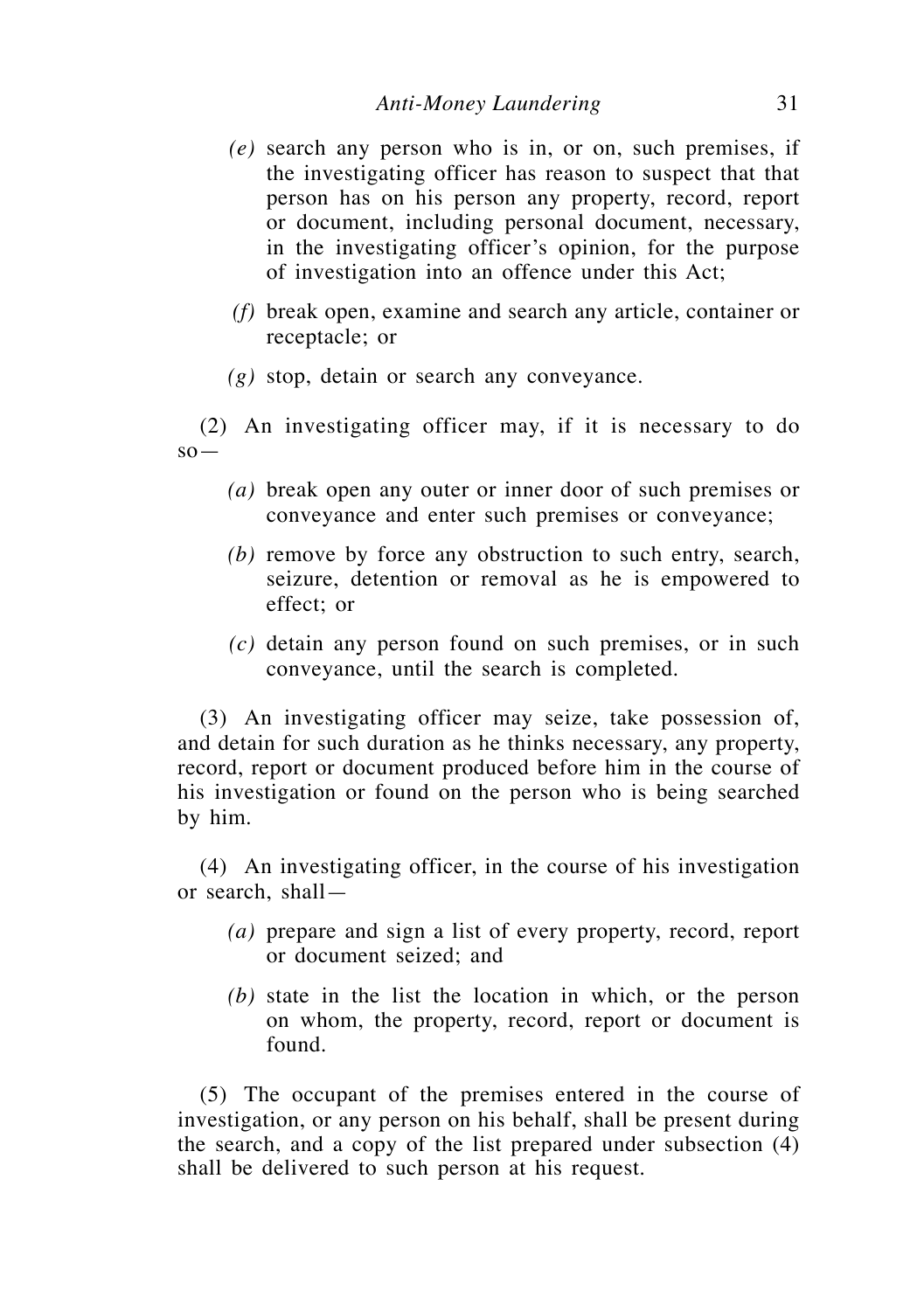# **Power to examine persons**

**32.** (1) Notwithstanding any written law, or oath, undertaking or requirement of secrecy or confidentiality to the contrary, or an obligation under an agreement or arrangement, express or implied, to the contrary, an investigating officer conducting an investigation shall have the power to administer an oath or affirmation to the person being examined.

(2) An investigating officer may order, orally or in writing, any person whom he believes to be acquainted with the facts and circumstances of the case—

- *(a)* to attend before him for examination;
- *(b)* to produce before him any property, record, report or document; or
- *(c)* to furnish to him a statement in writing made on oath or affirmation setting out such information as he may require.

(3) Any person who contravenes subsection (2) commits an offence and shall on conviction be liable to a fine not exceeding one million ringgit or to imprisonment for a term not exceeding one year or to both, and, in the case of a continuing offence, to a further fine not exceeding one thousand ringgit for each day during which the offence continues after conviction.

(4) The person examined under subsection (2) shall be legally bound to answer all questions relating to such case put to him by the investigating officer, but he may refuse to answer any question the answer to which would have a tendency to expose him to a criminal charge or penalty or forfeiture.

(5) A person making a statement under paragraph (2)*(c)*  shall be legally bound to state the truth, whether or not such statement is made wholly or partly in answer to the questions of the investigating officer.

(6) An investigating officer examining a person under subsection (2) shall first inform that person of the provisions of subsections (4) and (5).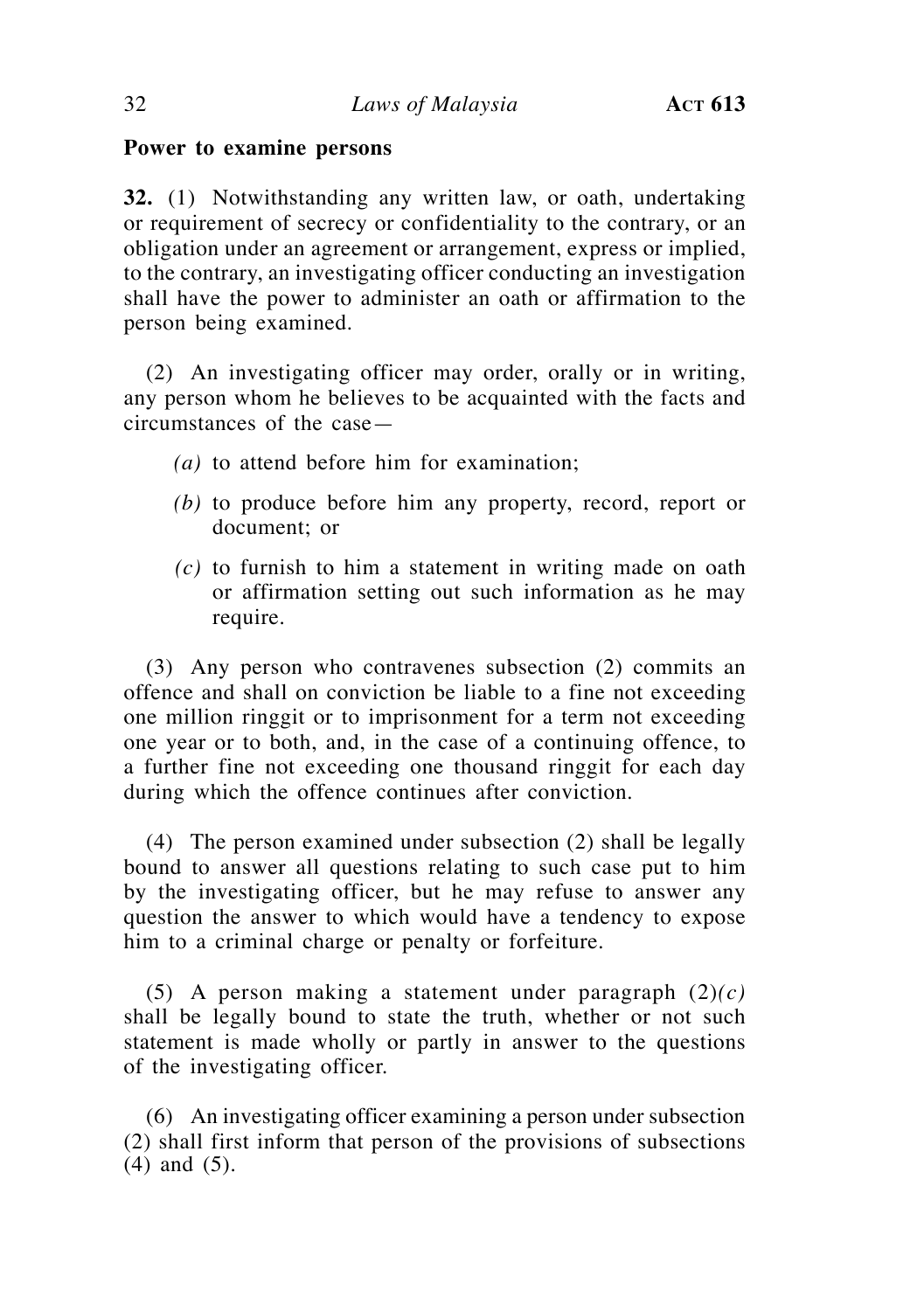(7) A statement made by any person under paragraph (2)*(c)* shall, whenever possible, be reduced into writing and signed by the person making it or affixed with his thumb print—

- *(a)* after it has been read to him in the language in which he made it; and
- *(b)* after he has been given an opportunity to make any correction he may wish.
- (8) Any person who—
	- *(a)* fails to appear before an investigating officer as required under paragraph (2)*(a)*;
	- *(b)* refuses to answer any question put to him by an investigating officer under subsection (4); or
	- *(c)* furnishes to an investigating officer any information or statement that is false or misleading in any material particular,

commits an offence and shall on conviction be liable to a fine not exceeding one million ringgit or to imprisonment for a term not exceeding one year or to both, and, in the case of a continuing offence, to a further fine not exceeding one thousand ringgit for each day during which the offence continues after conviction.

### **Search of a person**

**33.** (1) An investigating officer searching any person under paragraph 31(1)*(e)* may detain the person for such period as may be necessary to have the search carried out, which shall not in any case exceed twenty-four hours without the authorization of a magistrate, and may, if necessary, remove the person in custody to another place to facilitate such search.

(2) No person shall be searched under this Part except by an investigating officer of the same gender and such search shall be carried out with strict regard to decency.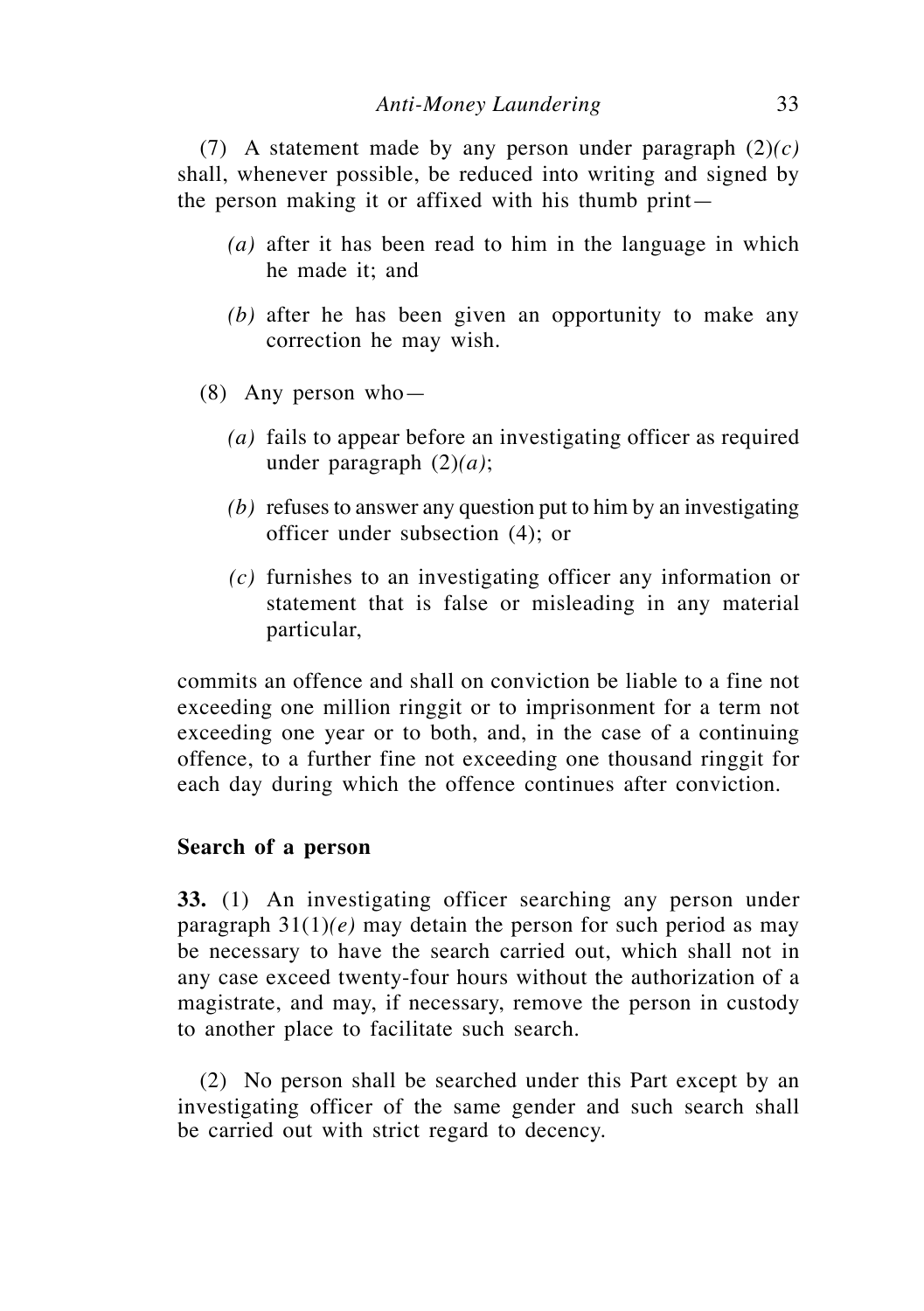# **Obstruction to exercise of powers by an investigating officer**

- **34.** Any person who—
	- *(a)* refuses any investigating officer access to any premises, or fails to submit to the search of his person;
	- *(b)* assaults, obstructs, hinders or delays an investigating officer in effecting any entrance which he is entitled to effect;
	- *(c)* fails to comply with any lawful demands of any investigating officer in the execution of his duties under this Part;
	- *(d)* refuses to give to an investigating officer any property, document or information which may reasonably be required of him and which he has in his power to give;
	- *(e)* fails to produce to, or conceal or attempt to conceal from, an investigating officer, any property, record, report or document, which the investigating officer requires;
	- *(f)* rescues or attempts to rescue any thing which has been duly seized;
	- *(g)* furnishes to an investigating officer as true any information which he knows or has reason to believe to be false: or
	- *(h)* before or after any search or seizure, breaks or otherwise destroys any thing to prevent its seizure, or the securing of the property, record, report or document,

commits an offence and shall on conviction be liable to a fine not exceeding one million ringgit or to imprisonment for a term not exceeding one year or to both, and, in the case of a continuing offence, to a further fine not exceeding one thousand ringgit for each day during which the offence continues after conviction.

# **Tipping-off**

- **35.** (1) Any person who—
	- *(a)* knows or has reason to suspect that an investigating officer is acting, or is proposing to act, in connection with an investigation which is being, or is about to be, conducted under or for the purposes of this Act or any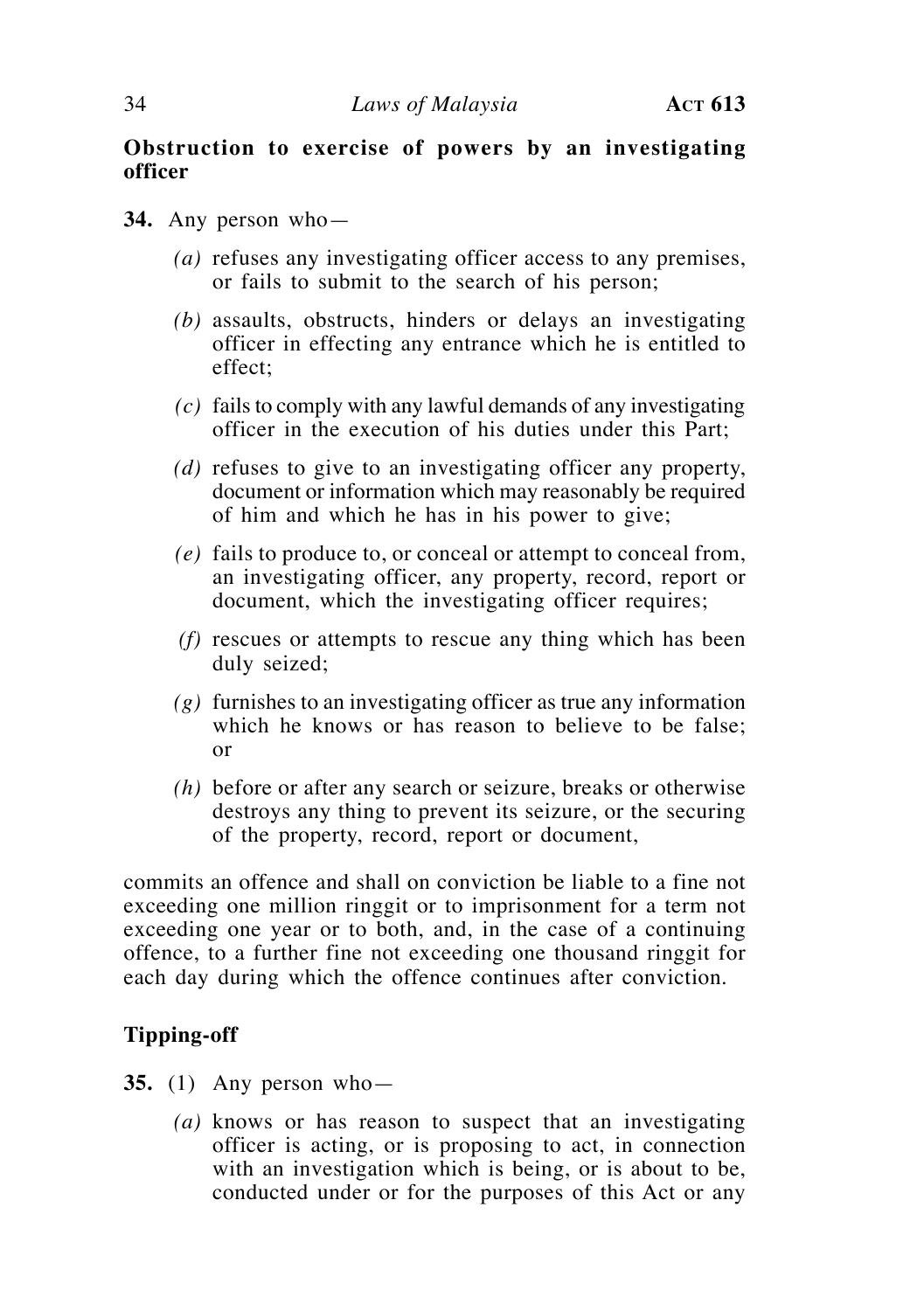subsidiary legislation made under it and discloses to any other person information or any other matter which is likely to prejudice that investigation or proposed investigation; or

*(b)* knows or has reason to suspect that a disclosure has been made to an investigating officer under this Act and discloses to any other person information or any other matter which is likely to prejudice any investigation which might be conducted following the disclosure,

commits an offence and shall on conviction be liable to a fine not exceeding one million ringgit or to imprisonment for a term not exceeding one year or to both.

(2) Nothing in subsection (1) makes it an offence for an advocate and solicitor or his employee to disclose any information or other matter—

- *(a)* to his client or the client's representative in connection with the giving of advice to the client in the course and for the purpose of the professional employment of the advocate and solicitor; or
- *(b)* to any person in contemplation of, or in connection with and for the purpose of, any legal proceedings.

(3) Subsection (2) does not apply in relation to any information or other matter which is disclosed with a view to furthering any illegal purpose.

(4) In proceedings against a person for an offence under this section, it is a defence to prove that—

- *(a)* he did not know or suspect that the disclosure made under paragraph (1)*(b)* was likely to prejudice the investigation; or
- *(b)* he had lawful authority or reasonable excuse for making the disclosure.

(5) An investigating officer or other person does not commit an offence under this section in respect of anything done by him in the course of acting in connection with the enforcement, or intended enforcement, of any provision of this Act or of any other written law relating to a serious offence.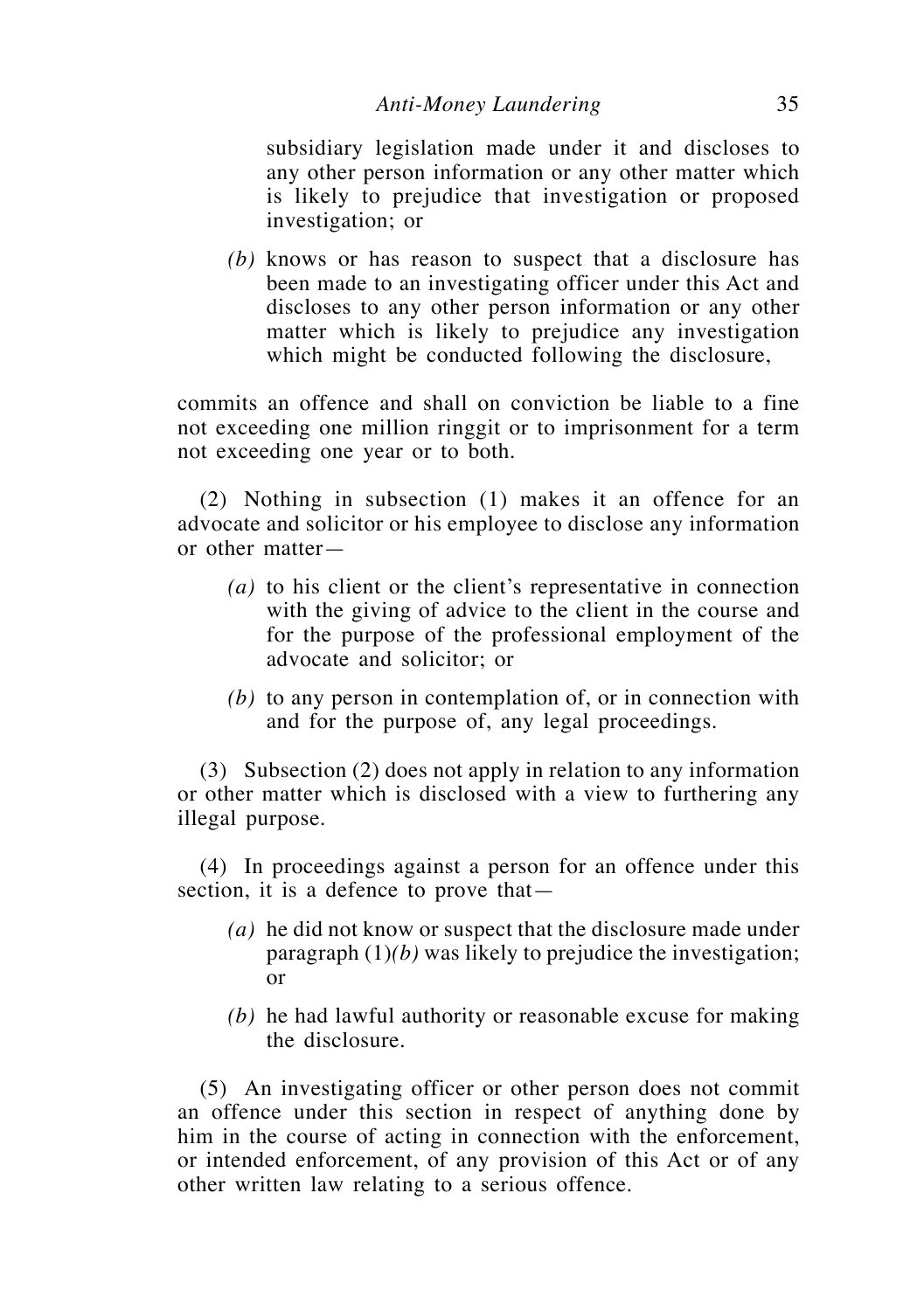# **Requirement to provide translation**

**36.** (1) Where an investigating officer finds, seizes, detains, or takes possession of any property, record, report or document which, wholly or partly, is in a language other than the national language or English language, or is in any sign or code, the investigating officer may, orally or in writing, require the person who had the possession, custody or control of the property, record, report or document to furnish to him a translation in the national language or English language within such period as he may specify.

(2) No person shall knowingly furnish a translation under subsection (1) which is not an accurate, faithful and true translation of the document.

(3) Any person who fails to comply with the requirement in subsection (1) or contravenes subsection (2) commits an offence and shall on conviction be liable to a fine not exceeding one million ringgit or to imprisonment for a term not exceeding one year or to both, and, in the case of a continuing offence, to a further fine not exceeding one thousand ringgit for each day during which the offence continues after conviction.

(4) Where the person required to furnish a translation under subsection (1) is not the person who is suspected to have committed the offence, the competent authority or the relevant enforcement agency, as the case may be, may pay him reasonable fees and reimburse him for such reasonable expenses as he may have incurred in furnishing the translation.

### **Delivery of property, record, report or document**

**37.** (1) An investigating officer may, by a notice in writing, require any person to deliver to him any property, record, report or document which he has reason to suspect has been used in the commission of an offence under this Act or is able to assist in the investigation of an offence under this Act that is in the possession or custody of, or under the control of, that person or within the power of that person to furnish.

(2) An investigating officer may grant permission to any person to inspect the property, record, report or document he had detained and taken possession of under subsection (1) if the person is entitled to inspect such property, record, report or document under this Act.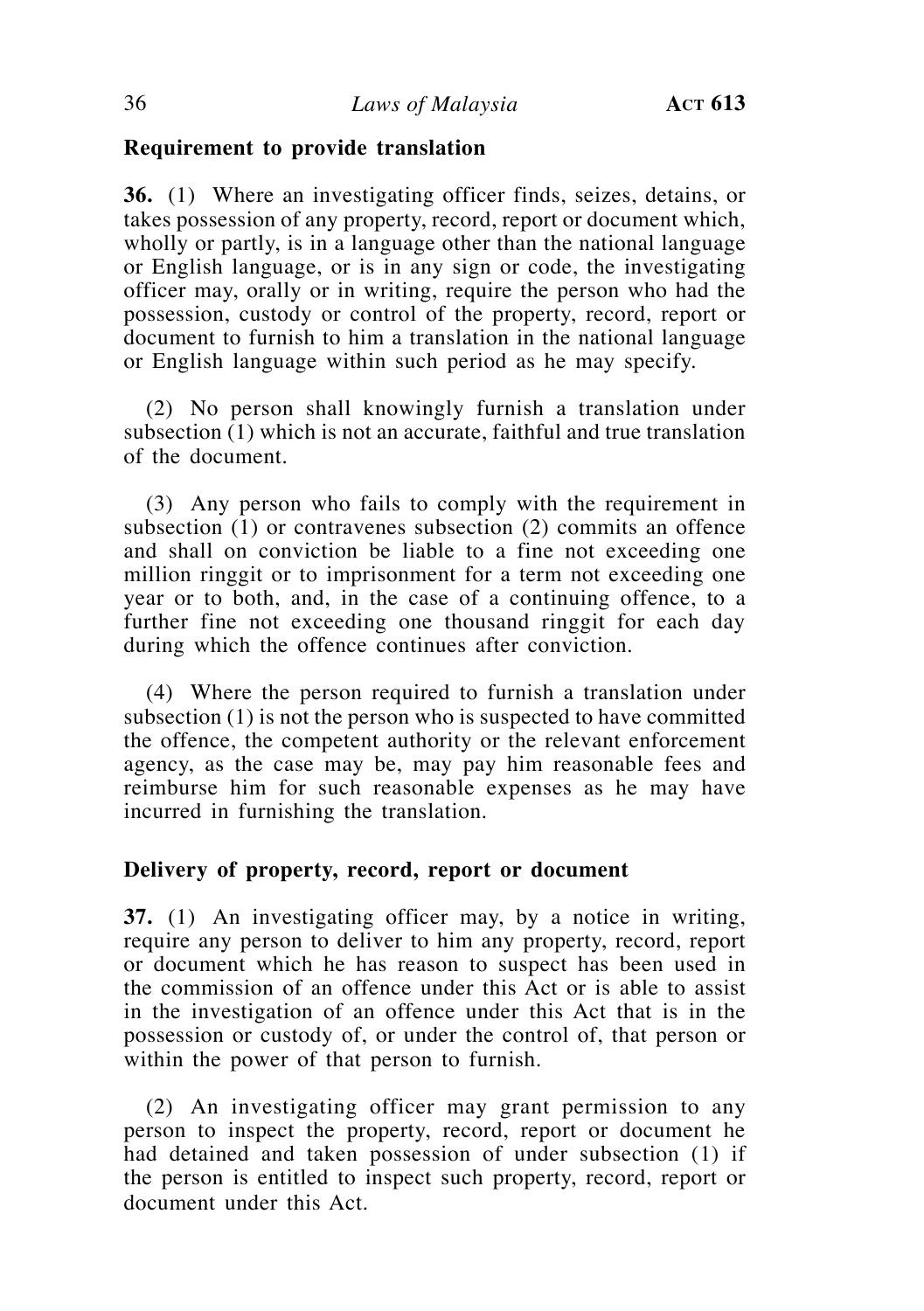- (3) A person who—
	- *(a)* fails to deliver any property, record, report or document that is required by an investigating officer; or
	- *(b)* obstructs or hinders an investigating officer while exercising any of his powers under subsection (1),

commits an offence and shall on conviction be liable to a fine not exceeding one million ringgit or to imprisonment for a term not exceeding one year or to both, and, in the case of a continuing offence, to a further fine not exceeding one thousand ringgit for each day during which the offence continues after conviction.

# **Seizing of property, record, report or document**

**38.** An investigating officer may seize, take possession of and retain for such duration as he deems necessary, any property, record, report or document produced before him in the course of an examination under paragraph 32(2)*(a)* or *(b),* or search of the person under subsection 33(1), for ascertaining whether anything relevant to the investigation is concealed, or is otherwise, upon such person.

## **Release of property, record, report or document seized**

**39.** (1) An investigating officer shall, unless otherwise ordered by any court—

- *(a)* at the close of an investigation or any proceedings arising from the investigation; or
- *(b)* with the prior written consent of the competent authority or the relevant enforcement agency, as the case may be, or of any investigating officer superior to him in rank, at any time before the close of an investigation,

release any property, record, report or document seized, detained or removed by him or any other investigating officer, to such person as he determines to be lawfully entitled to the property, record, report or document if he is satisfied that it is not required for the purpose of any prosecution or proceedings under this Act, or for the purpose of any prosecution under any other written law.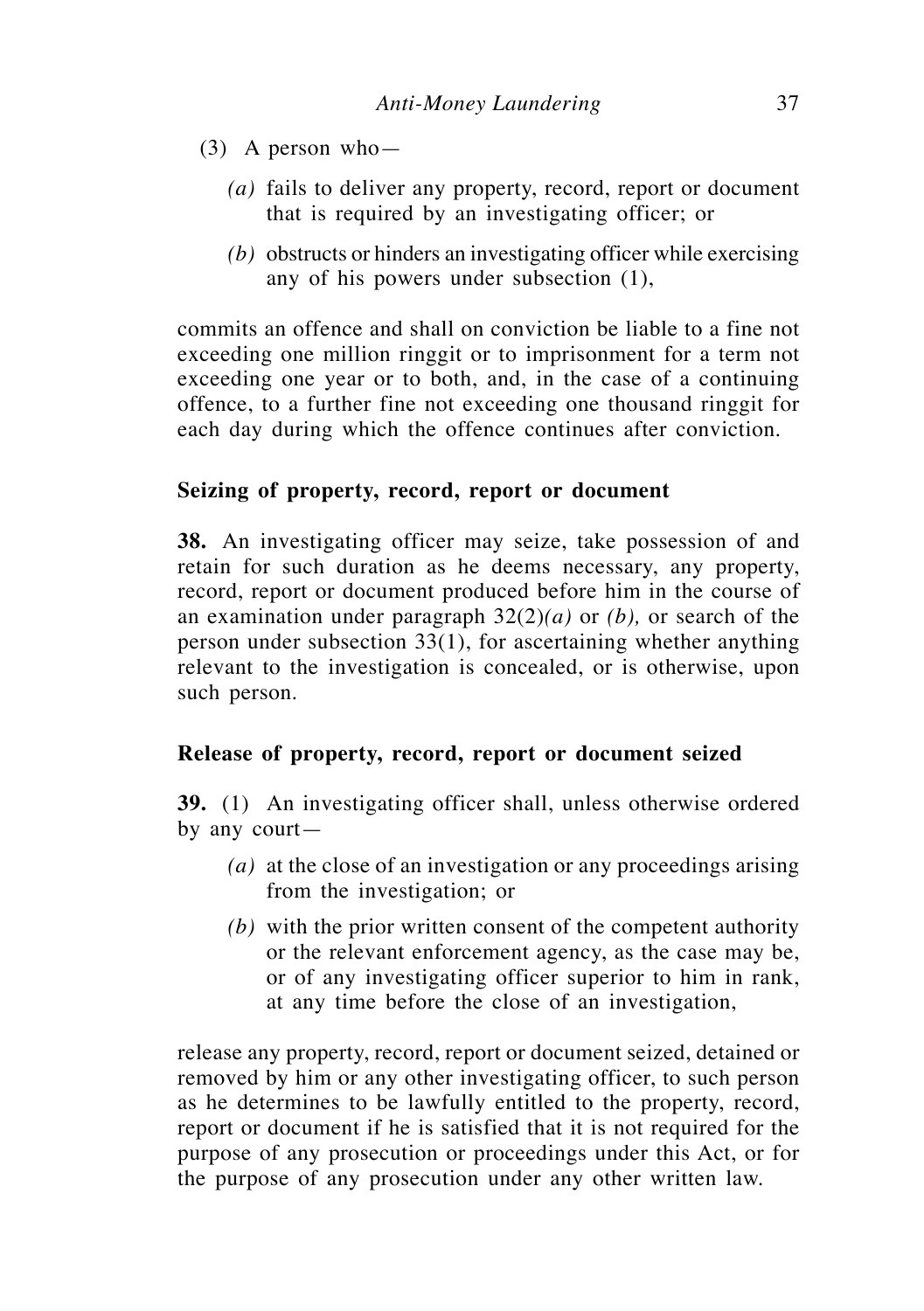(2) The investigating officer effecting the release under subsection (1) shall record in writing the circumstances of, and the reason for, such release.

(3) Where the investigating officer is unable to determine the person who is lawfully entitled to the property, record, report or document or where there is more than one claimant to the property, record, report or document, or where the investigating officer is unable to locate the person under subsection (1) who is lawfully entitled to the property, record, report or document, the investigating officer shall report the matter to a magistrate who shall then deal with the property, record, report or document as provided for under subsections 413(ii), (iii) and (iv) and sections 414, 415 and 416 of the Criminal Procedure Code [*Act 593*].

### **Statement to be admissible**

**40.** The record of an examination under paragraph 32(2)*(a)*, any property, record, report or document produced under paragraph 32(2)*(b)* or any statement under paragraph 32(2)*(c)* shall, notwithstanding any written law or rule of law to the contrary, be admissible as evidence in any proceedings in any court for, or in relation to, an offence or any other matter under this Act or any offence under any other written law, regardless whether such proceedings are against the person who was examined, or who produced the property, record, report or document, or who made the written statement on oath or affirmation, or against any other person.

# **Investigating officer may arrest without warrant**

**41.** An investigating officer appointed under section 30 may arrest without warrant a person whom he reasonably suspects to have committed or to be committing any offence under this Act.

### **Arrested person to be made over to police officer**

**42.** An investigating officer, other than a police officer, making an arrest under section 41 shall make over the person so arrested to the nearest police officer or, in the absence of a police officer, take such person to the nearest police station, and the person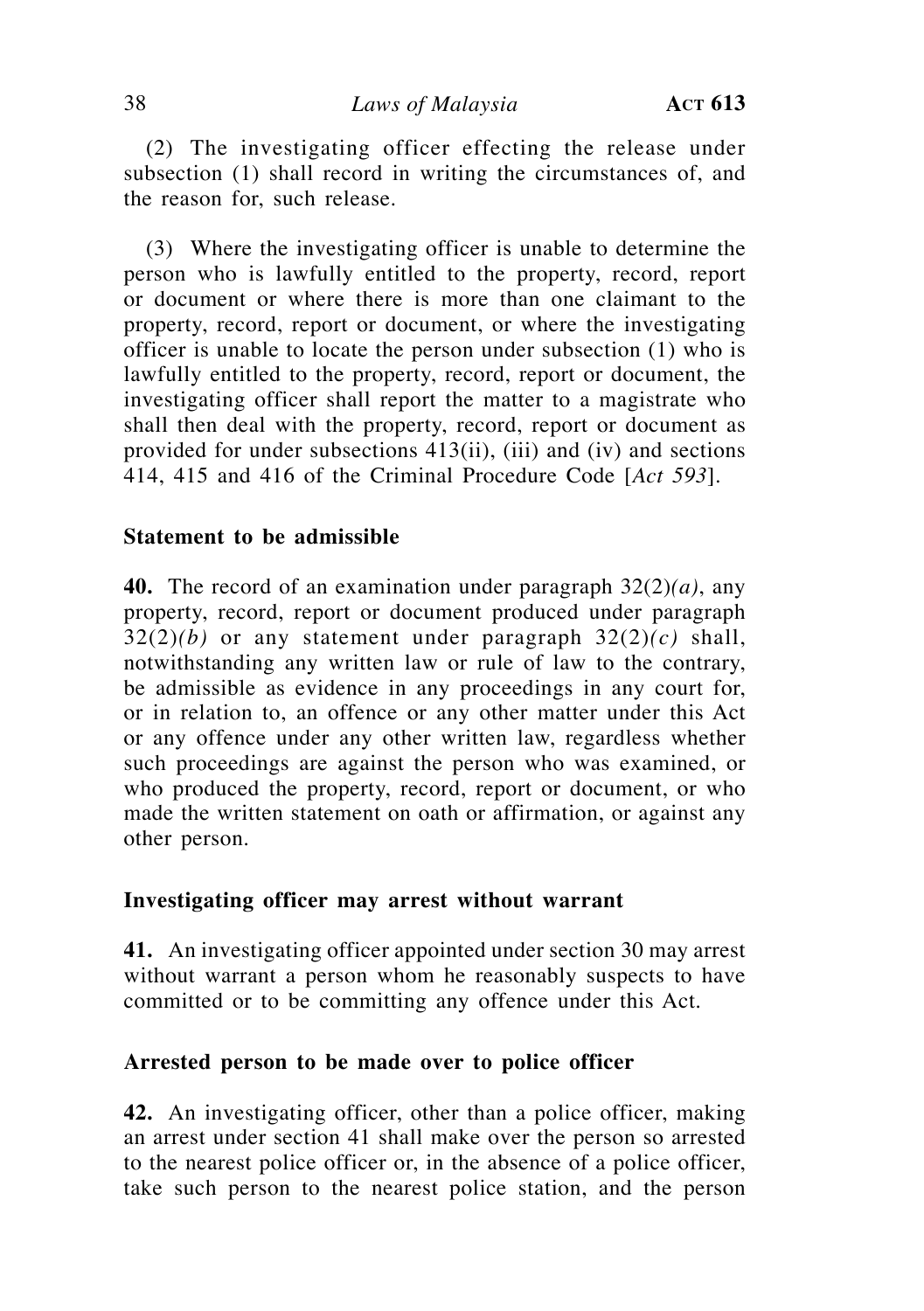arrested shall be dealt with according to the law relating to criminal procedure for the time being in force as if he had been arrested by a police officer.

# **Investigating officer deemed to be public servant and public officer**

**43.** An investigating officer shall be deemed to be a public servant for the purposes of the Penal Code [*Act 574*], and to be a public officer for the purposes of the Criminal Procedure Code.

## PART VI

## FREEZING, SEIZURE AND FORFEITURE

### **Freezing of property**

**44.** (1) Subject to section 50, where an enforcement agency, having the power to enforce the law under which a serious offence is committed, has reasonable grounds to suspect that an offence under subsection 4(1) has been, is being or is about to be committed by any person, it may issue an order freezing any property of that person, wherever the property may be, or in his possession, under his control or due from any source to him.

- (2) An order under subsection (1) may include—
	- *(a)* an order to direct that the property, or such part of the property as is specified in the order, is not to be disposed of, or otherwise dealt with, by any person, except in such manner and in such circumstances, if any, as are specified in the order; and
	- *(b)* an order to authorize any of its officers to take custody and control of the property, or such part of the property as is specified in the order if the enforcement agency is satisfied that the circumstances so require.

(3) The enforcement agency in making the order under subsection (1) may give directions to the person named or described in the order as to—

*(a)* the duration of the order;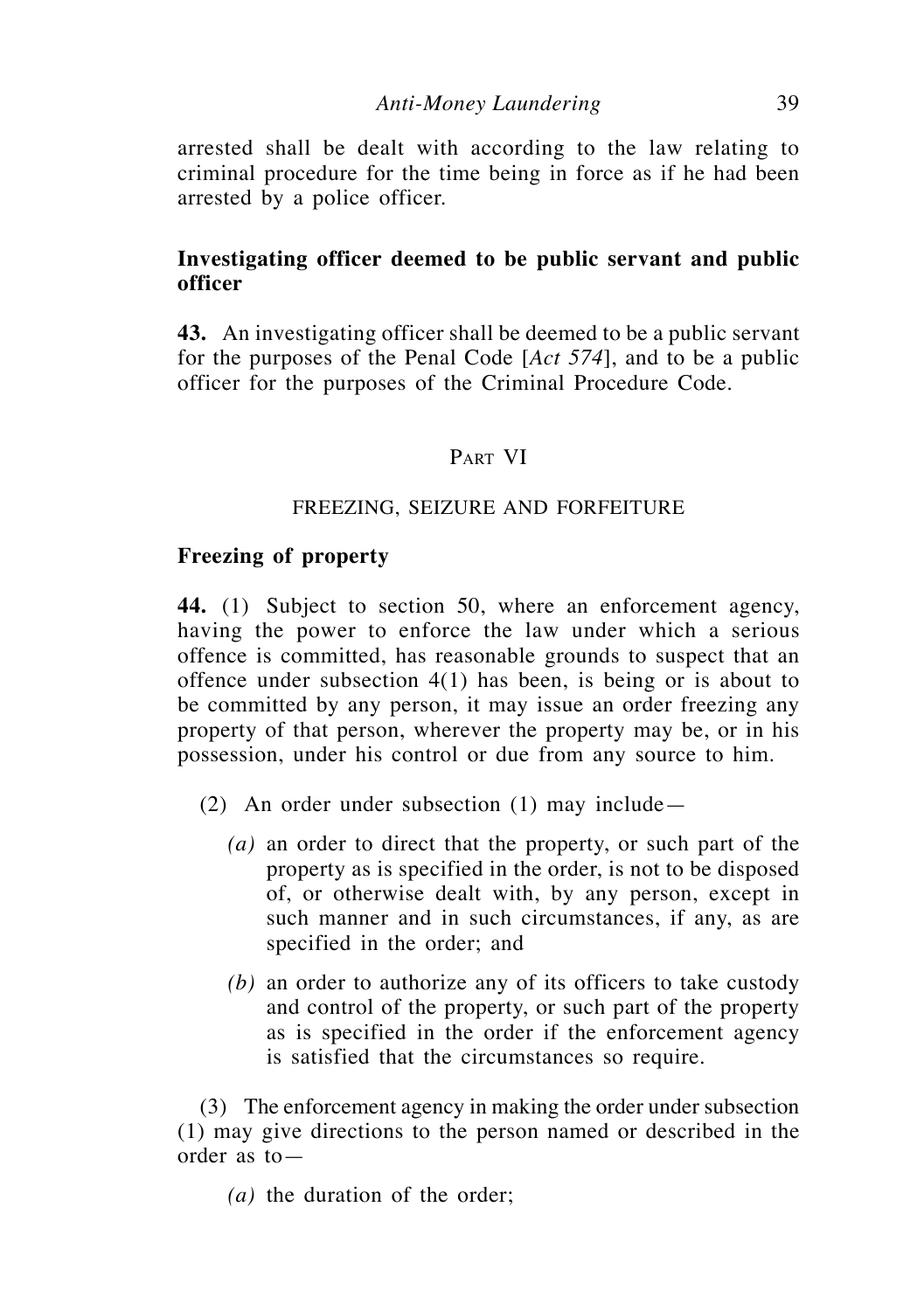*(b)* the disposal of that property, for the purpose of  $-$ 

- (i) determining any dispute as to the ownership of or other interest in the property or any part of it;
- (ii) its proper administration during the period of the order;
- (iii) the payment of debts incurred in good faith due to creditors prior to the order;
- (iv) the payment of money to that person for the reasonable subsistence of that person and his family; or
- (v) the payment of the costs of that person to defend criminal proceedings against him; or
- *(c)* the manner in which the property should be administered or dealt with.

(4) An order made under subsection (1) may direct that the person named or described in the order shall—

- *(a)* be restrained, whether by himself or by his nominees, relatives, employees or agents, from selling, disposing of, charging, pledging, transferring or otherwise dealing with or dissipating his property;
- *(b)* not remove from or send out of Malaysia any of his money or property; and
- *(c)* not leave or be permitted to leave Malaysia and shall surrender any travel documents to the Director General of Immigration within one week of the publication of the order.

(5) An order made under subsection (1) shall cease to have effect after ninety days from the date of the order, if the person against whom the order was made has not been charged with an offence under this Act.

(6) An enforcement agency shall not be liable for any damages or cost arising directly or indirectly from the making of an order under this section unless it can be proved that the order under subsection (1) was not made in good faith.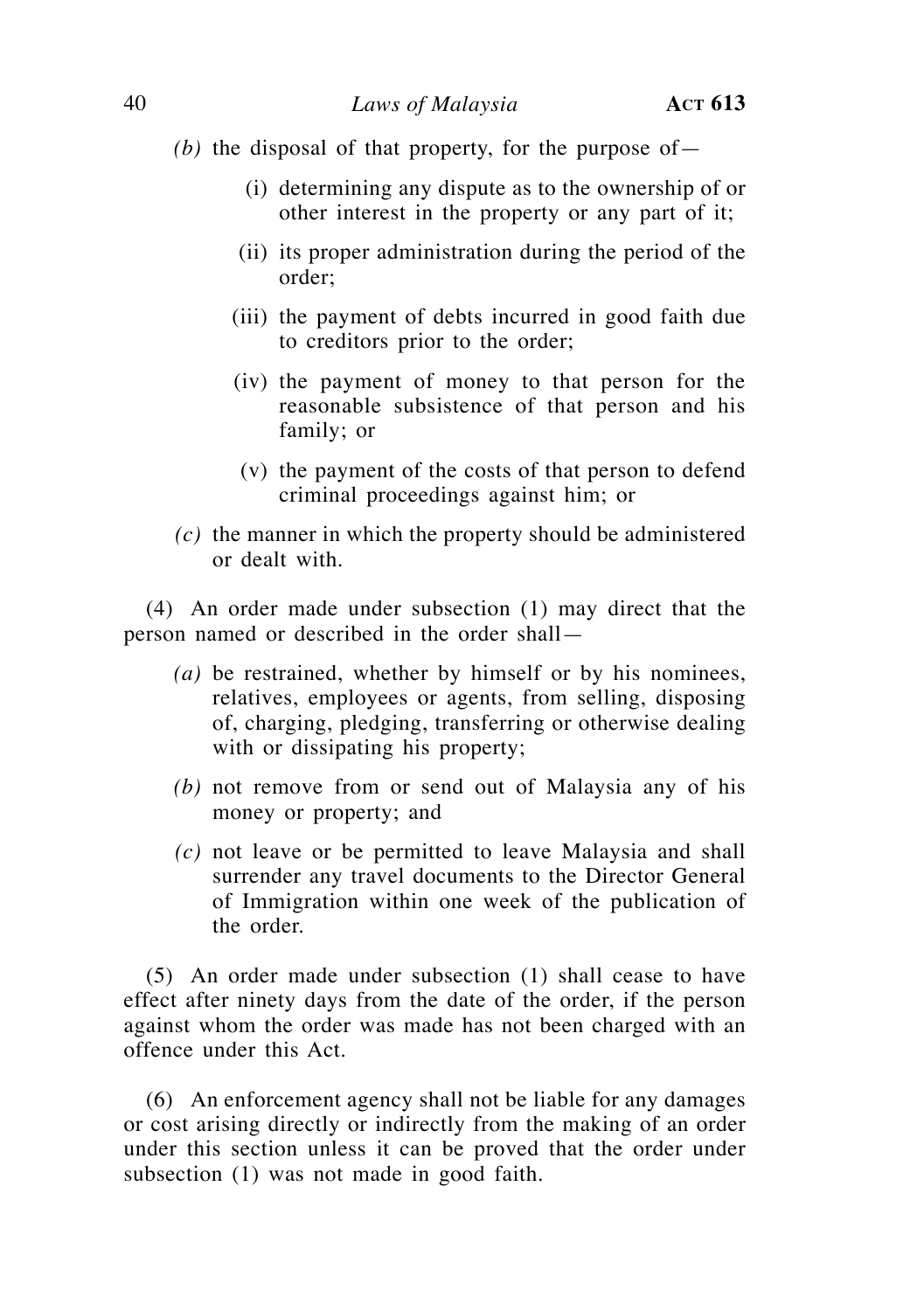(7) Where an enforcement agency directs that frozen property be administered or dealt with, the person charged with the administration of the property shall not be liable for any loss or damage to the property or for the cost of proceedings taken to establish a claim to the property or to an interest in the property unless the court before which the claim is made finds that the person charged with the administration of the property has been negligent in respect of the administration of the property.

### **Seizure of movable property**

**45.** (1) In the course of an investigation into an offence under subsection 4(1), an investigating officer may, upon obtaining approval from an investigating officer senior in rank to him, seize any movable property which he has reasonable grounds to suspect to be the subject matter of such offence or evidence relating to such offence.

(2) A list of all movable property seized pursuant to subsection (1) and of the places in which they are respectively found shall be prepared by the investigating officer effecting the seizure and signed by him.

(3) A copy of the list referred to in subsection (2) shall be served as soon as possible on the owner of such property or on the person from whom the property was seized.

(4) This section shall not apply to any movable property liable to seizure under subsection (2) which is in the possession, custody or control of a financial institution.

#### **Further provisions relating to seizure of movable property**

**46.** (1) Where any movable property is seized under this Act, the seizure shall be effected by removing the movable property from the possession, custody or control of the person from whom it is seized and placing it under the custody of such person, and at such place, as the investigating officer may determine.

(2) Where it is not practicable, or it is otherwise not desirable, to remove any property under subsection (1), the investigating officer may leave it at the premises in which it is seized under the custody of such person as he may determine for the purpose.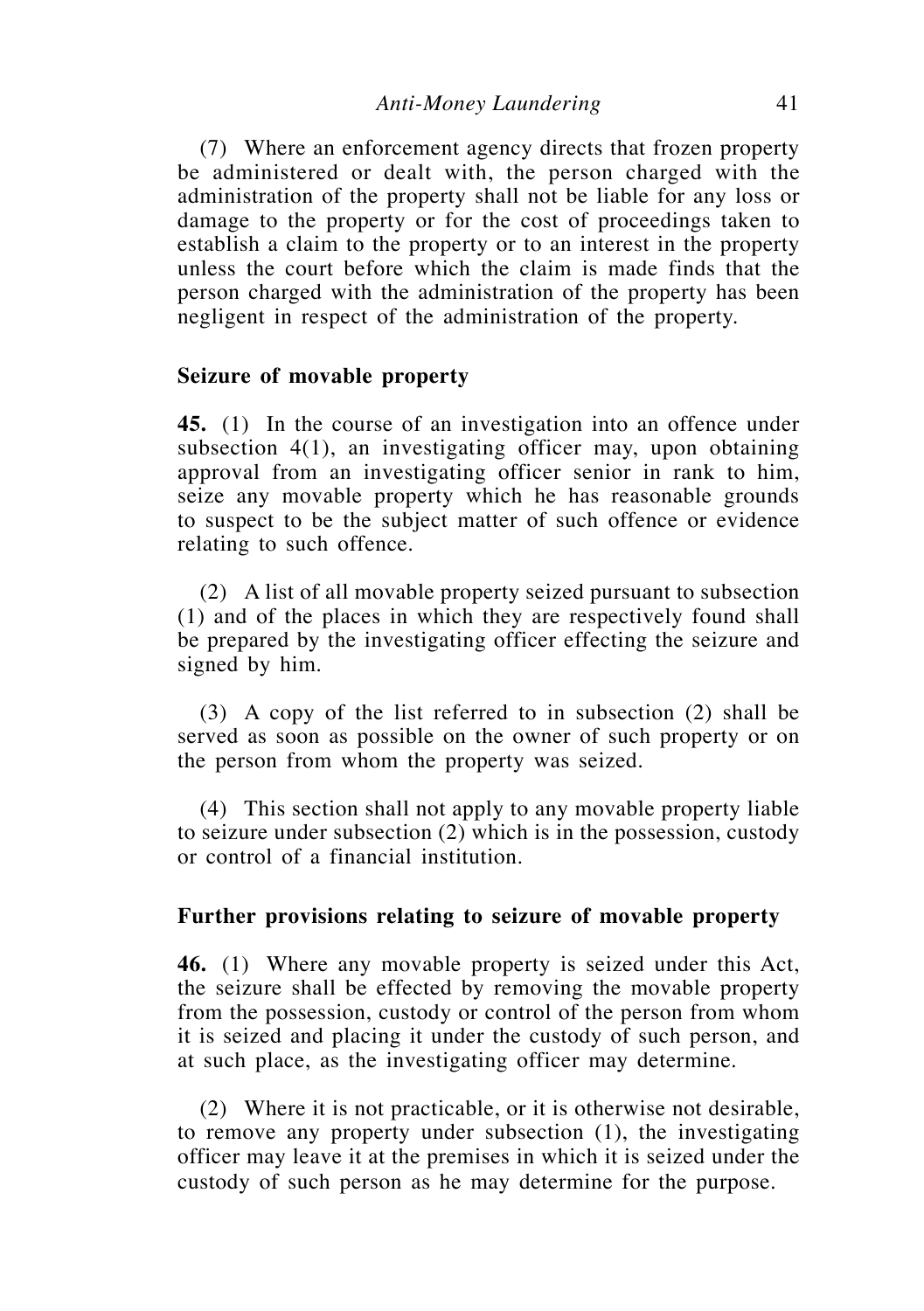(3) Notwithstanding subsection (1), when any movable property, including any movable property referred to in subsection (6), has been seized under this Act, an investigating officer, other than the investigating officer who effected the seizure, upon obtaining approval from an investigating officer senior in rank to him,  $may -$ 

- *(a)* temporarily return the movable property to its owner, or to the person from whose possession, custody or control it was seized, or to such person as may be entitled to it, subject to such terms and conditions as may be imposed, and subject in any case, to sufficient security being furnished to ensure that the movable property shall be surrendered on demand being made by the investigating officer who authorized the release and that such terms and conditions, if any, shall be complied with; or
- *(b)* return the movable property to the owner, or to the person from whose possession, custody or control it was seized, or to such person as may be entitled to the movable property, with liberty for the person to whom the movable property is so returned to dispose of the movable property, such return being subject to security being furnished in an amount which is not less than an amount which represents the open market value of that property on the date on which it is so returned.

(4) Where any person to whom movable property is temporarily returned under paragraph  $(3)(a)$  fails to surrender the movable property on demand or comply with any term or condition imposed under that paragraph—

- *(a)* the security furnished in respect of such movable property shall be forfeited; and
- *(b)* that person commits an offence and shall on conviction be liable to a fine of not less than two times the amount of the security furnished by him or to imprisonment for a term not exceeding two years or to both, and, in the case of a continuing offence, to a further fine not exceeding one thousand ringgit for each day during which the offence continues after conviction.

(5) Where an order of forfeiture is made by the court in respect of movable property returned under paragraph (3)*(b)*, such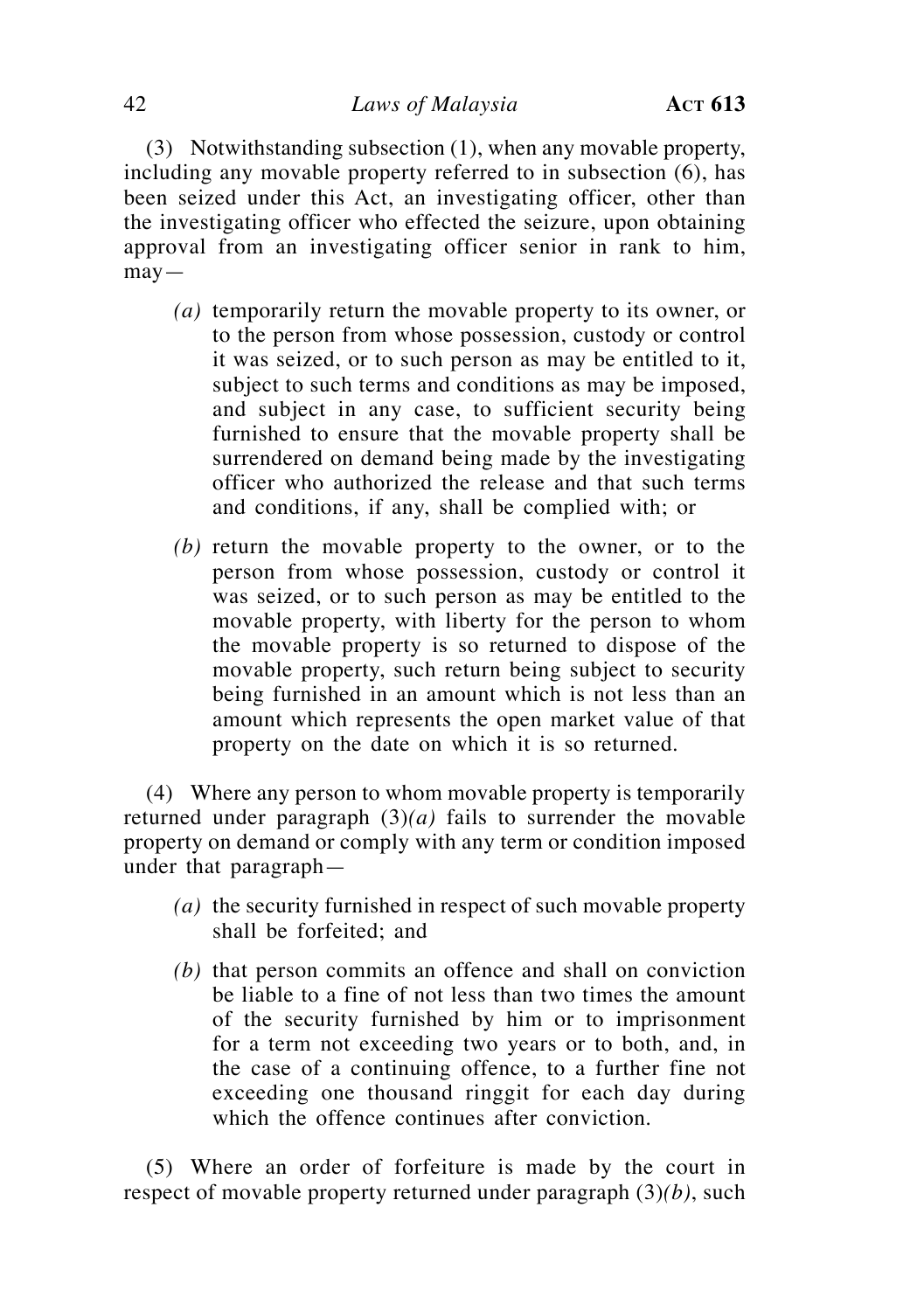forfeiture shall be effected by forfeiting the security furnished by the person to whom the property was returned.

(6) When any movable property seized under this Act consists of money, shares, securities, stocks, debentures or any chose-in-action in the possession or under the custody or control of any person other than the person against whom the prosecution is intended to be taken, the seizure shall be effected by an investigating officer serving an order on such person—

- *(a)* prohibiting him from using, transferring, or dealing with such property; or
- *(b)* requiring him to surrender the property to an investigating officer in the manner and within the time specified in the order.

(7) Where any movable property seized is liable to speedy decay or deterioration, or is property which cannot be maintained without difficulty, or which is not practicable to maintain, and which cannot be dealt with under subsection (3), an investigating officer may sell or cause the property to be sold and shall hold the proceeds of the sale, after deducting the costs and expenses of the maintenance and sale of the movable property, to abide by the result of any proceedings under this Act.

## **Advocates and solicitors to disclose information**

**47.** (1) Notwithstanding any other law, a Judge of the High Court may, on application being made to him in relation to an investigation into any offence under subsection 4(1), order an advocate and solicitor to disclose information available to him in respect of any transaction or dealing relating to any property which is liable to seizure under this Act.

(2) Nothing in subsection (1) shall require an advocate and solicitor to comply with any order under that subsection to the extent that such compliance would disclose any privileged information or communication which came to his knowledge for the purpose of any pending proceedings.

## **Investigation powers in relation to a financial institution**

**48.** (1) Notwithstanding the provisions of any other written law or any rule of law, the Public Prosecutor, if he is satisfied that it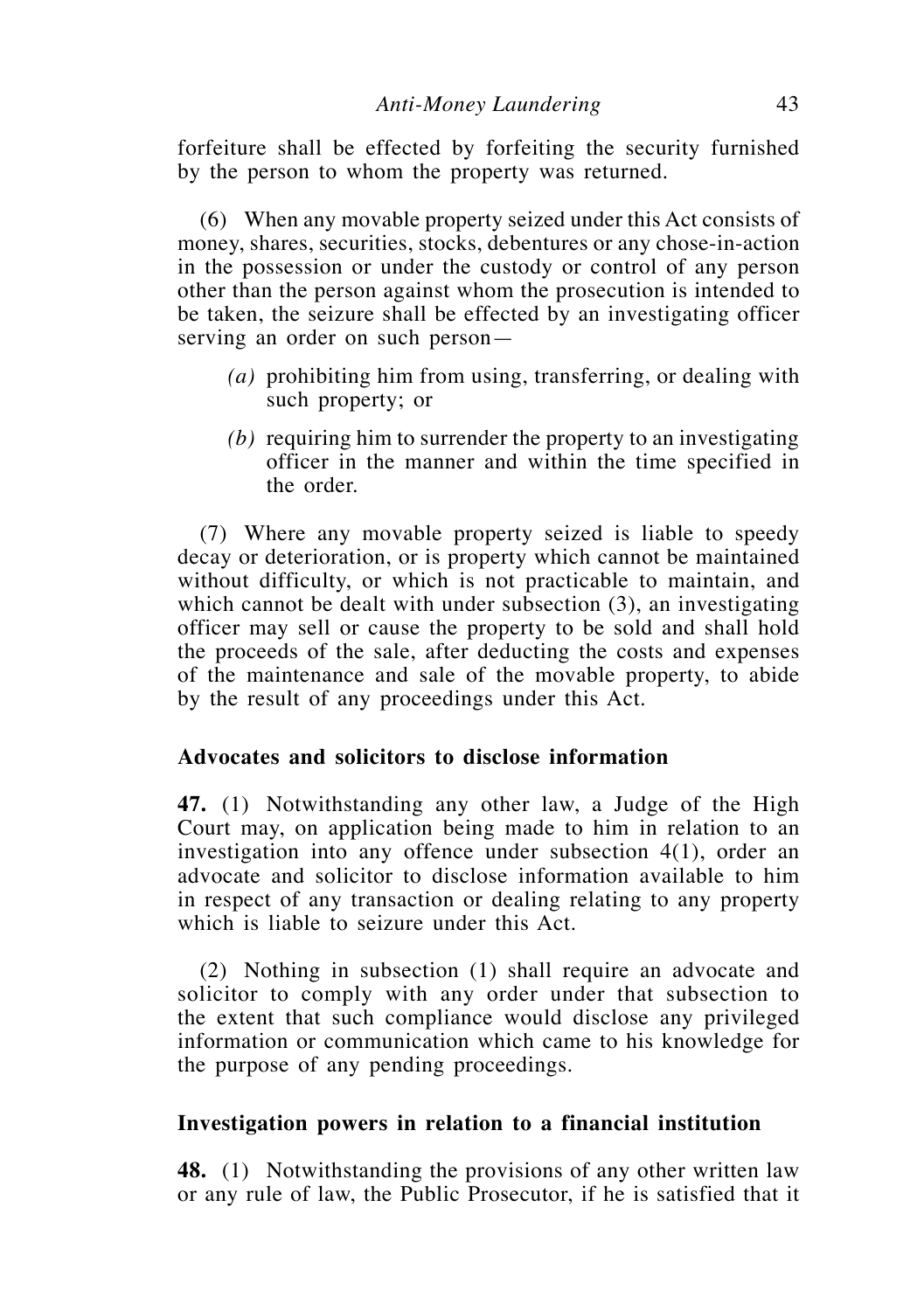is necessary for the purpose of any investigation into an offence under subsection 4(1), may authorize in writing an investigating officer to exercise in relation to any financial institution specified in the authorization all the powers of investigation set out in Part V and in subsection (2).

(2) An investigating officer authorized under subsection (1) may, in relation to the financial institution in respect of which he is so authorized—

- *(a)* inspect and take copies of any book, record, report or document belonging to or in the possession, custody or control of the financial institution;
- *(b)* inspect and take copies of any share account, purchase account, expense account or any other account of any person kept in the financial institution;
- *(c)* inspect the contents of any safe deposit box in the financial institution; or
- *(d)* request for any other information relating to any record, report, document, account or article referred to in paragraphs *(a), (b)* and *(c)*.

(3) Notwithstanding anything in subsection (2), an investigating officer authorized under subsection (1) may take possession of any account, book, record, report, document, title, securities or cash to which he has access under that subsection where in his opinion—

- *(a)* the inspection of them, the copying of them, or the taking of extracts from them, cannot reasonably be undertaken without taking possession of them;
- *(b)* they may be interfered with or destroyed unless he takes possession of them; or
- *(c)* they may be needed as evidence in any prosecution for an offence under subsection  $4(1)$  or any other written law.

(4) Any person who wilfully fails or refuses to disclose any information or to produce any account, book, record, report, document or article under subsection (2) to the investigating officer authorized under subsection (1) commits an offence and shall on conviction be liable to a fine not exceeding one million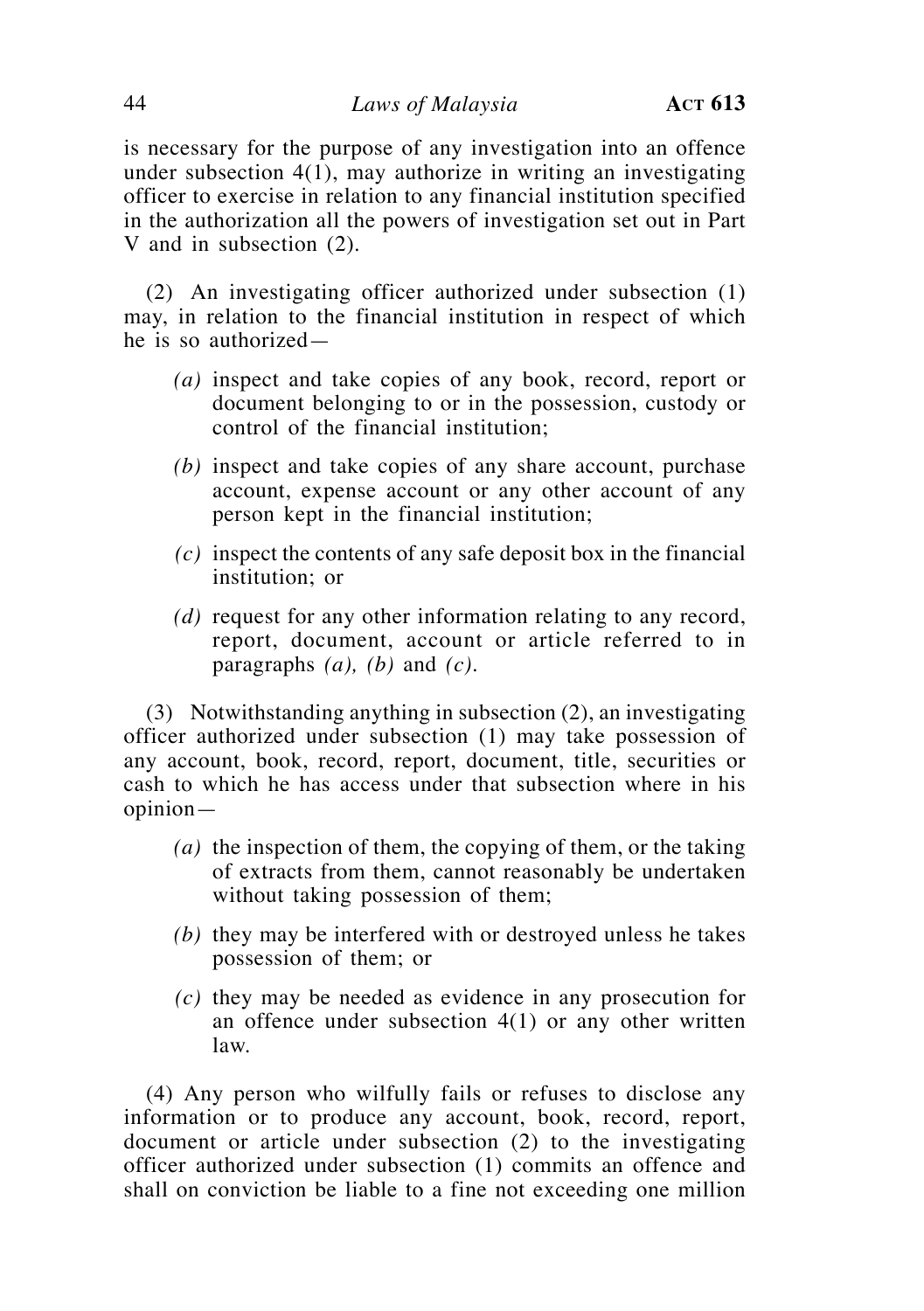ringgit or to imprisonment for a term not exceeding one year or to both, and, in the case of a continuing offence, to a further fine not exceeding one thousand ringgit for each day during which the offence continues after conviction.

(5) Where any person discloses any information or produces any account, book, record, report, document or article to an investigating officer authorized under subsection (1), neither the first-mentioned person nor any other person on whose behalf or direction or as whose agent or officer the first-mentioned person may be acting shall, on account of such disclosure or production, be liable to any prosecution for any offence under any law, or to any proceedings or claim by any person under any law, or under any contract, agreement or arrangement, or otherwise.

#### **Public Prosecutor's powers to obtain information**

**49.** (1) Notwithstanding any law or rule of law to the contrary, the Public Prosecutor, if he has reasonable grounds to believe, based on the investigation carried out under this Act, that an offence under subsection 4(1) has been committed, may by written notice—

- *(a)* require any person suspected of having committed such offence;
- *(b)* any relative or associate of the person referred to in paragraph *(a)*; or
- *(c)* any other person whom the Public Prosecutor has reasonable grounds to believe is able to assist in the investigation,

to furnish a statement in writing on path or affirmation—

- *(aa)* identifying every property, whether movable or immovable, whether in or outside Malaysia, belonging to him or in his possession, or in which he has any interest, whether legal or equitable, and specifying the date on which each of the properties so identified was acquired and the manner in which it was acquired, whether by way of any dealing, bequest, devise, inheritance, or any other manner;
- *(bb)* identifying every property sent out of Malaysia by him or on his behalf during such period as may be specified in the notice;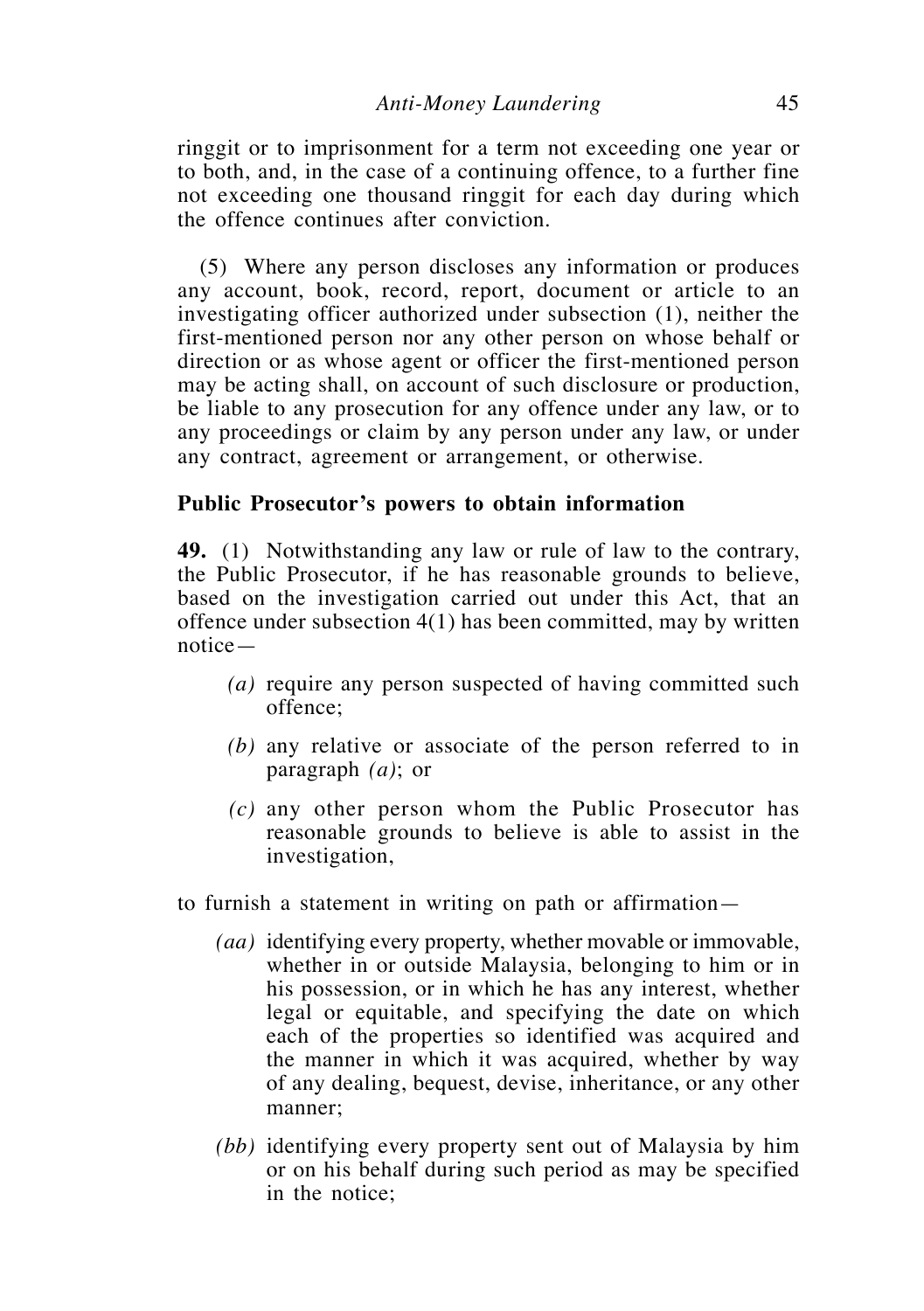- *(cc)* setting out the estimated value and location of each of the properties identified under paragraphs *(aa)* and *(bb)*, and if any of such properties cannot be located, the reason for it;
- *(dd)* stating in respect of each of the properties identified under paragraphs *(aa)* and *(bb)* whether the property is held by him or by any other person on his behalf, whether it has been transferred, sold to, or kept with any person, whether it has been diminished in value since its acquisition by him, and whether it has been commingled with other property which cannot be separated or divided without difficulty;
- *(ee)* setting out all other information relating to his property, business, travel, or other activities as may be specified in the notice; and
- *(ff)* setting out all his sources of income, earnings or property.

(2) An officer of any financial institution, or any person who is in any manner or to any extent responsible for the management and control of the affairs of any financial institution, shall furnish a copy of all accounts, books, records, reports or documents relating to any person to whom a notice may be issued under subsection  $(1)$ .

(3) Every person to whom a notice is sent by the Public Prosecutor under subsection (1) shall, notwithstanding any law or rule of law to the contrary, comply with the terms of the notice within such time as may be specified in the notice, and any person who wilfully neglects or fails to comply with the terms of the notice commits an offence and shall on conviction be liable to a fine not exceeding one million ringgit or to imprisonment for a term not exceeding one year or to both, and, in the case of a continuing offence, to a further fine not exceeding one thousand ringgit for each day during which the offence continues after conviction.

(4) Every person to whom a notice or direction is sent by the Public Prosecutor under this section shall be legally bound to state the truth and shall disclose all information which is within his knowledge, or which is available to him, or which is capable of being obtained by him.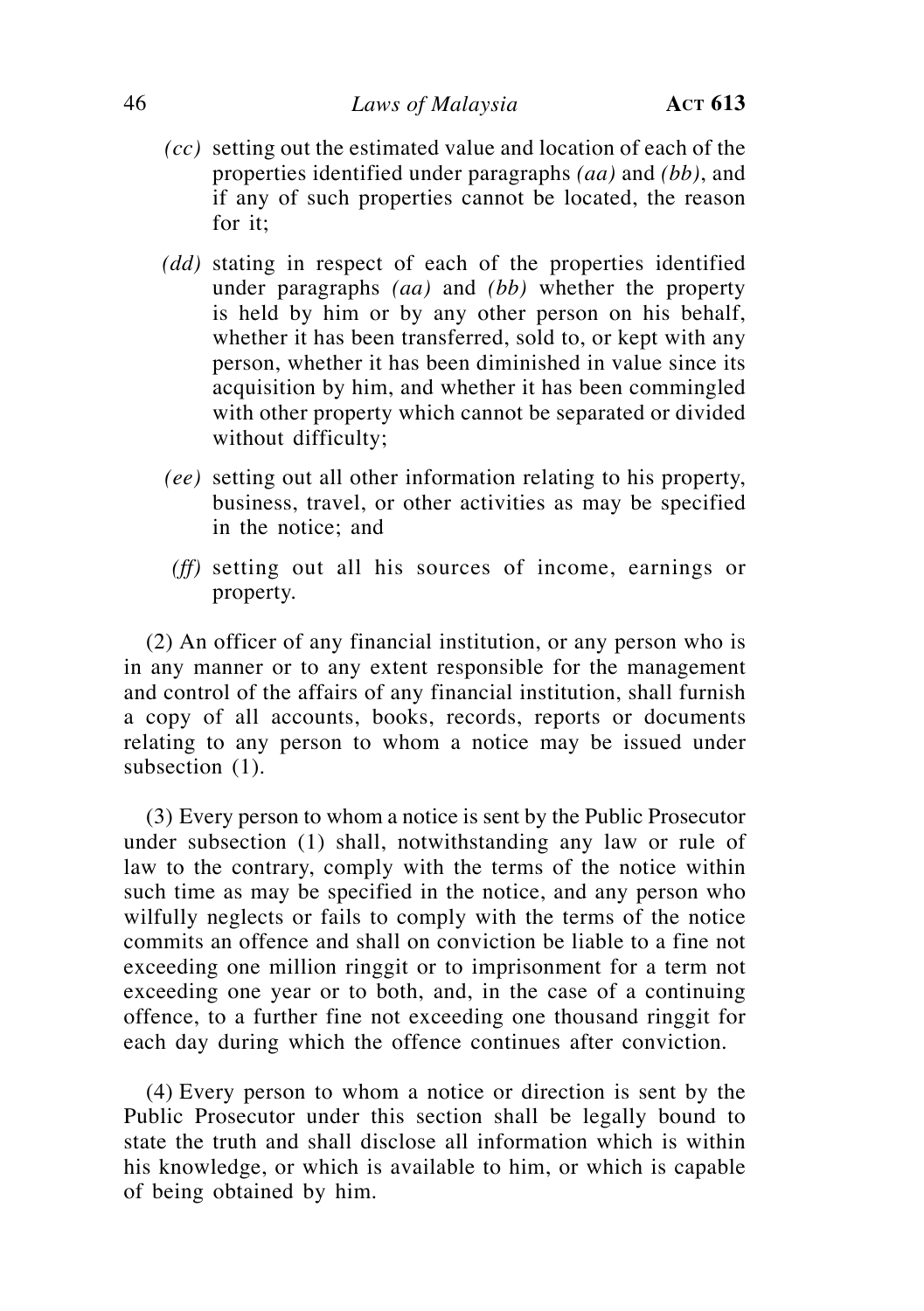(5) Where any person discloses any information or produces any accounts, books, records, reports or documents in response to a notice under subsection (1), such person, his agent or employee, or any other person acting on his behalf or under his direction, shall not, by reason only of such disclosure or production, be liable to prosecution for any offence under any law, or to any proceedings or claim by any person under any law or under any contract, agreement or arrangement, or otherwise.

(6) Subsection (5) shall not bar, prevent or prohibit the institution of any prosecution for any offence as provided by this section or the giving of false information in relation to any statement on oath or affirmation furnished to the Public Prosecutor pursuant to this section.

### **Seizure of movable property in financial institution**

**50.** (1) Where the Public Prosecutor is satisfied on information given to him by an investigating officer that any movable property, including any monetary instrument or any accretion to it, which is the subject matter of an offence under subsection 4(1) or evidence in relation to the commission of such offence, is in the possession, custody or control of a financial institution, he may, notwithstanding any other law or rule of law, after consultation with Bank Negara Malaysia, the Securities Commission or the Labuan Offshore Financial Services Authority, as the case may be, by order direct the financial institution not to part with, deal in, or otherwise dispose of such property or any part of it until the order is revoked or varied.

(2) A financial institution or any agent or employee of a financial institution shall not, on account of complying with an order of the Public Prosecutor under subsection (1), be liable to any prosecution under any law or to any proceedings or claim by any person under any law or under any contract, agreement, or arrangement, or otherwise.

(3) Any person who fails to comply with an order of the Public Prosecutor under subsection (1) commits an offence and shall on conviction be liable to a fine not exceeding two times the amount which was parted with, dealt in or otherwise disposed of in contravention of the Public Prosecutor's order or one million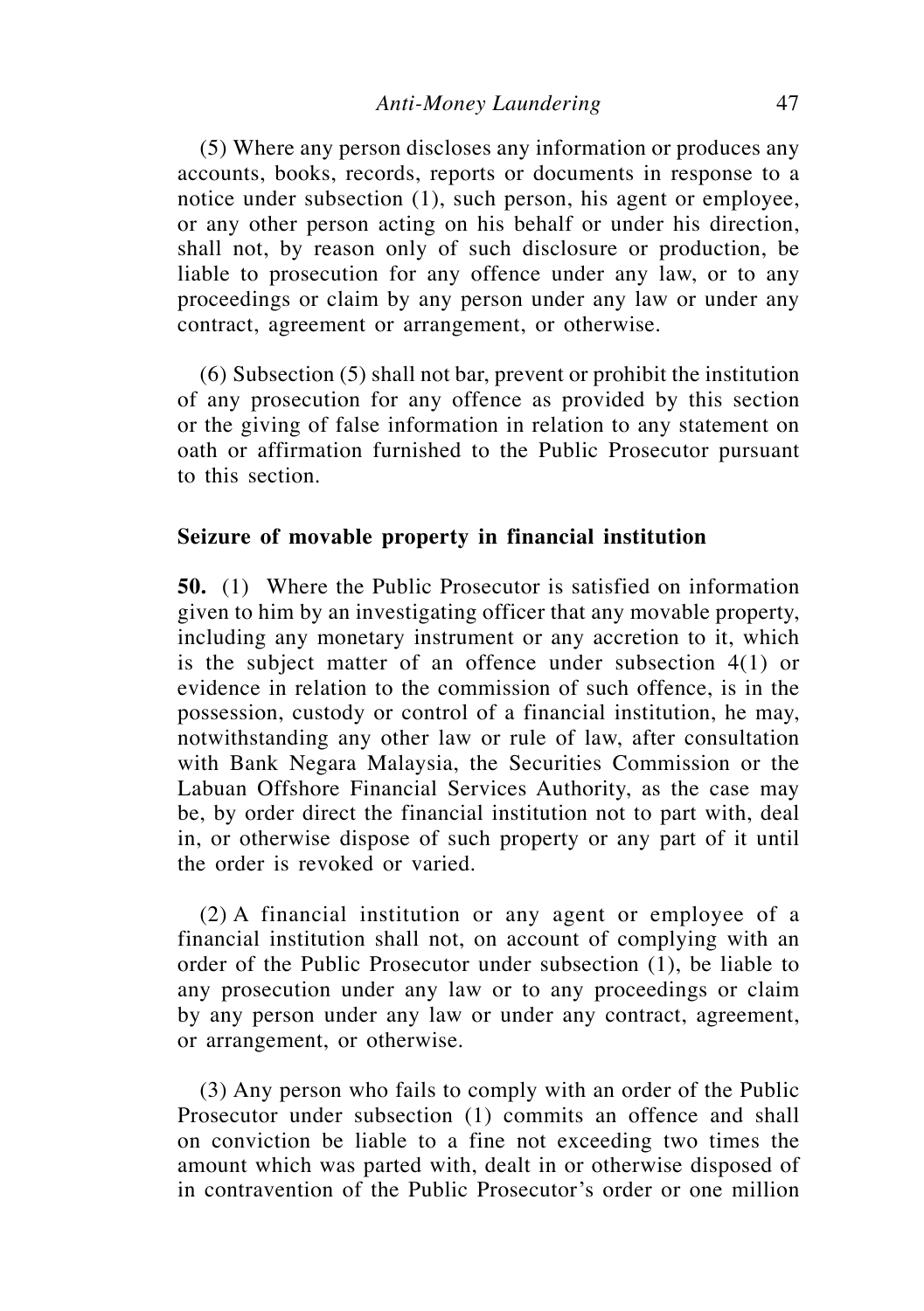### 48 *Laws of Malaysia* **Act 613**

ringgit, whichever is the higher, or to imprisonment for a term not exceeding one year or to both, and, in the case of a continuing offence, to a further fine not exceeding one thousand ringgit for each day during which the offence continues after conviction.

(4) In this section, "monetary instrument" includes the domestic currency or any foreign currency, travellers' cheque, personal cheque, bank cheque, money order, investment security or negotiable instrument in bearer form or otherwise in such form that title to it passes upon delivery or upon delivery and endorsement.

### **Seizure of immovable property**

**51.** (1) Where the Public Prosecutor is satisfied on information given to him by an investigating officer that any immovable property is the subject matter of an offence under subsection 4(1) or evidence of the commission of such offence, such property may be seized, and the seizure shall be effected—

- *(a)* by the issue of a Notice of Seizure by the Public Prosecutor setting out the particulars of the immovable property which is seized in so far as such particulars are within his knowledge, and prohibiting all dealings in such immovable property;
- *(b)* by publishing a copy of such Notice in two newspapers circulating in Malaysia, one of which shall be in the national language and the other in the English language; and
- *(c)* by serving a copy of such Notice on the Land Administrator or the Registrar of Titles, as the case may be, in Peninsular Malaysia, or on the Registrar of Titles or Collector of Land Revenue, as the case may be, in Sabah, or on the Director of Lands and Surveys or the Registrar responsible for land titles, as the case may be, in Sarawak, of the area in which the immovable property is situated.

(2) The Land Administrator, the Collector of Land Revenue, the Director of Lands and Surveys, the Registrar of Titles or the Registrar responsible for land titles, as the case may be, referred to in subsection (1) shall immediately upon being served with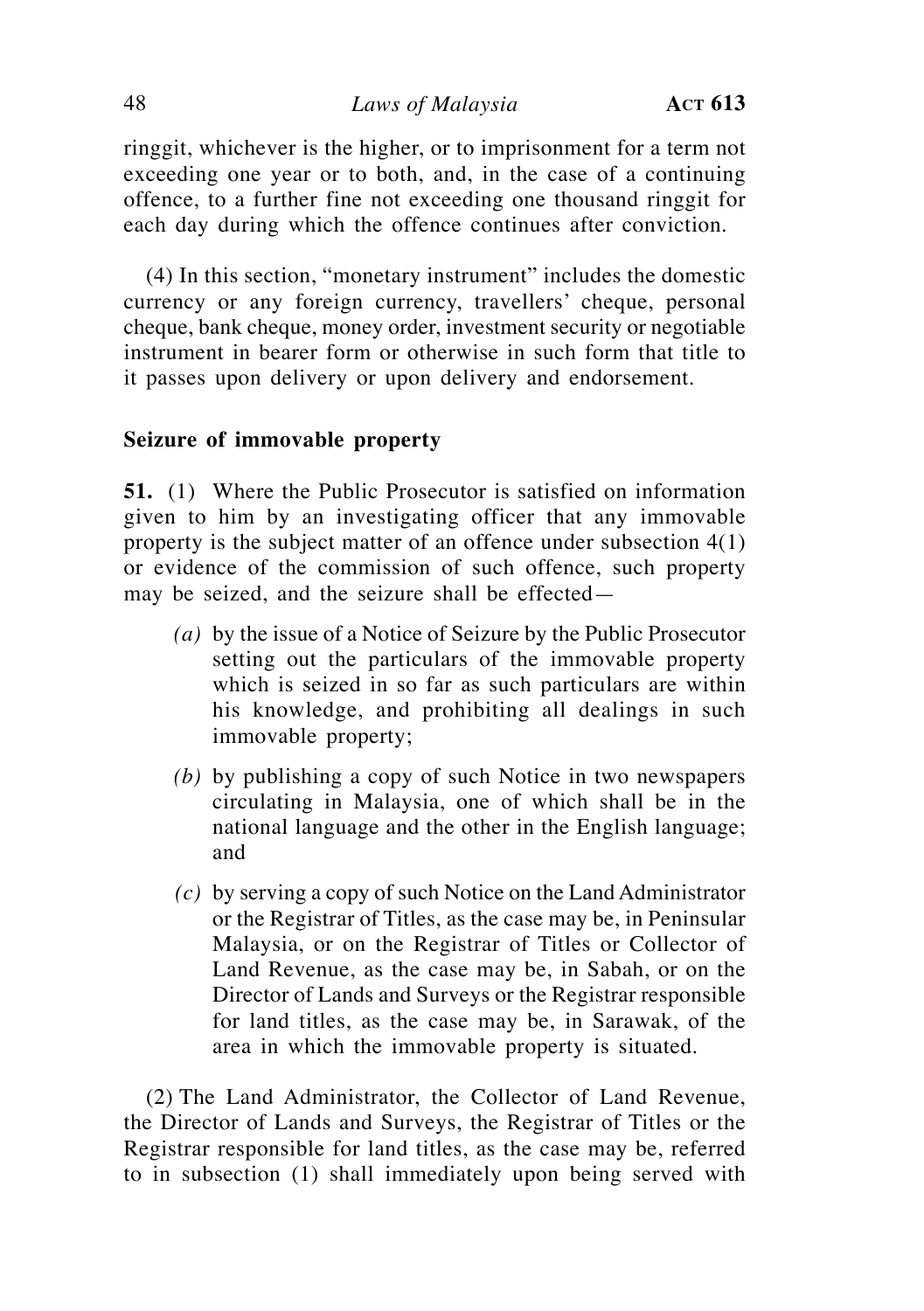a Notice of Seizure under that subsection endorse the terms of the Notice of Seizure on the document of title in respect of the immovable property in the Register at his office.

(3) Where an endorsement of a Notice of Seizure has been made under subsection (2), the Notice shall have the effect of prohibiting all dealings in respect of the immovable property, and after such endorsement has been made no dealing in respect of the immovable property shall be registered, regardless whether it was effected before or after the issue of such Notice or the making of such endorsement.

(4) Subsection (3) shall not apply to a dealing effected by an officer of a public body in his capacity as such officer, or otherwise by or on behalf of the Federal Government of Malaysia or the Government of a State, or a local authority or other statutory authority.

(5) Any person who contravenes subsection (2) or (3) or does any act which results in, or causes, a contravention of subsection (2) or (3) commits an offence and shall on conviction be liable to a fine not exceeding twice the value of the property in respect of which the Public Prosecutor's order had been contravened, or one million ringgit, whichever is the higher, or to imprisonment for a term not exceeding one year or to both, and, in the case of a continuing offence, to a further fine not exceeding one thousand ringgit for each day during which the offence continues after conviction.

(6) Where a Notice of Seizure has been issued under subsection (1), a registered proprietor of the immovable property which is seized under such Notice, or any other person having any interest in such immovable property, who has knowledge of such Notice, and who knowingly enters into any agreement with any person to sell, transfer, or otherwise dispose of or deal with, the whole or any part of such immovable property, commits an offence and shall on conviction be liable to a fine not exceeding twice the value of such property, or one million ringgit, whichever is the higher, or to imprisonment for a term not exceeding one year or to both, and, in the case of a continuing offence, to a further fine not exceeding one thousand ringgit for each day during which the offence continues after conviction.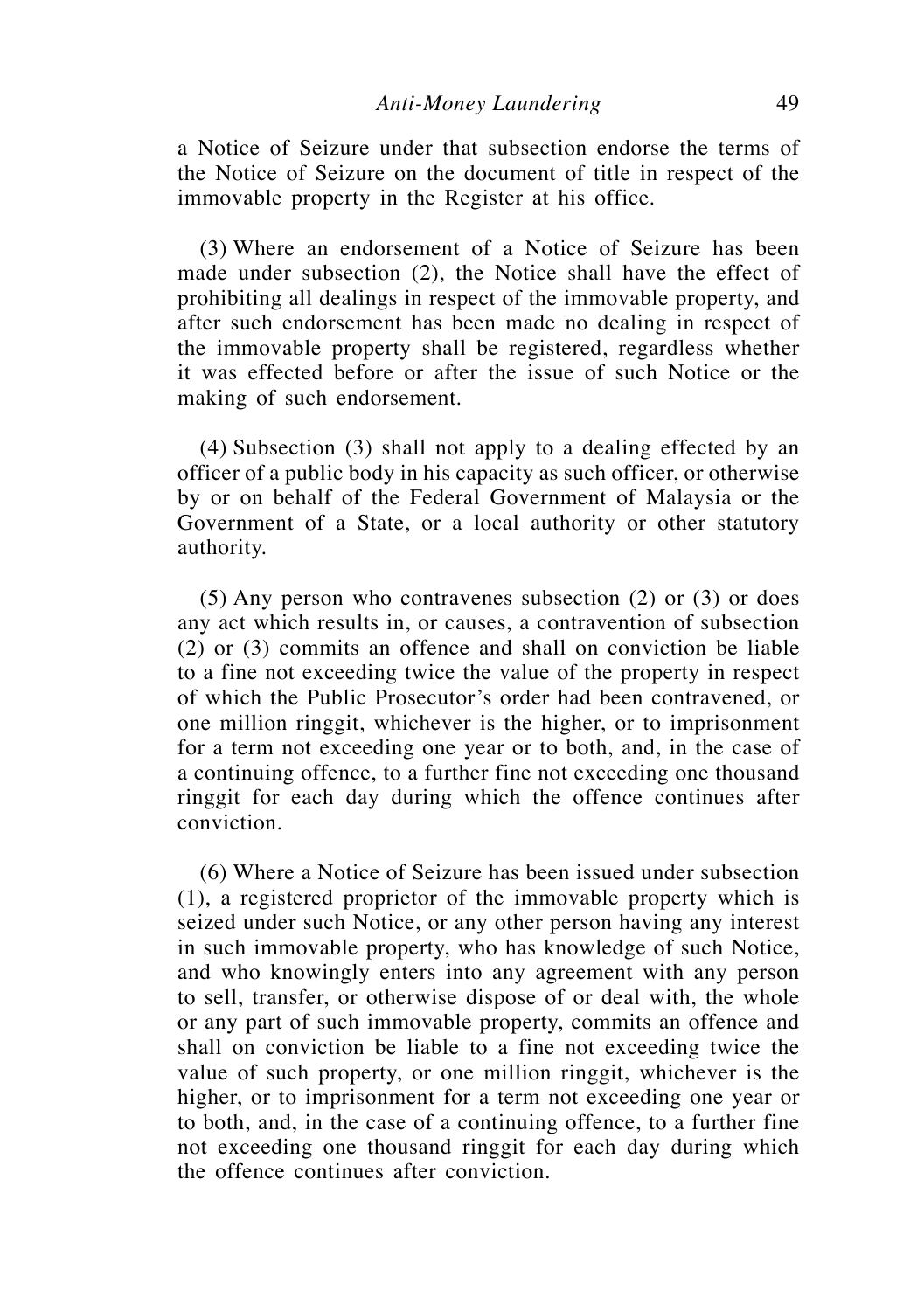# **Special provisions relating to seizure of a business**

**52.** (1) Where an enforcement agency has reason to believe that any business—

- *(a)* is being carried on by or on behalf of any person against whom prosecution for an offence under subsection 4(1) is intended to be commenced;
- *(b)* is being carried on by or on behalf of a relative or an associate of such person;
- *(c)* is a business in which such person, or a relative or associate of his, has an interest which amounts to or carries a right to not less than thirty per centum of the entire business; or
- *(d)* is a business over which such person or his relative or associate has management or effective control, either individually or together,

the enforcement agency may seize the business in the manner provided under this Part or by an order in writing—

- *(aa)* direct the extent and manner in which the business may be carried on;
- *(bb)* specify any person to supervise, direct or control the business, including its accounts, or to carry on the business or such part of it as may be specified;
- *(cc)* direct that all or any proportion of the proceeds or profits of the business be paid to the Accountant General and retained by him pending further directions in respect of it by the enforcement agency;
- *(dd)* prohibit any director, officer or employee or any other person from being in any manner involved in the business with effect from the date of the letter of prohibition; or
- *(ee)* direct that the premises where the business was carried on to be closed and, if necessary or expedient, placed under guard or custody.

(2) Where an order is made by an enforcement agency under subsection (1), it may include in the order, or may subsequently give any further direction orally or in writing of an ancillary or consequential nature, or which may be necessary, for giving effect to, or for the carrying out of, the order.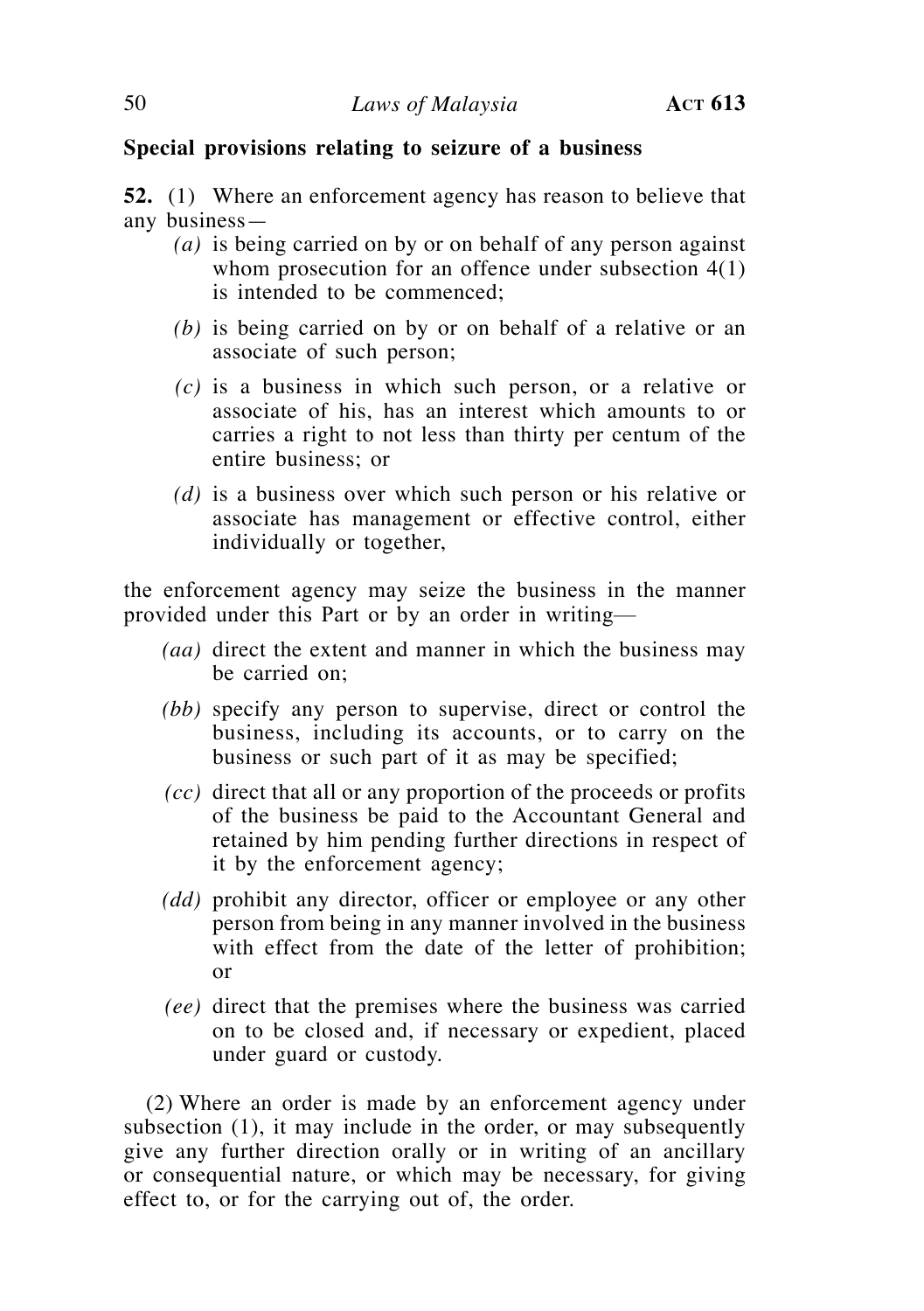$(3)$  An order under subsection  $(1)$  may at any time be varied or revoked by an enforcement agency and where it so varies or revokes the order, it may give any direction of an ancillary or consequential nature, or which may be necessary, for giving effect to, or for the carrying out of, such variation or revocation.

 $(4)$  Subject to subsection  $(5)$ , neither the Federal Government nor any person shall, in consequence of any order under subsection (1) be responsible for the payment of any money, dues, debts, liabilities or charges payable to any person in respect of the business, or in respect of any movable or immovable property owned, possessed, occupied or used, by any person in relation to the business.

 (5) Where a person is carrying on any activities of the business in pursuance of an order under subsection (1), he shall be responsible for the payment of the wages of such employees of the business as are engaged in performing any work in relation to those activities for the period during which such person carries on those activities and such wages shall be paid out of the profits derived from such activities or, if there are no such profits or if such profits are insufficient, from the assets and the properties of the business.

- $(6)$  In this section—
	- *(a)* "wages" means the wages payable under the contract of employment between the employee and the business;
	- *(b)* "business" means any business registered under any written law providing for the registration of businesses and includes a corporation incorporated or registered under the Companies Act 1965 and an associate of that company as defined in section 3.

#### **Prohibition of dealing with property outside Malaysia**

**53.** Where the Public Prosecutor is satisfied that any property is the subject matter of an offence under subsection 4(1) or was used in the commission of the offence, and such property is held or deposited outside Malaysia, he may make an application by way of an affidavit to a Judge of the High Court for an order prohibiting the person by whom the property is held or with whom it is deposited from dealing with the property.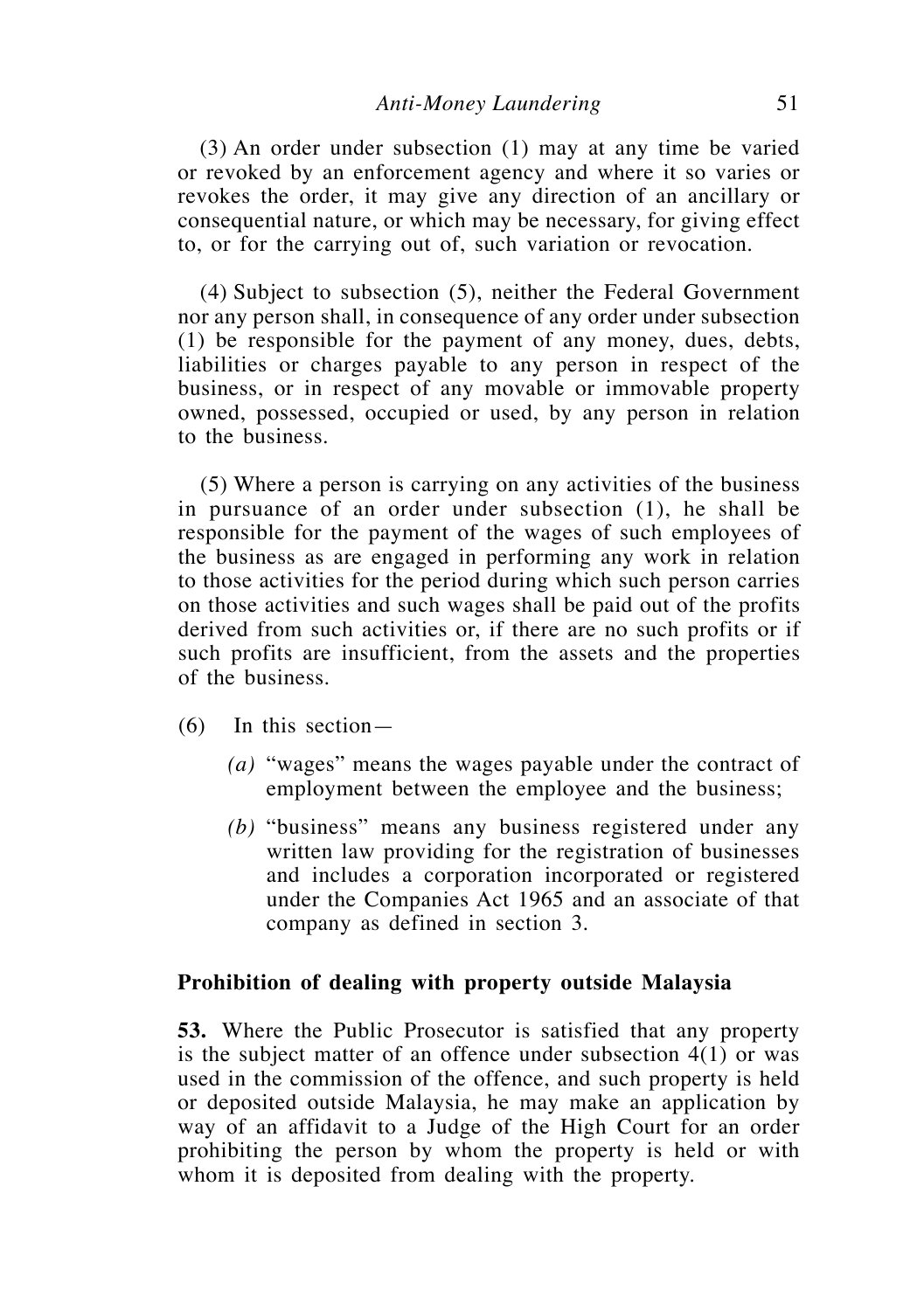## **Dealing with property after seizure to be void**

**54.** (1) Where any property has been seized under this Act, and so long as such seizure remains in force, any dealing effected by any person or between any persons in respect of such property, except any dealing effected under this Act by an officer of a public body in his capacity as such officer, or otherwise by or on behalf of the Federal Government, or the Government of a State, or a local authority or other statutory authority, shall be null and void, and shall not be registered or otherwise be given effect to by any person or authority.

 $(2)$  Subsection  $(1)$  shall be in addition to and not in derogation of subsections  $51(3)$  and  $(4)$ .

 (3) For so long as a seizure of any property under this Act remains in force, no action, suit or other proceedings of a civil nature shall be instituted, or if it is pending immediately before such seizure, be maintained or continued in any court or before any other authority in respect of the property which has been so seized, and no attachment, execution or other similar process shall be commenced, or if any such process is pending immediately before such seizure, be maintained or continued, in respect of such property on account of any claim, judgment or decree, regardless whether such claim was made, or such judgment or decree was given, before or after such seizure was effected, except at the instance of the Federal Government or the Government of a State, or at the instance of a local authority or other statutory authority, or except with the prior consent in writing of the Public Prosecutor.

## **Forfeiture of property upon prosecution for an offence**

**55.** (1) Subject to section 61, in any prosecution for an offence under subsection 4(1), the court shall make an order for the forfeiture of any property which is proved to be the subject matter of the offence or to have been used in the commission of the offence where—

- *(a)* the offence is proved against the accused; or
- *(b)* the offence is not proved against the accused but the court is satisfied—
	- (i) that the accused is not the true and lawful owner of such property; and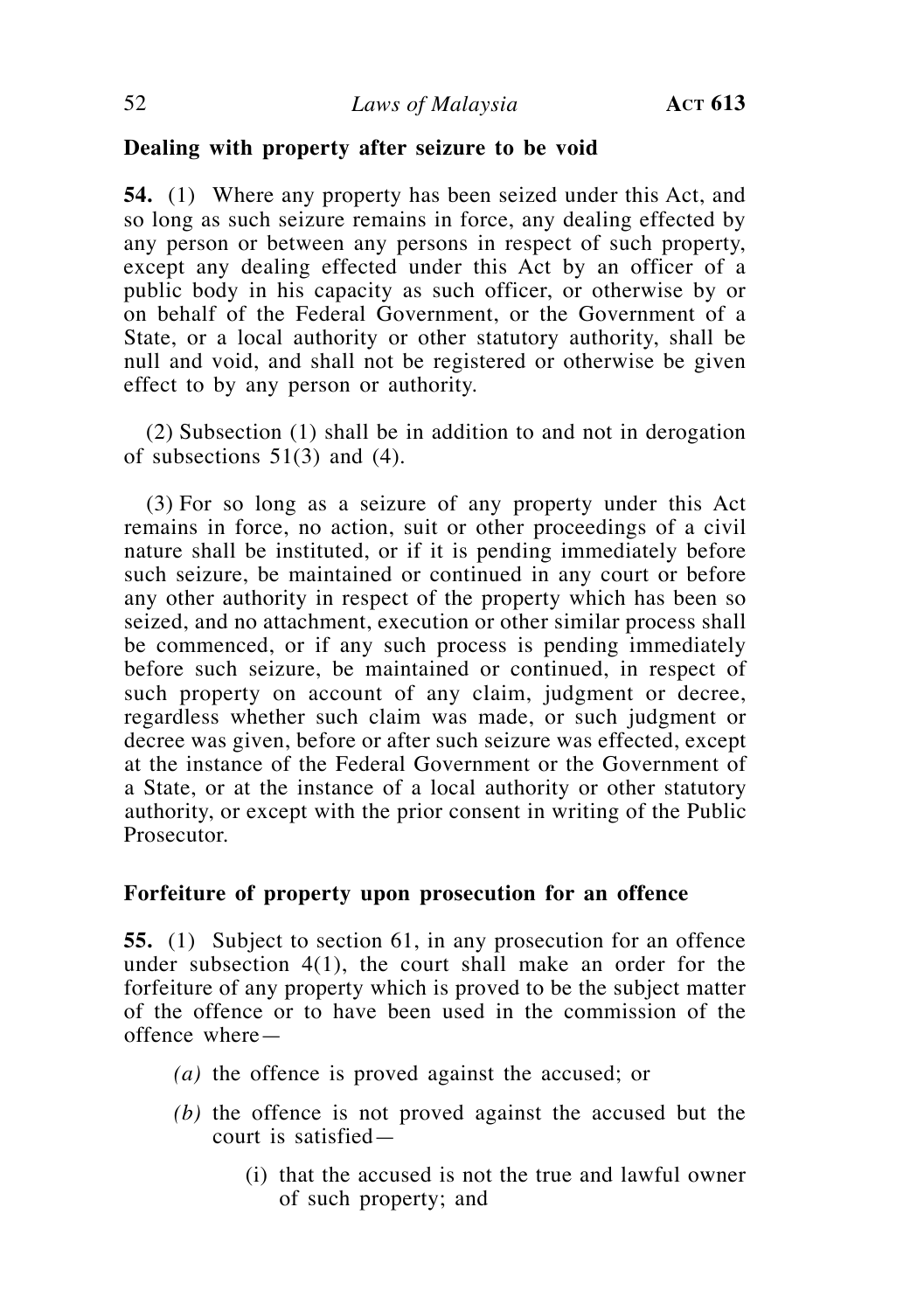(ii) that no other person is entitled to the property as a purchaser in good faith for valuable consideration.

 (2) Where the offence is proved against the accused but the property referred to in subsection (1) has been disposed of, or cannot be traced, the court shall order the accused to pay as a penalty a sum which is equivalent to, in the opinion of the court, the value of the property, and any such penalty shall be recoverable as a fine.

 (3) In determining whether the property is the subject matter of an offence or has been used in the commission of an offence under subsection 4(1) the court shall apply the standard of proof required in civil proceedings.

## **Forfeiture of property where there is no prosecution**

**56.** (1) Subject to section 61, where in respect of any property frozen or seized under this Act there is no prosecution or conviction for an offence under subsection 4(1), the Public Prosecutor may, before the expiration of twelve months from the date of the freeze or seizure, apply to a judge of the High Court for an order of forfeiture of that property if he is satisfied that such property had been obtained as a result of or in connection with an offence under subsection 4(1).

 (2) The judge to whom an application is made under subsection (1) shall make an order for the forfeiture of the property if he is satisfied—

- *(a)* that the property is the subject matter of or was used in the commission of an offence under subsection  $4(1)$ ; and
- *(b)* that there is no purchaser in good faith for valuable consideration in respect of the property.

 (3) Any property that has been seized and in respect of which no application is made under subsection (1) shall, at the expiration of twelve months from the date of its seizure, be released to the person from whom it was seized.

 (4) In determining whether or not the property has been obtained as a result of or in connection with an offence under subsection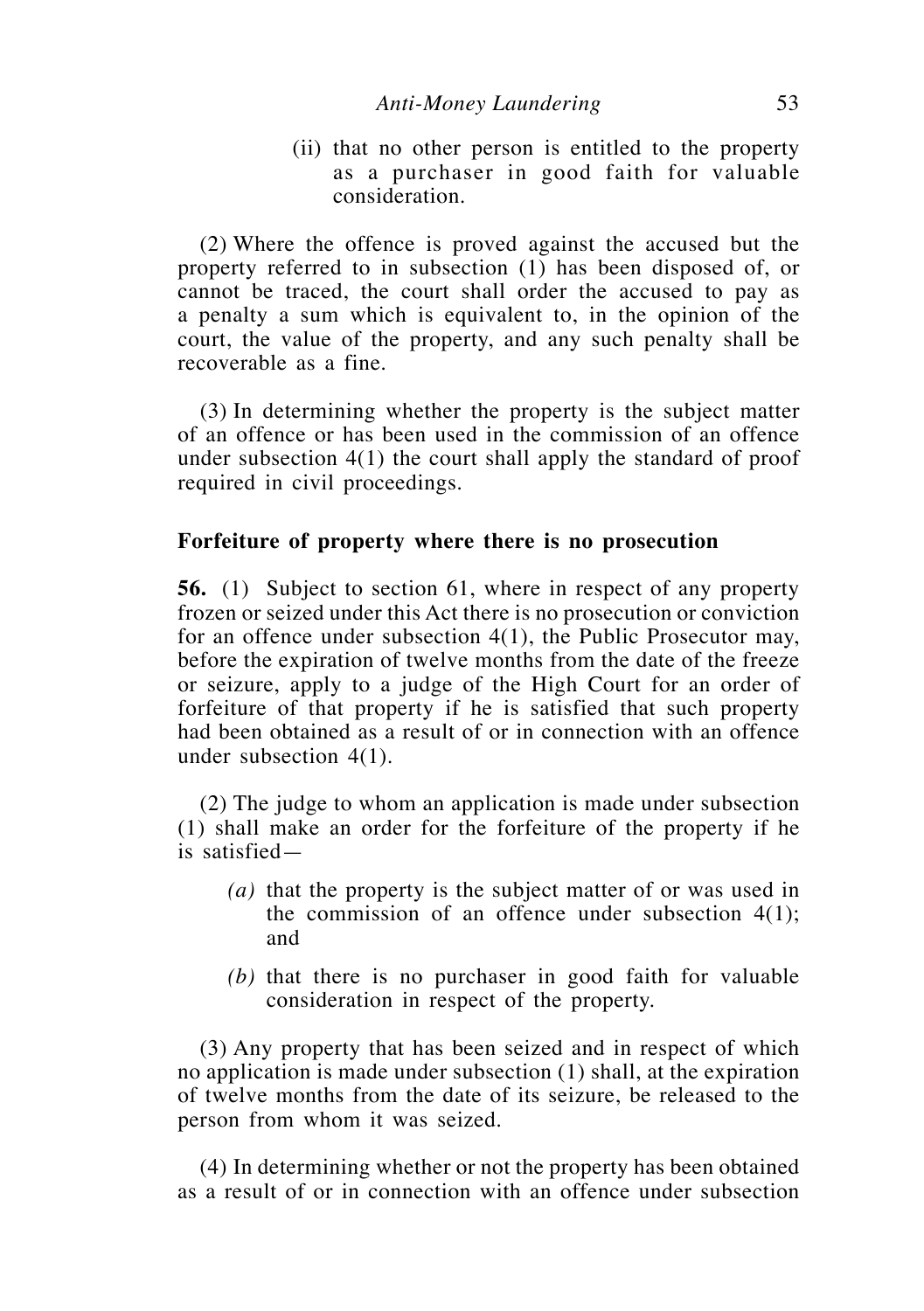4(1), the court shall apply the standard of proof required in civil proceedings.

# **Validity of freeze, seizure or sale**

**57.** Where the freeze, seizure or sale of any property has been effected under this Act, the validity of such freeze, seizure or sale, or other form of disposal of such property, or of any destruction of the property in accordance with the provisions of this Act, in consequence of such freeze, seizure or sale, shall not be affected by any objection to it relating to the manner in which the freeze, seizure or sale was effected, or the place at which it was effected, or the person from whom it was effected, or the person to whom any notice of the freeze, seizure or sale was given, or omitted to be given, or any failure to conform to any procedural provision of this Act or of any other written law in effecting the freeze, seizure or sale.

## **Vesting of forfeited property in the Federal Government**

**58.** (1) Where any property is forfeited under this Act, the property shall vest in the Government free from any right, interest or encumbrance of any person except a right, interest or encumbrance which is held by a purchaser in good faith for valuable consideration and which is not otherwise null and void under any provision of this Act.

 (2) Where any person who holds any encumbrance to which the property is subject claims that he holds the encumbrance as a purchaser in good faith for valuable consideration and that the encumbrance is not otherwise null and void under any provision of this Act, and the Federal Government disputes such claim, the Public Prosecutor may apply to the Sessions Court to determine the question and the court shall determine the question after giving an opportunity to be heard to the person holding the encumbrance and hearing the reply of the Public Prosecutor to any representations which may be made before that court by the person holding the encumbrance.

 (3) Where any property is vested in the Federal Government under subsection (1), the vesting shall take effect without any transfer, conveyance, deed or other instrument and where any registration of such vesting is required under any law, the authority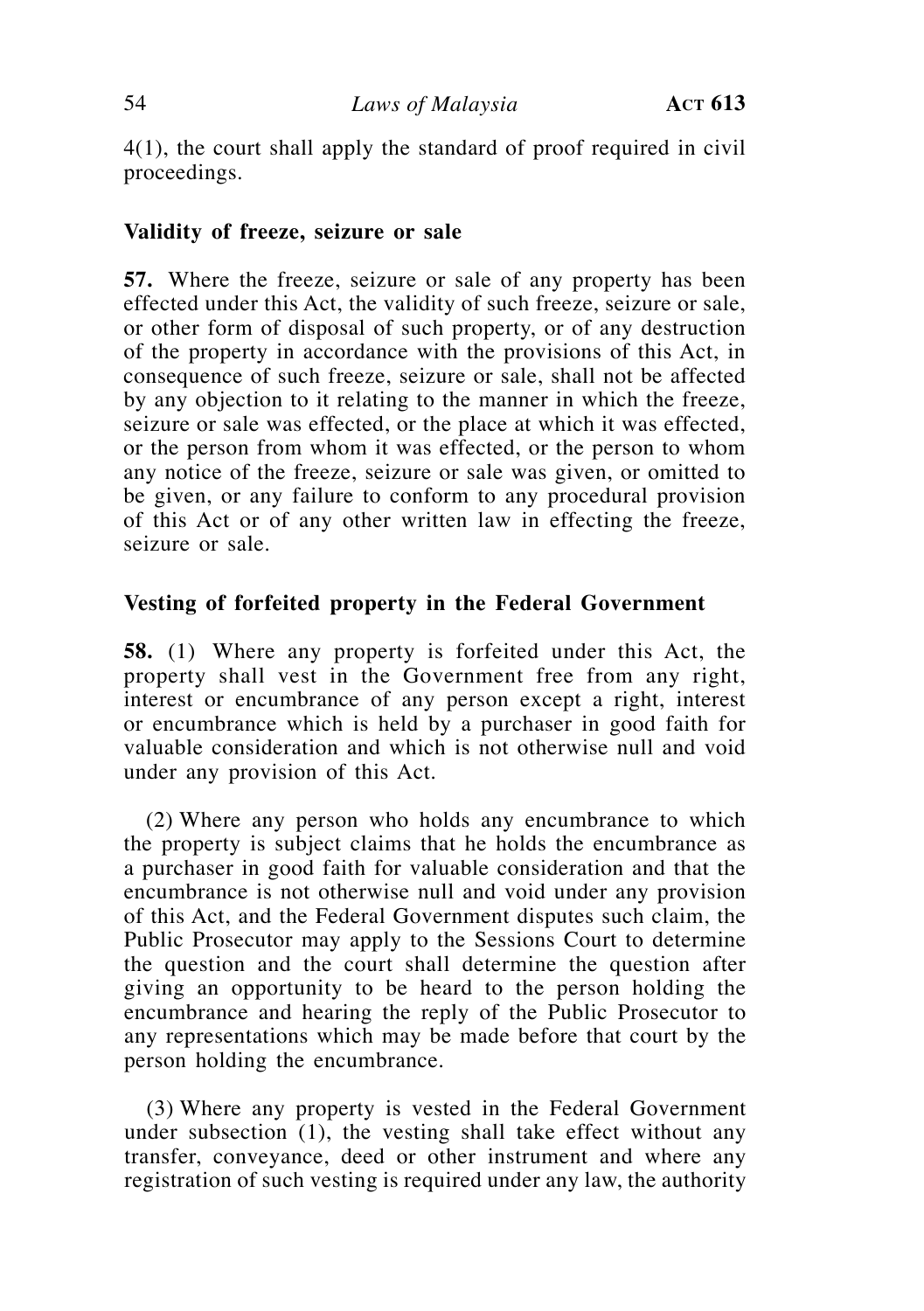empowered to effect the registration shall do so in the name of such public officer, authority, person or body as the Public Prosecutor may specify.

 (4) Where the property vested in the Federal Government under subsection (1) is immovable property, the vesting shall upon production to the Registrar of Titles or the Land Administrator, in Peninsular Malaysia, or to the Registrar of Titles or the Collector of Land Revenue, in Sabah or the Registrar of Titles or the Director of Lands and Surveys, as the case may be, in Sarawak of the order of the court forfeiting the immovable property, or in the case of property forfeited under subsection 55(1), a certificate of the Public Prosecutor certifying that it has been forfeited, be registered in the name of the Federal Lands Commissioner.

### **Pecuniary orders**

**59.** (1) Upon application by an enforcement agency to a Sessions Court, a pecuniary penalty order may be made against a person from whom property is forfeited in respect of benefits derived by the person from the commission of an offence under subsection 4(1).

 $(2)$  Where —

- *(a)* an application is made to a court for an order under subsection (1) in respect of benefits derived by a person from the commission of an offence under subsection 4(1); and
- *(b)* the court is satisfied that the person derived benefits from the commission of that offence,

the court may, if it considers it appropriate, assess in accordance with the manner prescribed by the Minister of Home Affairs by order published in the *Gazette*, the value of the benefits so derived and order that person to pay to the Federal Government a pecuniary penalty equal to the amount.

 (3) Where a forfeiture order has been made under sections 55 and 56 against any property that is proceeds of an offence under subsection 4(1), the pecuniary penalty to be paid under subsection (2) shall be reduced by an amount equal to the value of the property as at the time of making the order under subsection  $(2)$ .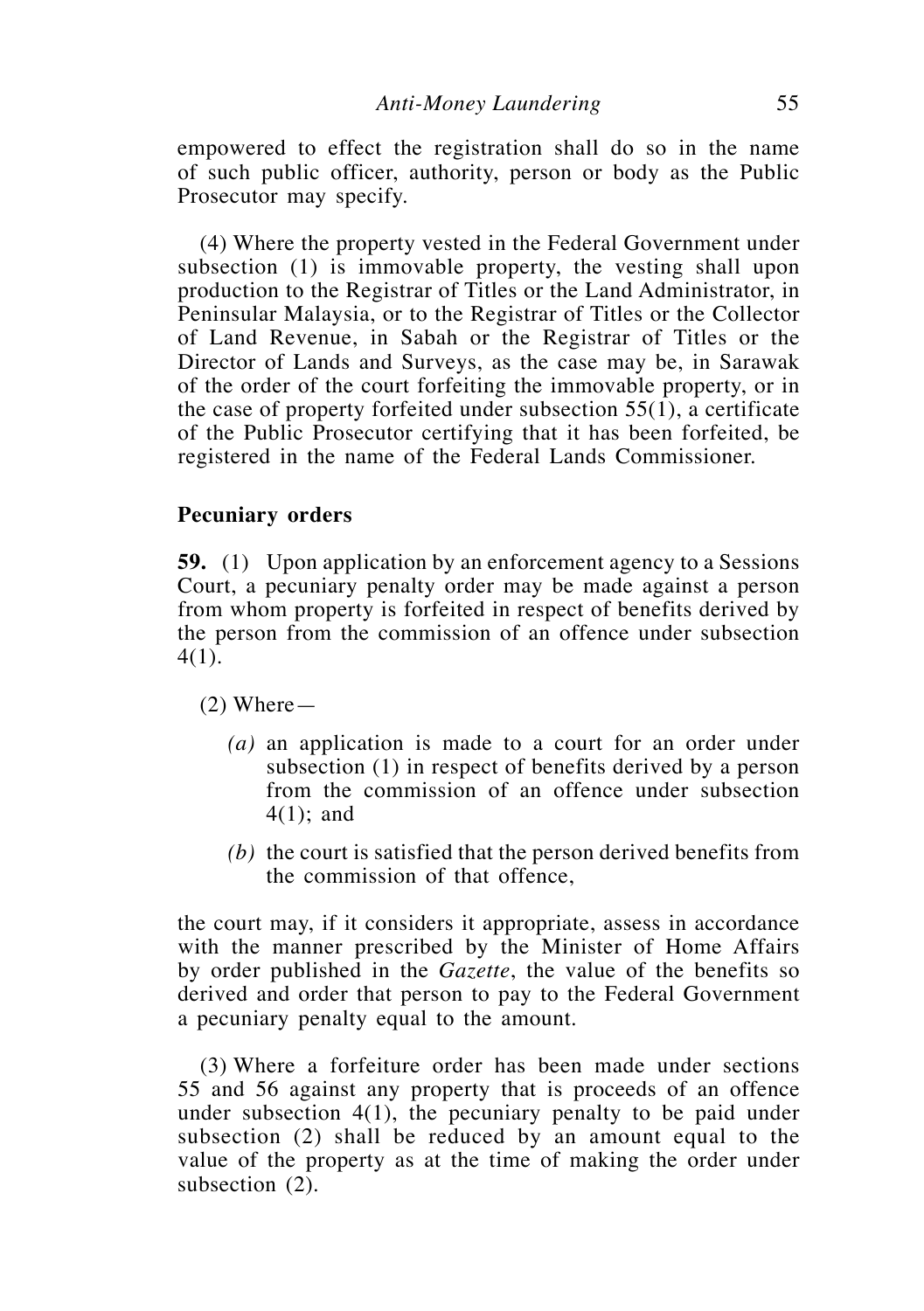(4) In determining whether or not any benefit is derived from an offence under subsection 4(1) the court shall apply the standard of proof required in civil proceedings.

## **Release of property seized**

**60.** (1) Where property has been seized under this Act, an investigating officer other than the investigating officer who effected the seizure, may at any time before it is forfeited under this Act, release such property to such person as he determines to be lawfully entitled to the property if he is satisfied that such property is not liable to forfeiture under this Act or otherwise required for the purpose of any proceedings under the Act, or for the purpose of any prosecution under any other law, and in such event neither the officer effecting the seizure, nor the Federal Government, or any person acting on behalf of the Federal Government, shall be liable to any proceedings by any person if the seizure and release had been effected in good faith.

(2) The officer effecting any release of any property under subsection (1) shall make a record in writing in respect of such release, specifying in the record in detail the circumstances of, and the reason for, such release, and he shall send a copy of such record to the Public Prosecutor.

### *Bona fide* **third parties**

**61.** (1) The provisions in this Part shall apply without prejudice to the rights of *bona fide* third parties.

 (2) The court making the order of forfeiture under section 55 or the judge to whom an application is made under subsection  $56(1)$ shall cause to be published a notice in the *Gazette* calling upon any third party who claims to have any interest in the property to attend before the court on the date specified in the notice to show cause as to why the property shall not be forfeited.

 (3) A third party's lack of good faith may be inferred, by the court or an enforcement agency, from the objective circumstances of the case.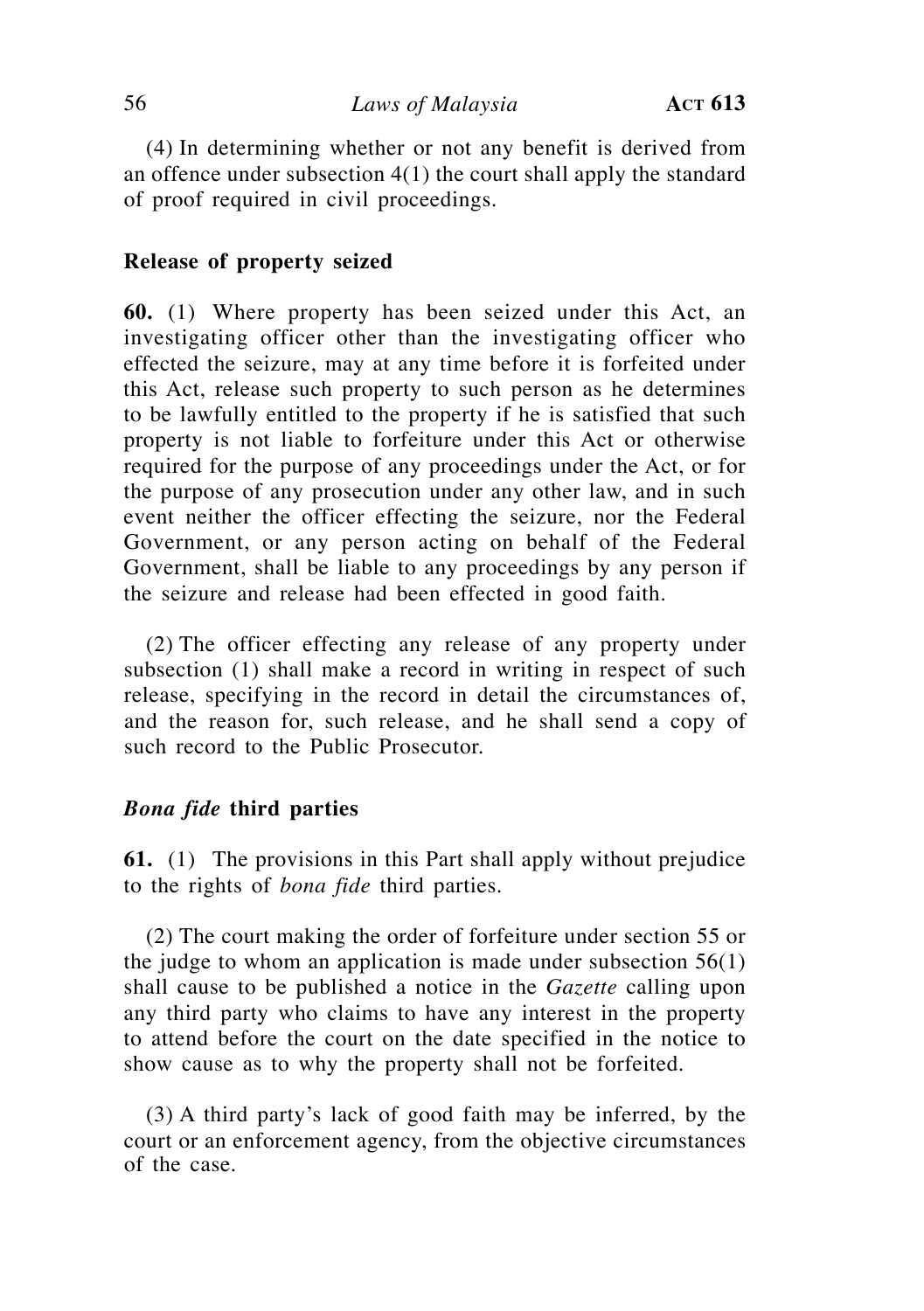(4) The court or enforcement agency shall return the property to the claimant when it is satisfied that—

- *(a)* the claimant has a legitimate legal interest in the property;
- *(b)* no participation, collusion or involvement with respect to the offence under subsection  $4(1)$  which is the object of the proceedings can be imputed to the claimant;
- *(c)* the claimant lacked knowledge and was not intentionally ignorant of the illegal use of the property, or if he had knowledge, did not freely consent to its illegal use;
- *(d)* the claimant did not acquire any right in the property from a person proceeded against under circumstances that give rise to a reasonable inference that any right was transferred for the purpose of avoiding the eventual subsequent forfeiture of the property; and
- *(e)* the claimant did all that could reasonably be expected to prevent the illegal use of the property.

## **Disposition of forfeited property**

**62.** Whenever property that is not required to be destroyed and that is not harmful to the public is forfeited under section 55 or 56, the court or an enforcement agency may, in accordance with the law—

- *(a)* retain it for official use, or transfer it to the Federal Government; or
- *(b)* sell it and transfer the proceeds from such sale to the Federal Government.

### **Absconded person**

**63.** (1) For the purposes of this Act, a person shall be treated as if he had been convicted of a serious offence if the person absconds in connection with a serious offence and any reference in this Part to the defendant shall include a reference to such person.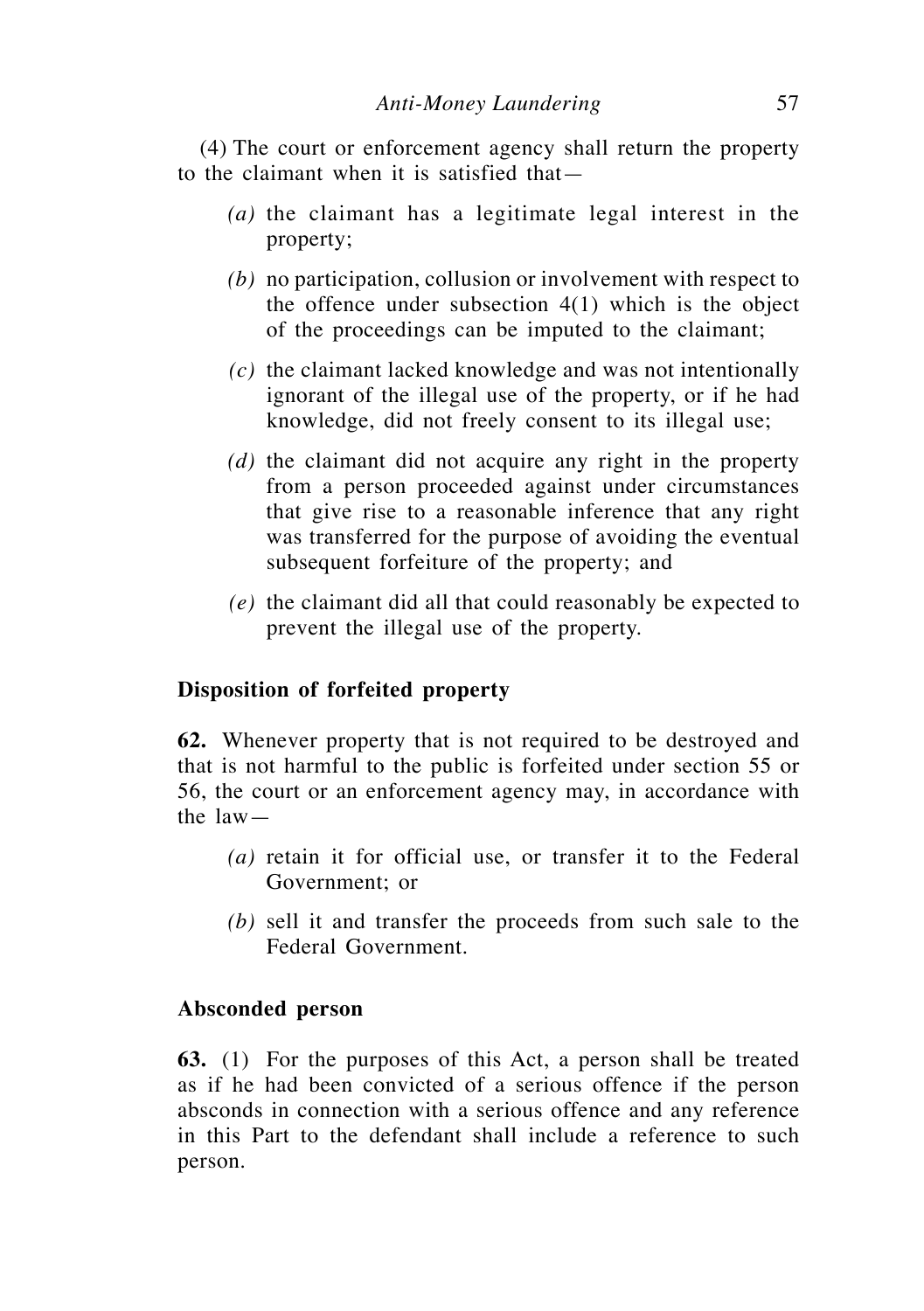$(2)$  For the purposes of subsection  $(1)$ , a person shall be treated as if he had absconded in connection with a serious offence if, before or after the commencement date—

- *(a)* an investigation for a serious offence has been commenced against the person; and
- *(b)* the person—
	- (i) dies before proceedings in respect of the offence were instituted, or if such proceedings were instituted, the person dies before he is convicted of the offence; or
	- (ii) at the end of the period of six months from the date on which the investigation referred to in paragraph *(a)* was commenced against him, cannot be found, apprehended or extradited.

### **Forfeiture order where person has absconded**

**64.** Where a person is, by reason of section 63, treated as if he had been convicted of a serious offence, a court may make a forfeiture order under this Part if the court is satisfied—

- *(a)* on the evidence adduced before it that, on the balance of probabilities, the person has absconded; and
- *(b)* having regard to all the evidence before the court, that such evidence if unrebutted would warrant his conviction for the offence.

#### **Effect of death on proceedings**

**65.** (1) Proceedings under section 64 shall be instituted or continued against the personal representatives of a deceased defendant or, if there are no personal representatives, such beneficiary of the estate of the deceased defendant as may be specified by the court upon the application of the Public Prosecutor.

 (2) Where the power conferred by this Act to make an order is to be exercised in relation to a deceased defendant, the order shall be made against the estate of the deceased defendant.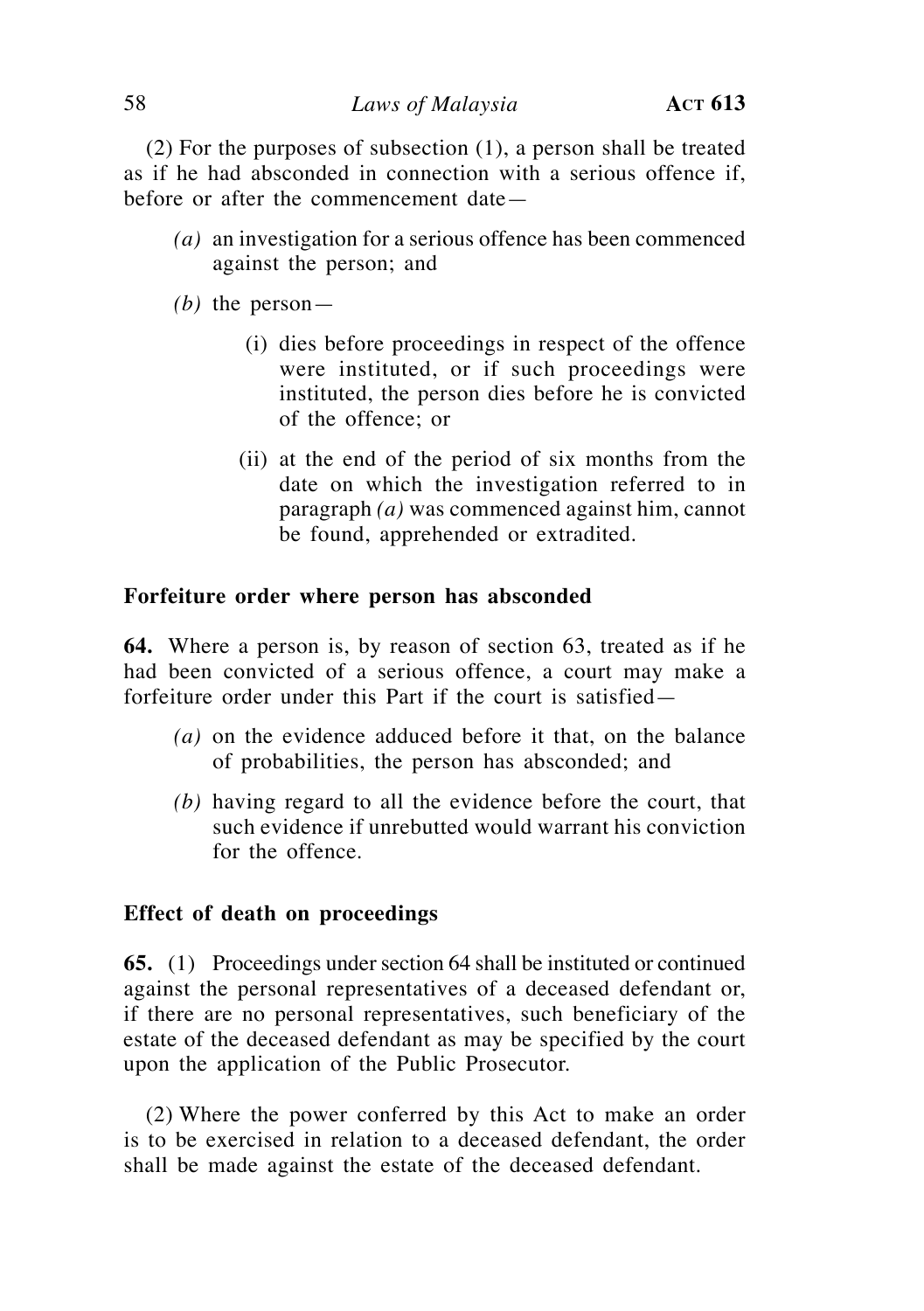(3) In this section, "deceased defendant" means a person who dies—

- *(a)* after an investigation into a serious offence has been commenced against him; and
- *(b)* before proceedings in respect of the offence have been instituted, or if such proceedings have been instituted, before he is convicted of the offence.

 (4) In this section, a reference to property or interest in property shall include a reference to income accruing from such property or interest.

### **Service of documents on absconders**

**66.** Where any document is required under this Act to be served on a person who cannot be found or who is outside Malaysia and cannot be compelled to attend before a court in respect of proceedings under this Act, the court may dispense with service of the document upon him and the proceedings may be continued to their final conclusion in his absence.

### PART VII

#### MISCELLANEOUS

#### **Property tracking**

**67.** (1) Where the competent authority or an enforcement agency, as the case may be, has reason to believe that a person is committing, has committed or is about to commit an offence under this Act, the competent authority or enforcement agency, as the case may be, may order—

- *(a)* that any document relevant to identifying, locating or quantifying any property, or identifying or locating any document necessary for the transfer of the property, belonging to, or in the possession or under the control of that person or any other person, be delivered to it; or
- *(b)* any person to produce information on any transaction conducted by or for that person with the first-mentioned person.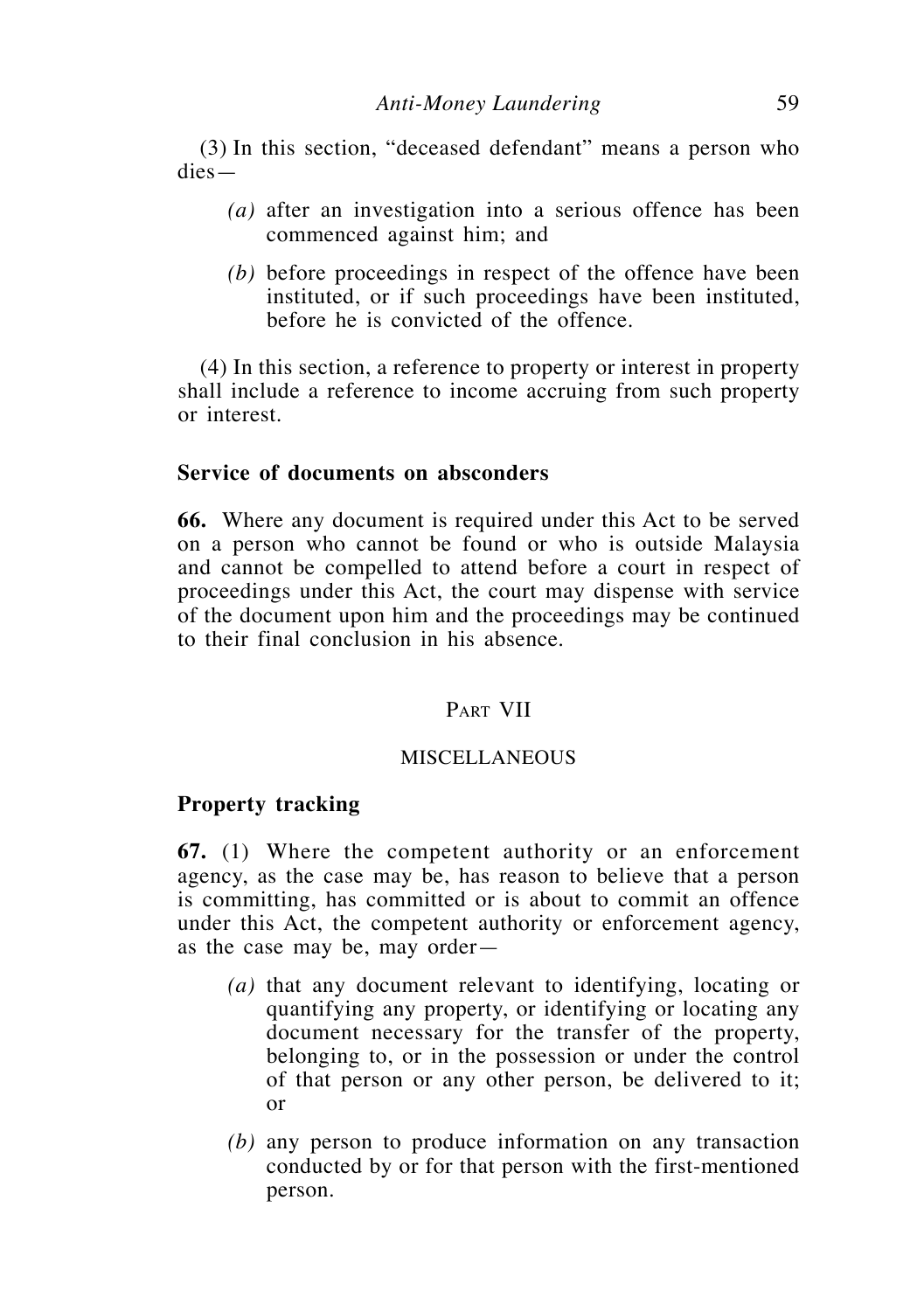(2) Any person who does not comply with an order under subsection (1) commits an offence and shall on conviction be liable to a fine not exceeding one million ringgit or to imprisonment for a term not exceeding one year or to both, and, in the case of a continuing offence, to a further fine not exceeding one thousand ringgit for each day during which the offence continues after conviction.

# **Additional powers of competent authority and enforcement agency**

**68.** (1) For the avoidance of doubt, the functions conferred on the competent authority or an enforcement agency under this Act shall be in addition to its functions under any other written law.

 (2) Where an enforcement agency enforcing the law under which a related serious offence is committed gathers evidence with respect to any investigation relating to that offence, such evidence shall be deemed to be evidence gathered in accordance with this Act.

## **Agent provocateur**

**69.** (1) Notwithstanding any law or rule of law to the contrary, in any proceedings against any person for an offence under this Act, no agent provocateur, whether he is an officer of an enforcement agency or not, shall be presumed to be unworthy of credit by reason only of his having attempted to commit or to abet, or having abetted or having been engaged in a criminal conspiracy to commit, such offence if the main purpose of such attempt, abetment or engagement was to secure evidence against such person.

(2) Notwithstanding any law or rule of law to the contrary, a conviction for any offence under this Act solely on the uncorroborated evidence of any agent provocateur shall not be illegal and no such conviction shall be set aside merely because the court which tried the case has failed to refer in the grounds of its judgment to the need to warn itself against the danger of convicting on such evidence.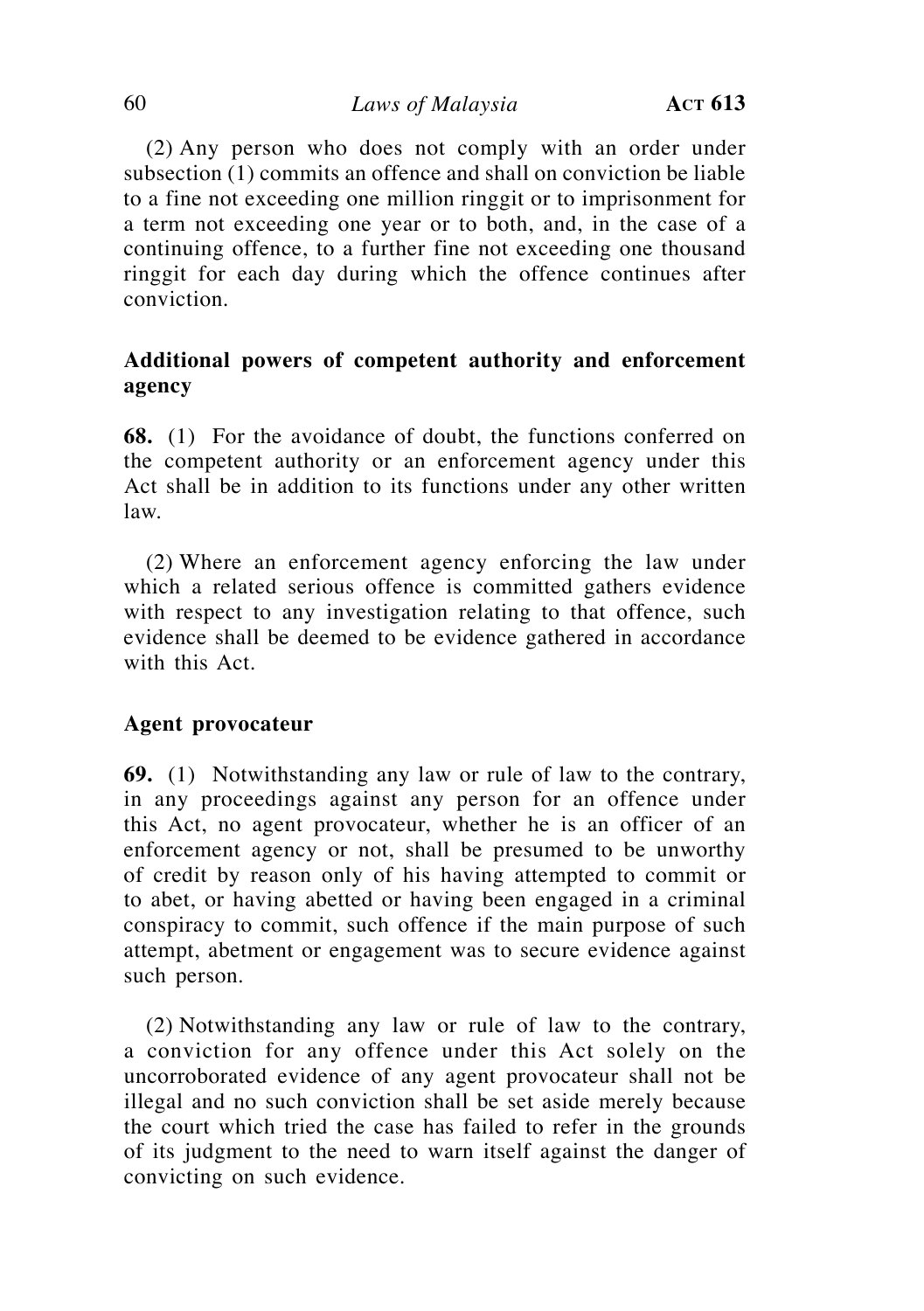#### **Standard of proof**

**70.** (1) Any question of fact to be decided by a court in proceedings under this Act shall be decided on the balance of probabilities.

 $(2)$  Subsection  $(1)$  shall not apply in relation to any question of fact that is for the prosecution to prove in any proceedings for an offence under this Act or any subsidiary legislation under it.

#### **Admissibility of documentary evidence**

**71.** Where the Public Prosecutor or any enforcement agency has obtained any document or other evidence in exercise of his powers under this Act or by virtue of this Act, such document or copy of the document or other evidence, as the case may be, shall be admissible in evidence in any proceedings under this Act, notwithstanding anything to the contrary in any written law.

### **Admissibility of statements by accused persons**

**72.** (1) In any trial or inquiry by a court into an offence under this Act, any statement, whether the statement amounts to a confession or not or is oral or in writing, made at any time, whether before or after the person is charged and whether in the course of an investigation or not and whether or not wholly or partly in answer to questions, by an accused person to or in the hearing of an officer of any enforcement agency, whether or not interpreted to him by any other officer of such enforcement agency or any other person, whether concerned or not in the arrest of that person, shall, notwithstanding any law or rule of law to the contrary, be admissible at his trial in evidence and, if that person tenders himself as a witness, any such statement may be used in cross-examination and for the purpose of impeaching his credit.

 $(2)$  No statement made under subsection  $(1)$  shall be admissible or used as provided for in that subsection if the making of the statement appears to the court to have been caused by any inducement, threat or promise having reference to the charge against the person, proceeding from a person in the enforcement agency and sufficient in the opinion of the court to give that person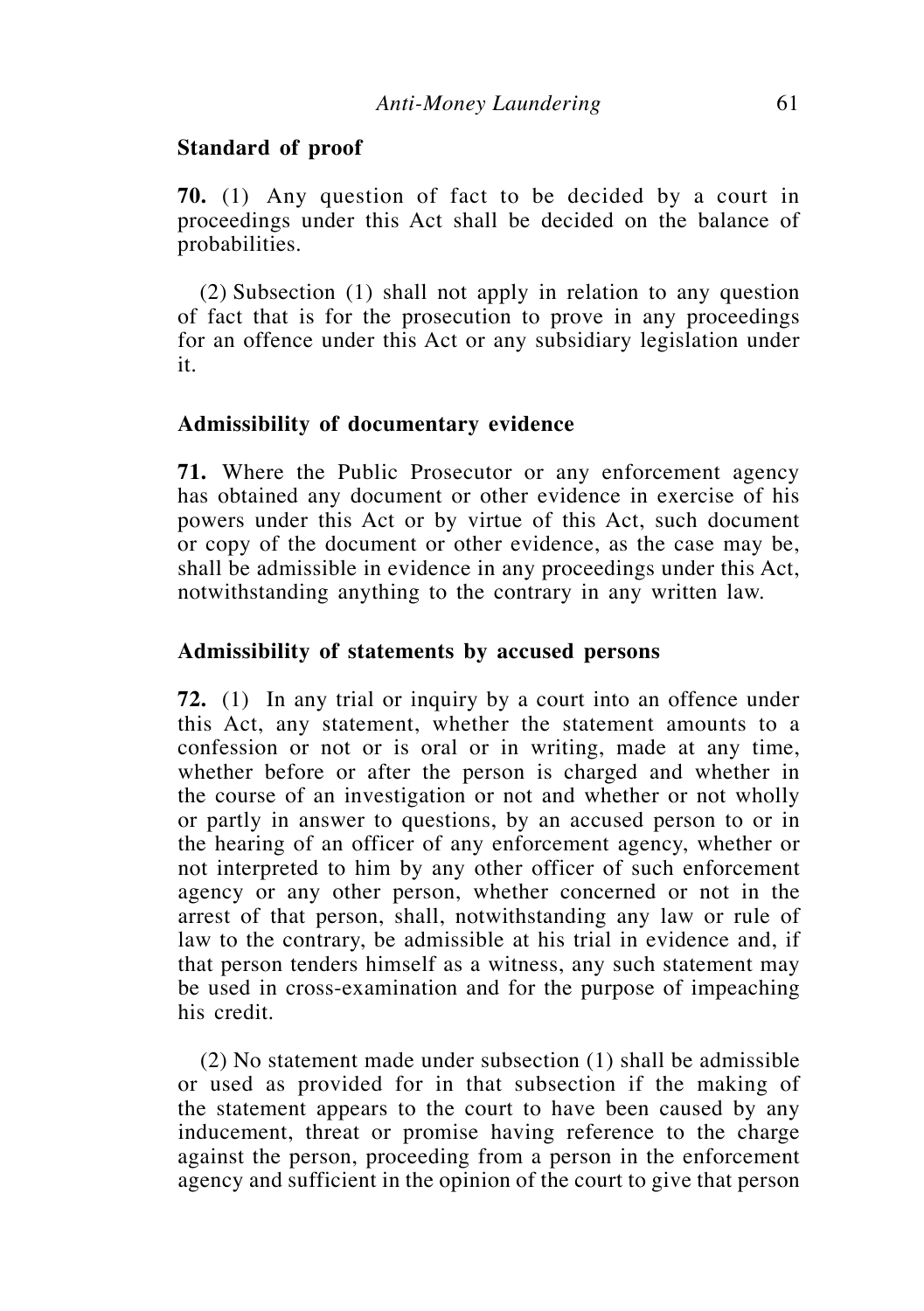grounds which would appear to him reasonable for supposing that by making it he would gain any advantage or avoid any evil of a temporal nature in reference to the proceedings against him.

 (3) Where any person is arrested or is informed that he may be prosecuted for any offence under this Act, he shall be served with a notice in writing, which shall be explained to him, to the following effect:

 "You have been arrested/informed that you may be prosecuted for … (the possible offence under this Act). Do you wish to say anything? If there is any fact on which you intend to rely in your defence in court, you are advised to mention it now. If you hold it back till you go to court, your evidence may be less likely to be believed and this may have an adverse effect on your case in general. If you wish to mention any fact now, and you would like it written down, this will be done."

 $(4)$  Notwithstanding subsection  $(3)$ , a statement by any person accused of any offence under this Act made before there is time to serve a notice under that subsection shall not be rendered inadmissible in evidence merely by reason of no such notice having been served on him if such notice has been served on him as soon as is reasonably possible after the statement is made.

 (5) No statement made by an accused person in answer to a written notice served on him pursuant to subsection (3) shall be construed as a statement caused by any inducement, threat or promise as is described in subsection (2), if it is otherwise voluntary.

 (6) Where in any criminal proceedings against a person for an offence under this Act, evidence is given that the accused, on being informed that he might be prosecuted for it, failed to mention any such fact, being a fact which in the circumstances existing at the time he could reasonably have been expected to mention when so informed, the court, in determining whether the prosecution has made out a *prima facie* case against the accused and in determining whether the accused is guilty of the offence charged, may draw such inferences from the failure as appear proper; and the failure may, on the basis of those inferences, be treated as, or as capable of amounting to, corroboration of any evidence given against the accused in relation to which the failure is material.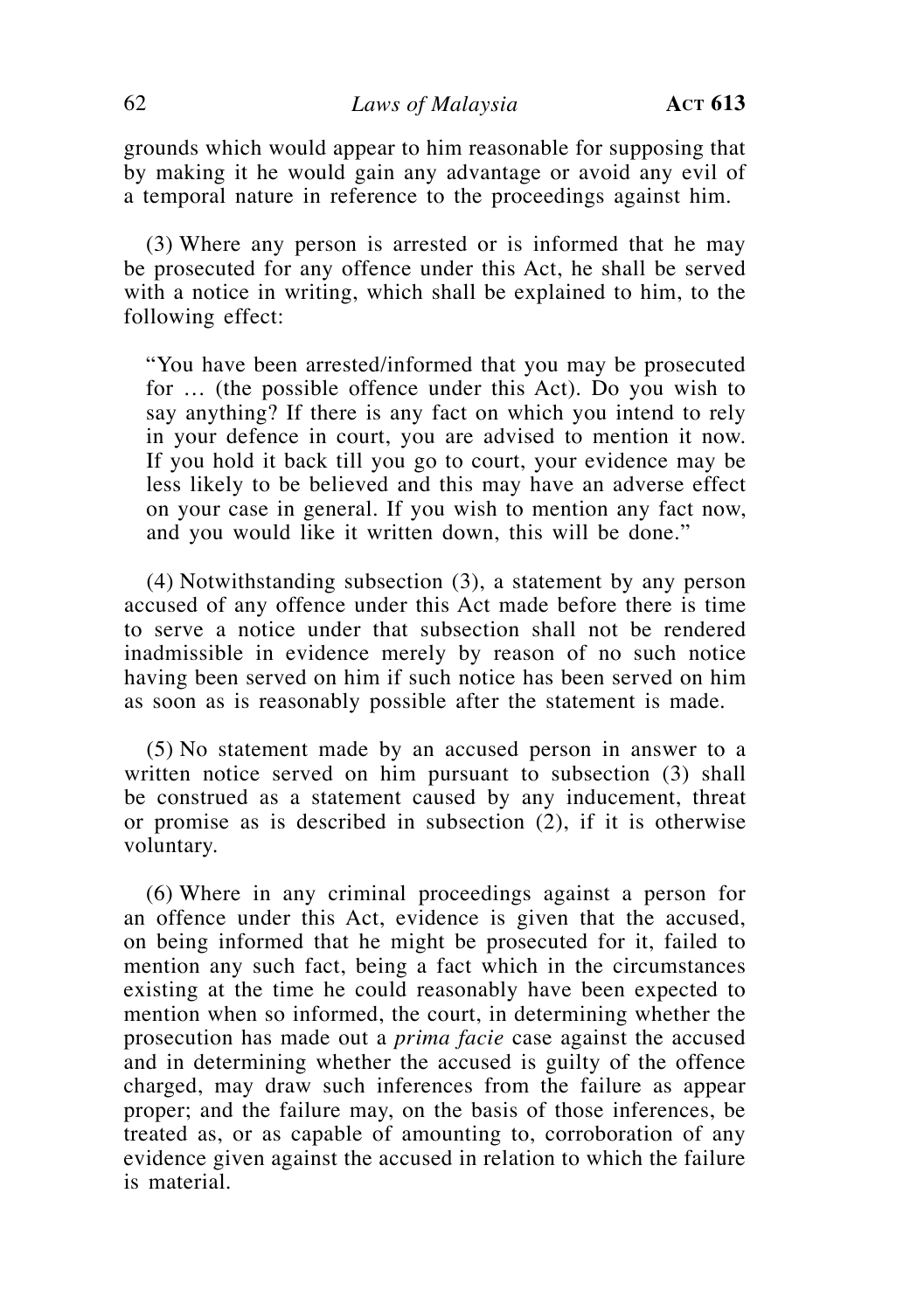$(7)$  Nothing in subsection  $(6)$  shall in any criminal proceedings—

- *(a)* prejudice the admissibility in evidence of the silence or other reaction of the accused in the face of anything said in his presence relating to the conduct in respect of which he is charged, in so far as evidence of it would be admissible apart from that subsection; or
- *(b)* be taken to preclude the drawing of any inference from any such silence or other reaction of the accused which could be drawn apart from that subsection.

## **Admissibility of statements and documents of persons who are dead or cannot be traced,** *etc***.**

**73.** Notwithstanding any written law to the contrary, in any proceedings against any person for an offence under this Act—

- *(a)* any statement made by any person to an officer of any enforcement agency in the course of an investigation under this Act; and
- *(b)* any document, or copy of any document, seized from any person by an officer of any enforcement agency in exercise of his powers under this Act,

shall be admissible in evidence in any proceedings under this Act before any court, where the person who made the statement or the document or the copy of the document is dead, or cannot be traced or found, or has become incapable of giving evidence, or whose attendance cannot be procured without an amount of delay or expense which appears to the court unreasonable.

## **Admissibility of translation of documents**

**74.** (1) Where any document which is to be used in any proceedings against any person for an offence under this Act is in a language other than the national language or English language, a translation of such document into the national language or English language shall be admissible in evidence where the translation is accompanied by a certificate of the person who translated the document setting out that it is an accurate, faithful and true translation and the translation had been done by such person at the instance of the Public Prosecutor or an officer of any enforcement agency.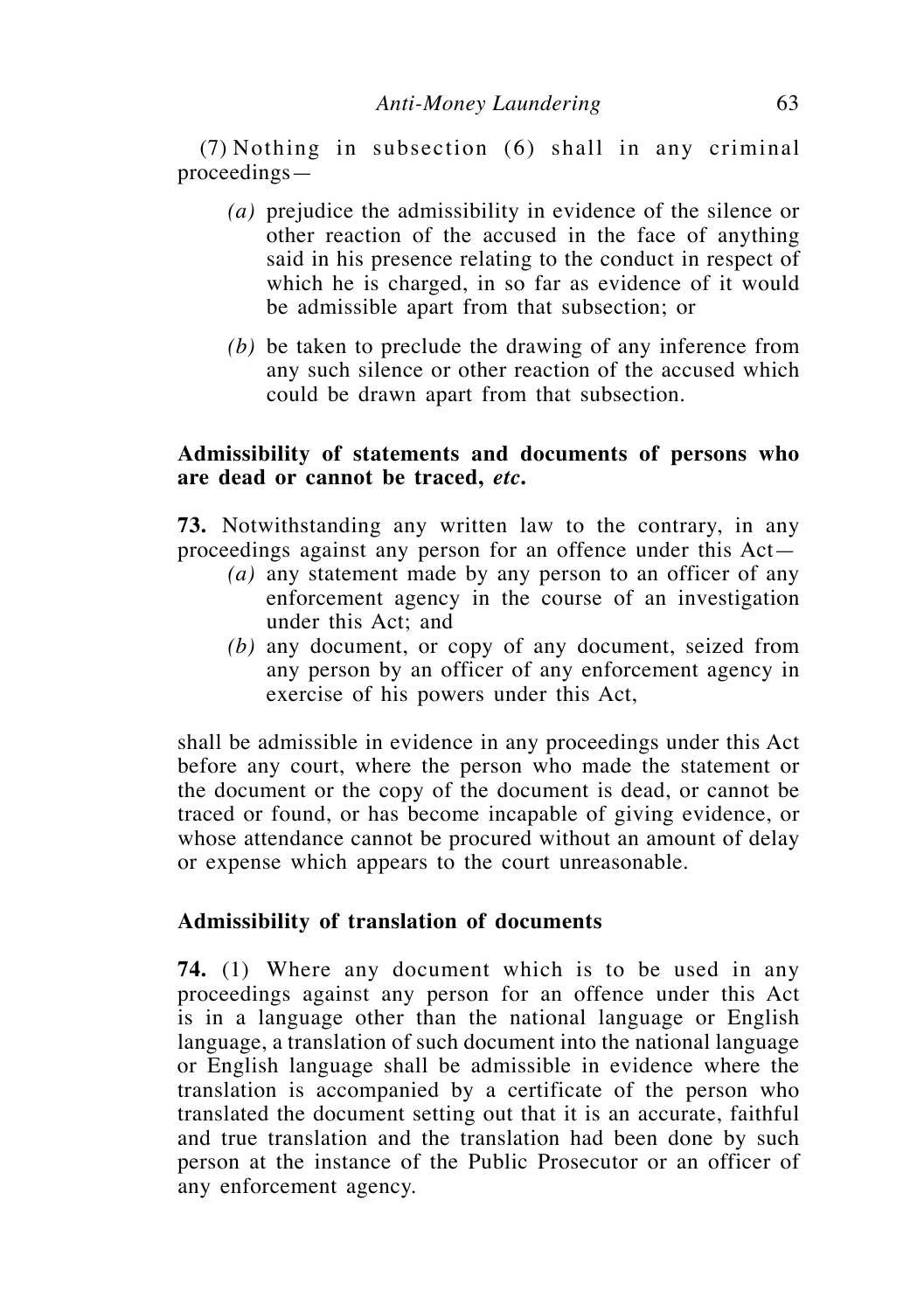(2) Subsection (1) shall apply to a document which is translated, regardless whether the document was made in or outside Malaysia, or whether the translation was done in or outside Malaysia, or whether possession of such document was obtained by the Public Prosecutor or an officer of any enforcement agency in or outside Malaysia.

# **Evidence of corresponding law or foreign law**

**75.** (1) A document purporting to be issued by or on behalf of the government of a foreign State and purporting to state the terms of—

- *(a)* a corresponding law in force in that foreign State; or
- *(b)* a law in relation to a foreign serious offence in force in that foreign State,

shall be admissible in evidence for the purpose of proving the matters referred to in subsection (2) in any proceedings under this Act on its production by the Attorney General or by any person duly authorized by him in writing.

 $(2)$  A document shall be sufficient evidence—

- *(a)* if issued by or on behalf of the government of the foreign State stated in the document;
- *(b)* that the terms of the corresponding law or the law of the foreign State are as stated in the document; and
- *(c)* that any fact stated in the document as constituting an offence under that law does constitute such offence.

# **Proof of conviction and acquittal**

**76.** (1) For the purposes of any proceedings under this Act, the fact that a person has been convicted or acquitted of an offence by or before any court in Malaysia or by a foreign court shall be admissible in evidence for the purpose of proving, where relevant to any issue in the proceedings, that he committed or did not commit that offence, whether or not he is a party to the proceedings, and where he was convicted whether he was so convicted upon plea of guilt or otherwise.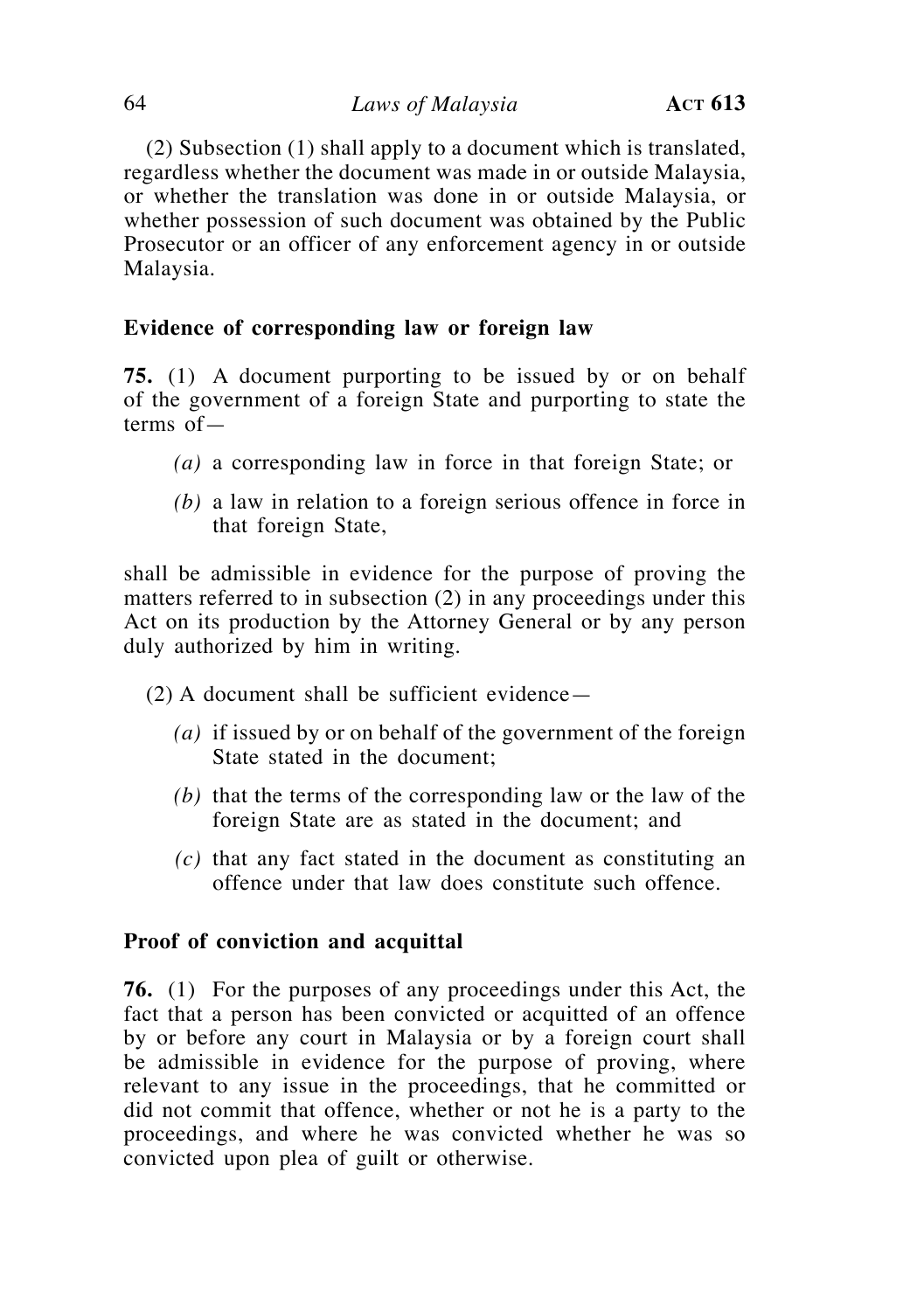(2) The court shall accept the conviction referred to in subsection (1) as conclusive unless—

- *(a)* it is subject to review or appeal that has not yet been determined;
- *(b)* it has been quashed or set aside; or
- *(c)* the court is of the view that it is contrary to the interests of justice or the public interest to accept the conviction as conclusive.

 (3) A person proved to have been convicted of an offence under this section shall be taken to have committed the act and to have possessed the state of mind, if any, which at law constitute that offence.

 (4) Any conviction or acquittal admissible under this section may be proved—

- *(a)* in the case of a conviction or acquittal before a court in Malaysia, by a certificate of conviction or acquittal, signed by the Registrar of that court; or
- *(b)* in the case of a conviction or acquittal before a foreign court, by a certificate or certified official record of proceedings issued by that foreign court and duly authenticated by the official seal of a Minister of that foreign State,

giving the substance and effect of the charge and of the conviction or acquittal.

## **Indemnity**

**77.** No action, suit, prosecution or other proceedings shall lie or be brought, instituted, or maintained in any court or before any other authority against—

- *(a)* the competent authority or the relevant enforcement agency;
- *(b)* any director or officer of the competent authority or the relevant enforcement agency, either personally or in his official capacity; or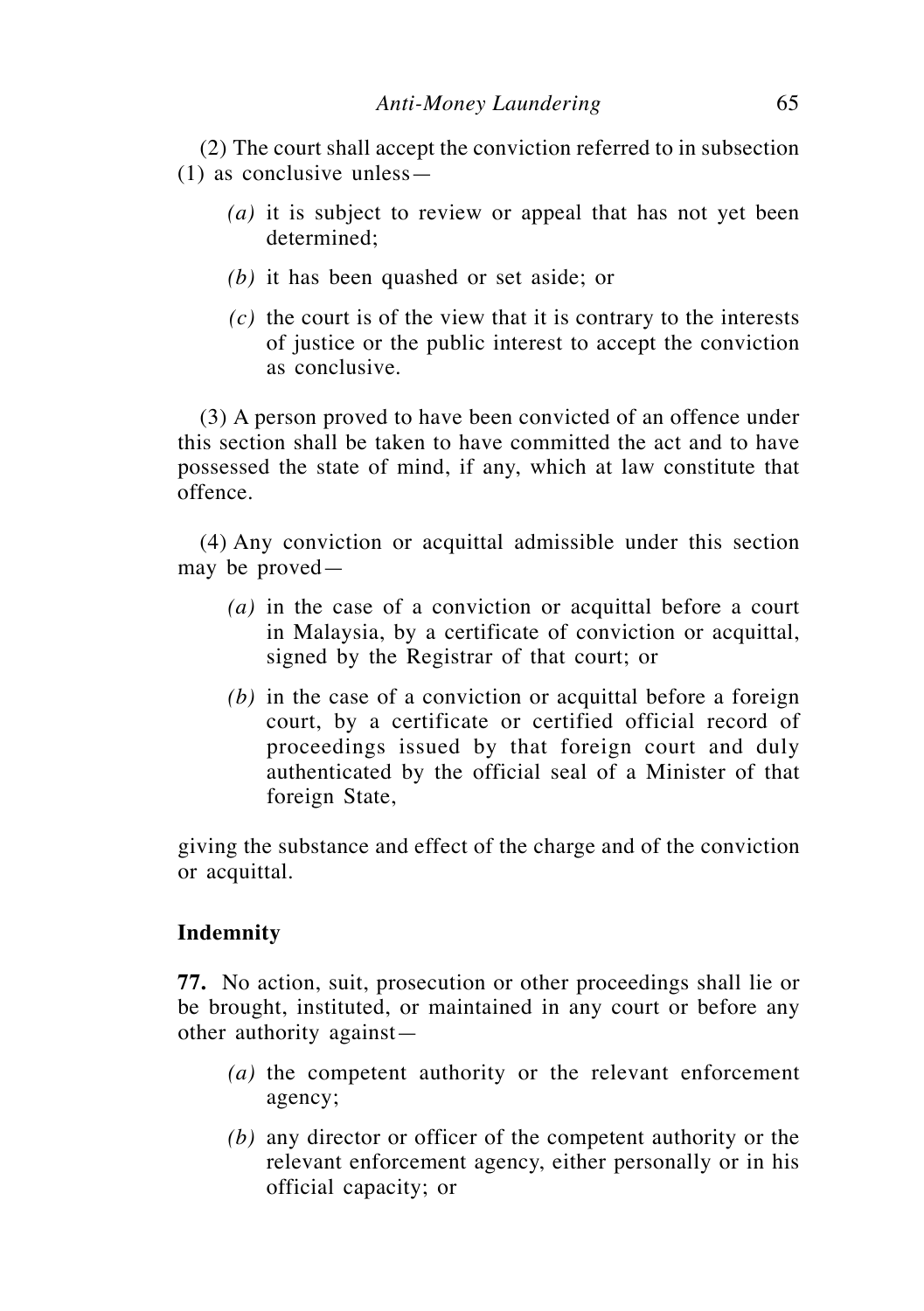### 66 *Laws of Malaysia* **Act 613**

*(c)* any person lawfully acting in compliance with any direction, instruction or order of a director or officer of the competent authority or the relevant enforcement agency,

for or on account of, or in respect of, any act done or statement made or omitted to be done or made, or purporting to be done or made or omitted to be done or made, in pursuance of or in execution of, or intended pursuance of or execution of, this Act or any order in writing, direction, instruction or other thing issued under this Act if such act or statement was done or made, or was omitted to be done or made, in good faith.

## **Service of notices**

**78.** A letter containing a notice or other document to be served by an enforcement agency under this Act shall be deemed to be addressed to the proper place if it is addressed to the last known address of the addressee.

## **Preservation of secrecy**

**79.** (1) Except for the purpose of the performance of his duties or the exercise of his functions under this Act or when lawfully required to do so by any court or under the provisions of any written law, no person shall disclose any information or matter which has been obtained by him in the performance of his duties or the exercise of his functions under this Act.

 (2) No person who has any information or matter which to his knowledge has been disclosed in contravention of subsection (1) shall disclose that information or matter to any other person.

(3) Any person who contravenes subsection  $(1)$  or  $(2)$  commits an offence and shall be liable on conviction to a fine not exceeding one million ringgit or to imprisonment for a term not exceeding one year or to both.

## **Exemptions**

**80.** The Minister of Finance may, upon the recommendation of the competent authority, if he considers it consistent with the purposes of this Act or in the interest of the public, by order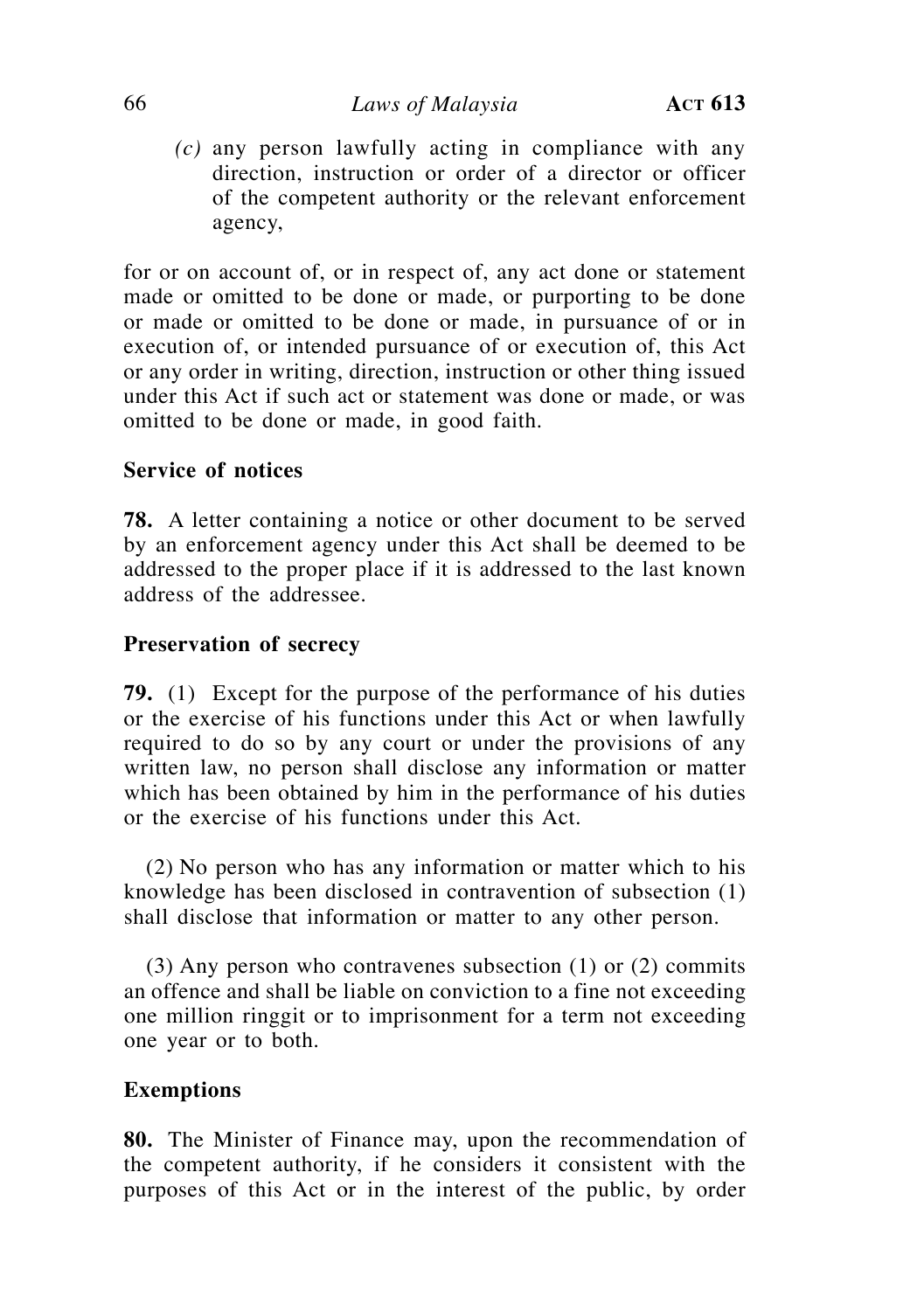published in the *Gazette*, exempt a person or class of persons from all or any of the provisions of Part III or IV for such duration and subject to such condition as the Minister may specify.

### **Modifications**

**81.** (1) The Minister of Finance may, upon the recommendation of the competent authority who shall consult with the Labuan Offshore Financial Services Authority, by order published in the *Gazette*, provide that any provisions of this Act or part of the provision, specified in the order, shall not apply in relation to an offshore financial institution or shall apply with such modifications as may be set out in the order.

 $(2)$  The terms of the order made under subsection  $(1)$  must be consistent with the intent and purpose of this Act.

(3) In this section, "modification" includes amendment, adaptation, alteration, variation, addition, division, substitution or exclusion.

#### **Jurisdiction**

- **82.** (1) Any offence under this Act—
	- *(a)* on the high seas on board any ship or on any aircraft registered in Malaysia;
	- *(b)* by any citizen or any permanent resident on the high seas on board any ship or on any aircraft; or
	- *(c)* by any citizen or any permanent resident in any place outside and beyond the limits of Malaysia,

may be dealt with as if it had been committed at any place within Malaysia.

(2) Notwithstanding anything in this Act, no charge as to any offence shall be inquired into in Malaysia unless a diplomatic officer of Malaysia, if there is one, in the territory in which the offence is alleged to have been committed certifies that, in his opinion, the charge ought to be brought in Malaysia; and where there is no such diplomatic officer, the sanction of the Public Prosecutor shall be required.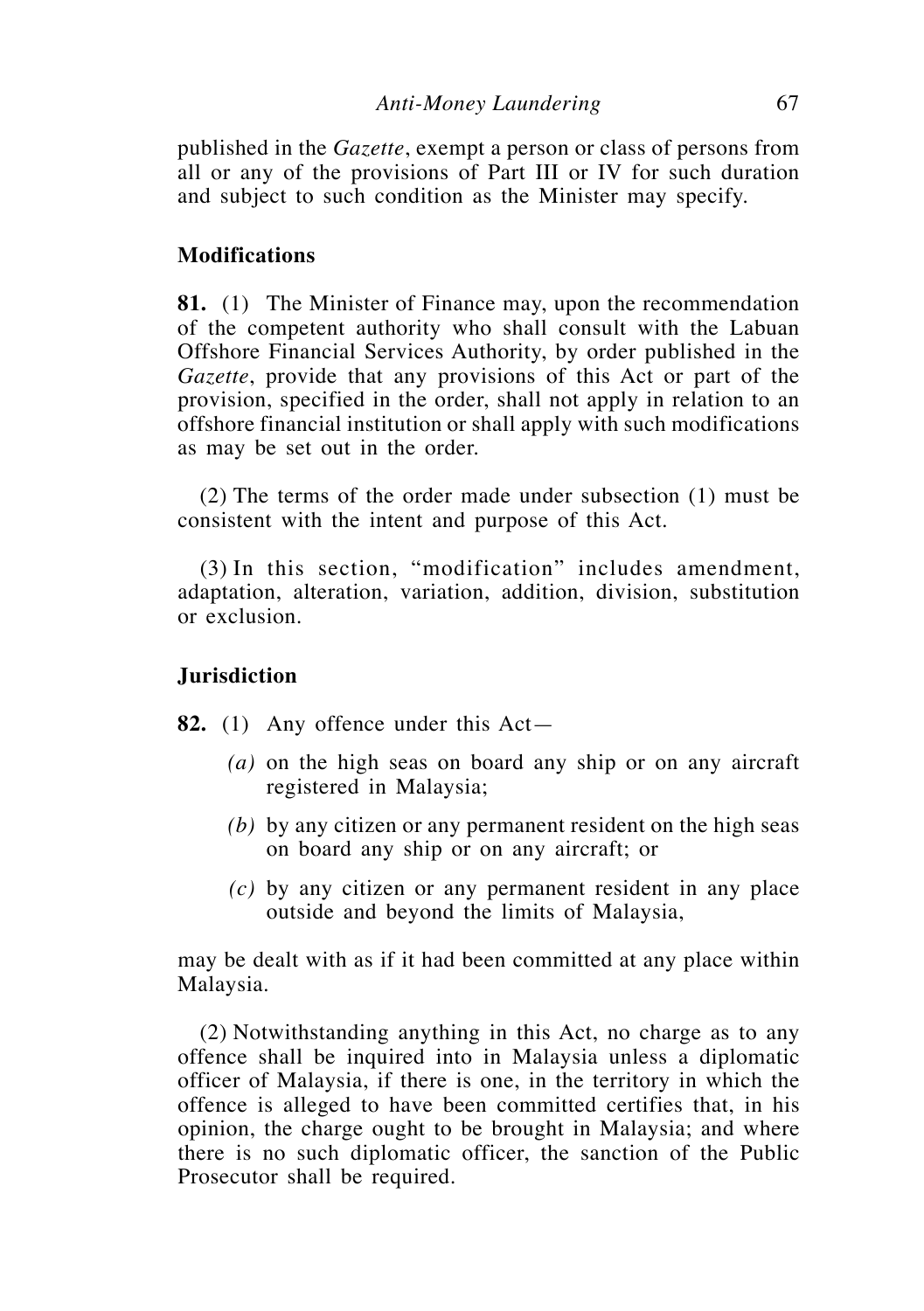(3) Any proceedings taken against any person under this section which would be a bar to subsequent proceedings against that person for the same offence if the offence had been committed in Malaysia shall be a bar to further proceedings against him under any written law relating to extradition or the surrender of fugitive criminals in force in Malaysia in respect of the same offence in any territory beyond the limits of Malaysia.

 $(4)$  For the purposes of this section, the expression "permanent" resident" has the meaning assigned by the Courts of Judicature Act 1964 [*Act 91*].

### **Power to issue guidelines,** *etc***.**

**83.** The competent authority may, upon consultation with the relevant supervisory authority, issue to a reporting institution such guidelines, circulars, or notices as are necessary or expedient to give full effect to or for carrying out the provisions of this Act and in particular for the detection or prevention of money laundering.

### **Regulations**

**84.** (1) The Minister of Finance or the Minister of Home Affairs, as the case may be, may make such regulations as are necessary or expedient to give full effect to or for carrying out the provisions of this Act.

(2) Without prejudice to the generality of subsection  $(1)$ , regulations may be made—

- *(a)* to prescribe anything that is required or permitted to be prescribed under this Act;
- *(b)* to provide that any act or omission in contravention of any provision of such regulations shall be an offence;
- *(c)* to provide for the imposition of penalties for such offences which shall not exceed a fine of one million ringgit or imprisonment for a term not exceeding one year or both; and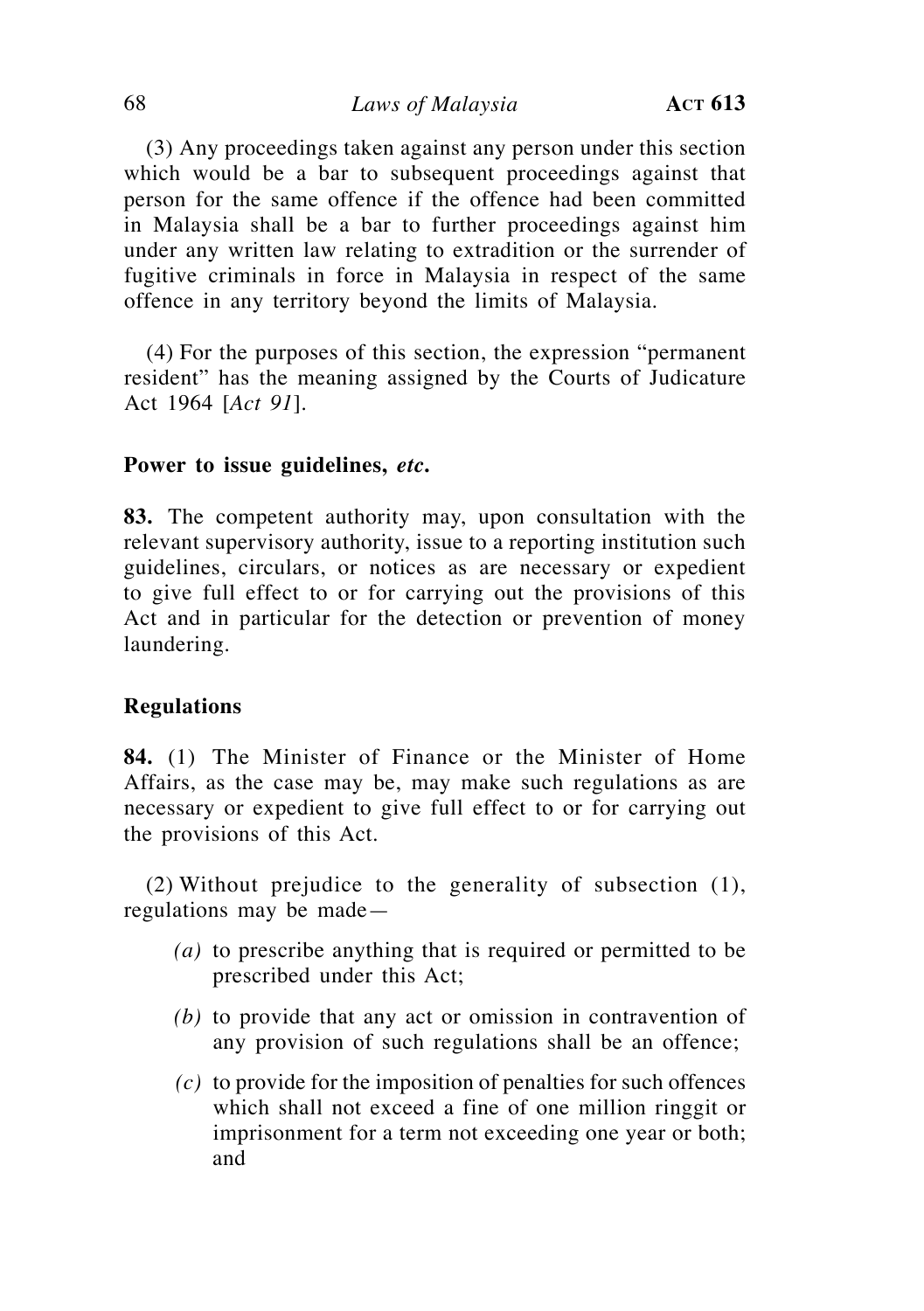*(d)* to provide for the imposition of an additional penalty for a continuing offence which shall not exceed one thousand ringgit for each day that the offence continues after conviction.

## **Amendment of Schedules**

**85.** The Minister of Finance may, by order published in the *Gazette*, amend the First and Second Schedules.

## **General offence**

**86.** Any person who contravenes—

- *(a)* any provision of this Act or regulations made under it; or
- *(b)* any specification or requirement made, or any order in writing, direction, instruction, or notice given, or any limit, term, condition or restriction imposed, in the exercise of any power conferred under or pursuant to any provision of this Act or regulations made under it,

commits an offence and shall on conviction, if no penalty is expressly provided for the offence under this Act or the regulations, be liable to a fine not exceeding two hundred and fifty thousand ringgit.

# **Offence committed by any person acting in an official capacity**

**87.** (1) Where an offence is committed by a body corporate or an association of persons, a person—

- *(a)* who is its director, controller, officer, or partner; or
- *(b)* who is concerned in the management of its affairs,

at the time of the commission of the offence, is deemed to have committed that offence unless that person proves that the offence was committed without his consent or connivance and that he exercised such diligence to prevent the commission of the offence as he ought to have exercised, having regard to the nature of his function in that capacity and to the circumstances.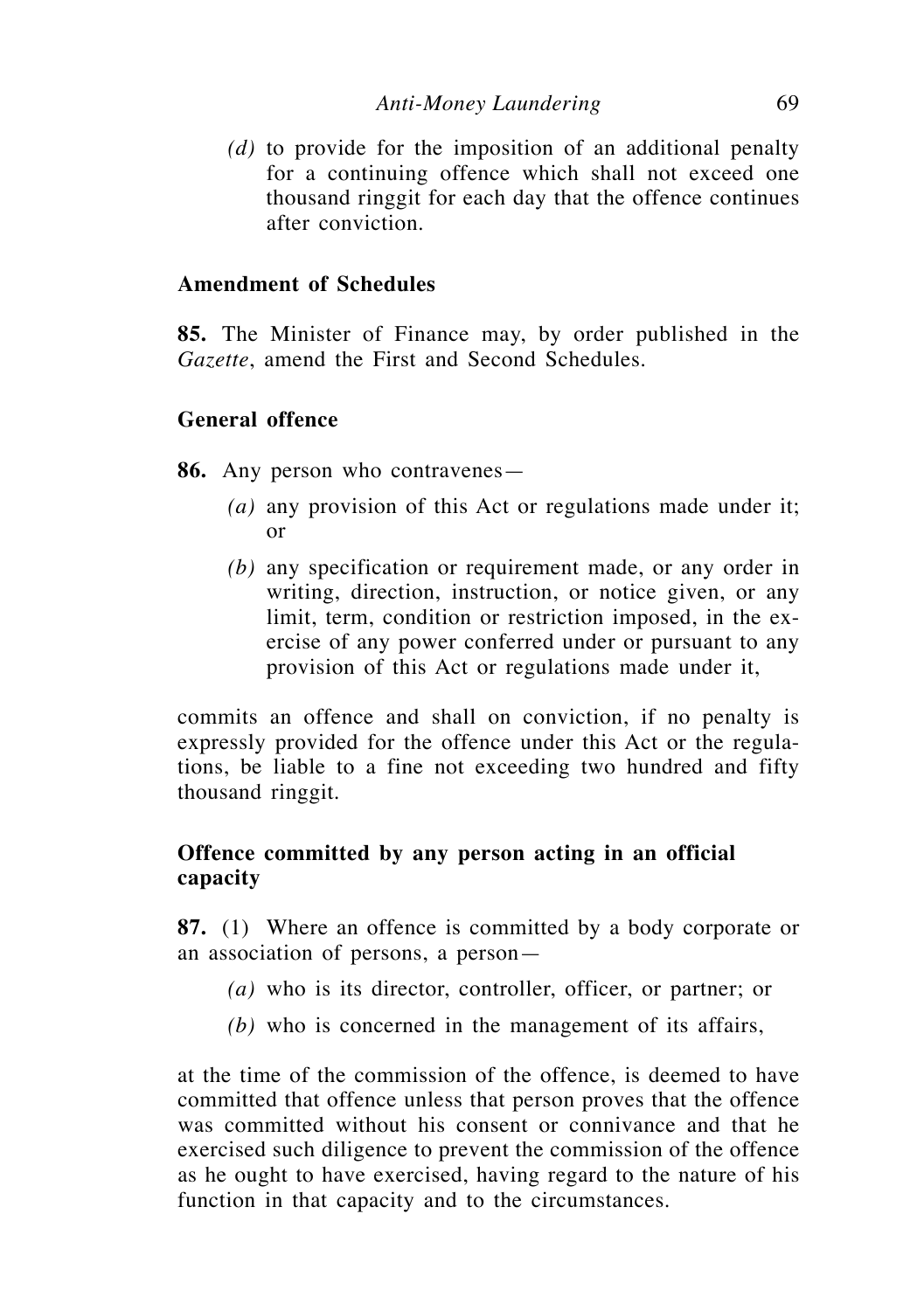(2) An individual may be prosecuted for an offence under subsection (1) notwithstanding that the body corporate or association of persons has not been convicted of the offence.

 (3) Subsection (1) shall not affect the criminal liability of the body corporate or association of persons for the offence referred to in that subsection.

 (4) Any person who would have committed an offence if any act had been done or omitted to be done by him personally commits that offence and shall on conviction be liable to the same penalty if such act had been done or omitted to be done by his agent or officer in the course of that agent's business or in the course of that officer's employment, as the case may be, unless he proves that the offence was committed without his knowledge or consent and that he took all reasonable precautions to prevent the doing of, or omission to do, such act.

### **Offence by an individual**

**88.** Where a person is liable under this Act to a penalty for any act, omission, neglect or default, he shall be liable to the same penalty for the act, omission, neglect or default of his employee, director, controller, or agent if the act, omission, neglect or default was committed by—

- *(a)* his employee in the course of the employee's employment;
- *(b)* his director in carrying out the function of a director;
- *(c)* his controller in carrying out the function of a controller; or
- *(d)* his agent when acting on his behalf.

### **Falsification, concealment and destruction of document,** *etc.*

**89.** A person, with intent to deceive, in respect of a document to be produced or submitted under any provision of this Act, who makes or causes to be made a false entry, omits to make, or causes to be omitted, any entry, or alters, abstracts, conceals or destroys, or causes to be altered, abstracted, concealed or destroyed, any entry, forges a document, or makes use of or holds in his possession a false document, purporting to be a valid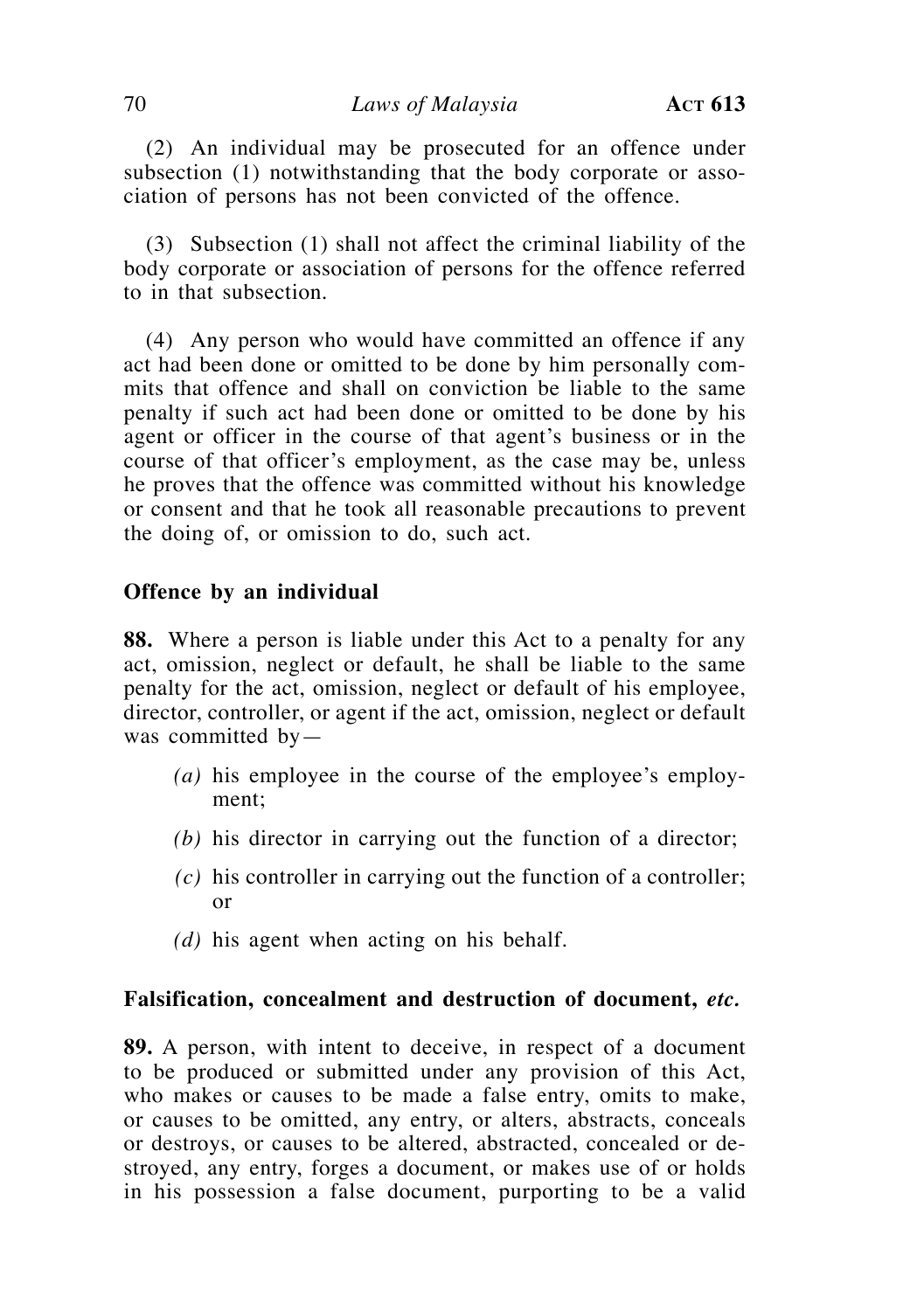document, alters any entry made in any document, or issues or uses a document which is false or incorrect, wholly or partially, or misleading commits an offence and on conviction shall be liable to a fine not exceeding one million ringgit or to a term of imprisonment not exceeding one year or to both, and, in the case of a continuing offence, to a further fine not exceeding one thousand ringgit for each day during which the offence continues after conviction.

## **Seizable offence**

**90.** Every offence punishable under this Act shall be a seizable offence.

## **Joinder of offences**

**91.** Notwithstanding anything contained in any other written law, where a person is accused of more than one offence under this Act, he may be charged with and tried at one trial for any number of the offences committed within any length of time.

### **Power of competent authority to compound offences**

**92.** (1) The competent authority or relevant enforcement agency, as the case may be, may, with the consent of the Public Prosecutor, compound any offence under this Act or under regulations made under this Act, by accepting from the person reasonably suspected of having committed the offence such amount not exceeding fifty per centum of the amount of the maximum fine for that offence, including the daily fine, if any, in the case of a continuing offence, to which that person would have been liable if he had been convicted of the offence, within such time as may be specified in its written offer.

 (2) Any money paid to the competent authority or relevant enforcement agency pursuant to subsection (1) shall be paid into and form part of the Federal Consolidated Fund.

 (3) An offer under subsection (1) may be made at any time after the offence has been committed, and where the amount specified in the offer is not paid within the time specified in the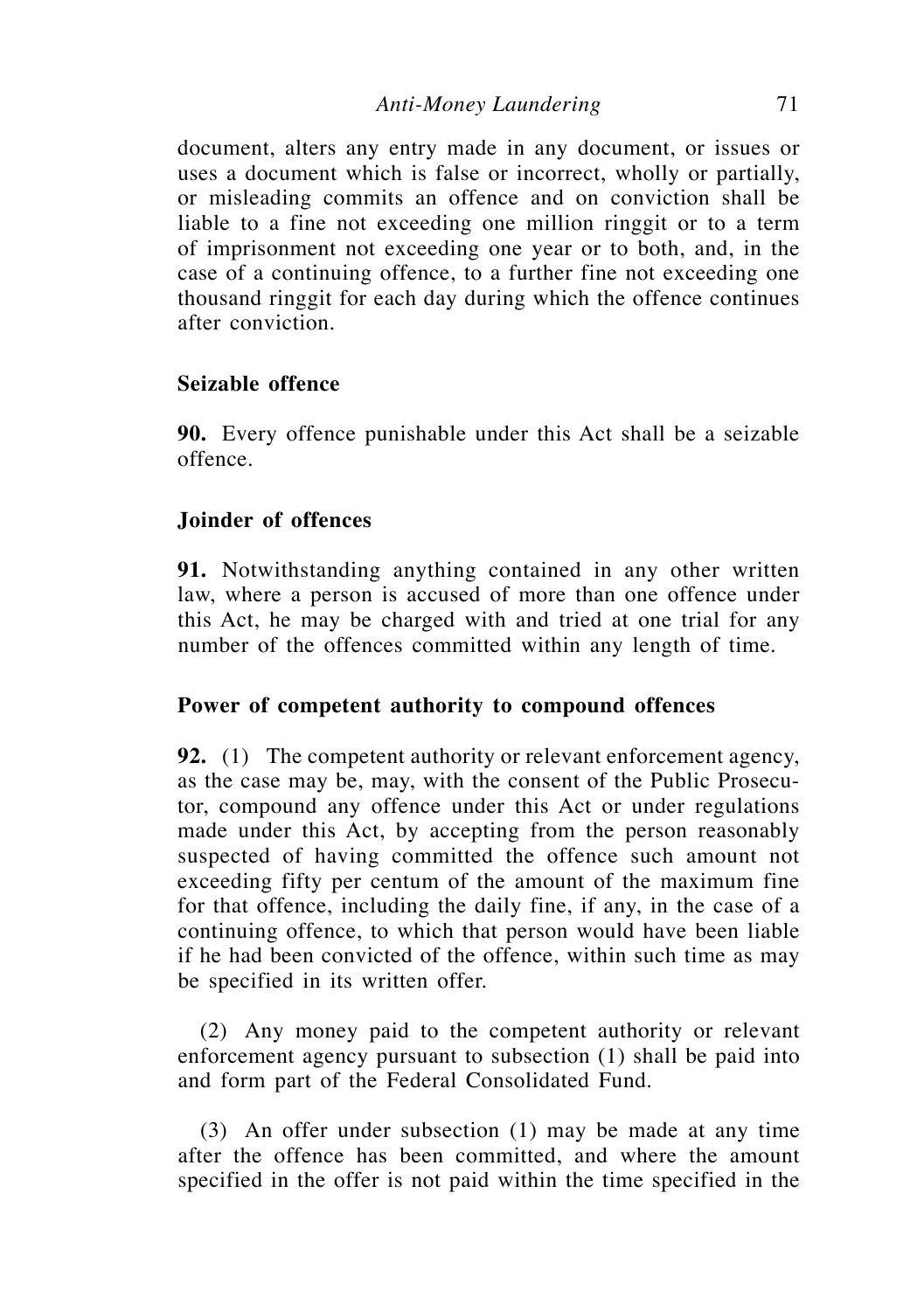offer, or such extended time as the competent authority or relevant enforcement agency may grant, prosecution for the offence may be instituted at any time after that against the person to whom the offer was made.

(4) Where an offence has been compounded under subsection (1), no prosecution shall be instituted in respect of the offence against the person to whom the offer to compound was made.

# **Prosecution**

**93.** No prosecution for an offence under this Act shall be instituted except by or with the written consent of the Public Prosecutor.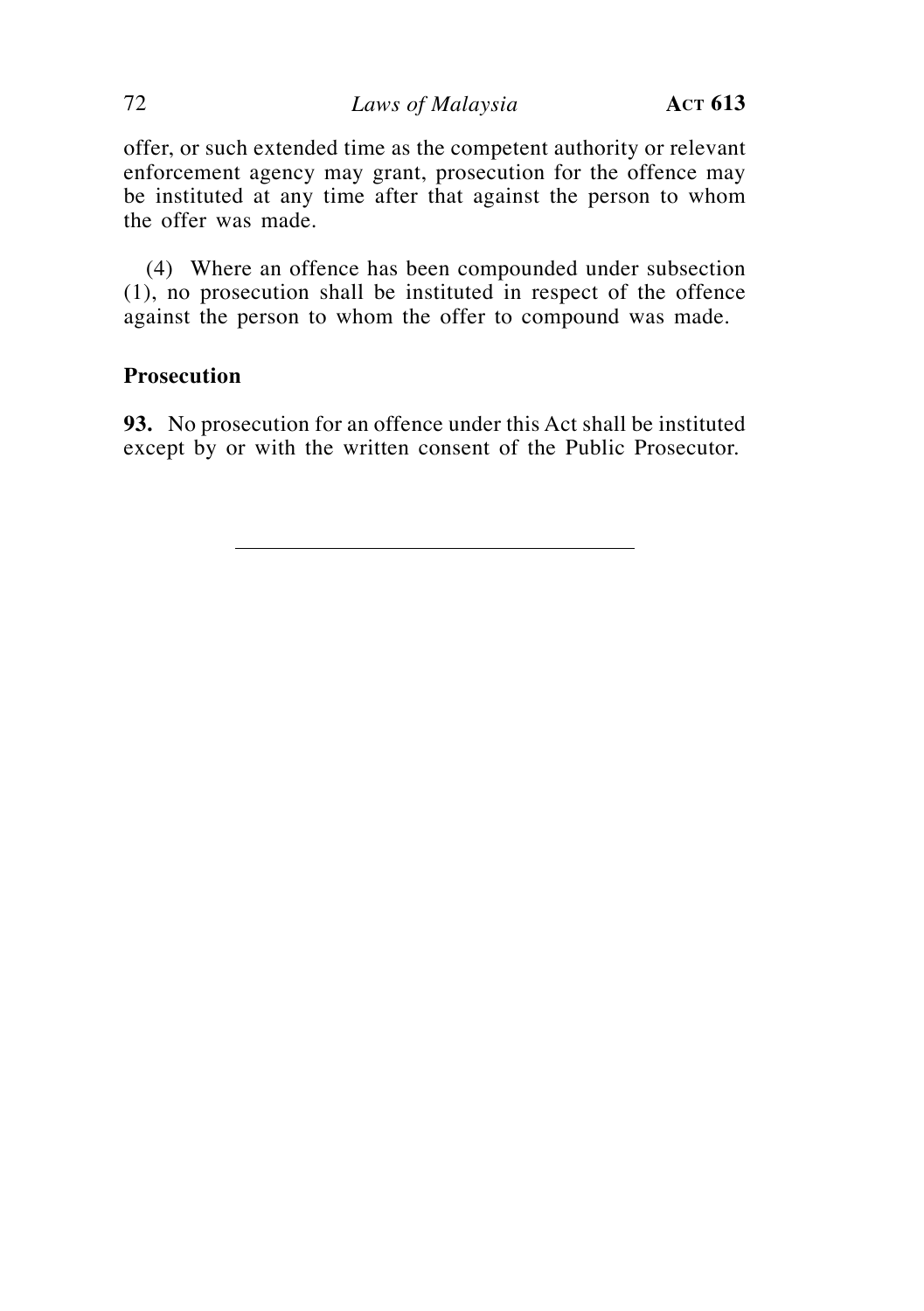#### *Anti-Money Laundering* 73

#### FIRST SCHEDULE

#### [Section 3, definition of "reporting institution"]

#### Part I

1. Banking business, finance company business, merchant banking business, discount house business and money-broking business as defined in the Banking and Financial Institutions Act 1989.

2. Islamic banking business as defined in the Islamic Banking Act 1983.

3. Building credit business, development finance business, factoring business and leasing business as defined in the Banking and Financial Institutions Act 1989.

4. Insurance business, insurance broking business and adjusting business as defined or provided in the Insurance Act 1996.

5. Takaful business as defined in the Takaful Act 1984.

6. Dealing in securities, as defined in the Securities Industry Act 1983, but not including the activity of providing investment advice by an investment adviser as defined in the Securities Industry Act 1983.

7. Money-changing business as defined in the Money-Changing Act 1998.

8. Futures broking business and futures fund management business as defined in the Futures Industry Act 1993.

9. Business activities carried out by the prescribed institutions as defined in the Development Financial Institutions Act 2002 [*Act 618*].

10. Activities carried out by Lembaga Tabung Haji established under the Tabung Haji Act 1995 [*Act 535*]*.*

11. Postal financial services as provided under subsection  $24(3)$  in the Postal Services Act 1991 [*Act 465*]*.*

12. Gaming carried out in common gaming houses as defined in the Common Gaming Houses Act 1953 [*Act 289*]*.*

13. Issuance of designated payment instrument and operation of payment system as provided under the Payment Systems Act 2003 [*Act 627*].

14. Activities carried out by a member as defined in the Accountants Act 1967 [*Act 94*].

15. Activities carried out by an advocate and solicitor as defined in the Legal Profession Act 1976 [*Act 166*]*.*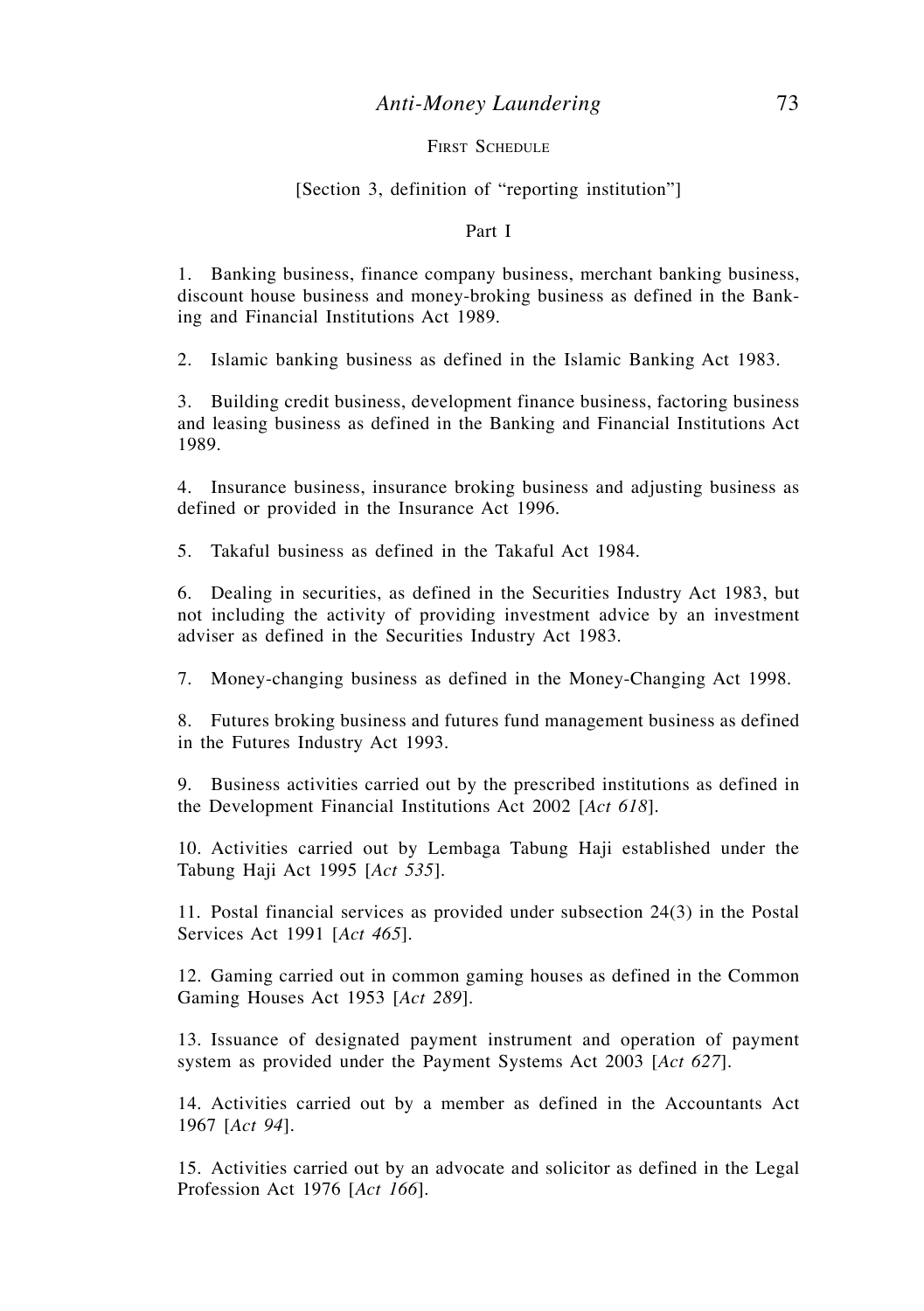16. Activities carried out by a person admitted as an advocate pursuant to the Advocate Ordinance Sabah 1953 [*Sabah Cap. 2*].

17. Activities carried out by a person admitted as an advocate pursuant to the Advocate Ordinance Sarawak 1953 [*Sarawak Cap. 110*].

18. Activities carried out by a person prescribed by the Minister or licensed by the Registrar of Companies to act as a secretary of a company pursuant to section 139A of the Companies Act 1965 [*Act 125*].

19. Activities carried out by a licensee as defined in the Pool Betting Act 1967 [*Act 384*].

20. Activities carried out by a totalizator agency as defined in the Racing (Totalizator Board) Act 1961 [*Act 494*].

21. Activities carried out by a racing club as defined in the Racing Club (Public Sweepstakes) Act 1965 [*Act 404*].

22. Activities carried out by a notary public as defined in the Notaries Public Act 1959 [*Act 115*].

23. Activities carried out by a listing sponsor and a trading agent as defined in the Labuan Offshore Secrities Industry Act 1998 [*Act 579*].

#### Part II

Offshore financial services as defined in the Labuan Offshore Financial Services Authority Act 1996.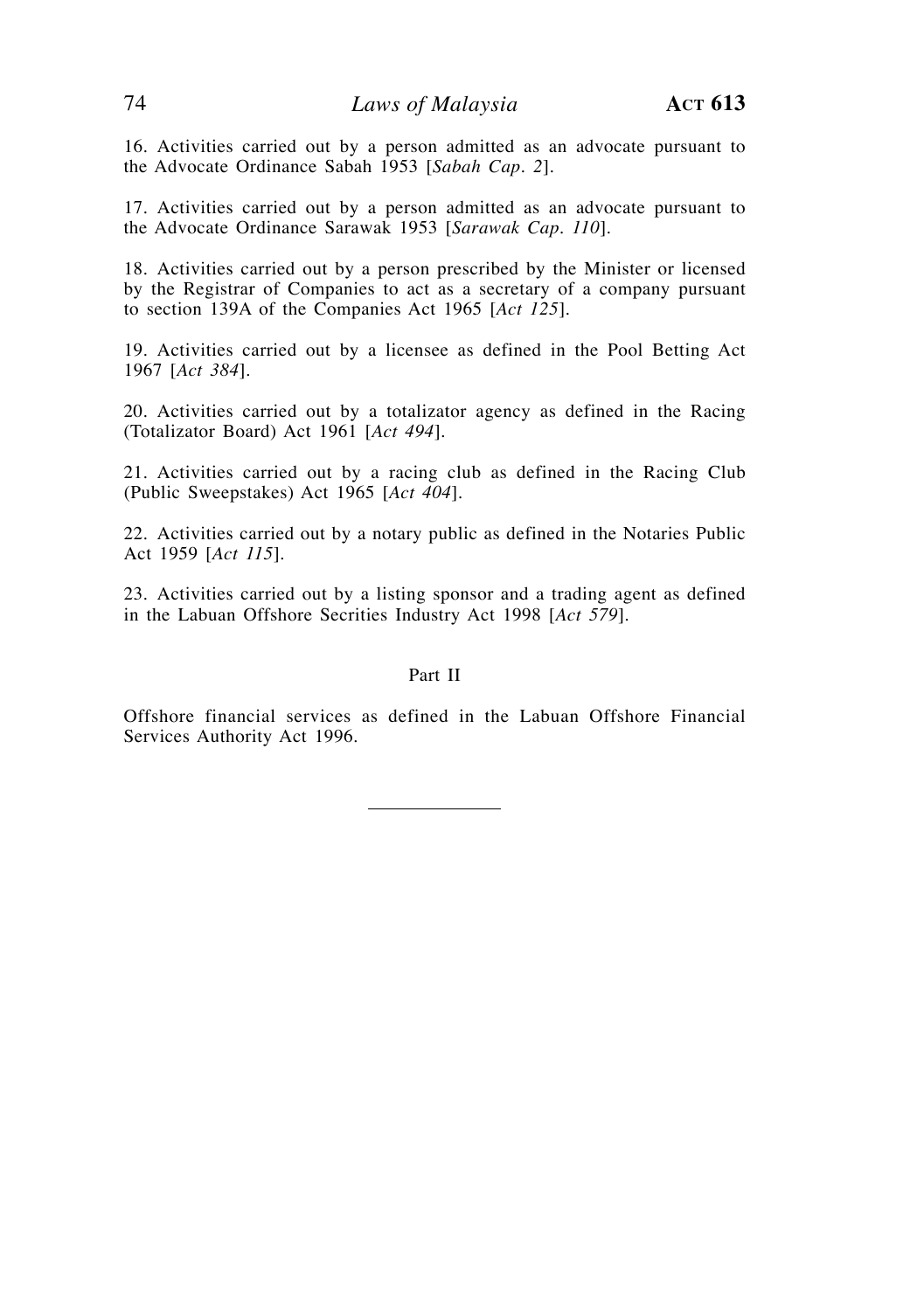## *Anti-Money Laundering* 75

### SECOND SCHEDULE

## [Section 3, definition of "serious offence"]

| <i><b>Offences</b></i> |                                  | Description*                                                                                                                                                           |
|------------------------|----------------------------------|------------------------------------------------------------------------------------------------------------------------------------------------------------------------|
| 1.                     | Subsection $4(1)$ of<br>this Act | Offence of money laundering                                                                                                                                            |
|                        |                                  | Anti-Corruption Act 1997 [Act 575]                                                                                                                                     |
| 2.                     | Section 10                       | Offence of accepting gratification                                                                                                                                     |
| 3.                     | Section 11                       | Offence in giving or accepting gratification<br>by agent                                                                                                               |
| $\overline{4}$ .       | Section 12                       | Acceptor or giver of gratification to be<br>guilty notwithstanding that purpose was<br>not carried out or matter not in relation<br>to principal's affairs or business |
| 5.                     | Section 13                       | Corruptly procuring withdrawal of tender                                                                                                                               |
| 6.                     | Section 14                       | Bribery of officer of public body                                                                                                                                      |
| 7.                     | Section 15                       | Misuse of position                                                                                                                                                     |
| 8.                     | Section 18                       | Dealing with, using, holding, receiving or<br>concealing gratification or advantage in<br>relation to any offence                                                      |
| 9.                     | Section 20                       | Attempts, preparations, abetments and criminal<br>conspiracies punishable as offences                                                                                  |
|                        |                                  | Banking and Financial Institutions Act 1989 [Act 372]                                                                                                                  |
| 9 <sub>A</sub> .       | Section 4                        | Carrying on banking, finance company,<br>merchant banking, discount house and<br>money-broking business without a valid<br>licence                                     |
| 10.                    | Section 25                       | Receiving, taking or acceptance of deposits<br>prohibited except under and in accordance<br>with a valid licence granted under subsection<br>6(4)                      |
| $10A$ .                | Section 26                       | Unsolicited calls                                                                                                                                                      |
| 10в.                   | Section 27                       | Advertisements for deposits by person<br>other than licensed institutions                                                                                              |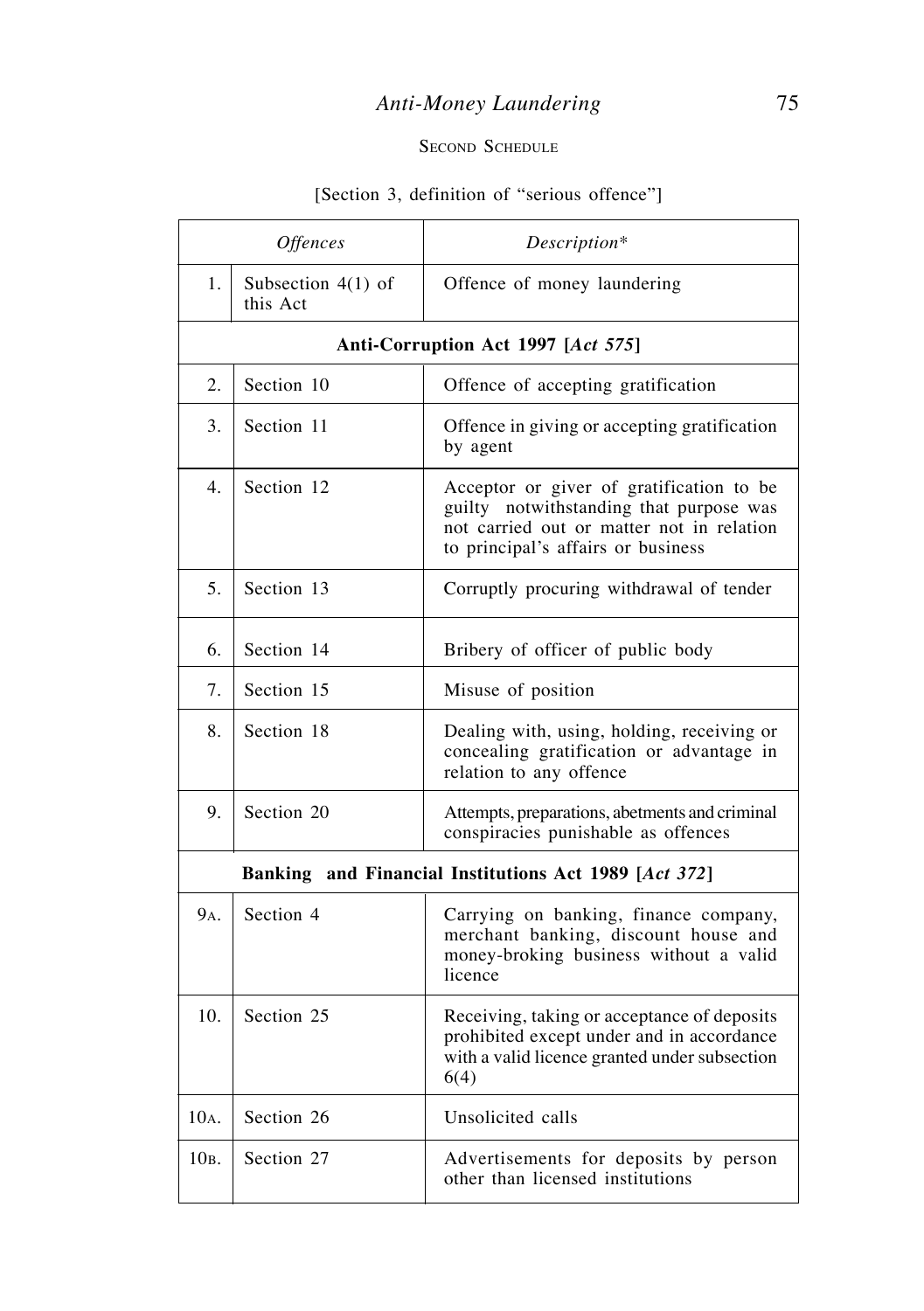| <i><b>Offences</b></i>                  |                              | Description*                                                                                                         |
|-----------------------------------------|------------------------------|----------------------------------------------------------------------------------------------------------------------|
| $10c$ .                                 | Section 28                   | Fraudulent inducement in relation to<br>deposits                                                                     |
| $10D$ .                                 | Section 112                  | Attempts, preparations, abetments and<br>conspiracies punishable as offences                                         |
| $10E$ .                                 | Section 115                  | Prohibition on receipt of gifts, commissions,<br>etc.                                                                |
|                                         |                              | Betting Act 1953 [Act 495]                                                                                           |
| 11.                                     | Section 4                    | Common betting-houses and betting<br>information centres                                                             |
| 12.                                     | Subsection $6(3)$            | Betting in a common betting-house, and<br>book-making                                                                |
|                                         |                              | Child Act 2001 [Act 611]                                                                                             |
| 12A.                                    | Section 43                   | Offences relating to selling, procuring,<br>detention, etc., or any attempts thereto, of<br>a child for prostitution |
| 12B.                                    | Section 48                   | Unlawful transfer of possession, custody<br>or control of child                                                      |
| 12c.                                    | Section 49                   | Importation of child by false pretences                                                                              |
| Common Gaming Houses Act 1953 [Act 289] |                              |                                                                                                                      |
| 13.                                     | Section 4                    | Common gaming houses                                                                                                 |
| 14.                                     | Section 4A                   | Assisting in carrying on a public lottery,<br>etc.                                                                   |
| Companies Act 1965 [Act 125]            |                              |                                                                                                                      |
| 15.                                     | Section 27                   | Invitation to public by private companies                                                                            |
| 16.                                     | Section 38                   | Invitation to public to lend or deposit<br>money with a corporation                                                  |
| 17.                                     | Section 366                  | Inducing persons to invest money                                                                                     |
|                                         | Copyright Act 1987 [Act 332] |                                                                                                                      |
| 18.                                     | Section 41                   | Infringement of copyright                                                                                            |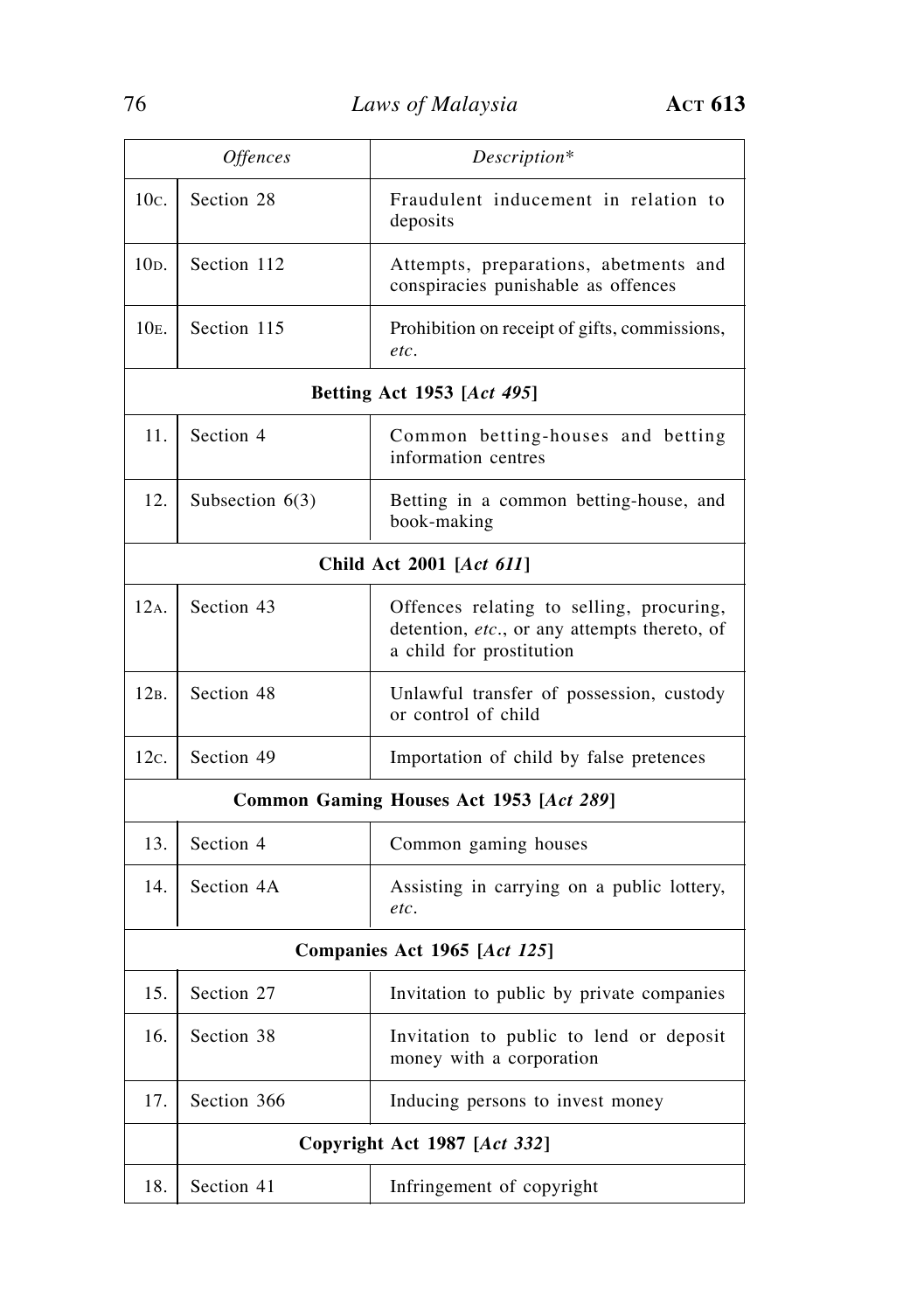| Offences                                                                              |                                        | Description*                                                                      |
|---------------------------------------------------------------------------------------|----------------------------------------|-----------------------------------------------------------------------------------|
| <b>Corrosive and Explosive Substances and Offensive Weapons</b><br>Act 1958 [Act 357] |                                        |                                                                                   |
| 19.                                                                                   | Section 3                              | Possession of corrosive or explosive substance<br>for the purpose of causing hurt |
|                                                                                       |                                        | <b>Customs Act 1967 [Act 235]</b>                                                 |
|                                                                                       | $19A$ . Section 133                    | Making incorrect declarations and falsifying<br>documents                         |
| 20.                                                                                   | Section 135                            | Smuggling offences                                                                |
|                                                                                       | $20A.$ Subsections 137(1)<br>and $(2)$ | Offering or receiving bribes                                                      |
|                                                                                       |                                        | Dangerous Drugs Act 1952 [Act 234]                                                |
|                                                                                       | $21.$ Section 4                        | Restriction on importation of raw opium,<br>coca leaves, poppy-straw and cannabis |
| 22.                                                                                   | Section 5                              | Restriction on exportation of raw opium,<br>coca leaves, poppy-straw and cannabis |
|                                                                                       | $23.$ Section 12                       | Restriction on import and export of certain<br>dangerous drugs                    |
| 24.1                                                                                  | Subsection $19(4)$                     | Export of dangerous drugs                                                         |
|                                                                                       | 25. Subsection $20(5)$                 | Import of dangerous drugs                                                         |
|                                                                                       | 26. Section 39B                        | Trafficking in dangerous drugs                                                    |
|                                                                                       |                                        | Dangerous Drugs (Forfeiture of Property) Act 1988 [Act 340]                       |
| 27.                                                                                   | Section 3                              | Use of property for activity constituting<br>certain offences                     |
| 28.                                                                                   | Section 4                              | Dealing with, or using, holding, receiving<br>or concealing illegal property      |
| 29.                                                                                   | Section 56                             | Attempts, abetments and criminal conspiracies<br>punishable as offences           |
| Development Financial Institutions Act 2002 [Act 618]                                 |                                        |                                                                                   |
| 29 <sub>A</sub> .                                                                     | Section 108                            | Falsification, concealment and destruction<br>of documents                        |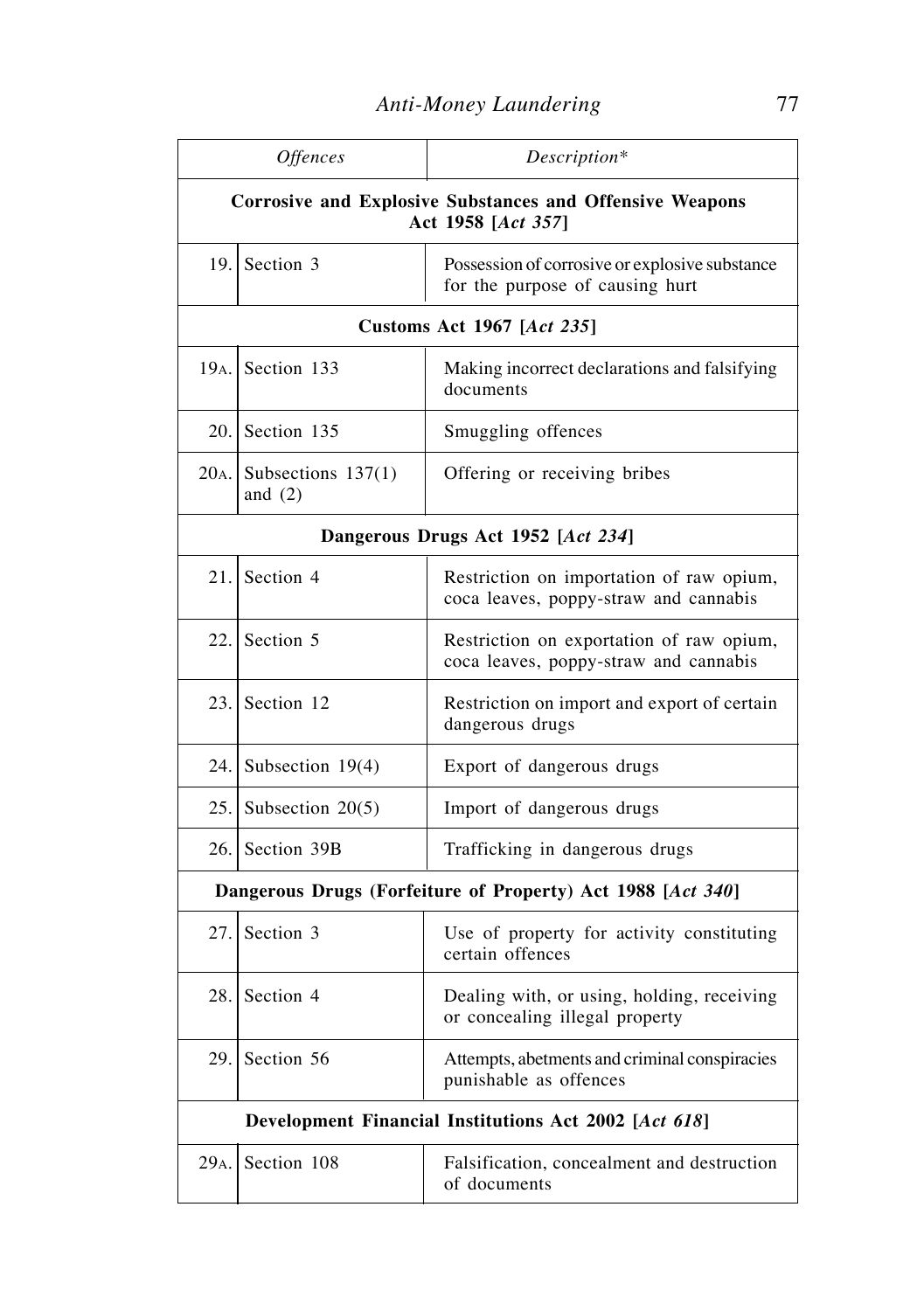|                   | <b>Offences</b>                                                                      | Description*                                                                                              |  |
|-------------------|--------------------------------------------------------------------------------------|-----------------------------------------------------------------------------------------------------------|--|
| 29 <sub>B</sub> . | Paragraph $114(1)(b)$<br>in relation to<br>offences under<br>sections 108 and<br>118 | Attempts, preparations, abetments and<br>conspiracies punishable as offences                              |  |
| 29c.              | Section 118                                                                          | Prohibition on receipt of gifts, commission<br>etc.                                                       |  |
|                   |                                                                                      | Explosives Act 1957 [Act 207]                                                                             |  |
| 30.               | Subsection $4(2)$                                                                    | Power to prohibit the manufacture, possession<br>or importation of specially dangerous<br>explosives      |  |
| 31.               | Section 5                                                                            | Acts causing explosions or fire                                                                           |  |
| 32.               | Section 6                                                                            | Causing explosion likely to endanger life<br>or property                                                  |  |
| 33.               | Section 7                                                                            | Attempt to cause explosion, or making or<br>keeping explosive with intent to endanger<br>life or property |  |
| 34.               | Section 8                                                                            | Making or possessing explosives under<br>suspicious circumstances                                         |  |
|                   | Firearms (Increased Penalties) Act 1971 [Act 37]                                     |                                                                                                           |  |
| 34A.              | Section 7                                                                            | Trafficking in firearms                                                                                   |  |
|                   |                                                                                      | Futures Industry Act 1993 [Act 499]                                                                       |  |
| 35.               | Section 3                                                                            | Establishment of futures markets                                                                          |  |
| 36.               | Section 16                                                                           | Futures brokers to be licensed                                                                            |  |
| 37.               | Section 16A                                                                          | Futures fund managers to be licensed                                                                      |  |
| 37A.              | Section 52A                                                                          | Segregation of clients' money and<br>property                                                             |  |
| 37 <sub>B</sub>   | Section 52D                                                                          | Operation of trust accounts                                                                               |  |
| 37 <sub>C</sub>   | Section 52E                                                                          | Application of client's money or property                                                                 |  |
| 38.               | Section 79                                                                           | False trading                                                                                             |  |

r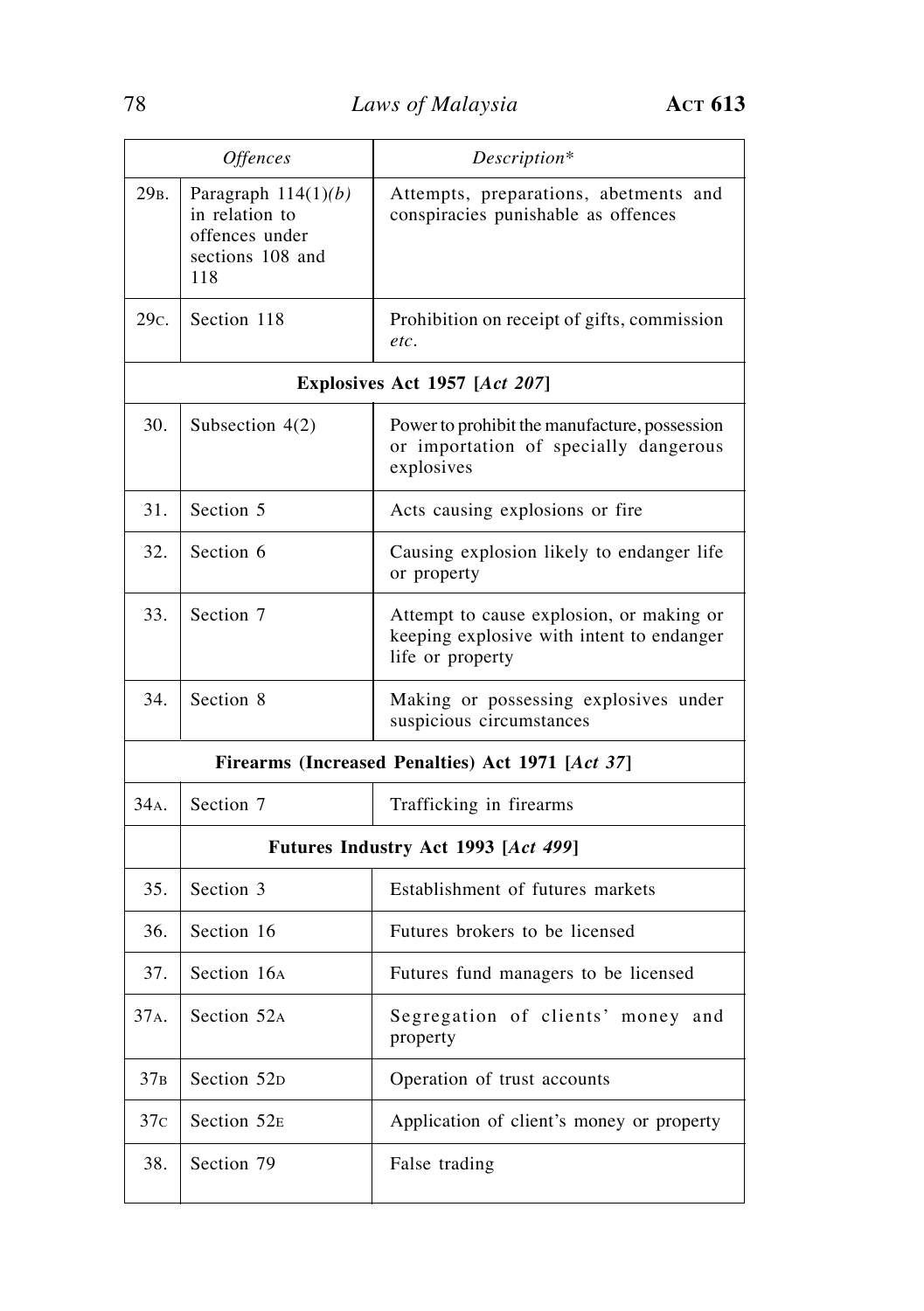|                   | <b>Offences</b>               | Description*                                                                                        |  |
|-------------------|-------------------------------|-----------------------------------------------------------------------------------------------------|--|
| 39.               | Section 80                    | Bucketing                                                                                           |  |
| 40.               | Section 82                    | Manipulation of price of futures contract<br>and cornering                                          |  |
| 41.               | Section 83                    | Employment of devices, etc., to defraud                                                             |  |
| 42.               | Section 86                    | Prohibition or abuse of information obtained<br>in official capacity                                |  |
|                   |                               | Insurance Act 1996 [Act 553]                                                                        |  |
| 42A.              | Section 9                     | Carrying on insurance, insurance broking<br>or adjusting business without a licence                 |  |
| 42 <sub>B</sub> . | Section 10                    | Holding out as an insurer, insurance broker<br>or adjuster without a licence                        |  |
| 42c.              | Section 184                   | Acting as agent or insurance broker for an<br>unlicensed person without the approval of<br>the Bank |  |
| 42 <sub>D</sub> . | Section 205                   | Falsifying, omitting, altering, etc., entries<br>in documents with intent to deceive                |  |
| 42 <sub>E</sub> . | Section 212                   | Attempts, abetments and conspiracies                                                                |  |
|                   |                               | Internal Security Act 1960 [Act 82]                                                                 |  |
| 42F.              | Section 5                     | Prohibition of quasi-military organizations                                                         |  |
| $42G$ .           | Section 6                     | <b>Illegal</b> drilling                                                                             |  |
|                   |                               | Islamic Banking Act 1983 [Act 276]                                                                  |  |
| 42 <sub>H</sub>   | Subsection $3(1)$             | Carrying on of Islamic banking business<br>without licence                                          |  |
| 421               | Section 49                    | Prohibition on receipt of commission by<br>staff                                                    |  |
|                   | Kidnapping Act 1961 [Act 365] |                                                                                                     |  |
| 43.               | Section 3                     | Abduction, wrongful restraint or wrongful<br>confinement for ransom                                 |  |
| 44.               | Section 5                     | Knowingly receiving ransom                                                                          |  |
| 45.               | Section 6                     | Knowingly negotiating to obtain, or for<br>payment of, ransom                                       |  |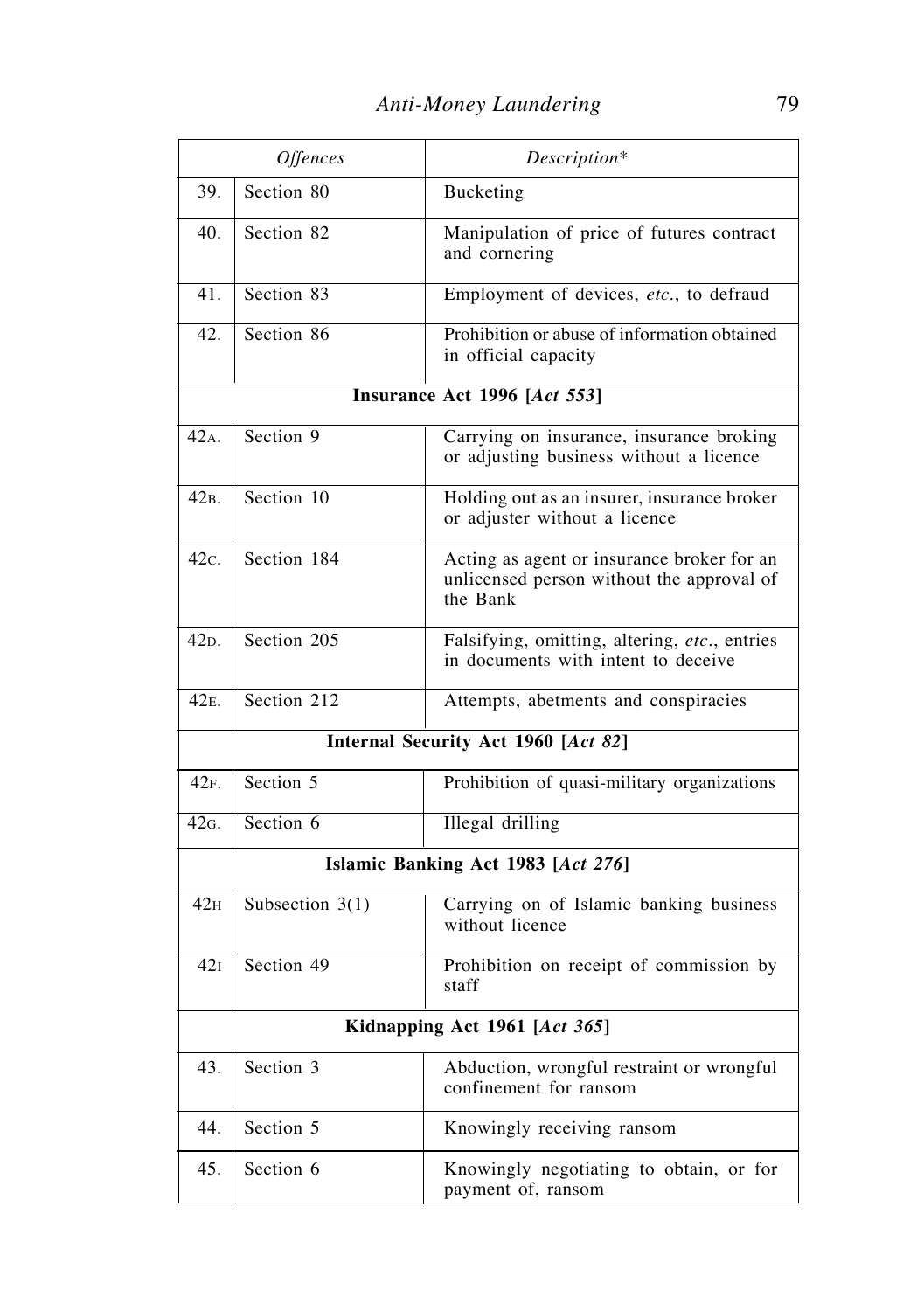|      | <b>Offences</b>                            | Description*                                                                                                                                                       |  |
|------|--------------------------------------------|--------------------------------------------------------------------------------------------------------------------------------------------------------------------|--|
|      | Money-Changing Act 1998 [Act 577]          |                                                                                                                                                                    |  |
|      | 45 <sub>A</sub> . Section 4                | Carrying on money-changing business<br>without a licence                                                                                                           |  |
|      |                                            | Optical Discs Act 2000 [Act 606]                                                                                                                                   |  |
| 46.1 | Section 4                                  | Manufacturing without a valid licence                                                                                                                              |  |
| 47.1 | Section 21                                 | Applying false manufacturer's code                                                                                                                                 |  |
|      |                                            | Payment Systems Act 2003 [Act 627]                                                                                                                                 |  |
|      | $47AA$ . Subsection 5(1)                   | Operating payment systems without<br>written notification from Central Bank of<br>Malaysia                                                                         |  |
|      | $47AB$ . Subsection 25(1)                  | Issuing designated payment instruments<br>without written approval from Central<br>Bank of Malaysia                                                                |  |
|      |                                            | Penal Code [Act 574]                                                                                                                                               |  |
|      | 47 <sub>A</sub> . Section 125              | Waging war against any power in alliance<br>with the Yang di-Pertuan Agong                                                                                         |  |
|      | 47 <sub>B</sub> . Section 125 <sub>A</sub> | Harbouring or attempting to harbour any<br>person in Malaysia or person residing in a<br>foreign State at war or in hostility against<br>the Yang di-Pertuan Agong |  |
| 47c. | Section 121                                | Waging or attempting to wage war or<br>abetting the waging of war against the<br>Yang di-Pertuan Agong, a Ruler or Yang<br>di-Pertua Negeri                        |  |
|      | 47 <sub>D</sub> . Section 121 <sub>A</sub> | Offences against the person of the Yang<br>di-Pertuan Agong, Ruler or Yang di-Pertua<br>Negeri                                                                     |  |
| 47E. | Section 121 <sub>B</sub>                   | Offences against the authority of the Yang<br>di-Pertuan Agong, Ruler or Yang di-Pertua<br>Negeri                                                                  |  |
| 47F. | Section 121c                               | Abetting offences under section 121A or<br>121B                                                                                                                    |  |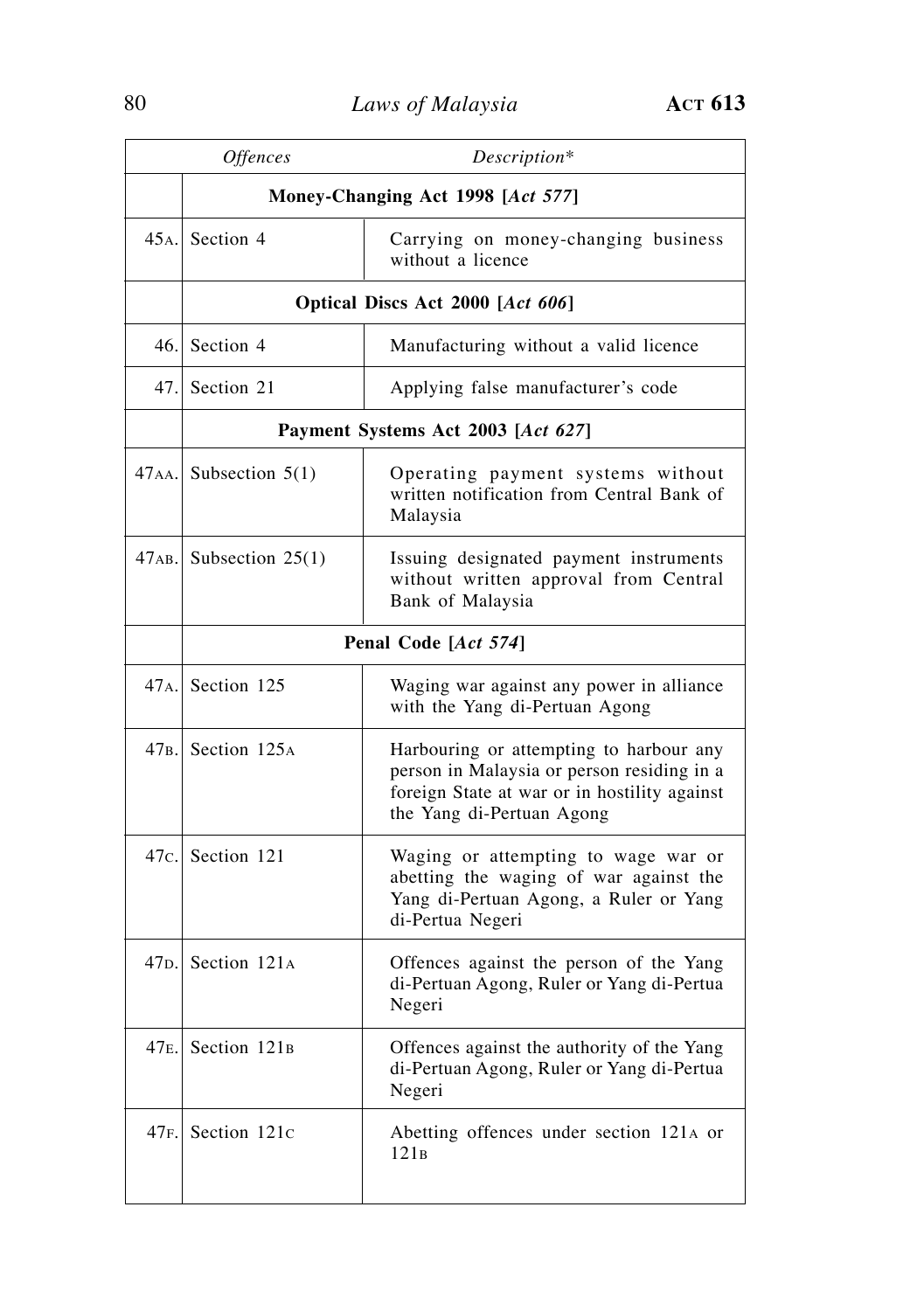|         | Offences           | Description*                                                                                                                                                      |
|---------|--------------------|-------------------------------------------------------------------------------------------------------------------------------------------------------------------|
|         | 48. Section $161$  | Public servant taking a gratification, other<br>than legal remuneration, in respect of an<br>official act                                                         |
|         | 49. Section $162$  | Taking a gratification in order, by corrupt<br>or illegal means, to influence a public<br>servant                                                                 |
|         | $50.$ Section 163  | Taking a gratification, for the exercise of<br>personal influence with a public servant                                                                           |
|         | $51.$ Section 164  | Abetment by public servant of the offences<br>under section 163                                                                                                   |
|         | $52$ . Section 165 | Public servant obtaining any valuable<br>thing, without consideration from person<br>concerned in any proceeding or business<br>transacted by such public servant |
|         | 53. Section 207    | Fraudulent claim to property to prevent<br>its seizure as a forfeiture or in execution<br>of a decree                                                             |
|         | 54. Section 213    | Taking gifts, etc., to screen an offender<br>from punishment                                                                                                      |
|         | 55. Section 214    | Offering gift or restoration of property in<br>consideration of screening offender                                                                                |
|         | 56. Section 215    | Taking gift to help to recover stolen<br>property, etc.                                                                                                           |
|         | 57. Section $216A$ | Harbouring robbers or gang-robbers, etc.                                                                                                                          |
|         | 58. Section 217    | Public servant disobeying a direction<br>of law with intent to save person from<br>punishment, or property from forfeiture                                        |
| 59.     | Section 218        | Public servant framing an incorrect record<br>or writing with intent to save person from<br>punishment, or property from forfeiture                               |
| $59A$ . | Section 300        | Murder                                                                                                                                                            |
| 60.     | Section 327        | Voluntarily causing hurt to extort property<br>or to constrain to an illegal act                                                                                  |
|         | $61.$ Section 329  | Voluntarily causing grievous hurt to extort<br>property or to constrain to an illegal act                                                                         |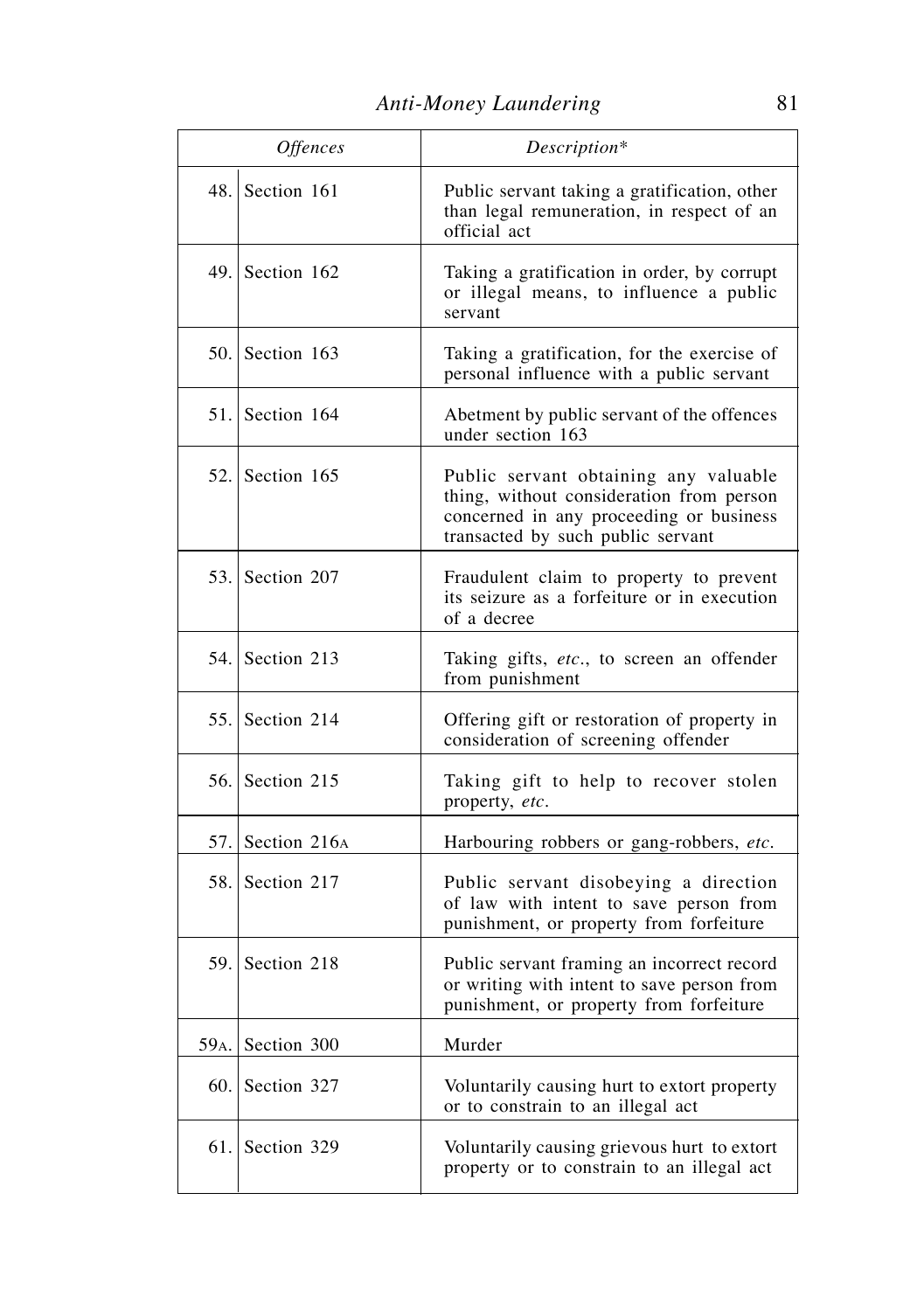|                   | <i><b>Offences</b></i>   | Description*                                                                                                           |
|-------------------|--------------------------|------------------------------------------------------------------------------------------------------------------------|
| <sup>62.1</sup>   | Section 330              | Voluntarily causing hurt to extort confession<br>or to compel restoration of property                                  |
| 63.               | Section 331              | Voluntarily causing grievous hurt to extort<br>confession or to compel restoration of<br>property                      |
| 64.I              | Section 347              | Wrongful confinement for the purpose of<br>extorting property or constraining to an<br>illegal act                     |
| 65.I              | Section 348              | Wrongful confinement for the purpose<br>of extorting confession or of compelling<br>restoration of property            |
| 66.l              | Section 363              | Kidnapping                                                                                                             |
| 67.I              | Section 364              | Kidnapping or abducting in order to<br>murder                                                                          |
| 68.               | Section 365              | Kidnapping or abducting with intent to<br>secretly and wrongfully to confine a<br>person                               |
| 69.               | Section 366              | Kidnapping or abducting a woman to<br>compel her marriage, etc.                                                        |
| 70.I              | Section 367              | Kidnapping or abducting in order to subject<br>a person to grievous hurt, slavery, etc.                                |
| 71.I              | Section 368              | Wrongfully concealing or keeping in<br>confinement a kidnapped person                                                  |
| 72.               | Section 369              | Kidnapping or abducting child under 10<br>years with intent to steal movable property<br>from the person of such child |
| 73.               | Section 370              | Buying or disposing of any person as a<br>slave                                                                        |
| 74.               | Section 371              | Habitual dealing in slaves                                                                                             |
| 75.               | Section 372              | Exploiting any person for purposes of<br>prostitution                                                                  |
| 75 <sub>A</sub> . | Section 372A             | Persons living on or trading<br>in<br>prostitution                                                                     |
| 75B.              | Section 372 <sub>B</sub> | Soliciting for purposes of prostitution                                                                                |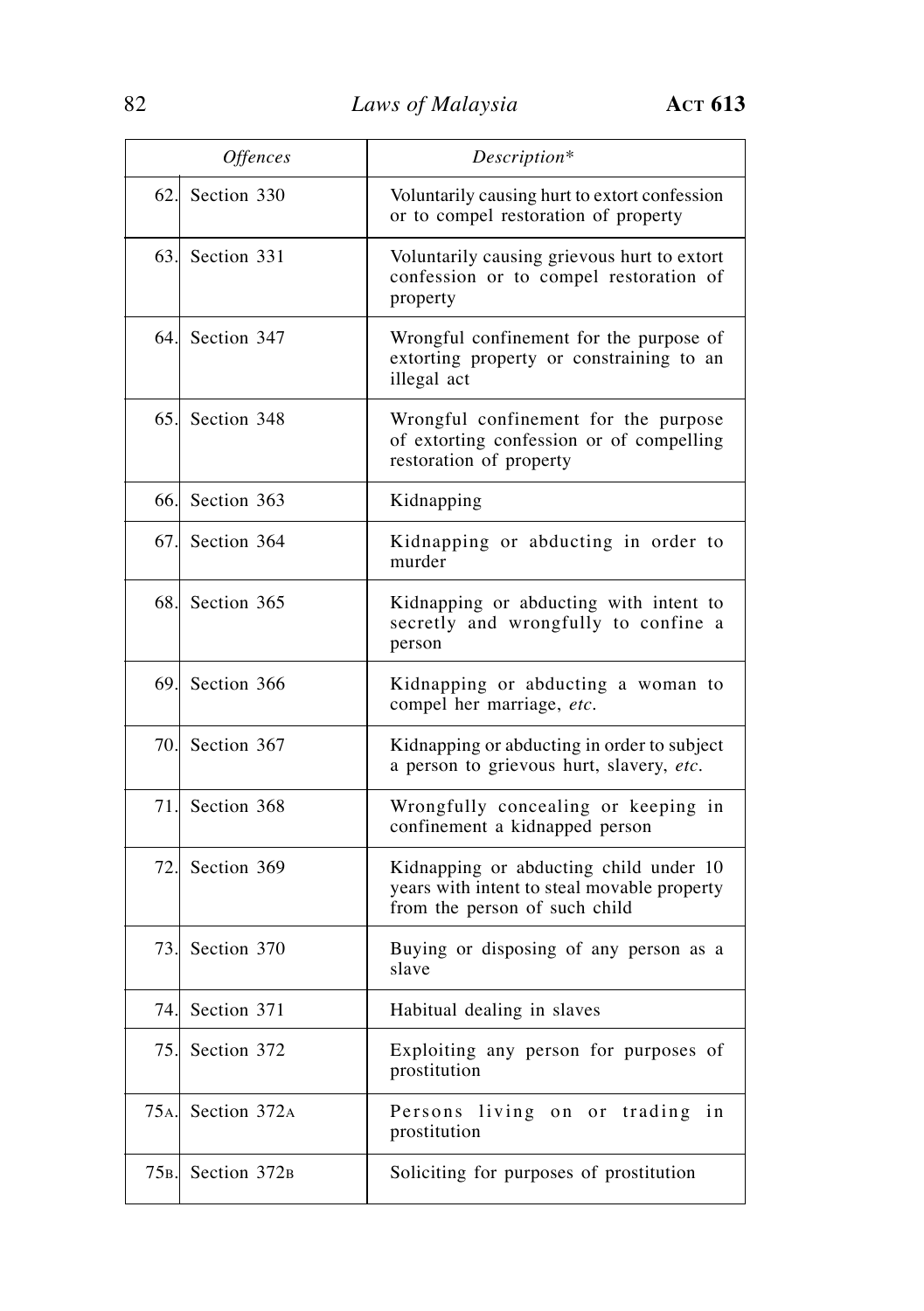|      | <i><b>Offences</b></i> | Description*                                                                        |
|------|------------------------|-------------------------------------------------------------------------------------|
|      | 76. Section 373        | Suppression of brothels                                                             |
|      | $77A$ . Section 374    | Unlawful compulsory labour                                                          |
|      | 78. Section 379        | Theft                                                                               |
| 79.1 | Section 379A           | Theft of a motor vehicle                                                            |
| 80.  | Section 380            | Theft in dwelling house, etc.                                                       |
|      | 81. Section 381        | Theft by clerk or servant of property in<br>possession of master                    |
|      | 82. Section 382        | Theft after preparation made for causing<br>death or hurt in order to commit theft  |
|      | 83. Section 384        | Extortion                                                                           |
|      | 84. Section 385        | Putting person in fear of injury in order<br>to commit extortion                    |
| 85.  | Section 386            | Extortion by putting a person in fear of<br>death or grievous hurt                  |
|      | 86. Section 387        | Putting person in fear of death or of grievous<br>hurt in order to commit extortion |
|      | 87. Section 389        | Putting person in fear of accusation of<br>offence, in order to commit extortion    |
| 88.  | Section 392            | Robbery                                                                             |
|      | 89. Section 394        | Voluntary causing hurt in committing<br>robbery                                     |
|      | 90. Section 395        | Gang-robbery                                                                        |
|      | 91. Section 396        | Gang-robbery with murder                                                            |
| 92.  | Section 399            | Making preparation to commit gang-<br>robbery                                       |
| 93.  | Section 400            | Belonging to gang of robbers                                                        |
| 94.  | Section 402            | Assembling for purpose of committing<br>gang-robbery                                |
| 95.  | Section 403            | Dishonest misappropriation of property                                              |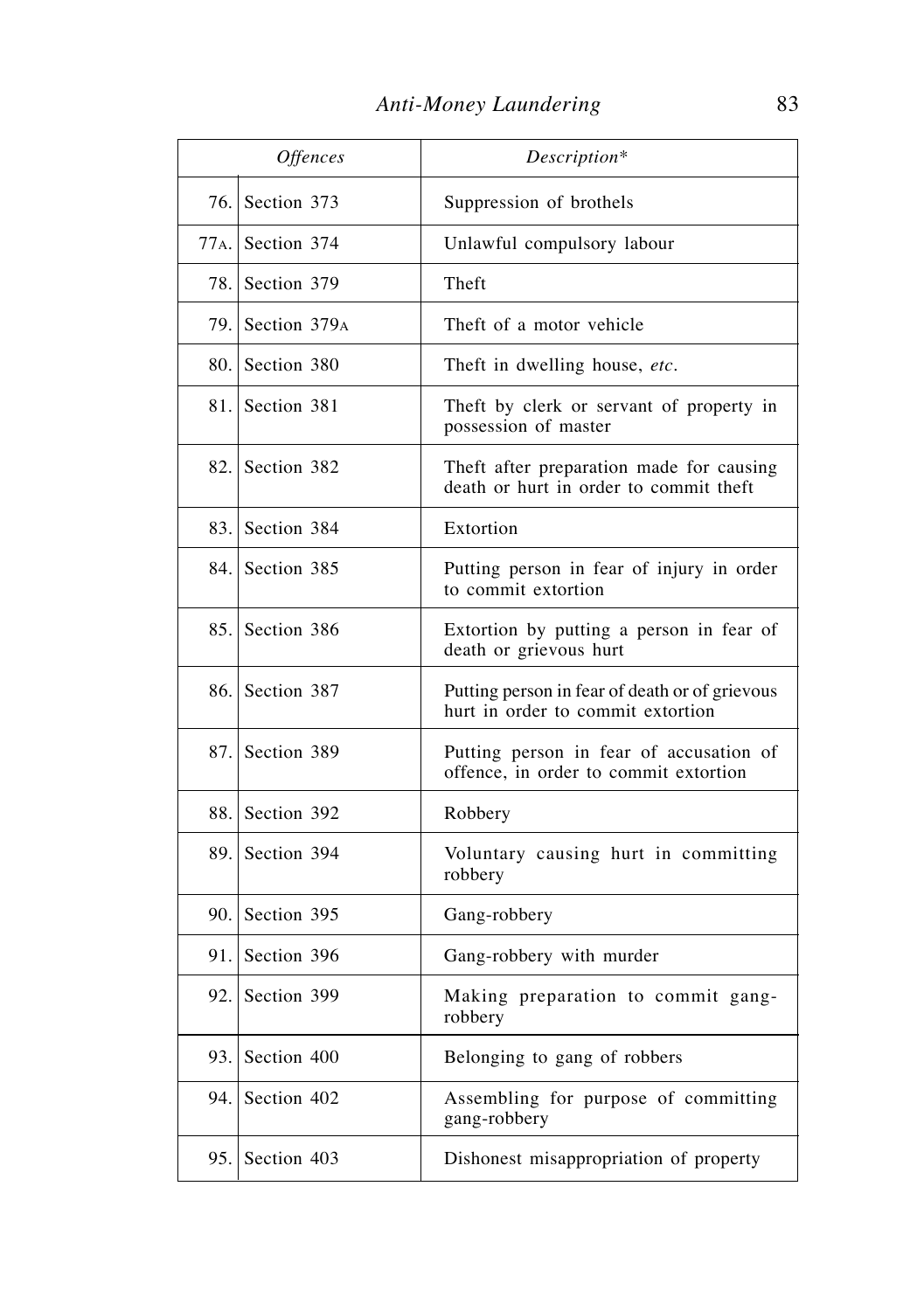|          | <i><b>Offences</b></i>         | Description*                                                                                                                              |
|----------|--------------------------------|-------------------------------------------------------------------------------------------------------------------------------------------|
|          | 96. Section 404                | Dishonest misappropriation of property<br>possessed by a deceased person at the<br>time of his death                                      |
| 97.1     | Section 406                    | Criminal breach of trust                                                                                                                  |
| 98.      | Section 407                    | Criminal breach of trust by carrier, etc.                                                                                                 |
| 99.      | Section 408                    | Criminal breach of trust by clerk or<br>servant                                                                                           |
|          | 100. Section 409               | Criminal breach of trust by public servant,<br>or by banker, merchant or agent                                                            |
|          | 101. Section 411               | Dishonestly receiving stolen property                                                                                                     |
|          | 102. Section 412               | Dishonestly receiving property stolen in<br>the commission of a gang-robbery                                                              |
|          | 103. Section $413$             | Habitually dealing in stolen property                                                                                                     |
|          | 104. Section 414               | Assisting in concealment of stolen<br>property                                                                                            |
|          | $104A$ . Section 415           | Cheating                                                                                                                                  |
|          | 104 <sub>B</sub> . Section 416 | Cheating by personation                                                                                                                   |
|          | 104c. Section $418$            | Cheating with the knowledge that wrongful<br>loss may be thereby caused to a person<br>whose interest the offender is bound to<br>protect |
| 105.1    | Section 420                    | Cheating and dishonestly inducing delivery<br>of property                                                                                 |
|          | 106. Section 421               | Dishonest or fraudulent removal or<br>concealment of property to prevent<br>distribution among creditors                                  |
| 107.1    | Section 422                    | Dishonest or fraudulently preventing from<br>being made available for his creditors a<br>debt or demand due to the offender               |
| $107A$ . | Section 423                    | Dishonest or fraudulent execution of deed<br>of transfer containing a false statement of<br>consideration                                 |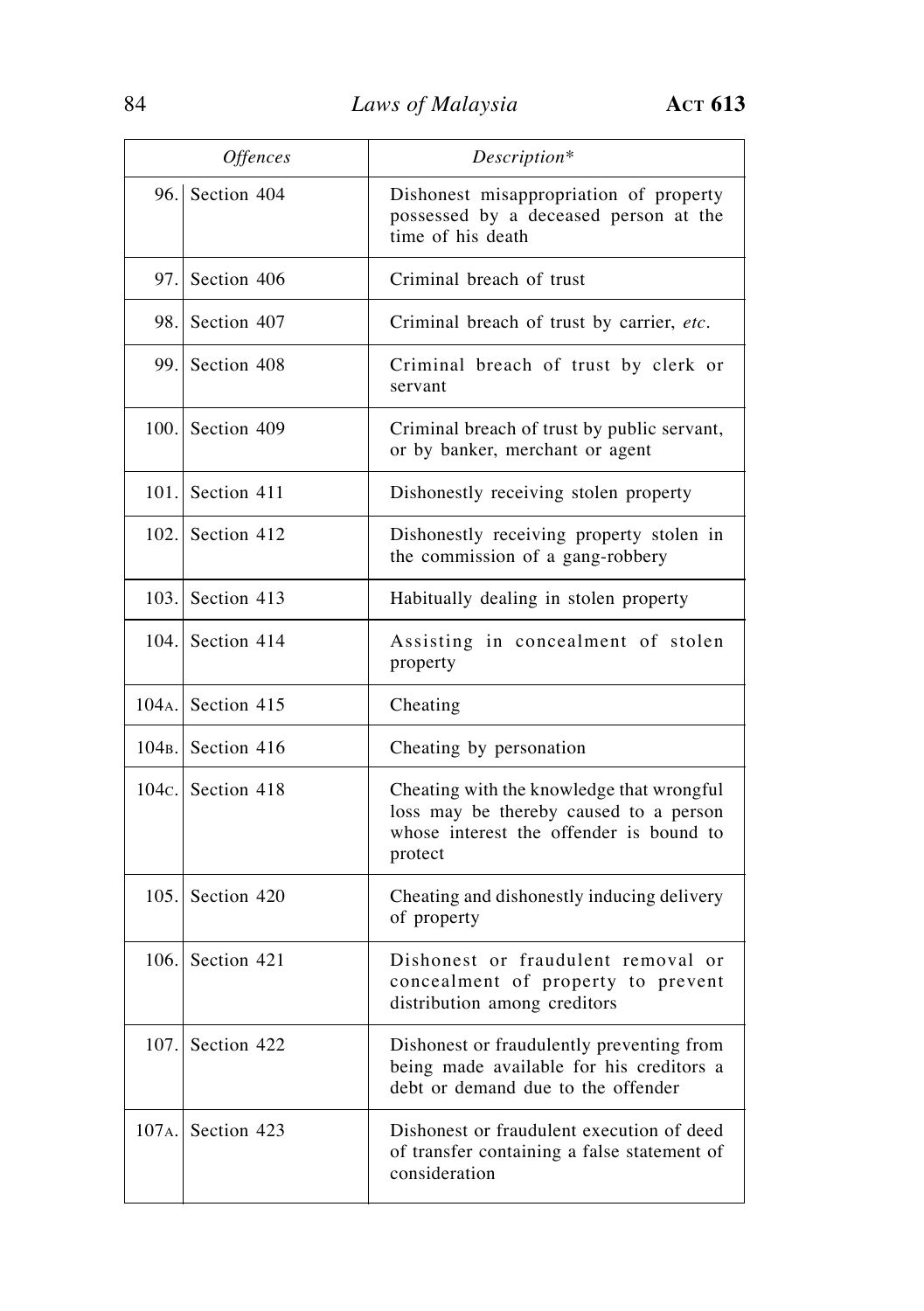|       | Offences                       | Description*                                                                                                                                                    |
|-------|--------------------------------|-----------------------------------------------------------------------------------------------------------------------------------------------------------------|
|       | 108. Section 424               | Dishonest or fraudulent removal or<br>concealment of consideration                                                                                              |
| 109.1 | Section 465                    | Forgery                                                                                                                                                         |
|       | $109A$ . Section 466           | Forgery of a record of a Court, or a public<br>Register of Births, etc.                                                                                         |
|       | 109 <sub>B</sub> . Section 467 | Forgery of a valuable security or will                                                                                                                          |
|       | 110. Section $468$             | Forgery for the purpose of cheating                                                                                                                             |
|       | $110A$ . Section 471           | Using as genuine a forged document                                                                                                                              |
|       | $110B$ . Section 472           | Making or possessing a counterfeit seal,<br>plate, etc., with intent to commit a forgery<br>punishable under section 467                                        |
|       | 110 $c$ . Section 473          | Making or possessing a counterfeit seal,<br>plate, etc., with intent to commit a forgery<br>punishable otherwise                                                |
|       | $110p$ . Section 474           | Having possession of a valuable security<br>or will known to be forged, with intent to<br>use it as genuine                                                     |
|       | $110E$ . Section 475           | Counterfeiting a device or mark used<br>for authenticating documents described<br>in section 467, or possessing counterfeit<br>marked material                  |
|       | $110F$ . Section 476           | Counterfeiting a device or mark used for<br>authenticating documents other than those<br>described in section 467, or possessing<br>counterfeit marked material |
|       | $110G$ . Section 477           | Fraudulent cancellation, destruction, etc.,<br>of a will                                                                                                        |
| 110H. | Section 477A                   | Falsification of accounts                                                                                                                                       |
| 111.  | Section 489A                   | Forging or counterfeiting currency notes<br>or bank notes                                                                                                       |
| 111A. | Section 489 <sub>B</sub>       | Using as genuine, forged or counterfeit<br>currency notes or bank notes                                                                                         |
| 112.1 | Section 489c                   | Possession of forged or counterfeit currency<br>notes or bank notes                                                                                             |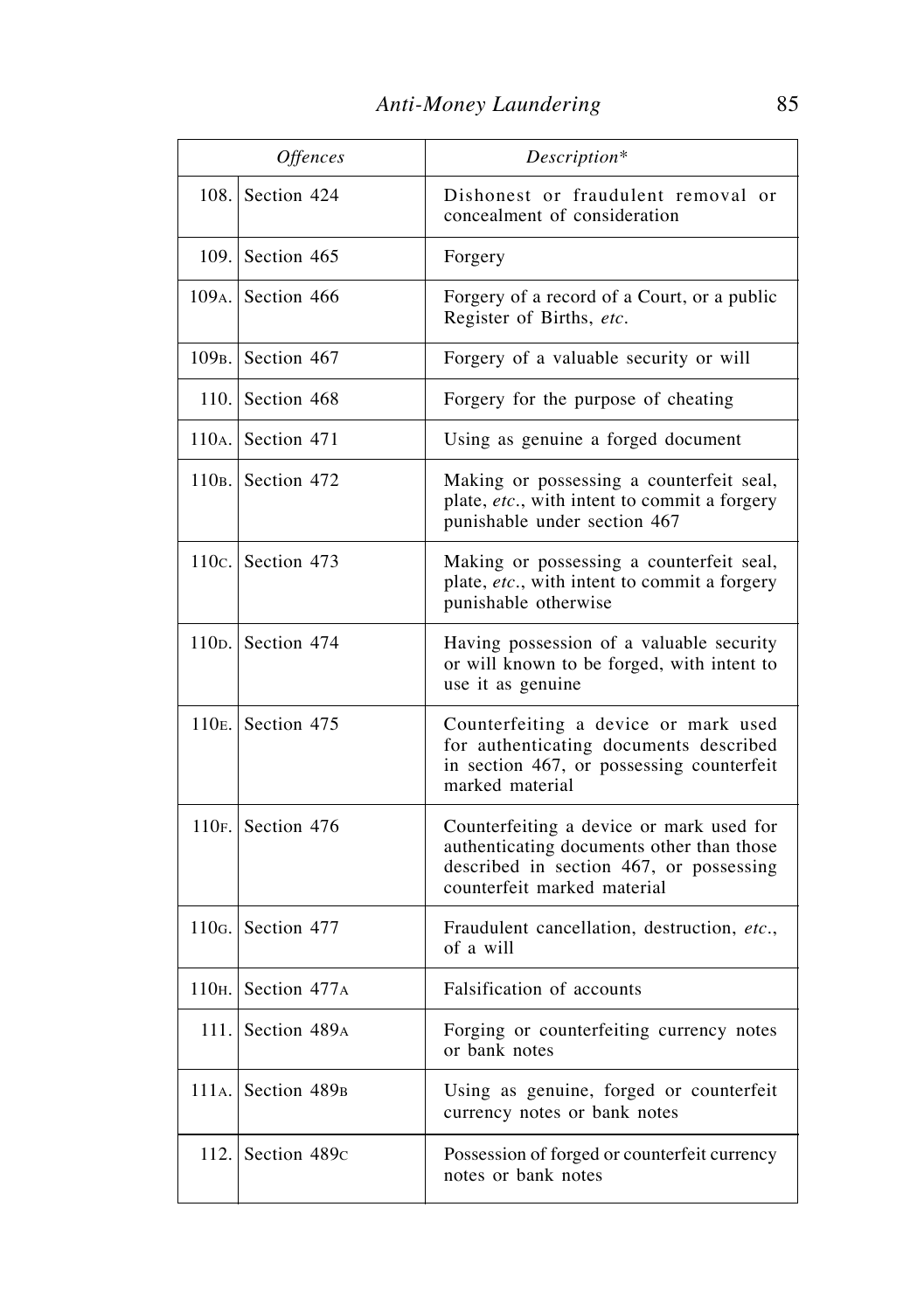|                    | <b>Offences</b>                        | Description*                                                                                                   |
|--------------------|----------------------------------------|----------------------------------------------------------------------------------------------------------------|
|                    | $112A$ . Section 489 <sub>D</sub>      | Making or possessing instruments or<br>materials for forging or counterfeiting<br>currency notes or bank notes |
|                    |                                        | <b>Securities Commission Act [Act 498]</b>                                                                     |
|                    | 112AA. Section 32B                     | False or misleading statements                                                                                 |
|                    | 112AB. Section 55                      | Criminal liability for false statements, etc.<br>in prospectus                                                 |
|                    | Securities Industry Act 1983 [Act 280] |                                                                                                                |
|                    | 113. Section $7$                       | Establishment of stock markets                                                                                 |
|                    | 114. Section $12$                      | Dealer's licence                                                                                               |
|                    | 115. Section $15_A$                    | Fund manager's licence                                                                                         |
|                    | $115A$ . Section 44                    | Certain money received by dealers to be<br>paid into a trust account                                           |
|                    | 115 <sub>B</sub> . Section $47c$       | Operation of trust account                                                                                     |
|                    | 115c. Section $47p$                    | Client's monies                                                                                                |
|                    | 116. Section $84$                      | Market rigging                                                                                                 |
|                    | 117. Section $85$                      | Market manipulation                                                                                            |
|                    | 118. Section $87A$                     | Use of manipulative and deceptive<br>devices                                                                   |
|                    | 119. Section $89E$                     | Insider trading                                                                                                |
|                    | $119A$ . Section $122B$                | False reports to Commission, stock exchange<br>or recognised clearing house                                    |
|                    | <b>Takaful Act 1984 [Act 312]</b>      |                                                                                                                |
|                    | 120. Section $4$                       | Carrying on business as takaful operator<br>without a licence                                                  |
| 120 <sub>A</sub> . | Section 5                              | Holding out as a registered takaful<br>operator                                                                |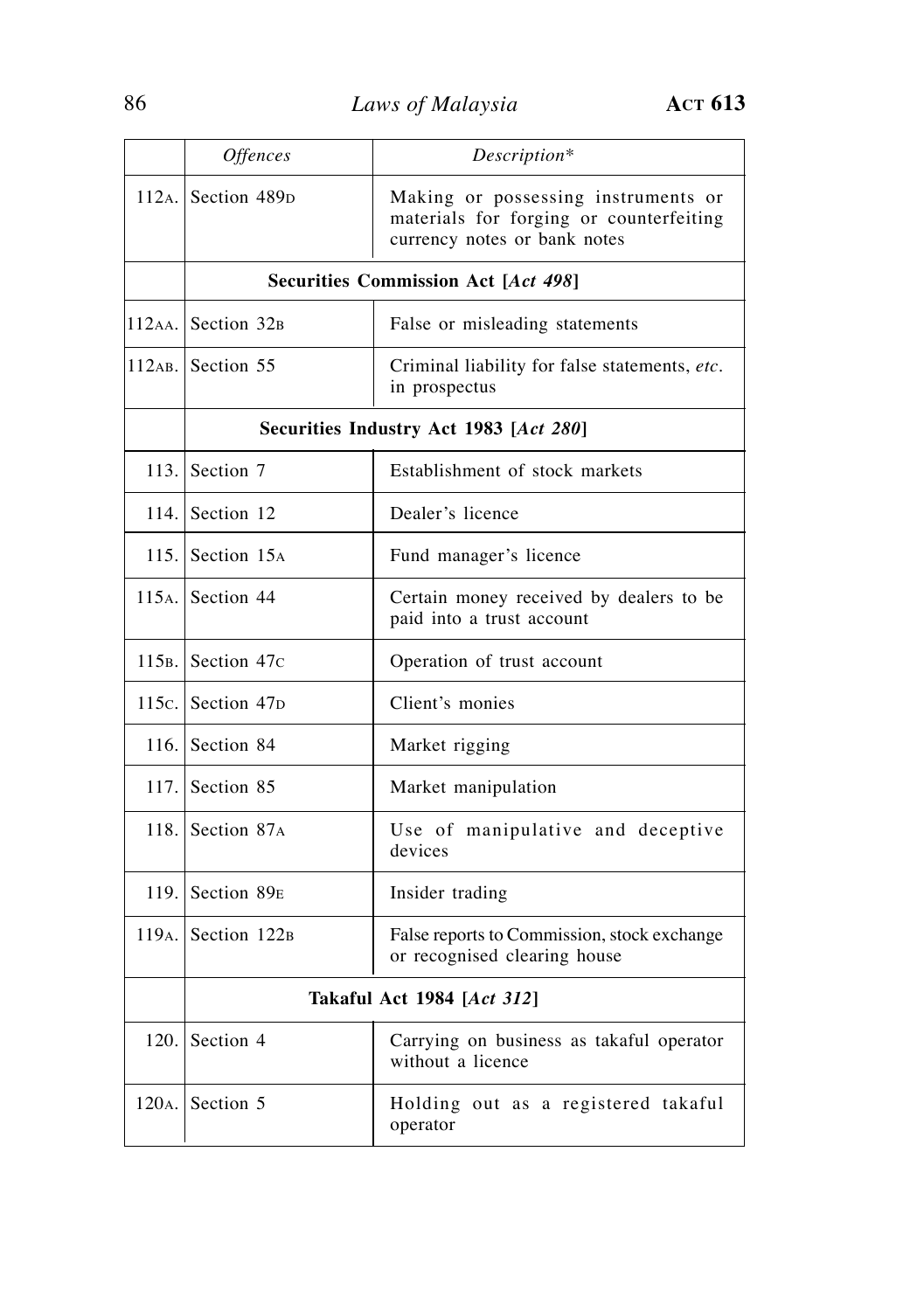| <i><b>Offences</b></i> |                    | Description*                                                                                                 |  |
|------------------------|--------------------|--------------------------------------------------------------------------------------------------------------|--|
| 121.                   | Section 35         | Carrying on takaful business as an agent or<br>broker for a person other than a licensed<br>takaful operator |  |
| 121 <sub>A</sub> .     | Subsection $37(1)$ | Acting or holding out as a takaful broker<br>without licence                                                 |  |
| 121в.                  | Subsection $38(1)$ | Acting or holding out as an adjuster unless<br>the holder of a licence                                       |  |

\**NOTE*—The short description of offences in this Schedule is for reference only.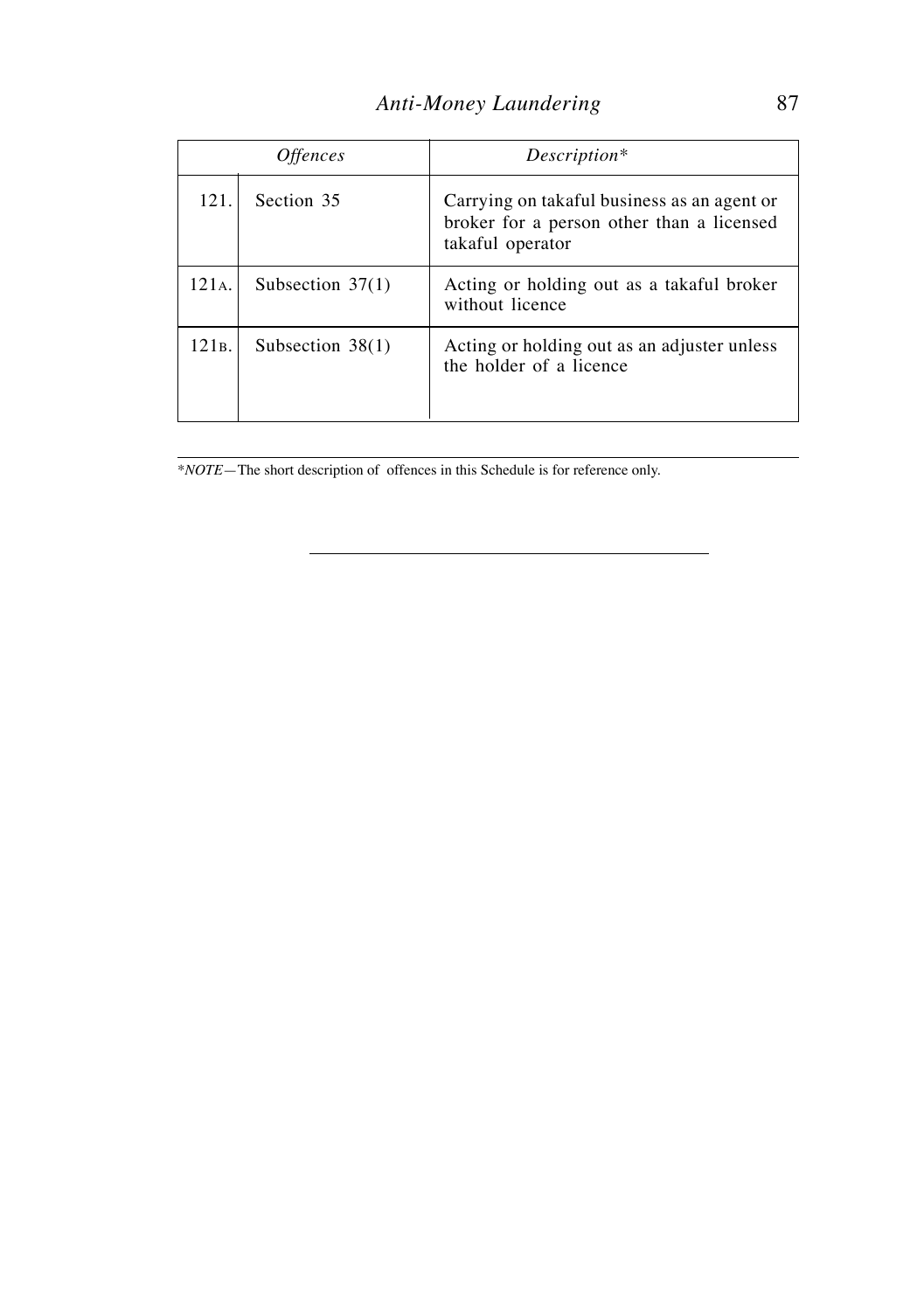## **LAWS OF MALAYSIA**

## **Act 613**

## **ANTI-MONEY LAUNDERING ACT 2001**

### LIST OF AMENDMENTS

| Amending law        | Short title                                                              | In force from       |
|---------------------|--------------------------------------------------------------------------|---------------------|
| P.U. (A) $18/2002$  | Anti-Money Laundering (Amendment<br>of Second Schedule) Order 2002       | 15-01-2002          |
| P.U. (A) 13/2003    | Anti-Money Laundering (Amendment<br>of First Schedule) Order 2003        | 15-01-2003          |
| P.U. (A) 14/2003    | Anti-Money Laundering (Amendment<br>of Second Schedule) Order 2003       | 15-01-2003          |
| P.U. (A) 338/2004   | Anti-Money Laundering (Amendment<br>of First Schedule) Order 2004        | 30-09-2004          |
| P.U. (A) 339/2004   | Anti-Money Laundering (Amendment<br>of Second Schedule) Order 2004       | 30-09-2004          |
| P.U. (A) 111/2005   | Anti-Money Laundering (Amendment<br>of First Schedule) Order 2005        | 31-03-2005          |
| P.U. (A) 112/2005   | Anti-Money Laundering (Amendment<br>of Second Schedule) Order 2005       | 31-03-2005          |
| P.U. (A) $416/2005$ | Anti-Money Laundering (Amendment<br>of First Schedule)(No. 2) Order 2005 | 20-10-2005          |
| P.U. (A) 417/2005   | Anti-Money Laundering (Amendment<br>of Second Schedule)(No 2) Order 2005 | 20-10-2005          |
| Act A1208           | Anti-Money Laundering (Amendment)<br>Act 2003                            | Not yet<br>in force |